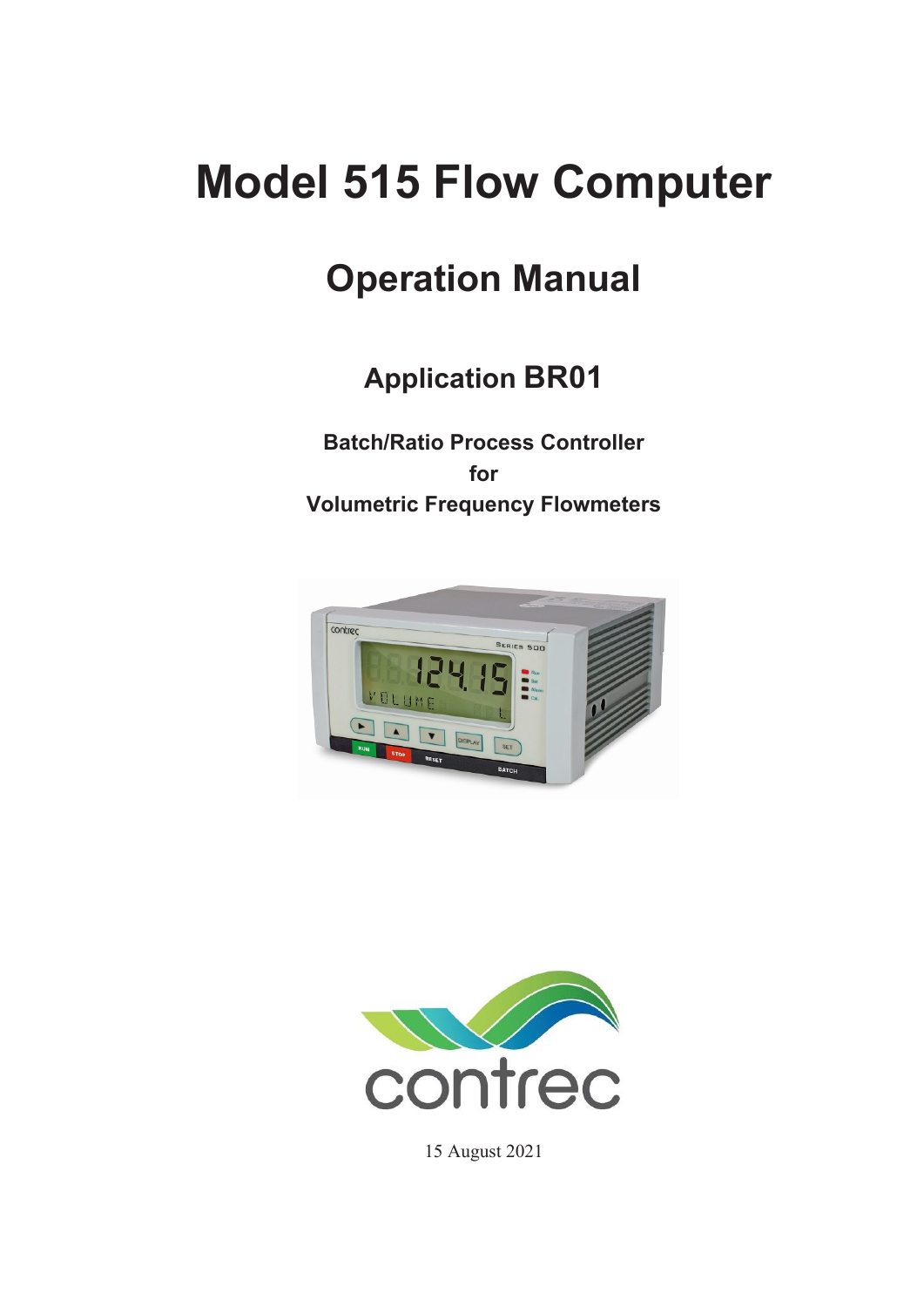#### **Model 515 Flow Computer - Operation Manual**

#### © Contrec Ltd 2021

The instructions given herein cover the general description, installation, operation and maintenance of the subject equipment. Contrec Ltd reserves the right, without prior notice, to make engineering refinements that may not be reflected in this manual.

Should any questions arise which cannot be answered specifically by this manual, they should be directed to Contrec Ltd for further detailed information and technical assistance.

Contrec Ltd will not accept any liability for either direct or consequential damages resulting from the use or misapplication of the contents of this manual.

Part of the software embedded in this product is eCos - Embedded Configurable Operating System, a trademark of Red Hat. Portions created by Red Hat are Copyright © 1998, 1999, 2000 Red Hat, Inc. (http://www.redhat.com). All rights reserved

The software in this product was in part provided by Red Hat and any express or implied warranties, including, but not limited to, the implied warranties of merchantability and fitness for a particular purpose are disclaimed. In no event shall the author be liable for any direct, indirect, incidental, special, exemplary, or consequential damages (including, but not limited to, procurement of substitute goods or services; loss of use, data, or profits; or business interruption) however caused and on any theory of liability, whether in contract, strict liability, or tort (including negligence or otherwise) arising in any way out of the use of this software, even if advised of the possibility of such damage.

#### **Contrec Ltd**

Riverside, Canal Road, Sowerby Bridge, West Yorkshire HX6 2AY UNITED KINGDOM Tel: +44 1422 829944 Email: sales@contrec.co.uk

#### **Website: www.contrec.co.uk**

**Contrec Systems Pty Ltd** 5 Norfolk Avenue Ringwood, Melbourne 3134 AUSTRALIA Tel: +61 4 413 505 114 Email: info@contrec.com.au

## **Contrec - USA, LLC**

916 Belcher Drive Pelham AL 35124 USA Tel: +1 (205) 685 3000 Fax: +1 (205) 685 3001 Email: contrec@contrec-usa.com



**Publication No: 515-BR01-OM - 15 August 2021**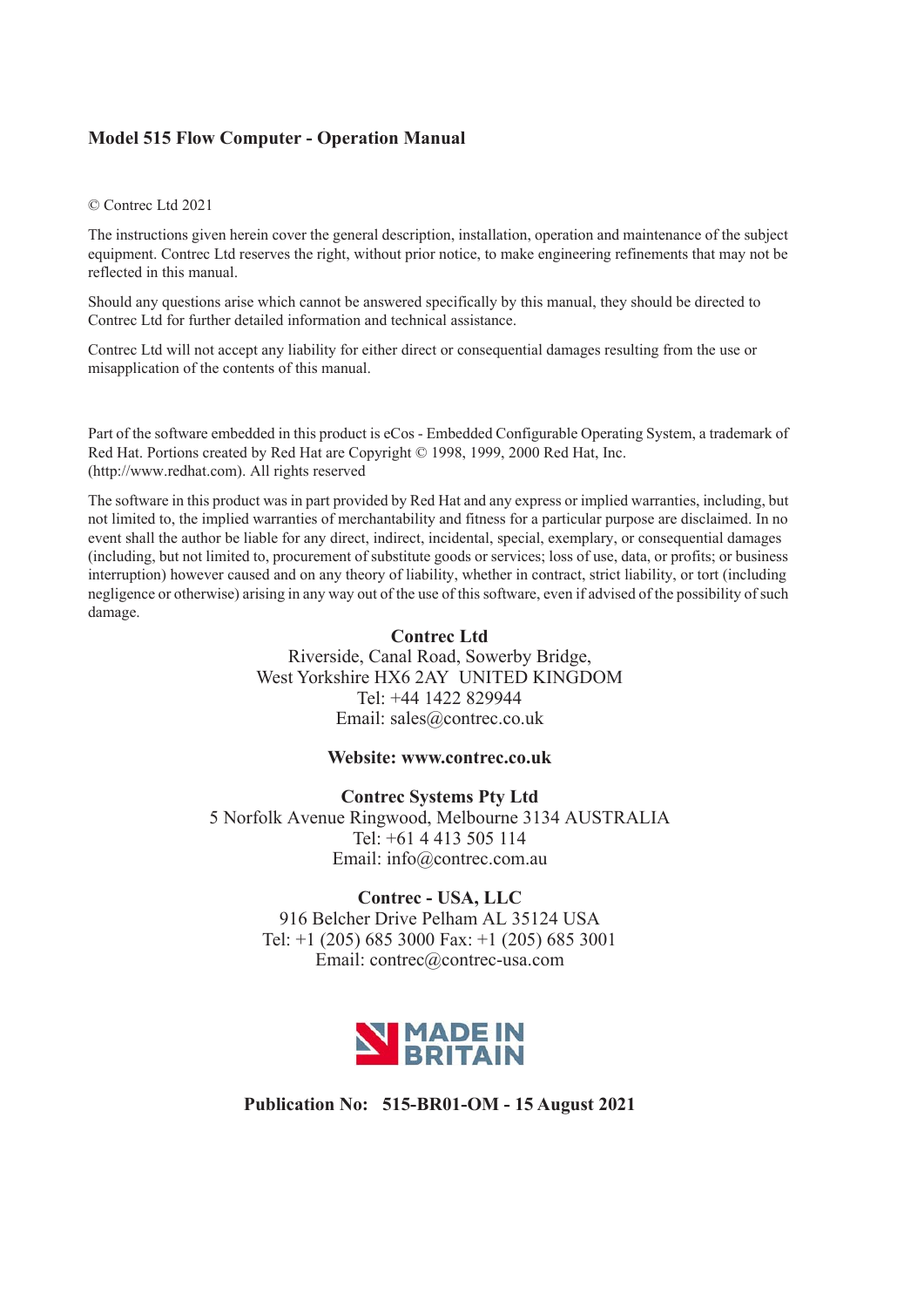

#### **The information in this safety notice is for the prevention of injury to personnel and damage to the instrument.**

#### **The manufacturer assumes no liability for injury or damage caused by misuse of the instrument or for modifications made to the instrument.**

This document must be consulted in all cases where the following "Caution" safety symbol is used :  $\bigwedge$ 

#### **Qualified Personnel**

The instrument must be installed, operated and serviced by persons who have been properly trained and authorised. Personnel must read and understand this manual prior to installation and operation of the instrument. Refer to section 3 for further information regarding permitted maintenance operations. The safety of any system incorporating the equipment is the responsibility of the assembler of the system.

#### **Static Hazard**

The 500 series flow computer uses high speed CMOS circuitry which is sensitive to static damage. The user should observe accepted safety practices for handling electronic devices, especially during servicing. Once the unit is installed, grounded and interconnected, the chances of static damage are greatly reduced.

#### **Voltage Hazard**

Before connecting power to the instrument, ensure that the supply voltage for the AC or DC input is suitable. The AC voltage rating is as stated on the instrument rating plate. Personnel should take all due care to avoid electric shock. **For safe operation it is essential to connect a mains safety earth to the A.C. power inlet.** Do not operate at altitudes above 2000m.

#### **Welding Hazard**

Do not perform electric welding in close proximity to the instrument or its interconnecting cables. If welding in these areas must be performed, disconnect all cables from the instrument. Failure to do so may result in damage to the unit.

#### **Moisture Hazard**

To avoid electrical faults and corrosion of the instrument, do not allow moisture to remain in contact with the instrument. Operate only in a clean, dry and pollutant-free environment.

#### **Operating & Storage Temperature**

Operating: If a heater is being used, **DO NOT** isolate the instrument in temperatures below  $-20^{\circ}$ C.

Storage: **DO NOT** store the equipment below -20°C.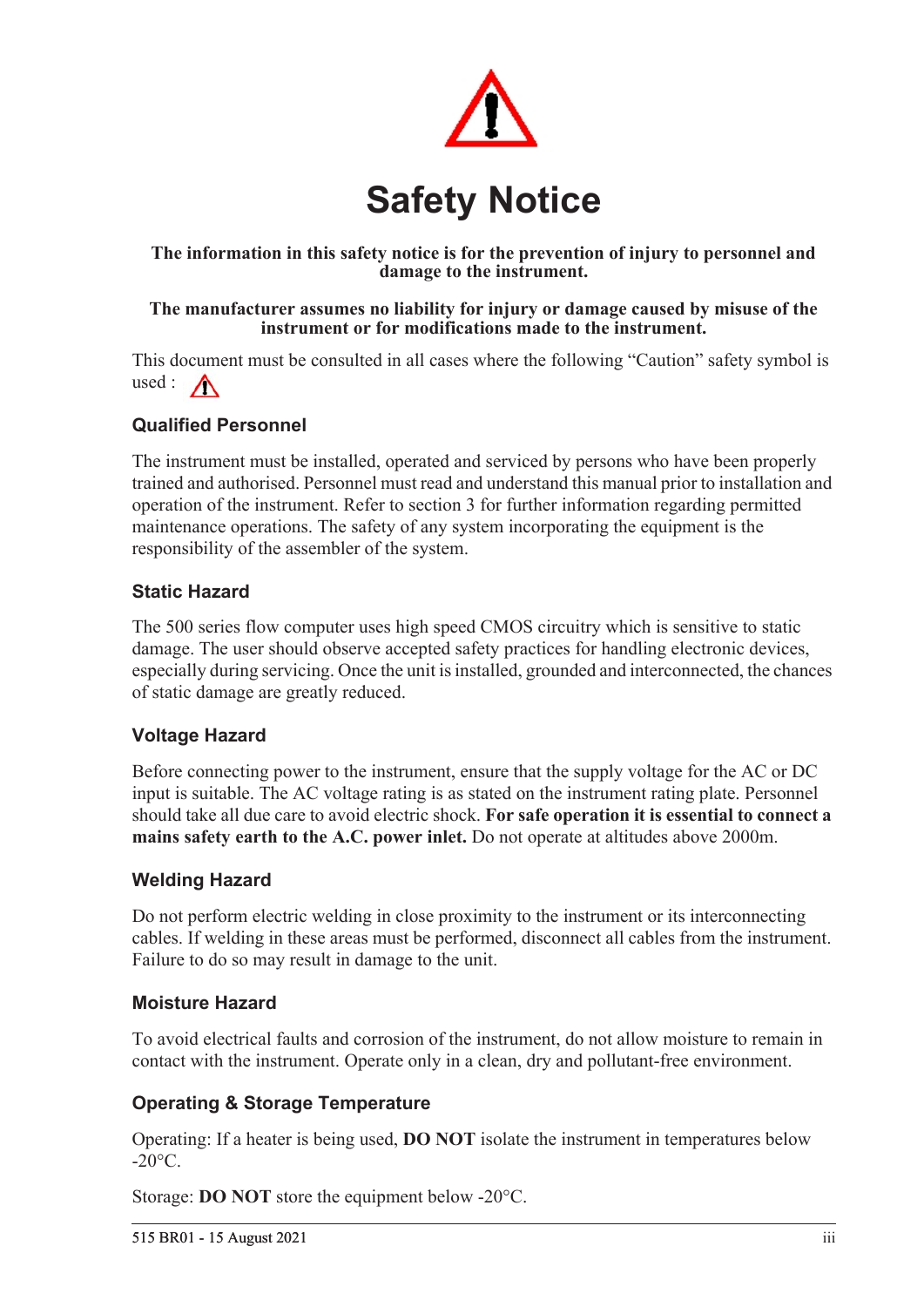#### **Disconnection Device**

When powered from a mains supply this unit requires the provision of a suitable mains isolation device, capable of interrupting both poles of the supply and meeting your local wiring regulations, to be suitably located and easily accessible near to the installed instrument. It must be marked as the disconnecting device for the equipment. It must be suitably rated with respect to the cross sectional area of the supply conductors.

#### **Instrument Disposal**

Contrec instrumentation should not be thrown into the general waste system.

If within EU member states, this instrument should be disposed of according to the guidelines set by the WEEE (Waste Electrical and Electronic Equipment) directive 2012/19/EU. If outside of the EU, this equipment should be responsibly disposed of according to local and national regulations for EEE (Electrical and Electronic Equipment).

By not discarding of this product along with other house hold waste you are preserving natural resources and reducing waste sent to landfill and incinerators.

Remove batteries and dispose of separately (see *Disposal of Batteries*) before disposal of Contrec instrumentation.

#### **Disposal of Batteries**

Batteries have an environmental impact. Safe and responsible disposal should be undertaken.

In all EU member states, as per Directive 2006/66/EC, batteries must not be thrown away with general waste. Contact your local environmental authority for information regarding disposal or recycling of used batteries, alternatively they can be returned directly to Contrec Ltd. for disposal.

Please Contact Contrec Ltd before returning batteries for disposal.

## **Explanation of IEC Symbols Used**

You should familiarise yourself with the following symbols which are used both within this manual and on the instrument itself.

 This document must be consulted in all cases where the following "Caution" safety symbol is used.

| -- |  | DC Input (DC). |  |
|----|--|----------------|--|
|----|--|----------------|--|





Protective Earth Terminal.



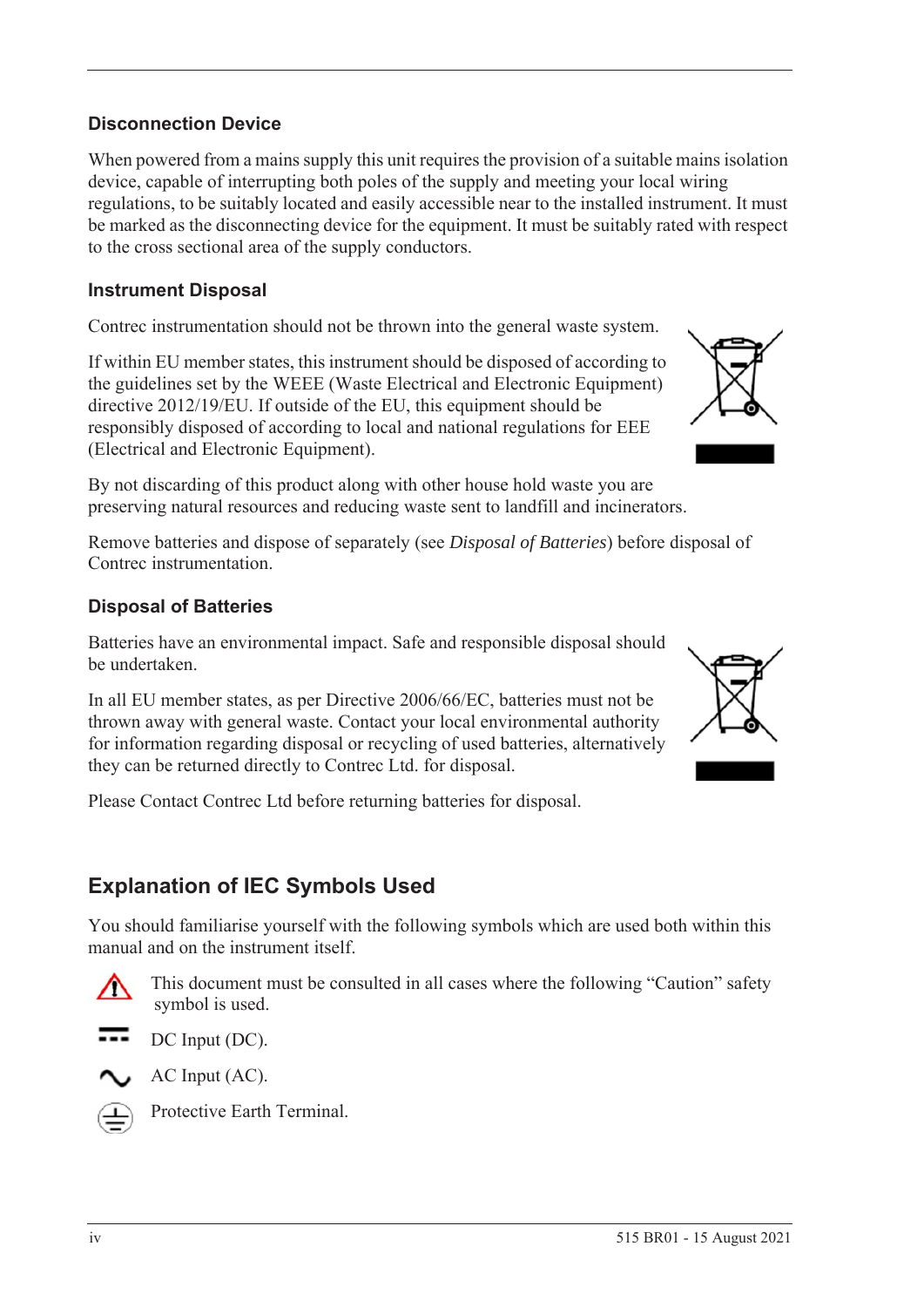# **Contents**

| 1 Introduction                                                                                                                                                                                                                      |    |
|-------------------------------------------------------------------------------------------------------------------------------------------------------------------------------------------------------------------------------------|----|
| Features<br>. The contract of the contract of the contract of the contract of the contract of $\mathcal{A}$                                                                                                                         |    |
|                                                                                                                                                                                                                                     |    |
|                                                                                                                                                                                                                                     |    |
| Displayed Information and the contract of the contract of the contract of the contract of the 2                                                                                                                                     |    |
|                                                                                                                                                                                                                                     |    |
| Communications research and contract the contract of the contract of the contract of the 3                                                                                                                                          |    |
| Isolated Outputs and a contract the contract of the contract of the contract of the contract of 3                                                                                                                                   |    |
|                                                                                                                                                                                                                                     |    |
|                                                                                                                                                                                                                                     |    |
| Approvals received a conservation of the conservation of the conservation of 5                                                                                                                                                      |    |
| 2 Specifications                                                                                                                                                                                                                    |    |
|                                                                                                                                                                                                                                     |    |
| 3 Installation & Maintenance                                                                                                                                                                                                        |    |
| Installation Instructions and a contract the contract of the contract of the contract of the set of the set of the set of the set of the set of the set of the set of the set of the set of the set of the set of the set of t      |    |
| Cleaning and Decontamination and the contract of the contract of the contract of the property of the contract of the contract of the contract of the contract of the contract of the contract of the contract of the contract       |    |
| Panel Mounting received a contract of the contract of the contract of the contract of the P                                                                                                                                         |    |
| Electrical Connection and a subsequently and a subsequently and a subsequently and the subsequently and the subsequently and the subsequently and the subsequently and the subsequently and the subsequently and the subsequen      |    |
| Rear Panel Connections and the connection of the connection of the connection of the connection of the connection of the connection of the connection of the connection of the connection of the connection of the connection       | 10 |
| <b>Terminal Designations</b> and the contract of the contract of the contract of the contract of the contract of the contract of the contract of the contract of the contract of the contract of the contract of the contract of th | 11 |
| Terminal Wiring Insulation and a contract the contract of the contract of the contract of the contract of the contract of the contract of the contract of the contract of the contract of the contract of the contract of the       | 12 |
|                                                                                                                                                                                                                                     | 12 |
| Mains Power Wiring <b>Experience Communication</b> Communication and Communication Communication Communication Communication Communication Communication Communication Communication Communication Communication Communication Comm | 12 |
| Inputs<br>in de la caractería de la caractería de la caractería de la caractería de la caractería de la caractería de la                                                                                                            | 13 |
| Frequency Input Connection and a construction of the contract of the contract of the contract of the contract of the contract of the contract of the contract of the contract of the contract of the contract of the contract       | 13 |
| Logic Input Connection and a construction of the contract of the contract of the contract of the contract of the contract of the contract of the contract of the contract of the contract of the contract of the contract of t      | 14 |
|                                                                                                                                                                                                                                     | 14 |
| 4-20 mA Output Connection and a construction of the contract of the contract of the contract of the contract of the contract of the contract of the contract of the contract of the contract of the contract of the contract o      | 14 |
| Digital Output Connection and a construction of the contract of the contract of the contract of the contract of                                                                                                                     | 15 |
| Control Relays (Alarms) and a control of the control of the control of the control of the control of the control of the control of the control of the control of the control of the control of the control of the control of t      | 16 |
| RC Network for Interference Suppression and a contract to the contract of the set of the set of the set of the                                                                                                                      | 17 |
| Communications<br>.<br>In the company of the company of the company of the company of the company of the company of the company of th                                                                                               | 18 |
| COM-1 RS-232 Port<br>.<br>In the second complete state of the second complete state of the second complete state of the second complete                                                                                             | 18 |
| COM-2 RS-485 Port Option                                                                                                                                                                                                            | 18 |
| COM-2 Ethernet Port Option<br>.<br>In the first product of the first product of the first product of the first product of the first product of th                                                                                   | 19 |
| Mains Connection<br>de la caractería de la caractería de la caractería de la caractería de la caractería de la caractería                                                                                                           | 19 |
| Earthing and Shielding<br>a característica de la característica de la característica de la característica de la característica de la car                                                                                            | 19 |
| <b>Disconnection Device</b><br>.<br>In the second complete state of the second complete state of the second complete state of the second complete                                                                                   | 19 |
| Maintenance Instructions<br>.<br>In the second contract of the second contract of the second contract of the second contract of the second contr                                                                                    | 19 |
| <b>Battery Replacement</b><br>والمتعاون والمتعاون والمتعاون والمتعاون والمتعاون والمتعاون والمتعاون والمتعاون والمتعاون والمتعاون والمتعاون                                                                                         | 20 |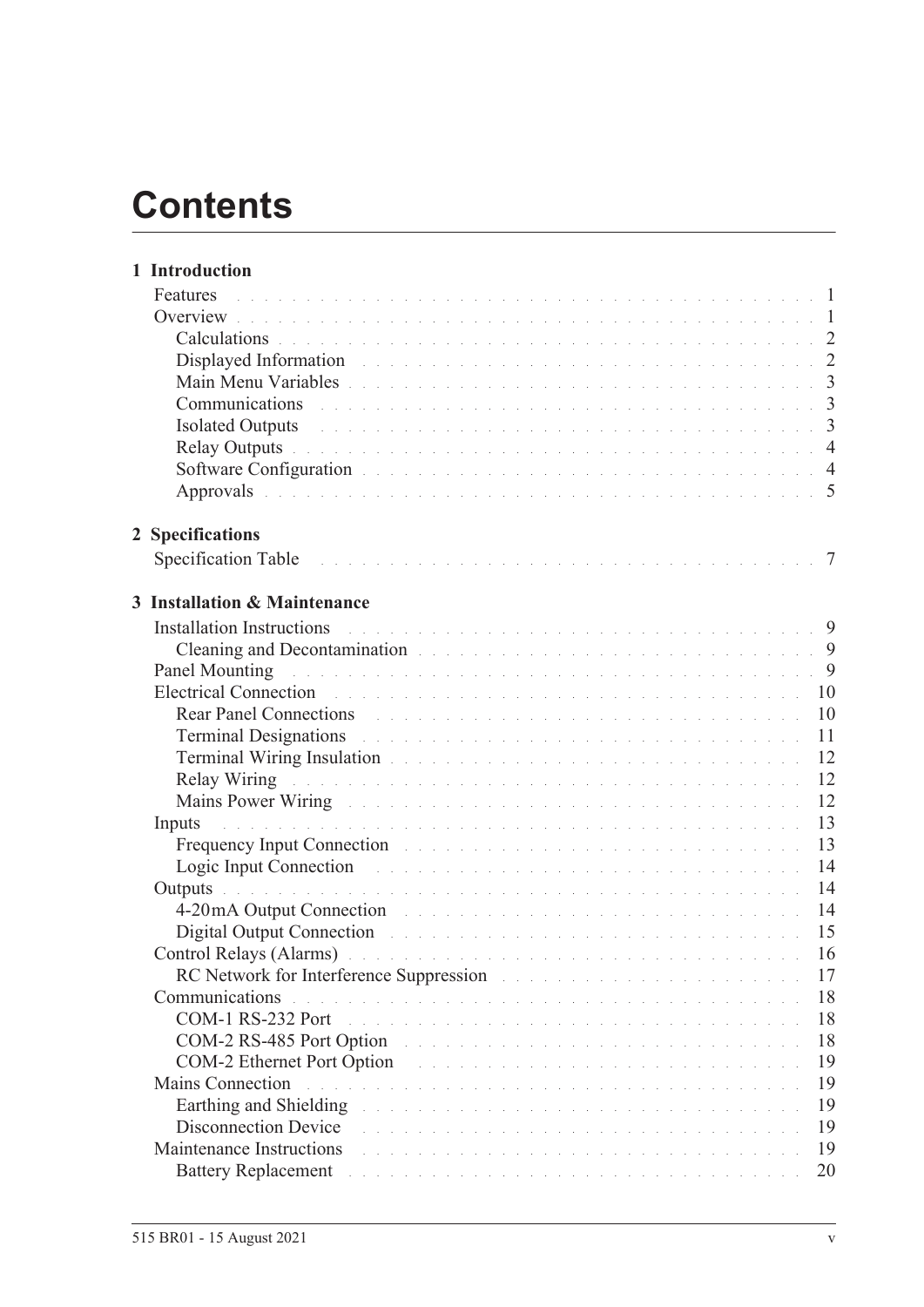|    | <b>Battery Type</b><br>in de la caractería de la caractería de la caractería de la caractería de la caractería de la caractería                                                                                                                    |  |  |  |  |  |  |  | 20 |
|----|----------------------------------------------------------------------------------------------------------------------------------------------------------------------------------------------------------------------------------------------------|--|--|--|--|--|--|--|----|
|    | 4 Operation                                                                                                                                                                                                                                        |  |  |  |  |  |  |  |    |
|    | Front Panel Operation and a contract the contract of the contract of the contract of the contract of the contract of the contract of the contract of the contract of the contract of the contract of the contract of the contr                     |  |  |  |  |  |  |  | 21 |
|    | Default Variable<br>in de la caractería de la caractería de la caractería de la caractería de la caractería de la caractería                                                                                                                       |  |  |  |  |  |  |  | 22 |
|    | <b>Status LEDs</b><br>and the company of the company of the company of the company of the company of the company of the company of the                                                                                                             |  |  |  |  |  |  |  | 22 |
|    | Front Panel Keys<br>and the second control of the second control of the second control of the second control of the second control of the second control of the second control of the second control of the second control of the second control o |  |  |  |  |  |  |  | 22 |
|    | Main Menu Items<br>de la caractería de la caractería de la caractería de la caractería de la caractería de la caractería                                                                                                                           |  |  |  |  |  |  |  | 23 |
|    | Detail and Basic Menu and a substitution of the substantial contract the substantial contract of the substantial contract of the substantial contract of the substantial contract of the substantial contract of the substanti                     |  |  |  |  |  |  |  | 24 |
|    | Setting the Batch Preset                                                                                                                                                                                                                           |  |  |  |  |  |  |  | 24 |
|    | <b>Setting the Flow Control Setpoints</b> and a substitution of the set of the set of the set of the set of the set of the set of the set of the set of the set of the set of the set of the set of the set of the set of the set o                |  |  |  |  |  |  |  | 25 |
|    | Data Logs<br>.<br>In the second term of the second term of the second term of the second term of the second term of the second t                                                                                                                   |  |  |  |  |  |  |  | 25 |
|    | Model Information and a contract the contract of the contract of the contract of the contract of the contract of the contract of the contract of the contract of the contract of the contract of the contract of the contract                      |  |  |  |  |  |  |  | 26 |
|    | Flow Control Modes and a contract the contract of the contract of the contract of the contract of the contract of the contract of the contract of the contract of the contract of the contract of the contract of the contract                     |  |  |  |  |  |  |  | 27 |
|    | <b>Tuning the Control Loop Experience Intervention Control Control Control Control Control Control Control Control</b>                                                                                                                             |  |  |  |  |  |  |  | 30 |
|    | Batch Operation Modes and a subsequence of the set of the set of the set of the set of the set of the set of the set of the set of the set of the set of the set of the set of the set of the set of the set of the set of the                     |  |  |  |  |  |  |  | 31 |
|    |                                                                                                                                                                                                                                                    |  |  |  |  |  |  |  | 31 |
|    | Preset Mode de la comparativa de la comparativa de la comparativa de la comparativa de la comparativa de la co                                                                                                                                     |  |  |  |  |  |  |  |    |
|    | On-Off Mode<br>in the second contract of the second contract of the second contract of the second contract of the second contr                                                                                                                     |  |  |  |  |  |  |  | 32 |
|    | Release Mode received a construction of the contract of the construction of the construction of the construction of the construction of the construction of the construction of the construction of the construction of the co                     |  |  |  |  |  |  |  | 32 |
|    | Batch Operation and a construction of the construction of the construction of the construction of the construction of the construction of the construction of the construction of the construction of the construction of the                      |  |  |  |  |  |  |  | 33 |
|    | Operation Configurations                                                                                                                                                                                                                           |  |  |  |  |  |  |  | 33 |
|    | Safety and Security and the same state of the same state of the same state of the same state of the same state of the same state of the same state of the same state of the same state of the same state of the same state of                      |  |  |  |  |  |  |  | 34 |
|    | Starting a Batch <b>Starting a Batch</b> (Starting Contract of the Contract of the Contract of the Contract of the Contract of the Contract of the Contract of the Contract of the Contract of the Contract of the Contract of the                 |  |  |  |  |  |  |  | 34 |
|    | Stopping a Batch and a community of the community of the community of the community of the community of the community of the community of the community of the community of the community of the community of the community of                     |  |  |  |  |  |  |  | 34 |
|    | <b>Resetting a Batch expansion of the contract of the contract of the contract of the contract of the contract of the contract of the contract of the contract of the contract of the contract of the contract of the contract</b>                 |  |  |  |  |  |  |  | 35 |
|    |                                                                                                                                                                                                                                                    |  |  |  |  |  |  |  | 35 |
|    | Logic Input Control the control of the control of the control of the control of the control of the control of the control of the control of the control of the control of the control of the control of the control of the con                     |  |  |  |  |  |  |  | 35 |
|    | Batch Flow Errors                                                                                                                                                                                                                                  |  |  |  |  |  |  |  | 36 |
|    | <b>Batch Control Processes</b><br>in the contract of the contract of the contract of the contract of the contract of the                                                                                                                           |  |  |  |  |  |  |  | 36 |
| 5. | <b>Instrument Calibration</b>                                                                                                                                                                                                                      |  |  |  |  |  |  |  |    |
|    |                                                                                                                                                                                                                                                    |  |  |  |  |  |  |  |    |
|    | Introduction                                                                                                                                                                                                                                       |  |  |  |  |  |  |  | 39 |
|    | <b>Calibration View Mode</b><br>.<br>In the second complete service of the second complete service in the second complete service of the service of                                                                                                |  |  |  |  |  |  |  | 40 |
|    | <b>Calibration Set Mode</b><br>.<br>In the company of the company of the company of the company of the company of the company of the company of th                                                                                                 |  |  |  |  |  |  |  | 40 |
|    | Changing the Instrument Settings and a contract of the contract of the contract of the contract of the contract of the contract of the contract of the contract of the contract of the contract of the contract of the contrac                     |  |  |  |  |  |  |  | 42 |
|    | Program Backup & Reports and the contract of the contract of the contract of the contract of the contract of the contract of the contract of the contract of the contract of the contract of the contract of the contract of t                     |  |  |  |  |  |  |  | 43 |
|    | Backup via 500 Series Program Manager and a construction of the construction of the series of the construction of the construction of the construction of the construction of the construction of the construction of the cons                     |  |  |  |  |  |  |  | 43 |
|    | Printing Configuration Report<br>.<br>In the company of the company of the company of the company of the company of the company of the company of th                                                                                               |  |  |  |  |  |  |  | 43 |
|    | Upload and Clone of Application Software and a substitution of the state of the state of the state of the state of the state of the state of the state of the state of the state of the state of the state of the state of the                     |  |  |  |  |  |  |  | 43 |
|    | Calibration Menu Tree Albert and Albert and Albert and Albert and Albert and Albert and Albert and Albert and                                                                                                                                      |  |  |  |  |  |  |  | 44 |
|    | Instrument Settings and a contract of the contract of the contract of the contract of the contract of the contract of the contract of the contract of the contract of the contract of the contract of the contract of the cont                     |  |  |  |  |  |  |  | 46 |
|    | Units of Measurement<br>.<br>In de la casa de la casa de la casa de la casa de la casa de la casa de la casa de la casa de la casa de la ca                                                                                                        |  |  |  |  |  |  |  | 46 |
|    | Parameters<br><u>. The second second second second second second second second second second second second second second second</u>                                                                                                                |  |  |  |  |  |  |  | 47 |
|    | Inputs<br>in di serie di serie della conservazione di serie di serie di serie di serie di serie di serie di serie di ser                                                                                                                           |  |  |  |  |  |  |  | 51 |
|    |                                                                                                                                                                                                                                                    |  |  |  |  |  |  |  | 54 |
|    | <b>Alarms</b><br>a construction of the construction of the construction of the construction of the construction of the construction                                                                                                                |  |  |  |  |  |  |  | 57 |
|    | Communications<br>.<br>In the first product of the first product of the first product of the first product of the first product of th                                                                                                              |  |  |  |  |  |  |  | 59 |
|    | Time Settings and Data Logging and Library and the contract of the Settings and Data Logging                                                                                                                                                       |  |  |  |  |  |  |  | 60 |
|    |                                                                                                                                                                                                                                                    |  |  |  |  |  |  |  |    |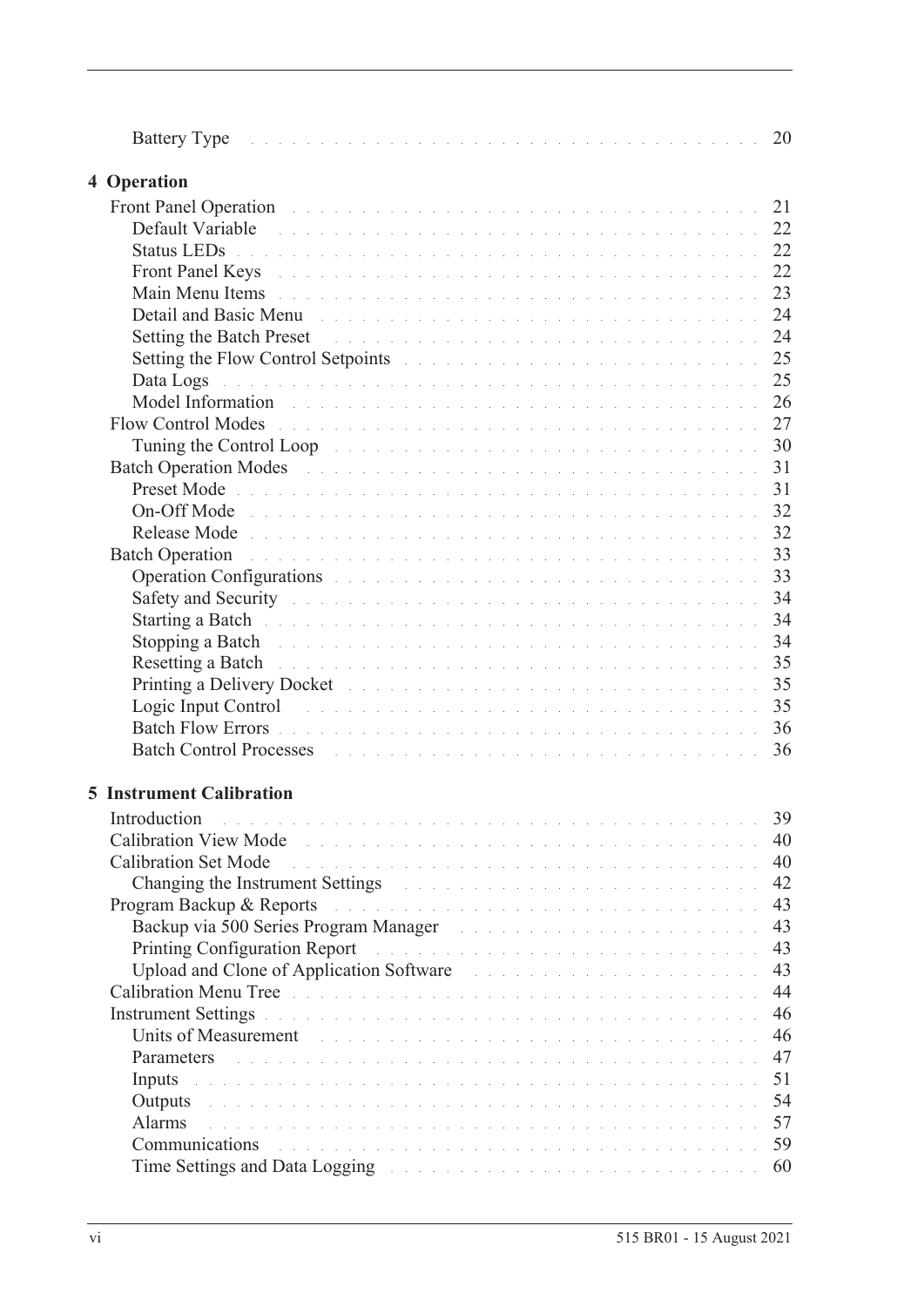| <b>General Setup Parameters <i>CONDITY CONDITERRY ALCOHOLOGY CONDITERRY ARRANGEMENT CONDITION</i></b><br>Test Menu and a construction of the contract of the construction of the construction of the construction of the construction of the construction of the construction of the construction of the construction of the constructi<br>System Messages and a contract of the contract of the contract of the contract of the contract of the contract of the contract of the contract of the contract of the contract of the contract of the contract of the contract<br>Warning Messages and a contract the contract of the contract of the contract of the contract of the contract of the contract of the contract of the contract of the contract of the contract of the contract of the contract o | 62<br>64<br>65<br>66<br>66<br>67 |
|-------------------------------------------------------------------------------------------------------------------------------------------------------------------------------------------------------------------------------------------------------------------------------------------------------------------------------------------------------------------------------------------------------------------------------------------------------------------------------------------------------------------------------------------------------------------------------------------------------------------------------------------------------------------------------------------------------------------------------------------------------------------------------------------------------------|----------------------------------|
| <b>6</b> Communications                                                                                                                                                                                                                                                                                                                                                                                                                                                                                                                                                                                                                                                                                                                                                                                     |                                  |
| Overview responsibility of the contract of the contract of the contract of the contract of the contract of the                                                                                                                                                                                                                                                                                                                                                                                                                                                                                                                                                                                                                                                                                              | 69                               |
| Hardware Interconnection and the contract of the contract of the contract of the contract of the contract of the contract of the contract of the contract of the contract of the contract of the contract of the contract of t                                                                                                                                                                                                                                                                                                                                                                                                                                                                                                                                                                              | 69                               |
| Protocols and a construction of the construction of the construction of the construction of the construction of the construction of the construction of the construction of the construction of the construction of the constr                                                                                                                                                                                                                                                                                                                                                                                                                                                                                                                                                                              | 70                               |
| Simple ASCII Protocol and the community of the community of the state of the community of the community of the community of the community of the community of the community of the community of the community of the community                                                                                                                                                                                                                                                                                                                                                                                                                                                                                                                                                                              | 71                               |
| Requests Format enterity and a contract of the contract of the contract of the contract of the contract of the                                                                                                                                                                                                                                                                                                                                                                                                                                                                                                                                                                                                                                                                                              | 71                               |
| Instrument Responses and the contract of the contract of the contract of the contract of the contract of the contract of the contract of the contract of the contract of the contract of the contract of the contract of the c                                                                                                                                                                                                                                                                                                                                                                                                                                                                                                                                                                              | 72                               |
| Corrupted or Invalid Requests and the contract of the contract of the contract of the contract of the contract of the contract of the contract of the contract of the contract of the contract of the contract of the contract                                                                                                                                                                                                                                                                                                                                                                                                                                                                                                                                                                              | 76                               |
| Modbus RTU Protocol<br>a provincia de la caractería de la caractería de la caractería de la caractería de la caractería de la caracterí                                                                                                                                                                                                                                                                                                                                                                                                                                                                                                                                                                                                                                                                     | 77                               |
| List of Data Registers and a construction of the construction of the construction of                                                                                                                                                                                                                                                                                                                                                                                                                                                                                                                                                                                                                                                                                                                        | 79                               |
| Printer Protocol<br>.<br>In the second complete service of the second complete service in the second complete service in the service of                                                                                                                                                                                                                                                                                                                                                                                                                                                                                                                                                                                                                                                                     | 84                               |
| Types of Printouts and the contract of the contract of the contract of the contract of the contract of the contract of the contract of the contract of the contract of the contract of the contract of the contract of the con                                                                                                                                                                                                                                                                                                                                                                                                                                                                                                                                                                              | 85                               |
| Printer Data Control and a control of the control of the control of the control of the control of the control of the control of the control of the control of the control of the control of the control of the control of the                                                                                                                                                                                                                                                                                                                                                                                                                                                                                                                                                                               | 88                               |
| <b>Appendix A Glossary</b>                                                                                                                                                                                                                                                                                                                                                                                                                                                                                                                                                                                                                                                                                                                                                                                  |                                  |
| Glossary and a communication of the communication of the communication of the communication of the communication of the communication of the communication of the communication of the communication of the communication of t                                                                                                                                                                                                                                                                                                                                                                                                                                                                                                                                                                              | 89                               |
| <b>Appendix B Model Numbers</b>                                                                                                                                                                                                                                                                                                                                                                                                                                                                                                                                                                                                                                                                                                                                                                             |                                  |
| .<br>In the second complete service of the second complete service service service service service service service<br>Product Codes                                                                                                                                                                                                                                                                                                                                                                                                                                                                                                                                                                                                                                                                         | 91                               |
| Custom Version Codes (Fig. 1991) and the contract of the contract of the contract of the contract of the contract of the contract of the contract of the contract of the contract of the contract of the contract of the contr                                                                                                                                                                                                                                                                                                                                                                                                                                                                                                                                                                              | 92                               |
|                                                                                                                                                                                                                                                                                                                                                                                                                                                                                                                                                                                                                                                                                                                                                                                                             | 92                               |
|                                                                                                                                                                                                                                                                                                                                                                                                                                                                                                                                                                                                                                                                                                                                                                                                             |                                  |
| Appendix C Ethernet Port & Setup                                                                                                                                                                                                                                                                                                                                                                                                                                                                                                                                                                                                                                                                                                                                                                            |                                  |
| Ethernet Port and a communication of the communication of the communication of the communication                                                                                                                                                                                                                                                                                                                                                                                                                                                                                                                                                                                                                                                                                                            | 94                               |
| Connecting 515 Ethernet to Networks/Routers and a substitution of the state of the state of the state of the state of the state of the state of the state of the state of the state of the state of the state of the state of                                                                                                                                                                                                                                                                                                                                                                                                                                                                                                                                                                               | 94                               |
|                                                                                                                                                                                                                                                                                                                                                                                                                                                                                                                                                                                                                                                                                                                                                                                                             | 95                               |
|                                                                                                                                                                                                                                                                                                                                                                                                                                                                                                                                                                                                                                                                                                                                                                                                             |                                  |
| <b>Index</b><br>in de la caractería de la caractería de la caractería de la caractería de la caractería de la caractería de la                                                                                                                                                                                                                                                                                                                                                                                                                                                                                                                                                                                                                                                                              | 97                               |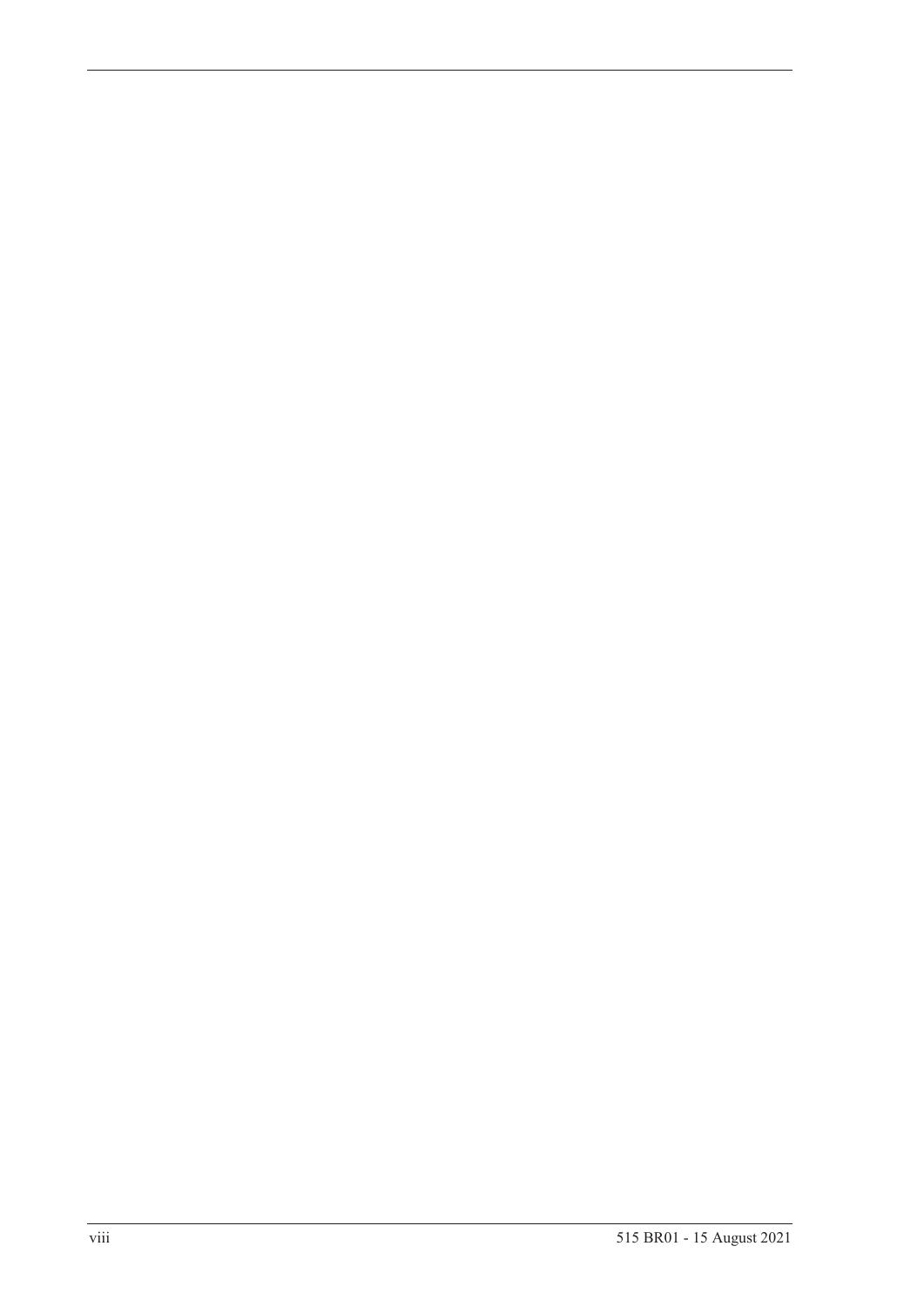# **List of Figures**

| 1                           | Typical Application Diagram and a contract of the contract of the contract of the 4                                                                                                                                                  |  |
|-----------------------------|--------------------------------------------------------------------------------------------------------------------------------------------------------------------------------------------------------------------------------------|--|
| $\mathcal{D}_{\mathcal{L}}$ | 500 Series Instrument Panel Mounting and a contract of the series of the series of 9                                                                                                                                                 |  |
| 3                           | <b>Rear Panel Connections - Original</b>                                                                                                                                                                                             |  |
| 4                           | Rear Panel Connections - New RS-485 Version<br>10                                                                                                                                                                                    |  |
| 5                           | Rear Panel Connections - New Ethernet Version                                                                                                                                                                                        |  |
| 6                           | Logic Inputs Connection Diagram and a substitution of the set of the set of the 14                                                                                                                                                   |  |
|                             | Output 4-20mA Connection Diagram                                                                                                                                                                                                     |  |
| 8                           | Output Pulse Connection Diagram and a connection of the Connection of the Connection of the Connection of the Connection of the Connection of the Connection of the Connection of the Connection of the Connection of the Conn<br>15 |  |
| 9                           | 16<br>Relay Connection Diagram and a construction of the contract of the contract of the contract of the contract of                                                                                                                 |  |
| 10                          | RS-485 Interface Connections                                                                                                                                                                                                         |  |
| 11                          | Batch Operation with Manual or Automatic Reset <b>Election Lines and State 19 and State 19 and State 1</b>                                                                                                                           |  |
| 12                          | Batch Operation with Automatic Restart Marshall and Automatic Restart<br>38                                                                                                                                                          |  |
| 13                          | 44                                                                                                                                                                                                                                   |  |
| 14                          | 45<br>Calibration Menu Tree Sheet 2 and the contract of the contract of the contract of the contract of the contract of the contract of the contract of the contract of the contract of the contract of the contract of the contract |  |
| 15                          | 69<br>RS-232 Cable Connections to a Computer and a substitution of the set of the set of the set of the set of the set of the set of the set of the set of the set of the set of the set of the set of the set of the set of the set |  |
| 16                          | RS-485 Connections and the connection of the connection of the connection of the connection of the connection of the connection of the connection of the connection of the connection of the connection of the connection of t       |  |
| 17                          | 95<br>DataMod - Modbus Connection Settings and a connection of the settings of the settings of the settings of the settings of the settings of the settings of the settings of the settings of the settings of the settings of the s |  |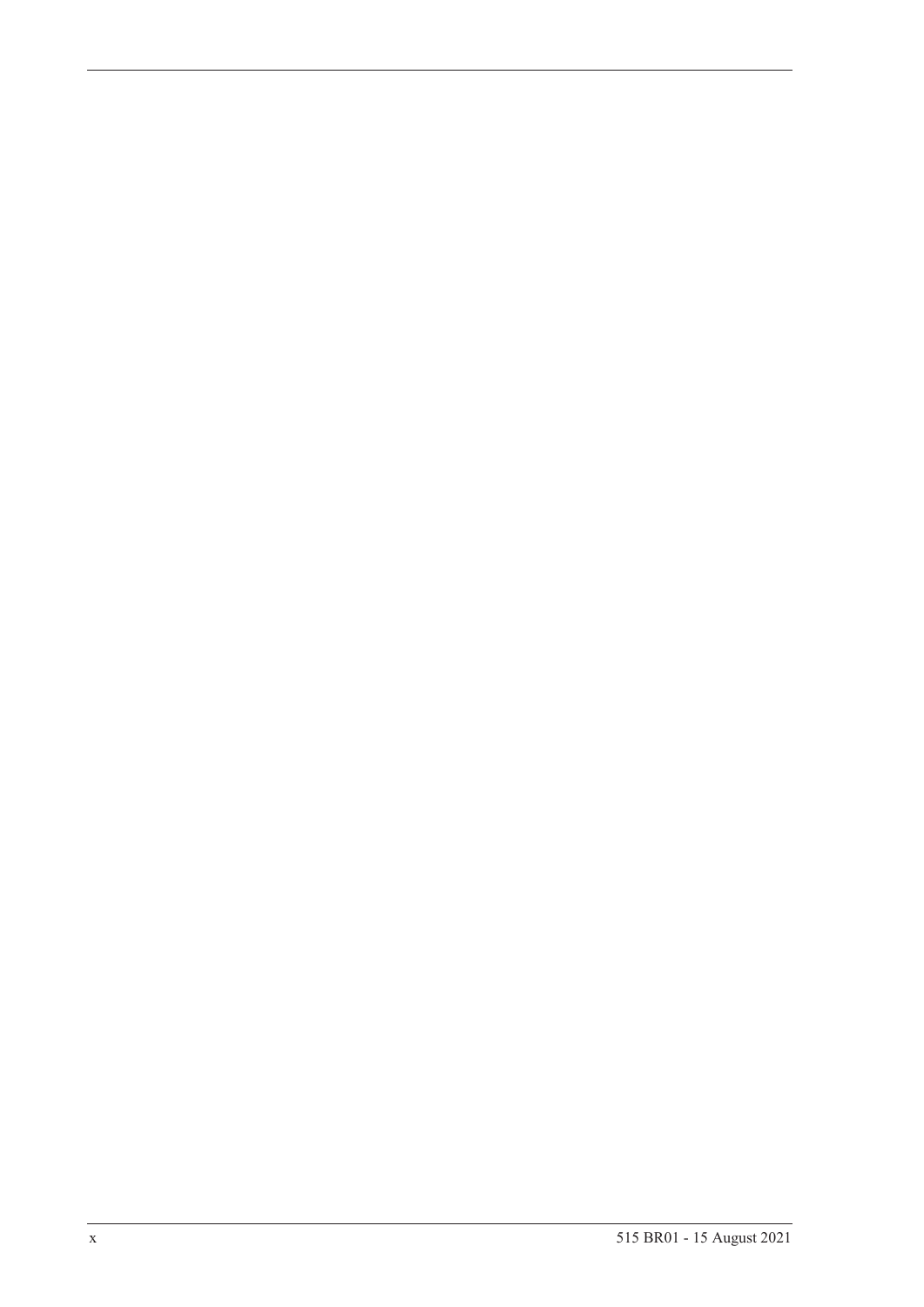# <span id="page-10-0"></span>**Chapter 1 Introduction**

# <span id="page-10-1"></span>**Features**

- **•** Tailored for volumetric frequency flow input
- **•** Single or Dual stage control
- **•** Preset or manual On-Off modes
- **•** Easy access to batch and flow rate presets
- No-flow, leakage and overflow error detection
- **•** Remote RUN/STOP/RESET functions
- Allows for permissive with prompt
- **•** Uses PI Loop Control
- Allows for non-linear correction
- **•** Storage of 1000 transactions with time and date stamp
- **•** Selection of Detail or Basic main menu to suit operator and application
- **•** Selection of second language and user tags
- **•** Pulse width and scaling of pulse output
- **•** 4-20 mA retransmission
- **•** Available protocols on communication ports including Printers, Modbus RTU and TCP/IP
- **•** Front panel adjustment of 8-24 V DC output voltage
- **•** Backlit display with LCD backup

## <span id="page-10-2"></span>**Overview**

The 515 BR01 application is a batching ratio controller for delivery of preset quantities at preset ratios using volumetric frequency inputs. Batch control can operate in preset or on-off modes, while flow control can be set to various loop control modes.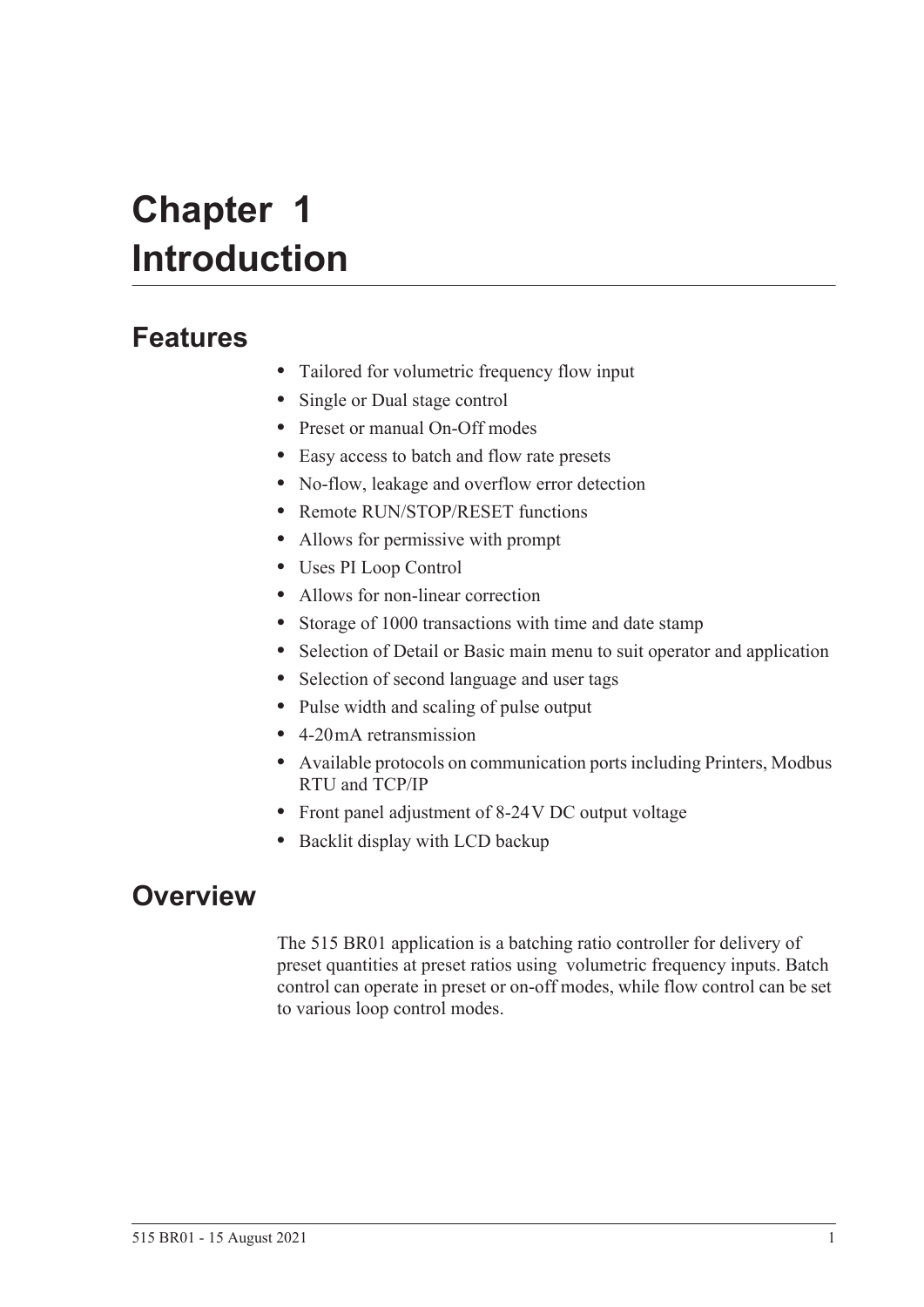This application provides the operator with clear local readout including flowrate deviation and can be controlled via communications in more automated systems. There is quick access to commonly used preset values directly from the front panel if access has been authorized.

The PI control of the process flow is via a 4-20mA proportional valve or pump controller. It has integral wind-up protection, a deadband, output hold and ramp time that can be programmed to reduce wear on valves and actuators and provide for bumpless operation.

#### <span id="page-11-0"></span>**Calculations**

There are three types of control modes in which the process flow is dependent on the main flow. These are RATIO, BLEND-1 and BLEND-2 modes where the relationship between the flows are as follows:

#### Ratio Control Mode.

The process flow is a ratio of the main flow (0 to 400% range).

$$
Ratio\% = \frac{P_{flow}}{M_{flow}} \times 100
$$

Blend Control Modes.

These modes cater for blending points before and after the main flowmeter. The process flow is a ratio of the net (combined) flow (0 to 80% range).

$$
Ratio\% = \frac{P_{flow}}{Net_{flow}} \times 100
$$

#### <span id="page-11-1"></span>**Displayed Information**

The front panel display shows the current values of the input variables and the results of the calculations.

The instrument can be supplied with a real-time clock for storage of up to 1000 transactions with time and date stamps.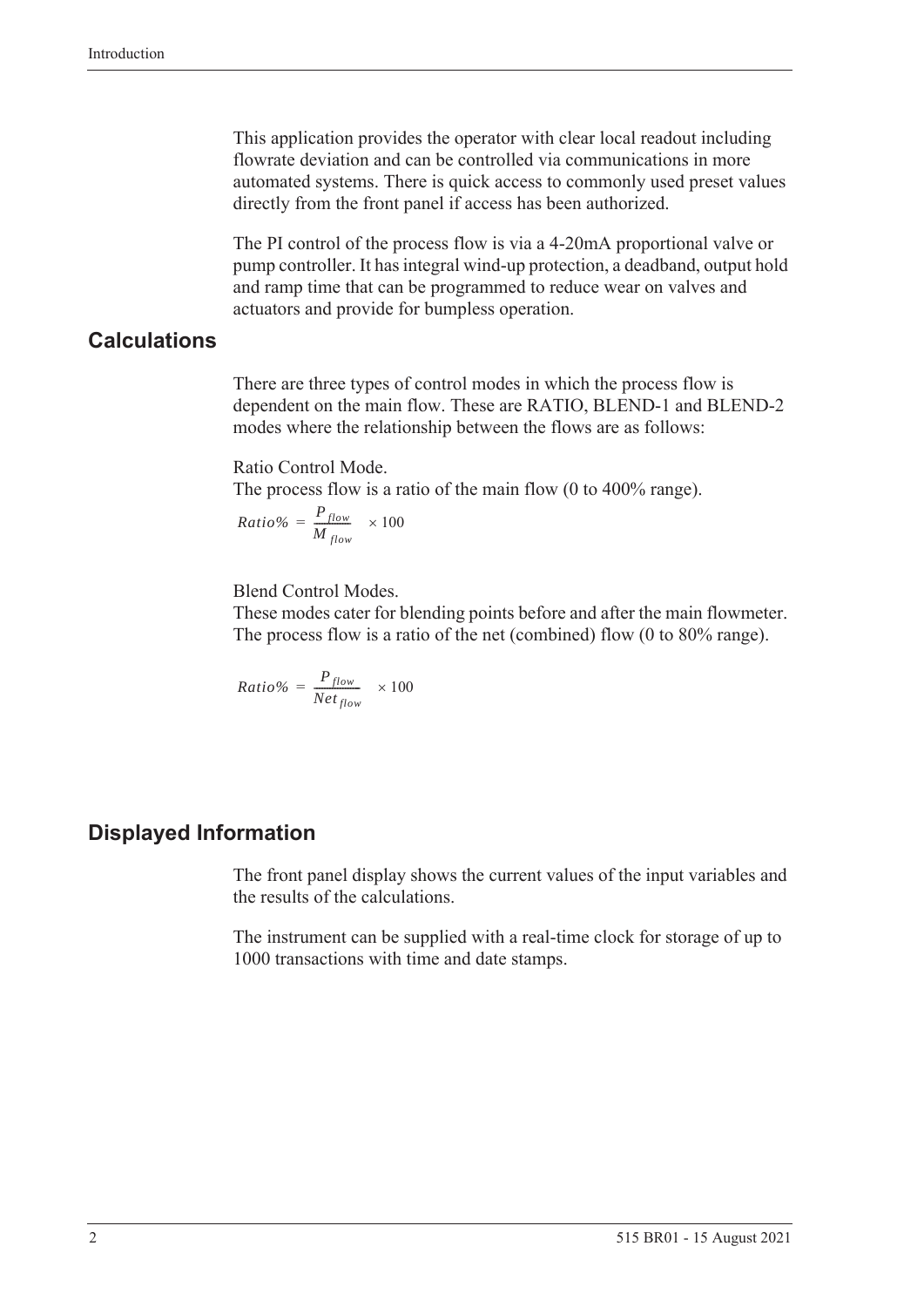## <span id="page-12-0"></span>**Main Menu Variables**

| <b>Main Menu</b><br><b>Variables</b> | <b>Default</b><br><b>Units</b> | <b>Variable</b><br><b>Type</b> |
|--------------------------------------|--------------------------------|--------------------------------|
| Net Volume                           |                                | Total                          |
| <b>Net Flowrate</b>                  | L/min                          | Rate                           |
| Main Line Volume                     | L                              | Total                          |
| Main Line Flowrate                   | L/min                          | Rate                           |
| Process Line Volume                  |                                | Total                          |
| <b>Process Line Flowrate</b>         | L/min                          | Rate                           |
| Process Volumetric Ratio             | %                              | Rate                           |
| Process Flowrate Ratio               | $\%$                           | Rate                           |
| <b>Process Control Output</b>        | $\%$                           | Rate                           |
| <b>Process Flowrate Deviation</b>    | $\%$                           | Rate                           |
| Preset Quantity *                    |                                |                                |

\* These variables are logged and can be printed but are not shown in main menu.

#### **Units of Measurement**

In the 500 Series instruments there is a wide range of available units of measurement to be selected from. These can be viewed and selected either during initial Software Configuration via the 500 Series Program Manager (see below) or from within the instrument's calibration settings (if access has been granted) as per **[Units of Measurement](#page-55-2)** on page 46.

#### <span id="page-12-1"></span>**Communications**

There are two communication ports available as follows:

- **•** COM-1 RS-232 port
- **•** COM-2 RS-485 port (optional) or Ethernet (optional)

The ports are available for remote data reading, printouts and for initial application loading of the instrument.

#### <span id="page-12-2"></span>**Isolated Outputs**

The opto-isolated outputs can retransmit any main menu variable. The type of output is determined by the nature of the assigned variable. Totals are output as pulses and rates are output as 4-20 mA signals. One output is standard, a second output is available as an option.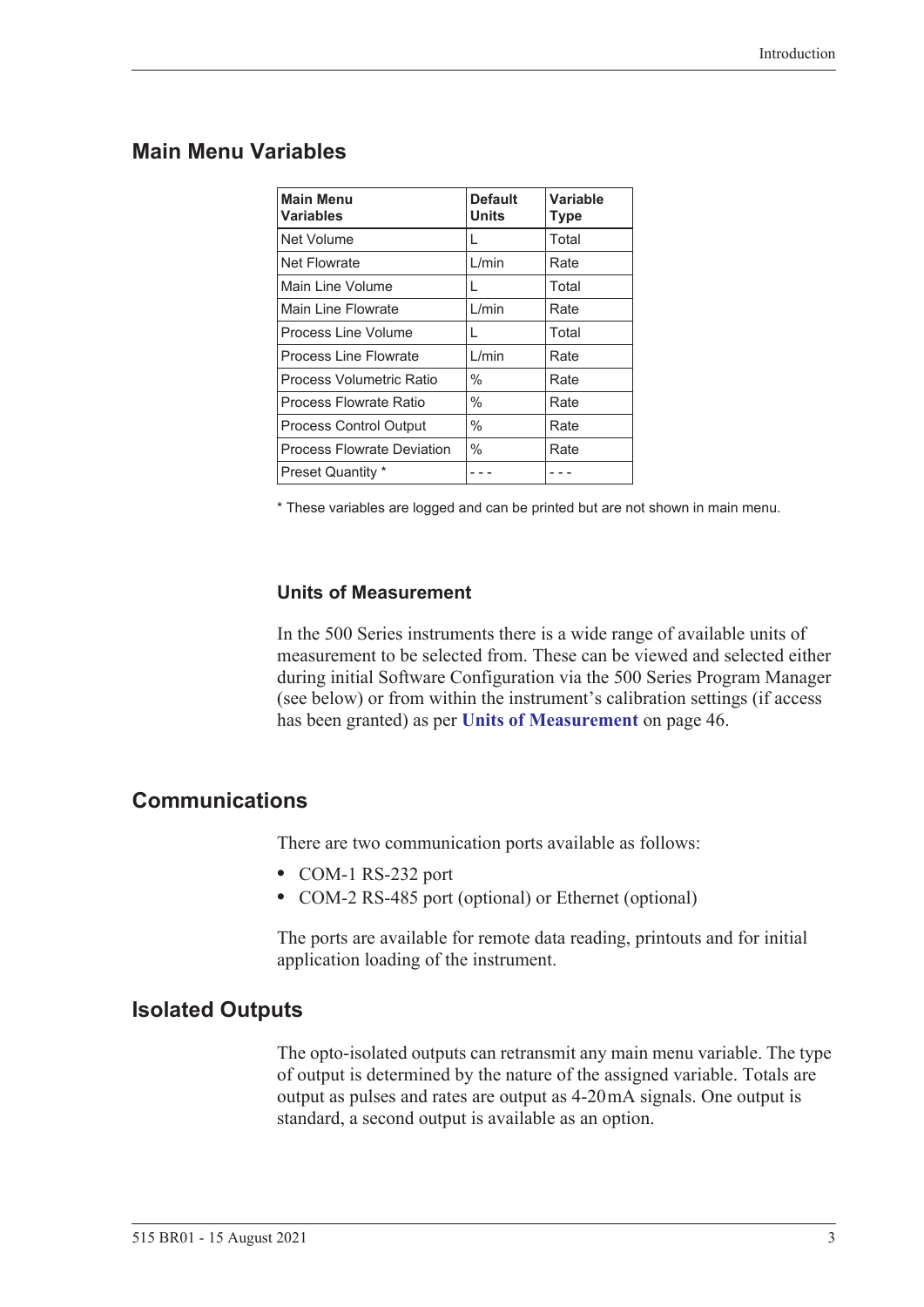## <span id="page-13-0"></span>**Relay Outputs**

The relay outputs 1 and 2 are used to control the flow of product for each delivery. These contacts are normally open and can be used to drive external relays, valves, pump circuits etc. The advanced option provides another two relays that can be used as fully programmable alarms for any rate type variable.

### <span id="page-13-1"></span>**Software Configuration**

The instrument can be programmed to suit the particular application needs and the flexible I/O can be assigned as required. Program settings can be changed either via the front panel (depending on assigned access levels) or via the 500 Series Program Manager (500-PM software).

The 500-PM software is a free comprehensive configuration tool and resource centre that can be used to further tailor an instrument to suit specific application needs including units of measurement, custom tags and text, access levels and more.

The software is a Windows based program that is freely available from the download section of the Contrec website. The program can be used to create a custom version of an existing application to be saved for backup purposes and/or to generate a PDF of configuration report for record keeping.

The instrument stores all set-up parameters, totals and logged data in nonvolatile memory with at least 30 years retention.



<span id="page-13-2"></span>*Figure 1 Typical Application Diagram*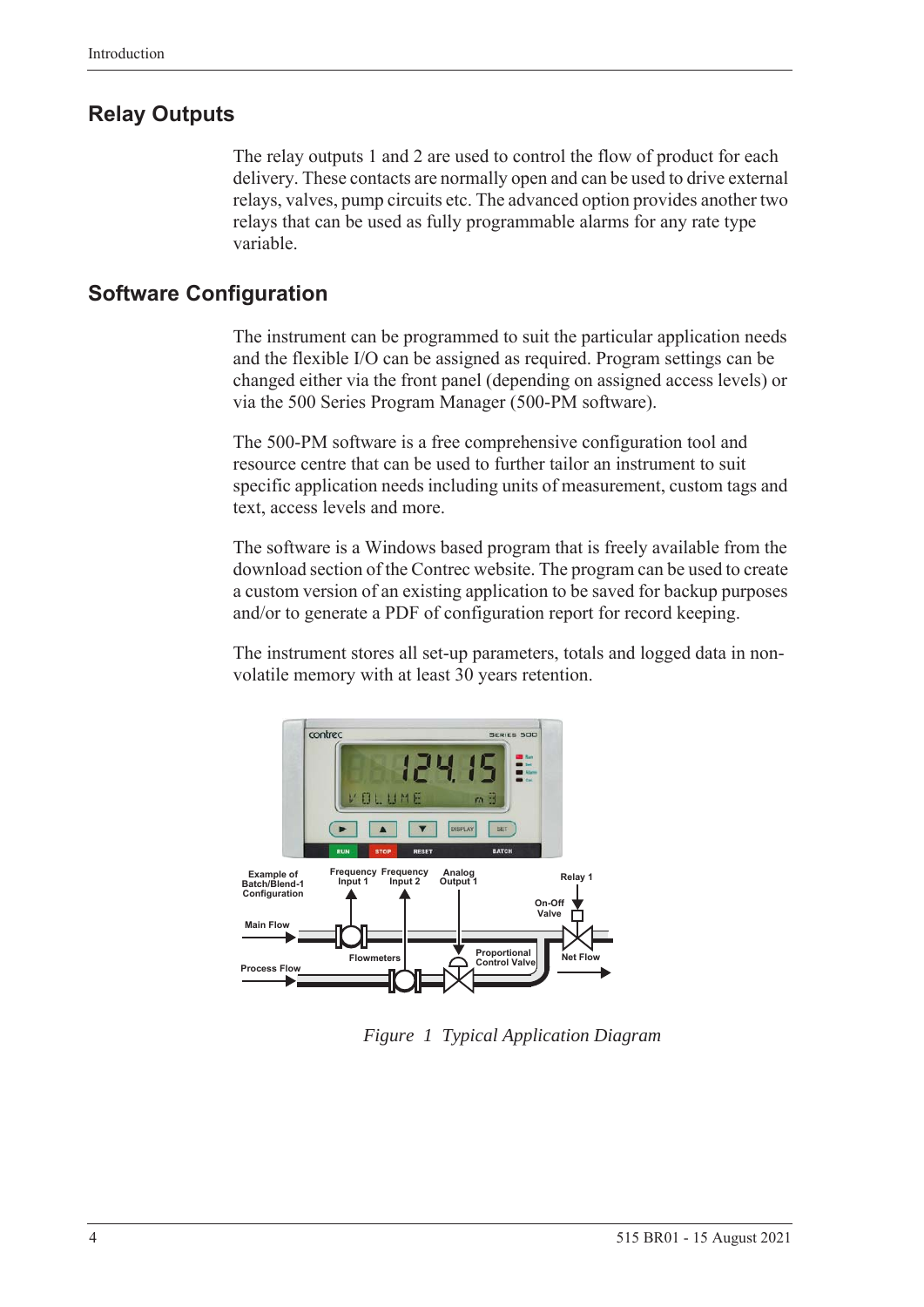### <span id="page-14-0"></span>**Approvals**

This instrument conforms to the EMC-Directive of the Council of European Communities 2014/30/EU, the LVD safety directive 2014/35/EU and the following standards:

- **•** *EN61326:2013* Electrical equipment for measurement, control and laboratory use – EMC requirements: Industrial Environment.
- *EN61010:2010* Safety requirements for electrical equipment for measurement, control, and laboratory use.

In order to comply with these standards, the wiring instructions in **[Chapter](#page-18-5)  [3 - Installation & Maintenance](#page-18-5)** must be followed.

#### **FCC Declaration**

This equipment has been tested and found to comply with the limits for a Class A digital device, pursuant to Part 15 of the FCC Rules. These limits are designed to provide reasonable protection against harmful interference when the equipment is operated in a commercial environment. This equipment generates, uses, and can radiate radio frequency energy and, if not installed and used in accordance with the instruction manual, might cause harmful interference to radio communications. Operation of this equipment in a residential area is likely to cause harmful interference, in which case the user will be required to correct the interference at his own expense.

Properly shielded and grounded cables and connectors must be used in order to meet FCC emission limits. Contrec Ltd is not responsible for any radio or television interference caused by using other than recommended cables and connectors or by unauthorized changes or modifications to this equipment. Unauthorized changes or modifications could void the user's authority to operate the equipment.

This device complies with Part 15 of the FCC Rules. Operation is subject to the following two conditions: (1) this device might not cause harmful interference, and (2) this device must accept any interference received, including interference that might cause undesired operation.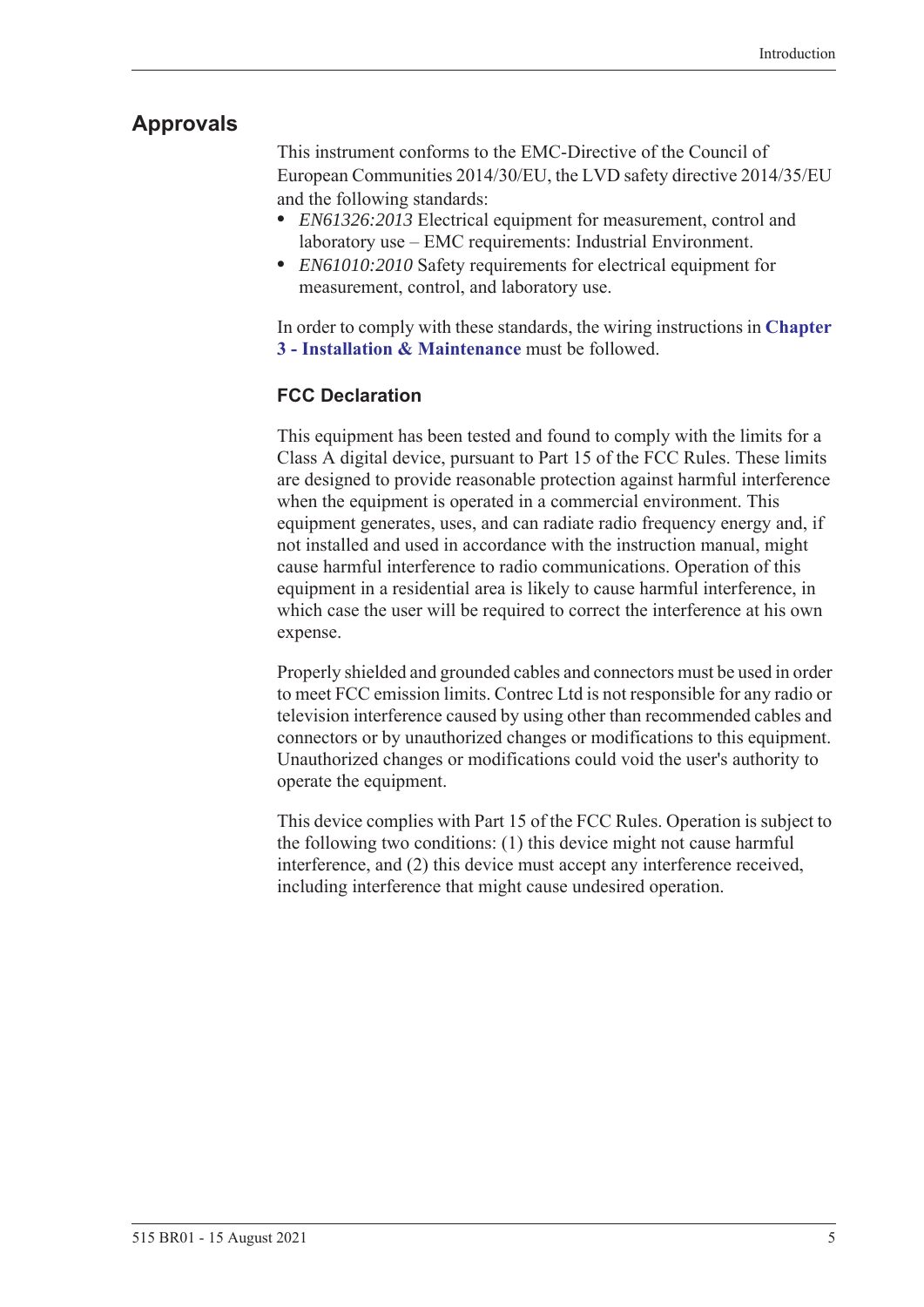Introduction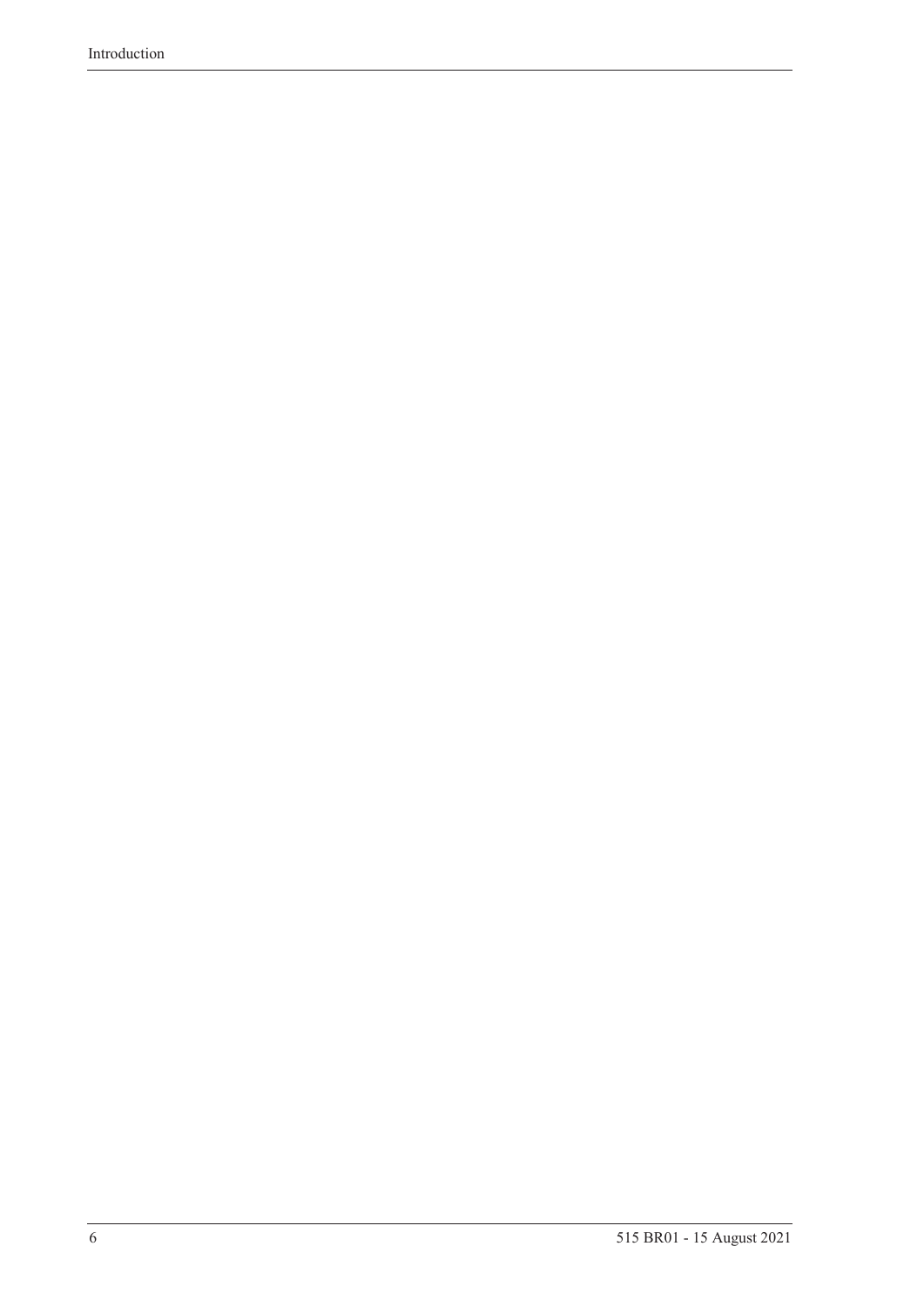# <span id="page-16-0"></span>**Chapter 2 Specifications**

# <span id="page-16-1"></span>**Specification Table**

#### **Operating Environment Temperature**  $+5^{\circ}$ C to  $+40^{\circ}$ C (standard - no coating) -20 °C to +60 °C (with conformal coating) -30 °C to +60 °C (ExD housing with heater) **Humidity** 0 to 95% non condensing (conformal coating) 5% to 85% non condensing (no coating) **Power Supply** 100-240 V AC (+/-10%) 50-60 Hz (+/- 10%) or 12-28 V DC **Consumption** 10W (max) Overvoltage category II **Protection** Sealed to IP65 (Nema 4X) when panel mounted **Dimensions (panel option)** 147 mm (5.8") width 74 mm (2.9") height 170 mm (6.6") depth (behind the panel) **Display Type** Backlit LCD with 7-digit numeric display and 11-character alphanumeric display **Digits** 15.5 mm (0.6") high **Characters** 6mm (0.24") high **LCD Backup** Last data visible for 15 min after power down **Update Rate** 0.3 second **Non-volatile Memory Retention** > 30 years **Data Stored** Setup, Totals and Logs **Approvals Interference** C E compliance **Enclosure** IECEx, ATEX and CSA approved enclosures available for hazardous areas **Real Time Clock (Optional) Battery Type** 3 volts Lithium button cell - For Issue 7 option card, type CR2450N manufactured by Renata only - For conformal coated 'C' version, type BR2032 manufactured by Panasonic only - For non-conformal coated versions, type BR2032 and CR2032 manufactured by Panasonic or Sony **Battery Life** 5 years (typical) **Frequency Input (General) Range** 0 to 10 kHz for Pulse input type 0 to 5 kHz for Coil & NPS input types **Overvoltage** 30V maximum **Update Time** 0.3 sec **Cutoff frequency** Programmable **Configuration** Pulse, coil or NPS input **Non-linearity** Up to 10 correction points **Pulse Signal Type** CMOS, TTL, open collector, reed switch **Threshold** Signals switch below 1.3 & above 2 volts **Coil Signal Type** Turbine and sine wave **Sensitivity** 15mV minimum amplitude (typical) **NPS Signal Type** NPS sensor to Namur standard **Logic Inputs Signal Type** CMOS, TTL, open collector, reed switch **Overvoltage** 30V maximum **Relay Output No. of Outputs** 2 relays plus 2 optional relays **Voltage** 250 volts AC, 30 volts DC maximum (solid state relays use AC only) **Current** 3A maximum - mechanical relays 1.5A maximum - solid state relays **Communication Ports** Ports **COM-1 RS-232 port** COM-2 RS-485 or Ethernet port (optional) **Baud Rate** 2400 to 19200 baud **Parity** Odd, even or none **Stop Bits** 1 or 2 **Data Bits** 8 **Protocols** ASCII, Modbus RTU, Modbus TCP/IP (Ethernet Port), Printer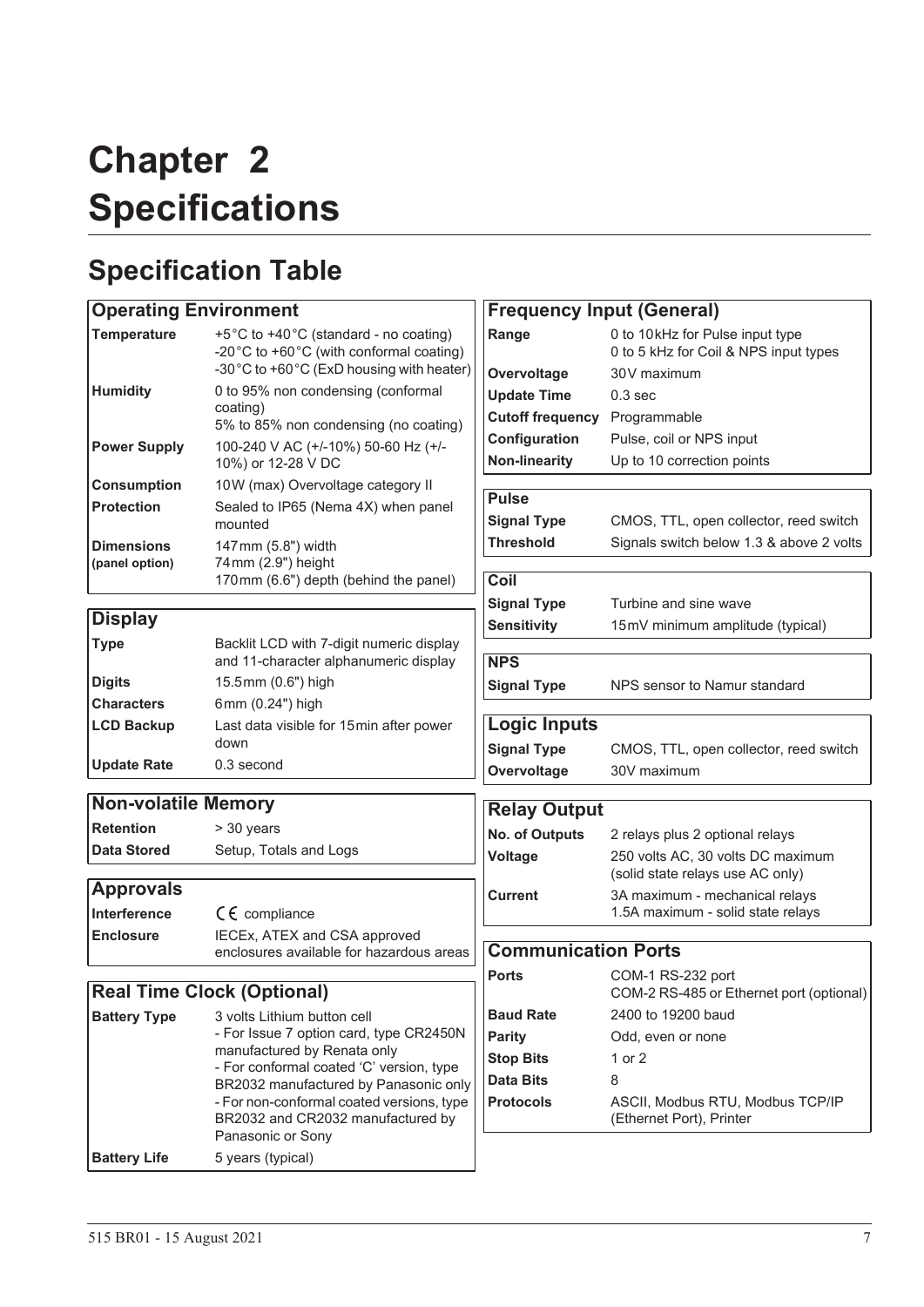| <b>Transducer Supply</b>    |                                                                                |
|-----------------------------|--------------------------------------------------------------------------------|
| Voltage                     | 8 to 24 volts DC, programmable                                                 |
| <b>Current</b>              | 70mA @ 24V, 120mA @ 12V maximum                                                |
| <b>Protection</b>           | Power limited output                                                           |
|                             |                                                                                |
| <b>Isolated Output</b>      |                                                                                |
| <b>No. of Outputs</b>       | 2 configurable outputs                                                         |
| Configuration               | Pulse/Digital or 4-20 mA output                                                |
|                             |                                                                                |
| <b>Pulse/Digital Output</b> |                                                                                |
| <b>Signal Type</b>          | Open collector                                                                 |
| Switching                   | 200 mA. 30 volts DC maximum                                                    |
| <b>Saturation</b>           | 0.8 volts maximum                                                              |
| <b>Pulse Width</b>          | Programmable: 10, 20, 50, 100, 200 or<br>500ms                                 |
| 4-20 mA Output              |                                                                                |
| Supply                      | 9 to 30 volts DC external                                                      |
| <b>Resolution</b>           | $0.05\%$ full scale                                                            |
| <b>Accuracy</b>             | $0.05\%$ full scale (20 $\degree$ C)<br>0.1% (full temperature range, typical) |

*Important: Specifications are subject to change without notice.*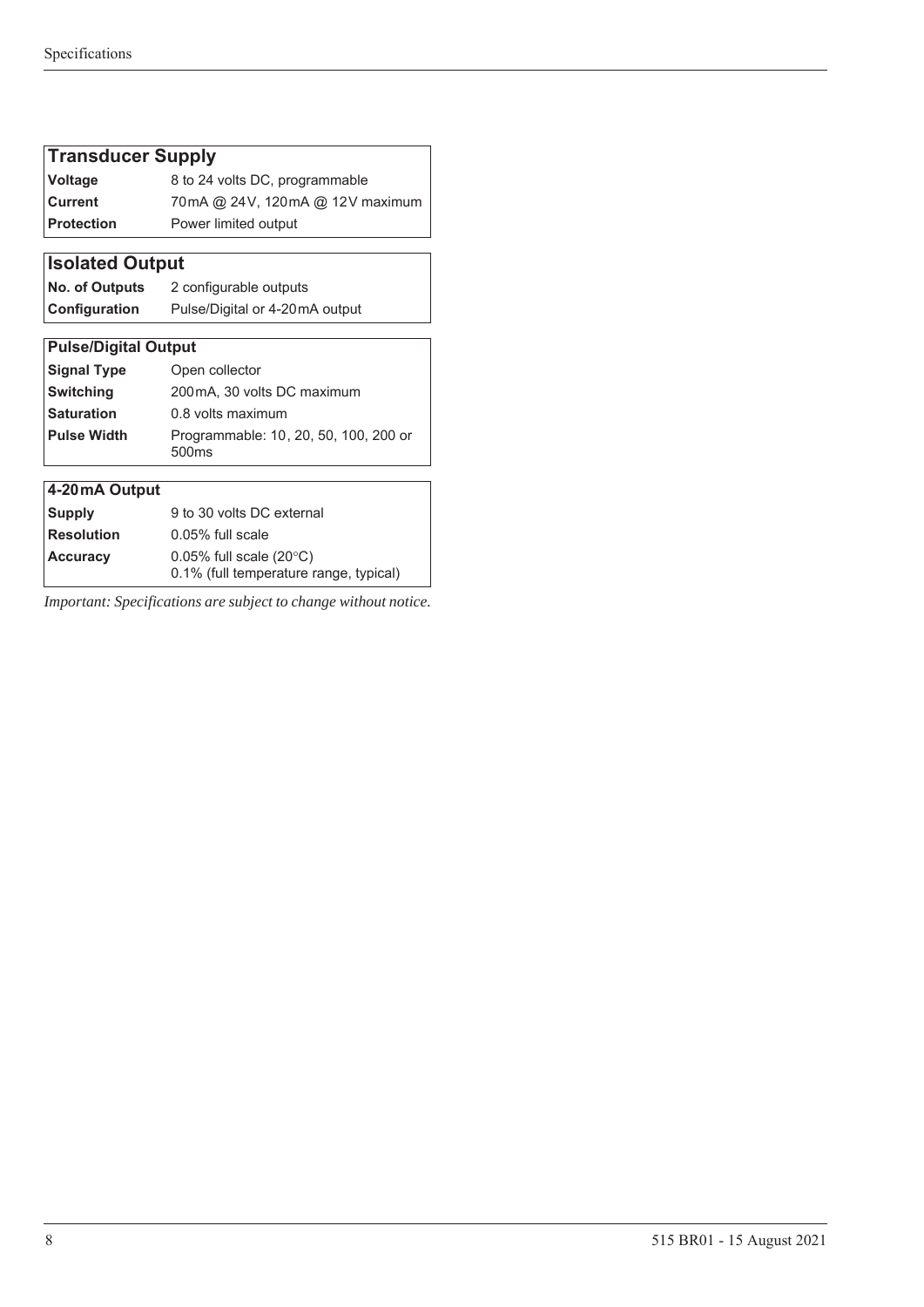# <span id="page-18-5"></span><span id="page-18-0"></span>**Chapter 3 Installation & Maintenance**

# <span id="page-18-1"></span>**Installation Instructions**



The safety of any system incorporating the equipment is the responsibility of the assembler of the system and should be installed such that there is no risk of impact damage.

This instrument is intended for fixed installation only, e.g. within a panel or cabinet, and is not intended for desktop use. It is not suitable for outdoor use unless fitted into an appropriate outdoor enclosure with a minimum type 3, IP54, rating. The instrument has a 'Pollution degree II' rating.

## <span id="page-18-2"></span>**Cleaning and Decontamination**

For general maintenance or to clean an instrument suitable for return to a service centre for repair or inspection, use only a damp cloth and mild detergent. Do not use abrasive cleaners or high pressure water jets. An instrument must be decontaminated before returning. The marking label can be cleaned with 35% Isopropanol or mild detergent.

# <span id="page-18-3"></span>**Panel Mounting**

The instrument should be located in an area with a clean, dry atmosphere that is also relatively free of shock and vibration.

The standard mounting procedure is panel mounting in a cutout that is 139 mm wide by 67 mm high. Two side clips secure the unit into the panel.



[Figure 2](#page-18-4) shows the panel mounting requirements for the 515 instrument.

<span id="page-18-4"></span>*Figure 2 500 Series Instrument Panel Mounting*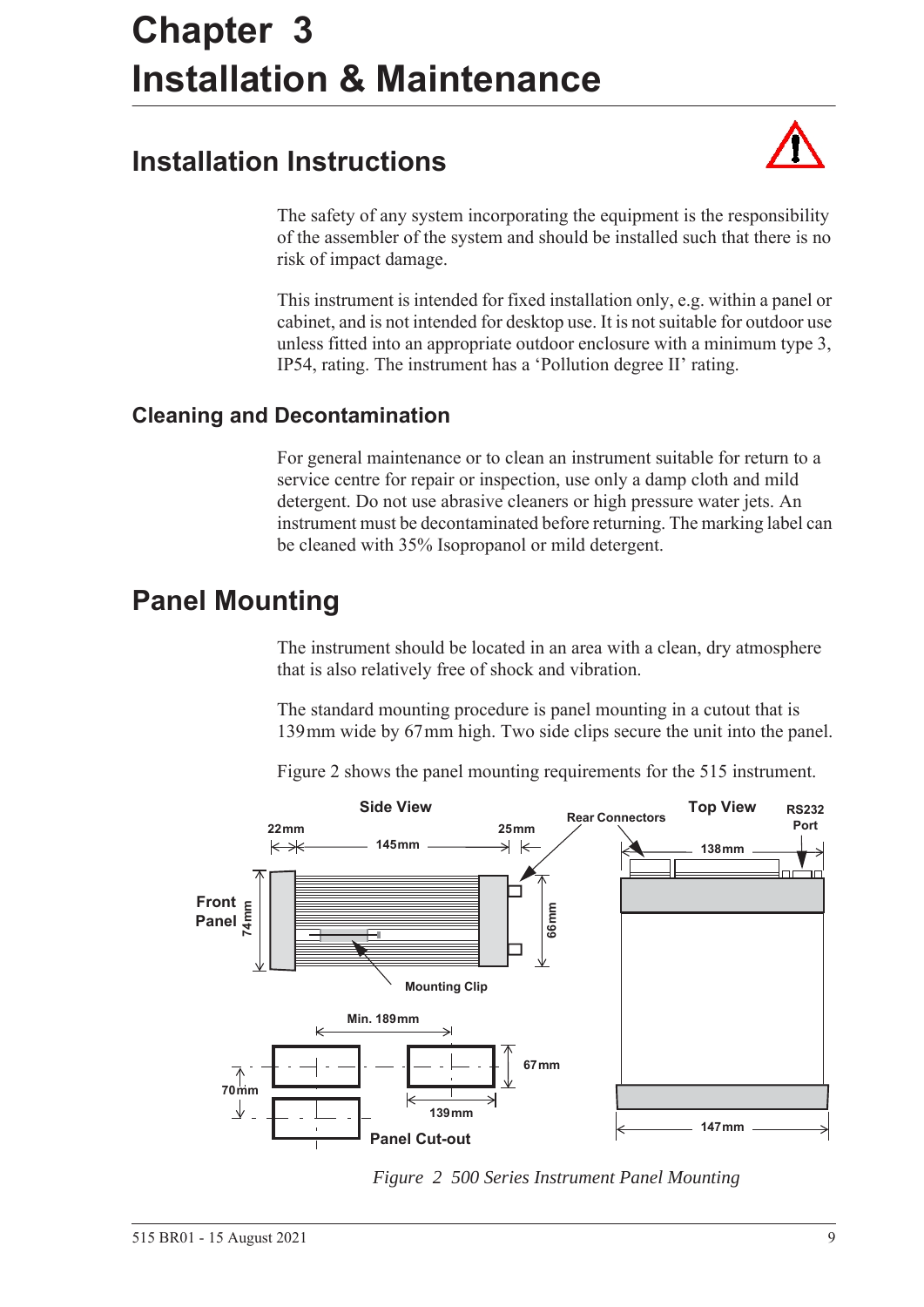# <span id="page-19-0"></span>**Electrical Connection**

## <span id="page-19-1"></span>**Rear Panel Connections**

Note: Depending on the specification and age of the instrument, there are different versions of the upper option card. Ensure the instrument is wired as per the correct terminal designation printed on the rear of the instrument bezel and below.

[Figure 3](#page-19-2) shows the connections on the original rear panel of the instrument where relays 1 to 4 (terminals 32-35) share a single Relay Common (terminal 31). Note: The 5 way relay terminal block is GREEN.



*Figure 3 Rear Panel Connections - Original*

<span id="page-19-2"></span>On the newer rear panel option cards the instrument relays 1 and 2 (terminals 32-33) share Relay Common 1-2 (terminal 31) and relays 3 and 4 (terminals 34-35) share Relay Common 3-4 (terminal 36). Note: On these option cards the 6 way relay terminal block is ORANGE.

[Figure 4](#page-19-3) shows the new option card with the RS-485 port (terminals 19-21).



<span id="page-19-3"></span>*Figure 4 Rear Panel Connections - New RS-485 Version*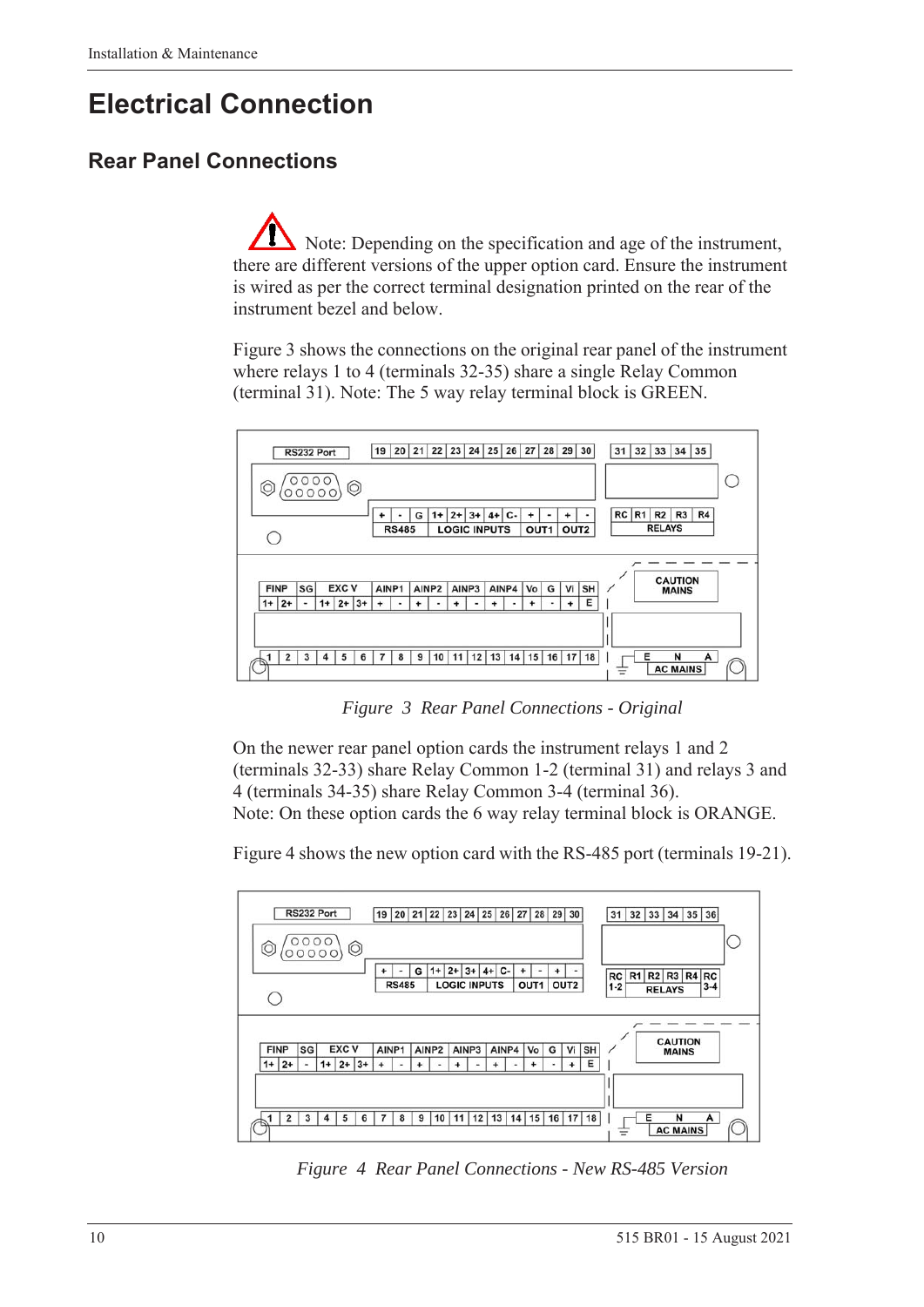[Figure 5](#page-20-1) shows the new option card with the optional Ethernet port in place of RS-485 port (terminals 19-21).



<span id="page-20-1"></span>*Figure 5 Rear Panel Connections - New Ethernet Version*

## <span id="page-20-0"></span>**Terminal Designations**

|    | <b>Terminal Label</b>  |                          | Designation               | <b>Comment</b>     | <b>Terminal Label</b> |                  |                | <b>Designation</b>                 | <b>Comment</b>                                |
|----|------------------------|--------------------------|---------------------------|--------------------|-----------------------|------------------|----------------|------------------------------------|-----------------------------------------------|
|    | <b>FINP</b>            | $1+$                     | Frequency Input 1+        | Main Flow Input    | 19                    | <b>RS485</b>     | $\ddot{}$      | $RS485 (+)$                        | Optional RS485 port may                       |
| 2  | <b>FINP</b>            | $2+$                     | Frequency Input 2+        | Process Flow Input | 20                    | COM-2            |                | RS485 (-)                          | be replaced by Ethernet                       |
| 3  | $\overline{\text{SG}}$ | $\overline{\phantom{a}}$ | Signal ground             |                    | 21                    | port             | G              | RS485 ground                       | port.                                         |
| 4  | EXC V                  | $1+$                     | Excitation Term 1+        | Not used           | 22                    |                  | $1+$           | Switch 1                           | Remote Run                                    |
| 5  | EXC V                  | $2+$                     | <b>Excitation Term 2+</b> | Not used           | 23                    |                  | $2+$           | Switch 2                           | Remote Stop/Reset                             |
| 6  | <b>EXC V</b>           | $3+$                     | Excitation Term 3+        | Not used           | 24                    | <b>LOGIC</b>     | $3+$           | Switch 3                           | Permissive Input                              |
| 7  | AINP1                  | $\ddot{}$                | Analog Input ch $1 (+)$   | Not used           | 25                    | <b>INPUTS</b>    | $4+$           | Switch 4                           | CAL Switch - In field                         |
| 8  |                        |                          | Analog Input ch 1 (-)     |                    |                       |                  |                |                                    | access protection                             |
| 9  | AINP <sub>2</sub>      | $\ddot{}$                | Analog Input ch $2 (+)$   | Not used           | 26                    |                  | $C-$           | Signal ground                      |                                               |
| 10 |                        |                          | Analog Input ch 2 (-)     |                    | 27                    | OUT1             | $\ddot{}$      | Output ch $1 (+)$                  | Process control output                        |
| 11 |                        | $\ddot{}$                | Analog Input ch $3 (+)$   |                    | 28                    |                  |                | Output ch 1 (-)                    |                                               |
| 12 | AINP3                  | $\overline{\phantom{a}}$ | Analog Input ch 3 (-)     | Not used           | 29                    | OUT <sub>2</sub> | $\ddot{}$      | Output $ch 2 (+)$                  |                                               |
| 13 |                        | $\ddot{}$                | Analog Input ch 4 (+)     |                    | 30                    |                  |                | Output $ch 2$ (-)                  |                                               |
| 14 | AINP4                  | $\overline{\phantom{a}}$ | Analog Input ch 4 (-)     | Not used           | 31                    |                  | <b>RC</b>      | Relay Common 1-2                   | Term 31 - Common 1-4<br>on legacy option card |
| 15 | Vo                     | $\ddot{}$                | 8-24 volts DC output      | Overload protected | 32                    |                  | R1             | Relay 1                            | Single Stage Control                          |
| 16 | G                      | $\overline{\phantom{a}}$ | DC Ground                 |                    | 33                    |                  | R <sub>2</sub> | Relay 2                            | Dual Stage Control                            |
| 17 | Vi                     | $\ddot{}$                | DC power input            | DC power in 12-28V | $\overline{34}$       | <b>RELAYS</b>    | R <sub>3</sub> | Relay 3                            |                                               |
| 18 | <b>SH</b>              | Ε                        | Shield terminal           |                    | 35                    |                  | R4             | Relay 4                            |                                               |
| E  |                        | E                        | Mains ground              | AC power in 100-   |                       |                  |                |                                    | Term 36 only available on                     |
| N  | AC<br><b>MAINS</b>     | N                        | Mains neutral             | <b>240VAC</b>      | 36                    |                  | <b>RC</b>      | Relay common 3-4                   | new style option card                         |
| A  |                        | Α                        | Mains active              |                    |                       |                  |                | RS232 COM-1 port 9-pin serial port |                                               |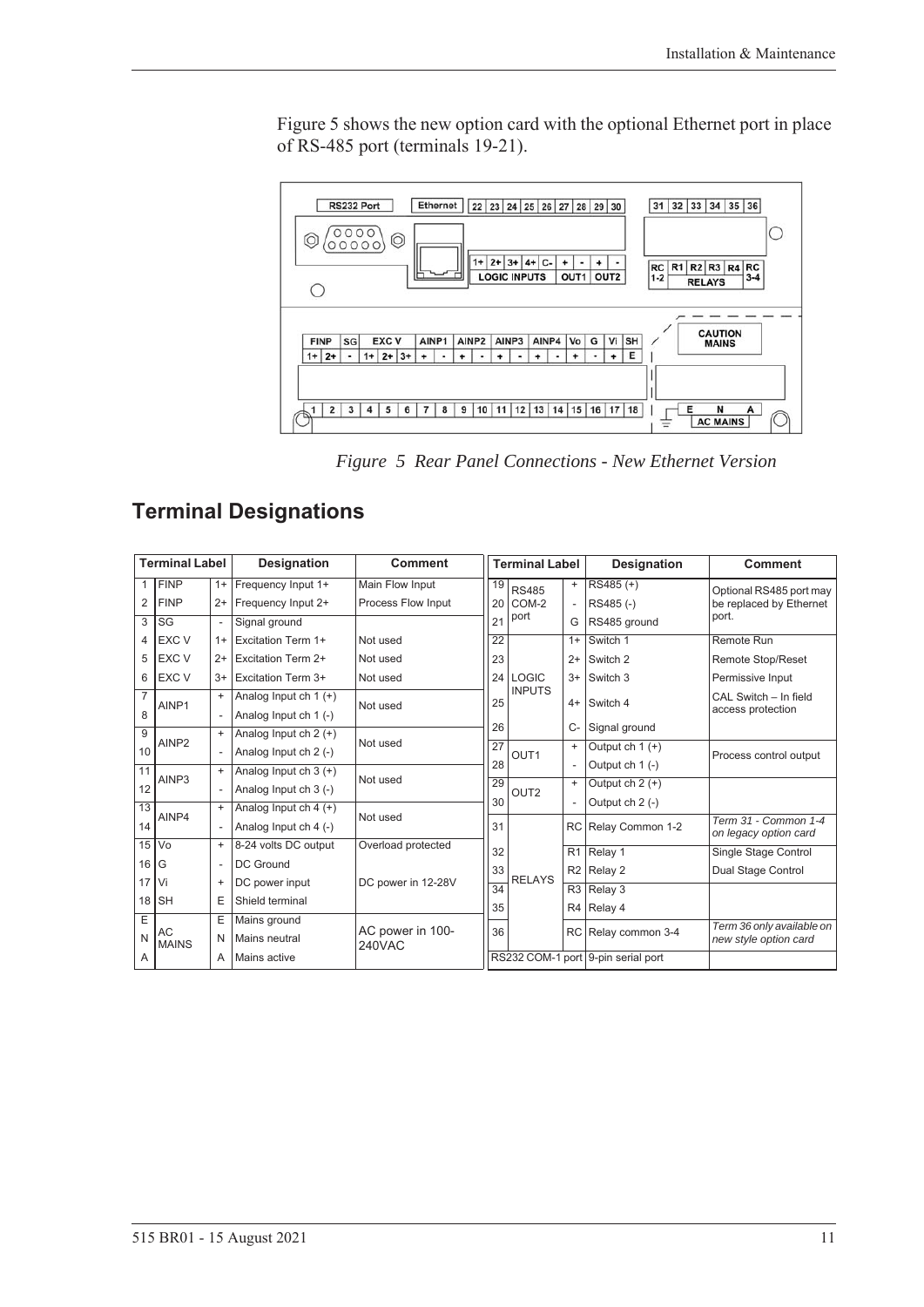## <span id="page-21-0"></span>**Terminal Wiring Insulation**

Terminals 1-30 are all rated at <35Vdc and wiring with basic insulation is adequate.

Use copper conductors only.

## <span id="page-21-1"></span>**Relay Wiring**

Relay terminals are 31-35 or 31-36 depending on the version of option card fitted. When controlling circuits powered by mains, or voltages >35Vdc, it is necessary to use UL/CSA approved cabling with supplementary insulation and a current capacity suitable for the connected circuit. (0.75mm², 6A current capacity is sufficient).

Use copper conductors only. The maximum current must be  $\leq 5A$  as stated in the Specifications.

## <span id="page-21-2"></span>**Mains Power Wiring**

Only use UL/CSA approved cabling with supplementary insulation and copper conductors. A minimum cable cross section area of 0.75mm² (18 AWG) is required. However, this must be selected with respect to the installed overcurrent protection device and in accordance with the local relevant Electrical Code of Practice as dictated by the Authority Having Jurisdiction (AHJ).

The terminal designations (L/N/E) are clearly indicated just above the mains input connector on the rear panel of the instrument.



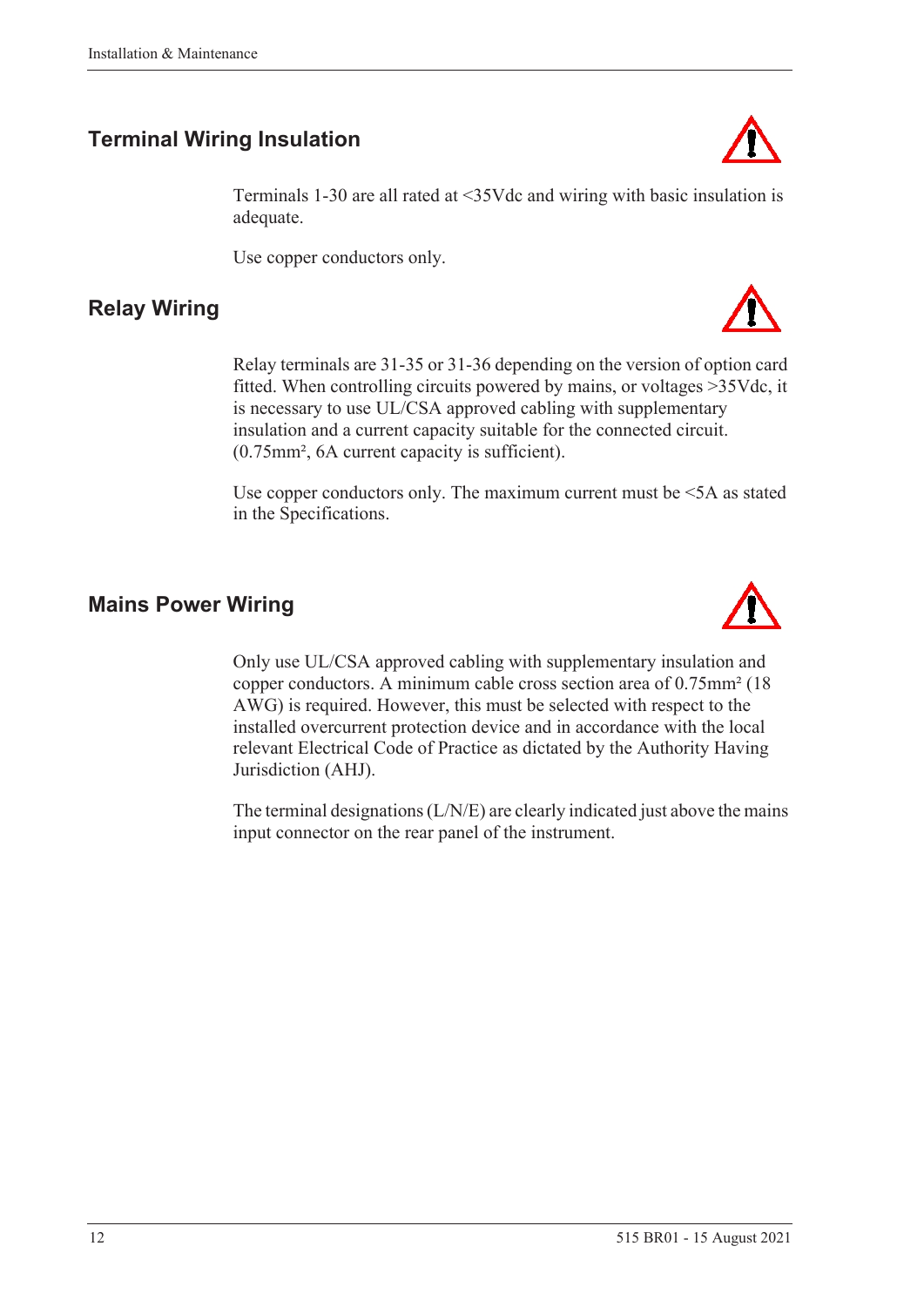# <span id="page-22-0"></span>**Inputs**

### <span id="page-22-1"></span>**Frequency Input Connection**

Connect pulse or frequency input signals from devices such as: TTL, CMOS, open collector, reed relay switch, coil and Namur proximity switch, as shown below. For better signal integrity, it is recommended to use shielded cable. Refer to **[Terminal Designations](#page-20-0)** on page 11 for specific terminal numbers for this application.

Squarewave, CMOS or TTL



Open Collector





Reed Relay Switch



Coils - with 15mV minimum amplitude (typical)



Namur Proximity Switch

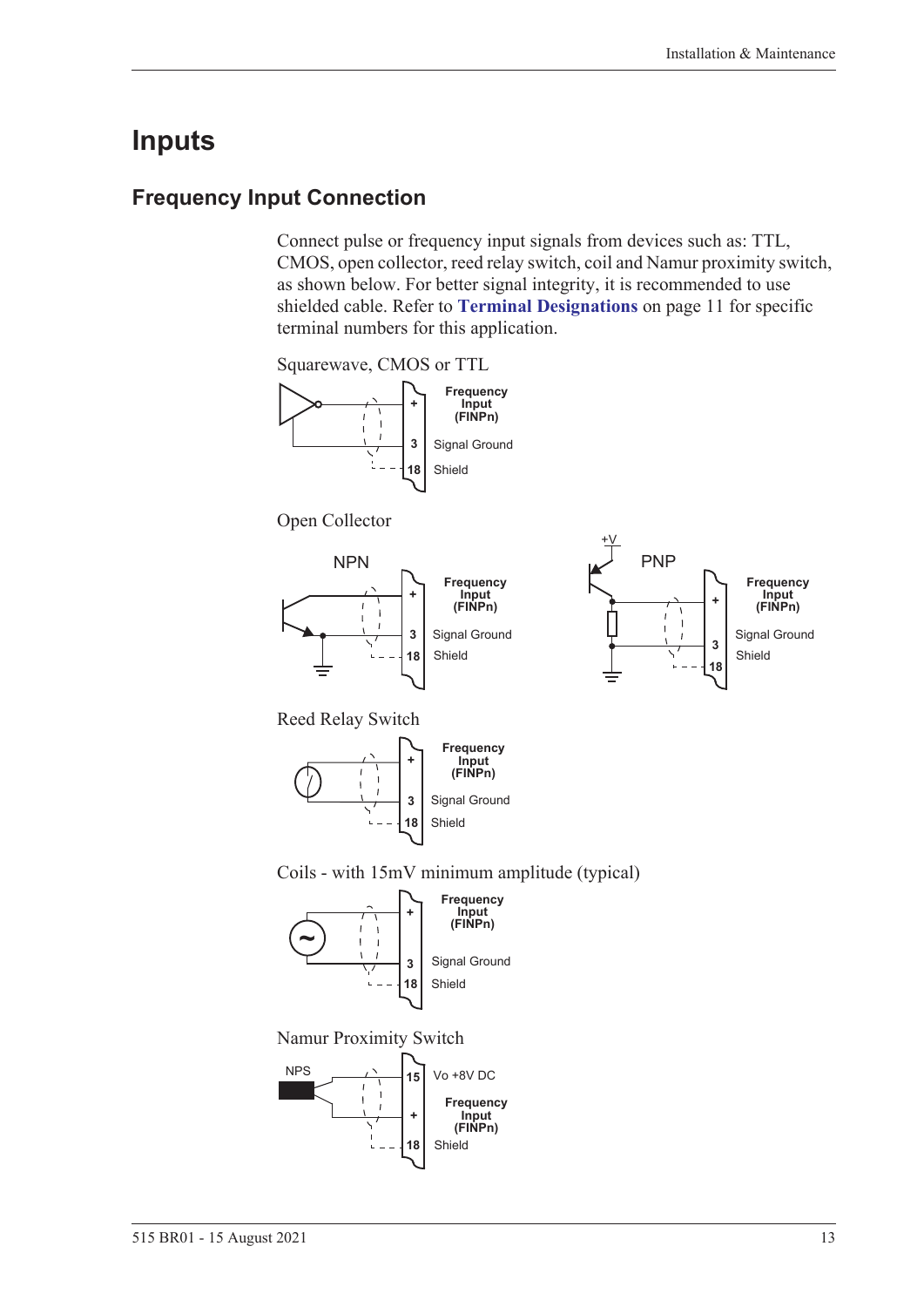## <span id="page-23-0"></span>**Logic Input Connection**

These inputs are designed to be connected to CMOS, TTL, open collector signals or a voltage free contact switch. A minimum activation time of 300ms is required to guarantee reading of an input.

It is possible to read the status of all the logic inputs via a Modbus register even if they are not used for a control purpose in the application.

A remote push-button key can be connected to the Logic Inputs as shown below. **[Logic Input Control](#page-44-3)** on page 35 describes the function of the inputs.



*Figure 6 Logic Inputs Connection Diagram*

## <span id="page-23-1"></span>**Outputs**

<span id="page-23-3"></span>The advanced option for the instrument provides two opto-isolated output ports. Either or both can be used for 4-20 mA or pulse outputs.

#### **CAUTION**

Due to the dual-purpose nature of the outputs, take care not to set the output as an open collector pulse type signal when connected to a 4-20mA loop circuit.

## <span id="page-23-2"></span>**4-20 mA Output Connection**

[Figure 7](#page-24-1) shows the connections for a 4-20 mA output. Output channel 1 uses terminals  $27$  (+) and  $28$  (-), output channel 2 uses terminals  $29$  (+) and  $30$  (-).

Maximum Load Resistance =  $(Supply-9) / 0.02$  ohms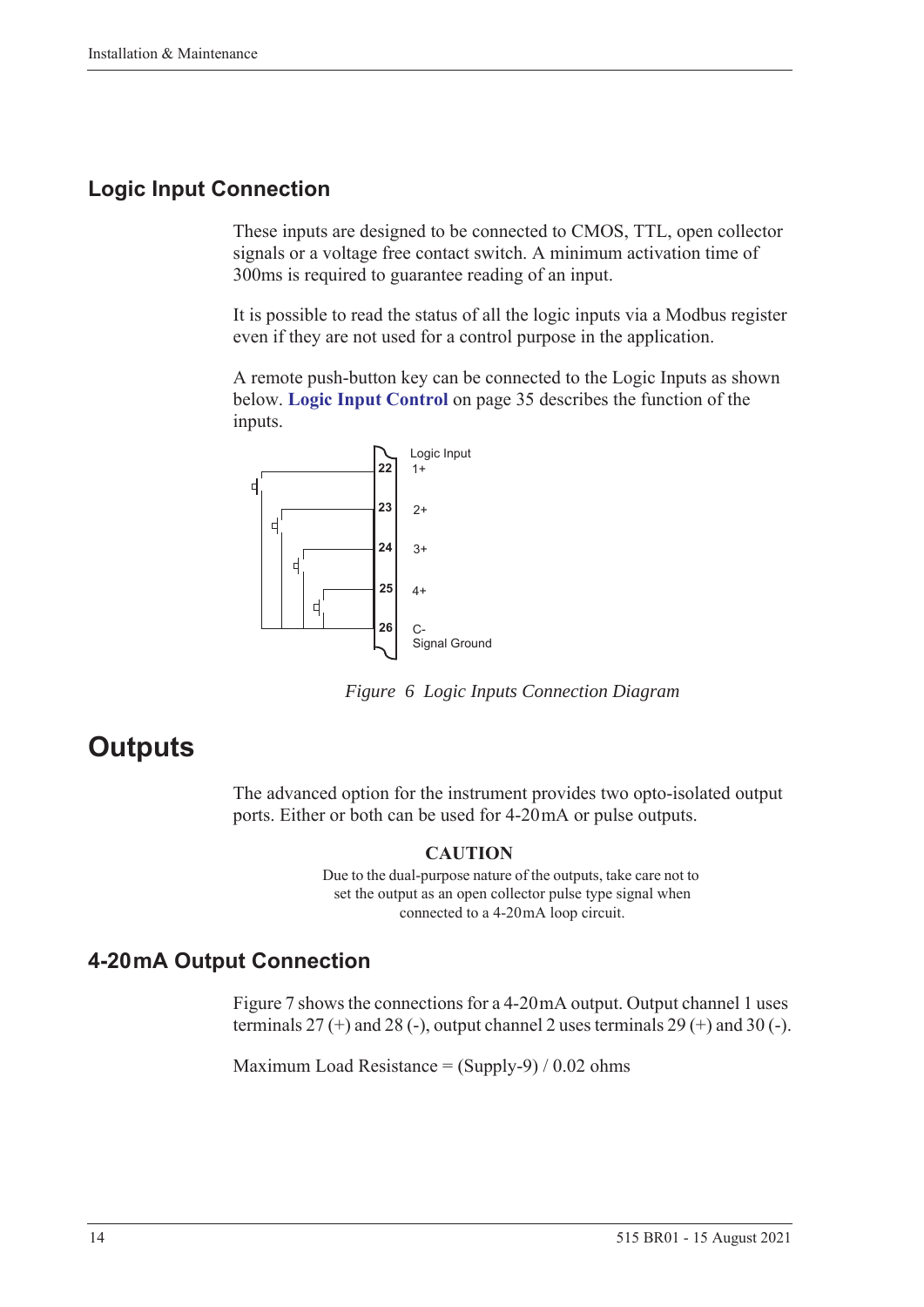

*Figure 7 Output 4-20 mA Connection Diagram*

## <span id="page-24-0"></span>**Digital Output Connection**

<span id="page-24-1"></span>[Figure 8](#page-24-2) shows a connection example for a pulse output. Output channel 1 uses terminals 27 (+) and 28 (-). Output channel 2 uses terminals 29 (+) and 30 (-).



<span id="page-24-2"></span>*Figure 8 Output Pulse Connection Diagram*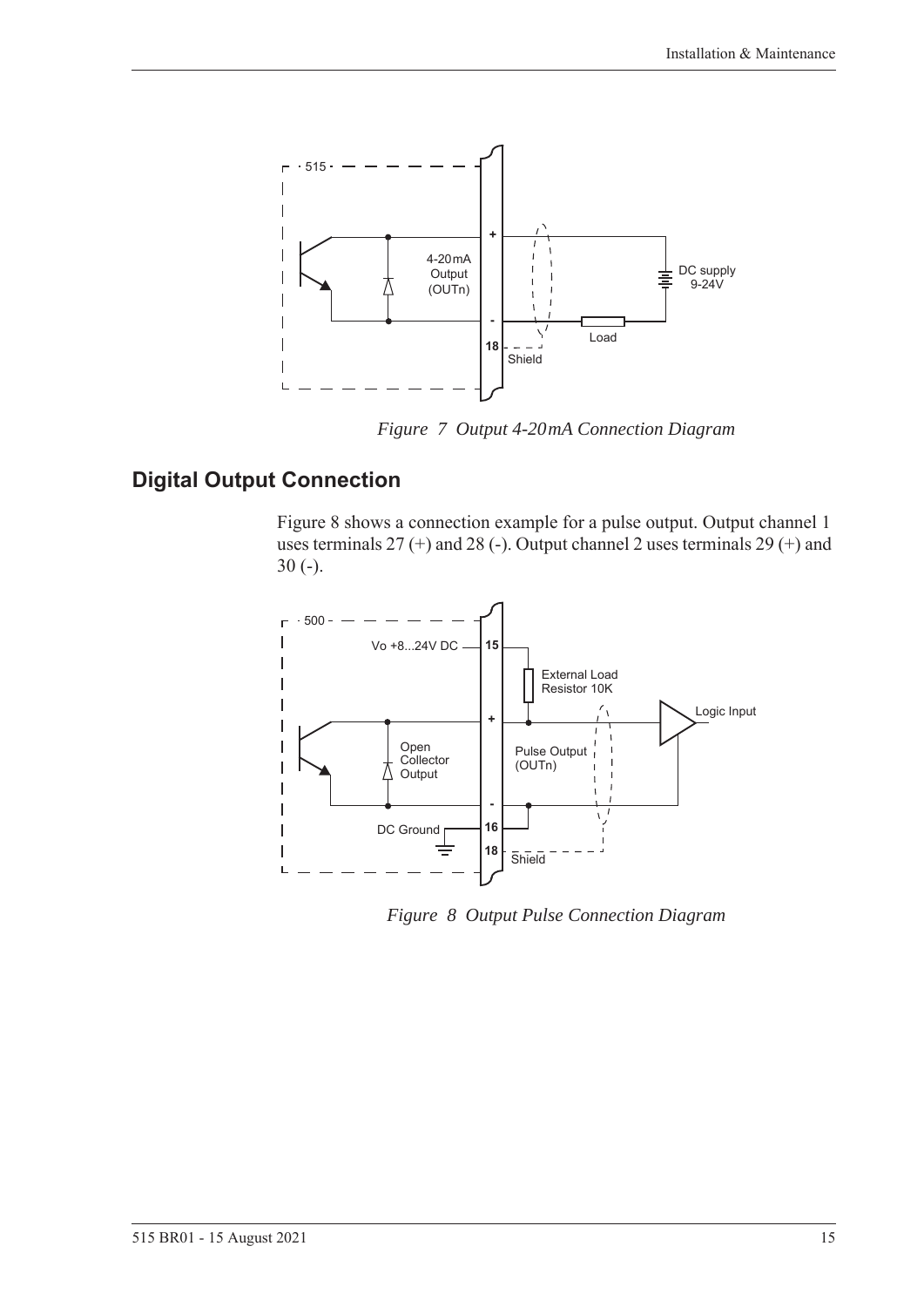# <span id="page-25-0"></span>**Control Relays (Alarms)**

The standard instrument has two relays, which are used for the dual stage batch control. The relays can drive external devices such as valves, pump circuits or external relays.

The advanced option has two extra relays that can be freely assigned as alarm relays. The operation of alarm relay(s) can be set to various modes as described in **Alarms** [on page 57](#page-66-1). On the newer option card the separate common terminal for relays 1 and 2 and another common terminal for relays 3 and 4 allow for different signal or supply types to be connected to the control or alarm devices, as shown in [Figure 9.](#page-25-1)

There is also an equipment failure alarm option. This alarm can have normally closed (open) contacts which open (close) when the instrument displays any error message as listed in **[Error Messages](#page-75-2)** on page 66, or if there is a loss of power to the instrument.

The output characteristics of the relays are:

| Maximum Voltage | 30 volts DC or 250 volts AC |
|-----------------|-----------------------------|
| Maximum Current | 3A for EMR, 1.5A for SSR    |

**Note:** Solid state relays (SSR) use AC voltage only.



<span id="page-25-1"></span>*Figure 9 Relay Connection Diagram*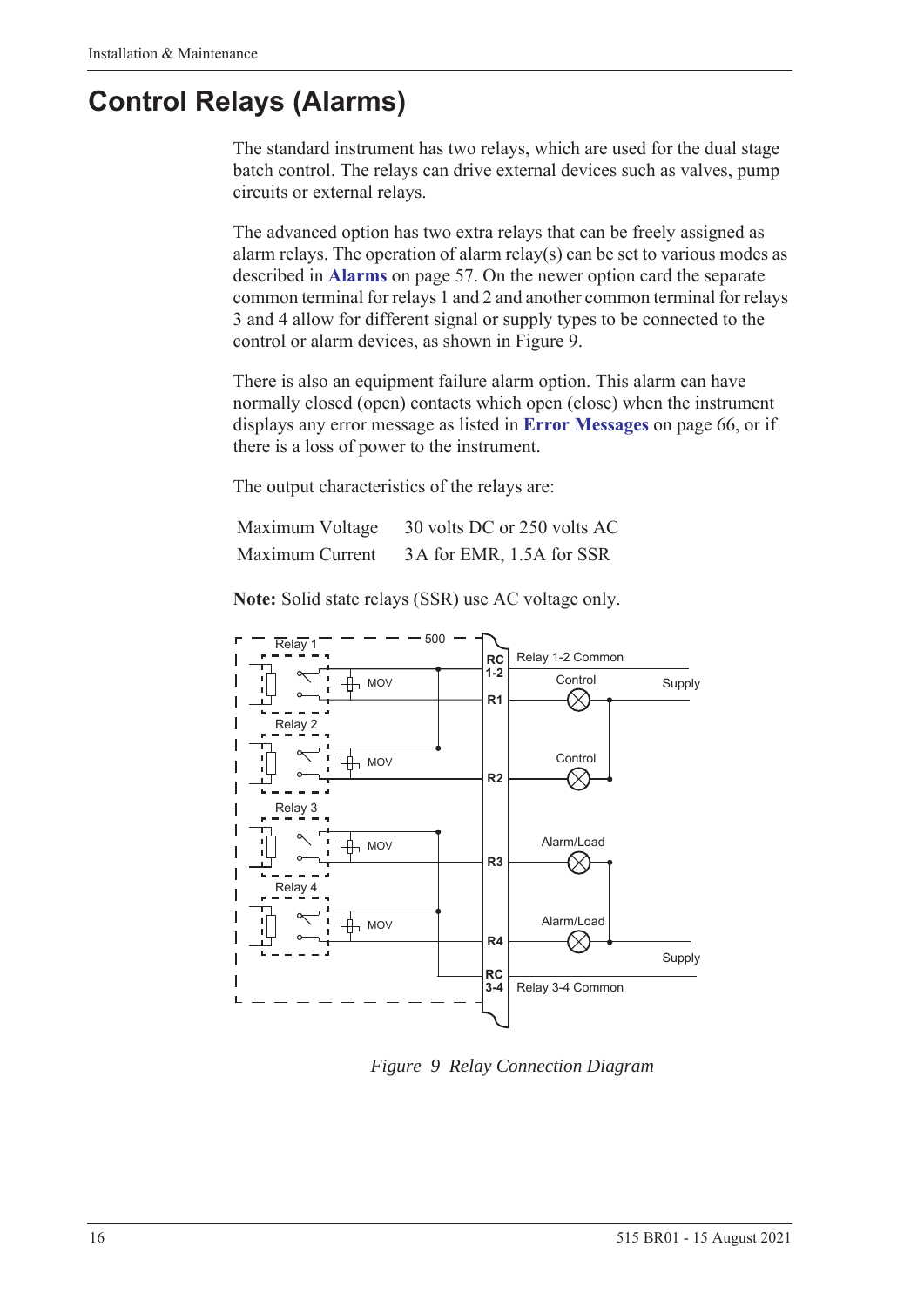### <span id="page-26-0"></span>**RC Network for Interference Suppression**

When driving inductive loads with the relay outputs, it is recommended to use RC suppression networks (often called "Snubbers"), fitted at the load end, for the following reasons:

- **•** To limit the amount of electrical noise caused by arcing across the contacts, which may, in extreme cases, cause the microprocessor to act erratically or cause other unwanted interference with connected signals.
- **•** To protect the relay contacts against premature wear through pitting or SSR (where specified) against premature failure.

RC suppression networks consist of a capacitor and series resistor and are commonly available in the electrical industry. The values of R and C are dependent entirely on the load. However, if the user is unsure of the type of snubber to use, values of  $0.25 \mu$ F and  $100 \Omega$  will usually suffice. Note that only UL and mains approved RC suppression networks should be used.

The basic principle of the operation is that the capacitor prevents a series of sparks arcing across the contact as the contact breaks. The series resistor limits the current through the contact when the contact first makes.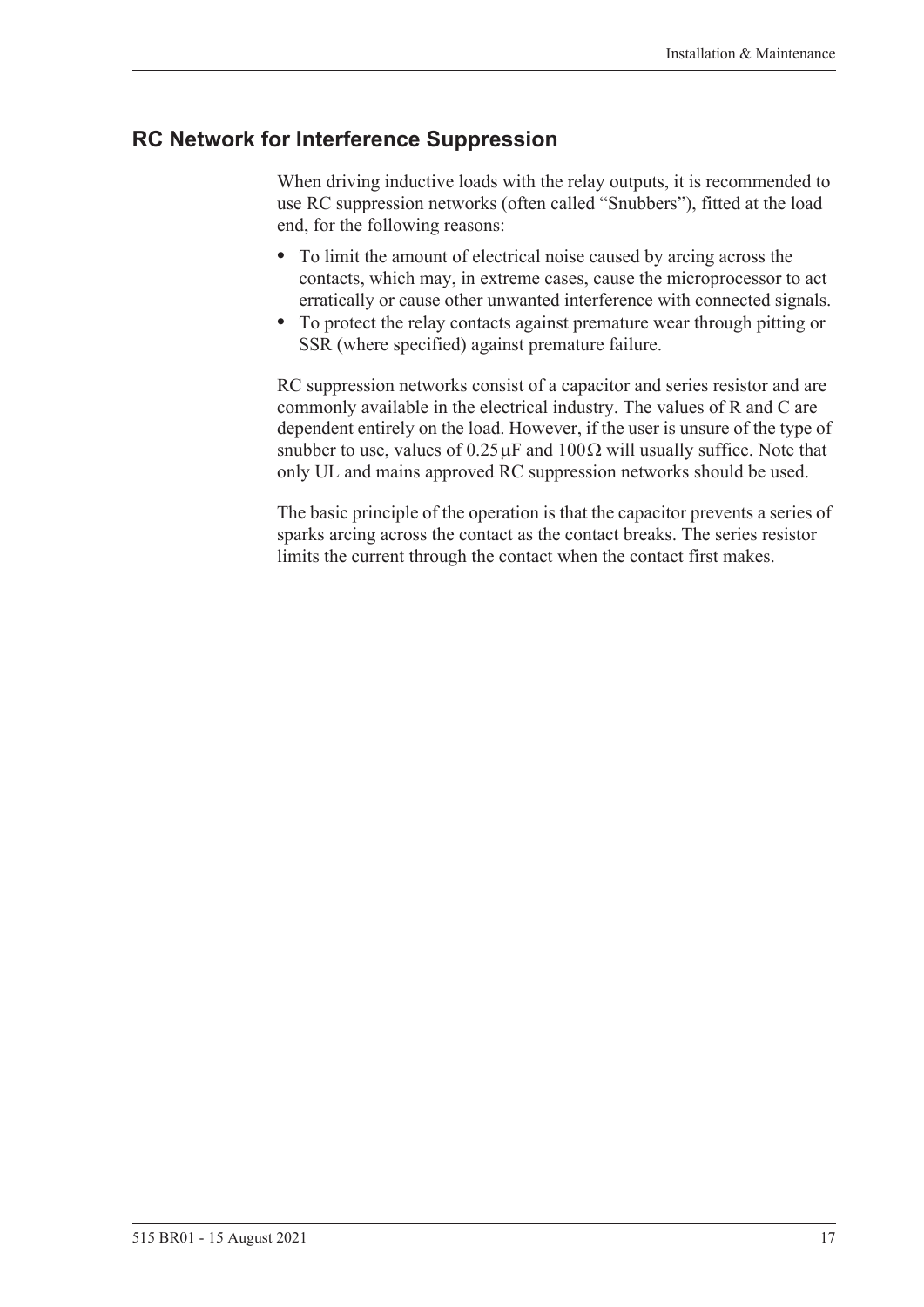## <span id="page-27-0"></span>**Communications**

The communication protocols are described in **[Communications](#page-78-4)** on [page 69.](#page-78-4)

### <span id="page-27-1"></span>**COM-1 RS-232 Port**

The COM-1 RS-232 port has a 9-pin DB female connector and has the following pinout:



**Note:** The instrument does not require a null-modem cable for connection to a personal computer. Refer to **[Hardware Interconnection](#page-78-5)** on [page 69](#page-78-5) for cable termination requirements.

## <span id="page-27-2"></span>**COM-2 RS-485 Port Option**

Up to 32 units can be connected to a common RS-485 bus. Each unit has a unique address that the host computer uses to identify each instrument. [Figure 10](#page-27-3) shows the connection of several instruments to a computer using the RS-485 port.



<span id="page-27-3"></span>*Figure 10 RS-485 Interface Connections*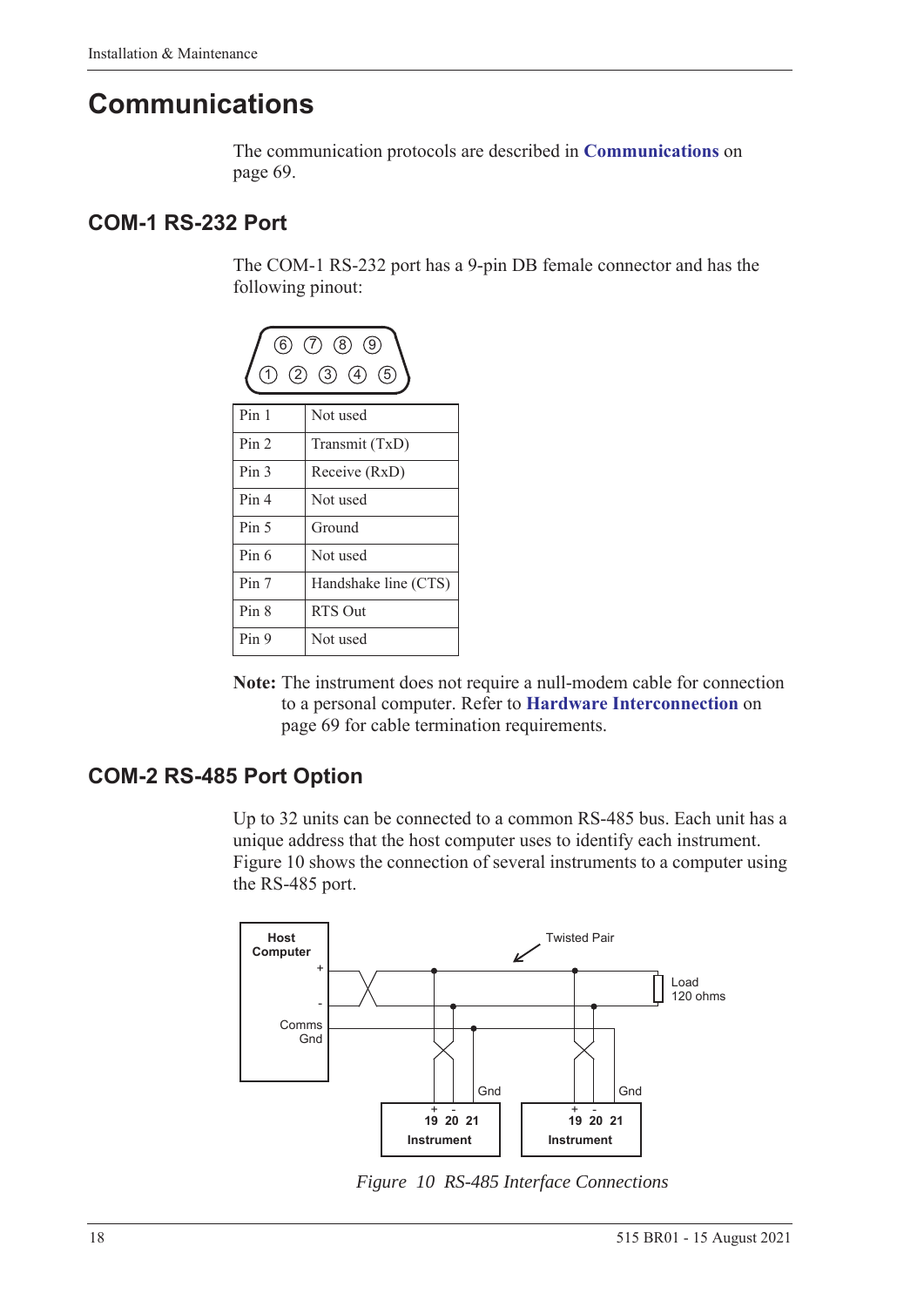## <span id="page-28-0"></span>**COM-2 Ethernet Port Option**

An Ethernet module is an available option, in place of the RS-485 port, if Modbus TCP/IP connection is required. In the programming communication settings, COM-2 should be set to RTU (Modbus), 19200 Baud rate, even parity and 1 stop bit.

# <span id="page-28-1"></span>**Mains Connection**

## <span id="page-28-2"></span>**Earthing and Shielding**

A case earthing point is provided via the mains inlet. Note that this earthing point is for the case only and there is electrical isolation between this point and all electronic circuits. For EMC purposes, or when the instrument is connected to mains, this point must be connected to a good earth.

It is a good practice to use shielded cable for all signal connections to the instrument. Care must be taken to separate signal cables from power cables to minimize interference.

Overall earth should be connected at the instrument end only. This connection should be as short as possible and connected to the earthing point on the rear terminal at pin 18.

## <span id="page-28-3"></span>**Disconnection Device**

When powered from a mains supply this unit requires the provision of a suitable mains isolation device, capable of interrupting both poles of the supply and meeting your local wiring regulations, to be suitably located and easily accessible near to the installed instrument. It must be marked as the disconnecting device for the equipment. It must be suitably rated with respect to the cross sectional area of the supply conductors.

## <span id="page-28-4"></span>**Maintenance Instructions**

Occasionally it may be necessary to open the unit in order to change the Real Time Clock battery. No other service operations are permitted. In order to perform these operations and maintain safety it is essential to follow the instructions below. If mounted in an ExD enclosure, before proceeding, refer to the ExD manual for further information. This work may need to be scheduled and carried out in accordance with the local electrical Code of Practice.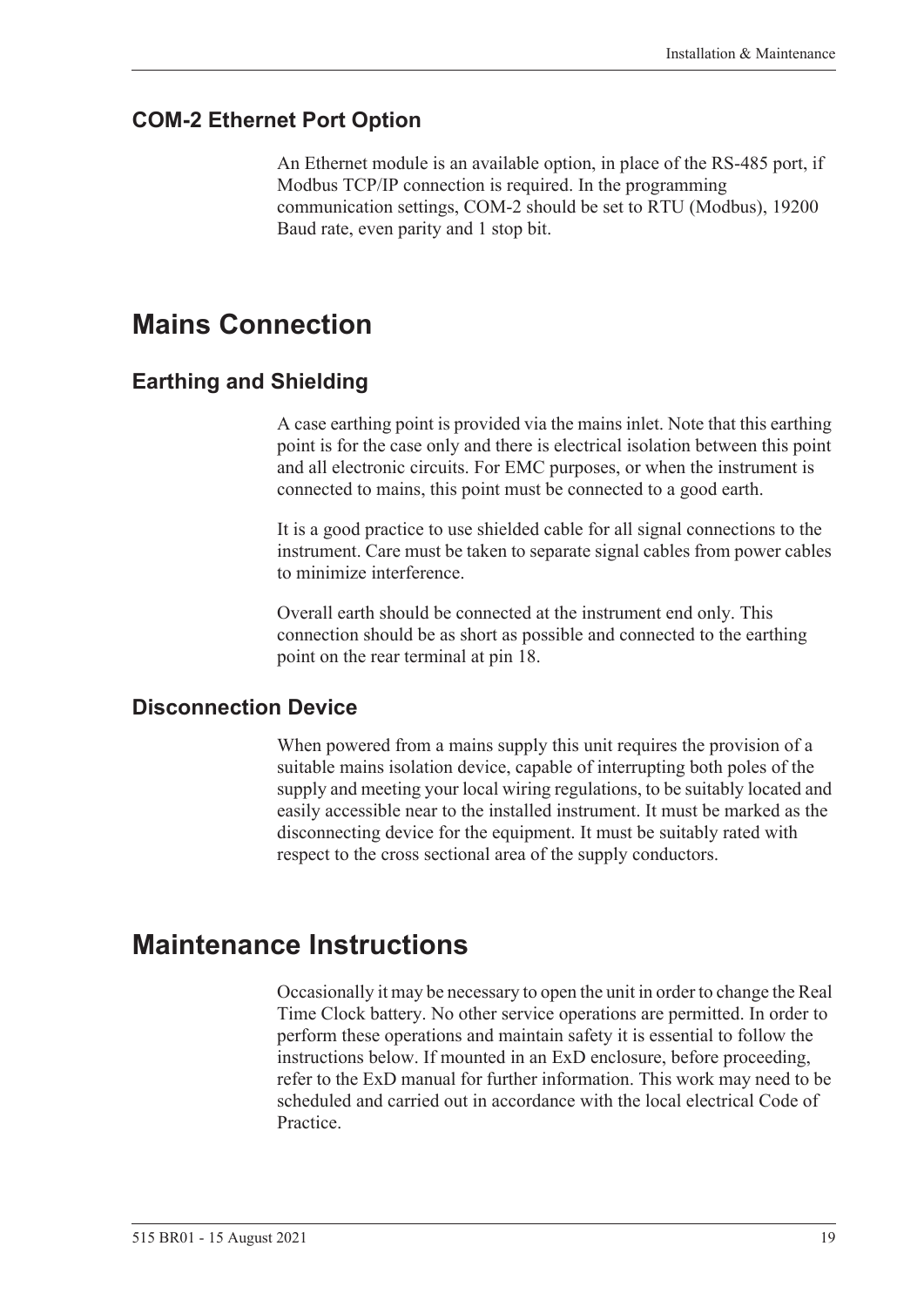## <span id="page-29-0"></span>**Battery Replacement**

#### **INSTRUMENT MUST BE POWERED DOWN**

1. Remove the top row of terminal blocks (19-36) and any communication cables if applicable.

2. Remove the two pan head machine screws on each side of the rear panel.

3. Withdraw the option card from the instrument.

4. Firmly press the battery holder tab to release the coin cell battery.

5. Identify the part number of the coin cell which is clearly marked on one side of the cell.

- 6. Firmly press the replacement coin cell into the holder
- 7. Reverse steps 1-3 for re assembly.

## <span id="page-29-1"></span>**Battery Type**

**Only the battery type and manufacturer stated below should be used.** 



1. Instruments manufactured with issue 7 option card – CR2450N, Manufacturer RENATA ONLY\*

2. Conformal coated "C" version - Type BR2032, manufacturer Panasonic ONLY.

3. Non Conformally coated versions :- BR2032, CR2032, Sony or Panasonic ONLY.

\*Issue 7 option card can be identified with 6 way (31-36) ORANGE relay connector.

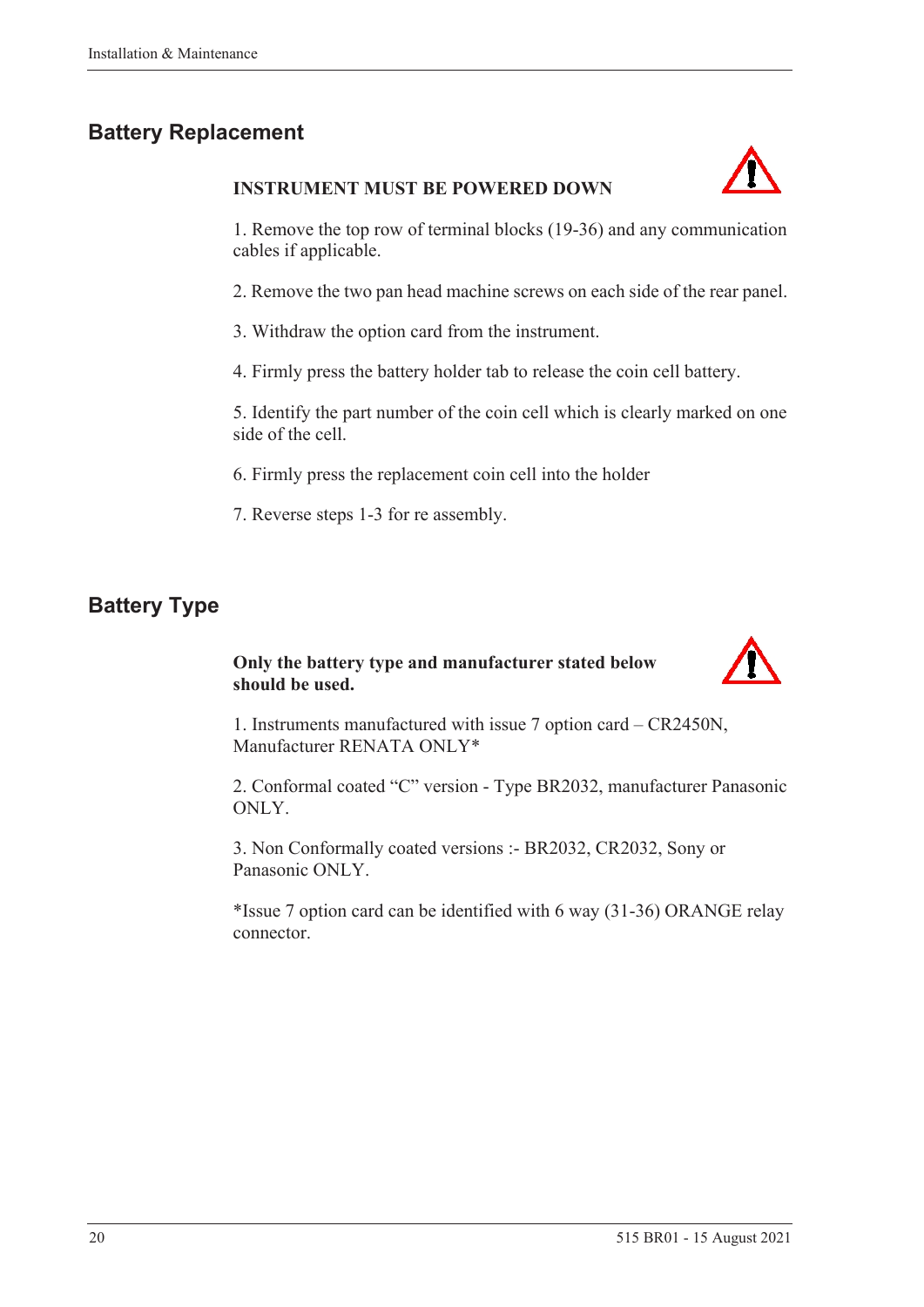# <span id="page-30-0"></span>**Chapter 4 Operation**

# <span id="page-30-1"></span>**Front Panel Operation**

This instrument is a batch controller that is capable of controlling the rate of flow during a delivery. Batch control can be via a PRESET or an ON-OFF mode, while process flow control can be via a LOCAL (manual) or LOOP/RATIO/BLEND (PI control) mode. The controller can be used in any combination of these modes to achieve the required functionality.

The instrument can also be programmed to display operator prompts to accept a permissive signal before a delivery or batch can be commenced.

In normal operation, press the buttons on the front panel to control the operation of the batch controller or to display the values recorded and calculated by the instrument.

There are several categories of information that the instrument can display:

- **•** Totals
- **•** Rates
- **•** Batch preset values
- **•** Flow control values
- **•** Instrument settings

For each total, there is an associated rate as follows:

| Total                                            | Rate               |
|--------------------------------------------------|--------------------|
| Net Volume                                       | Net Flowrate       |
| Main Line Volume                                 | Main Line Flowrate |
| <b>Process Line Volume Process Line Flowrate</b> |                    |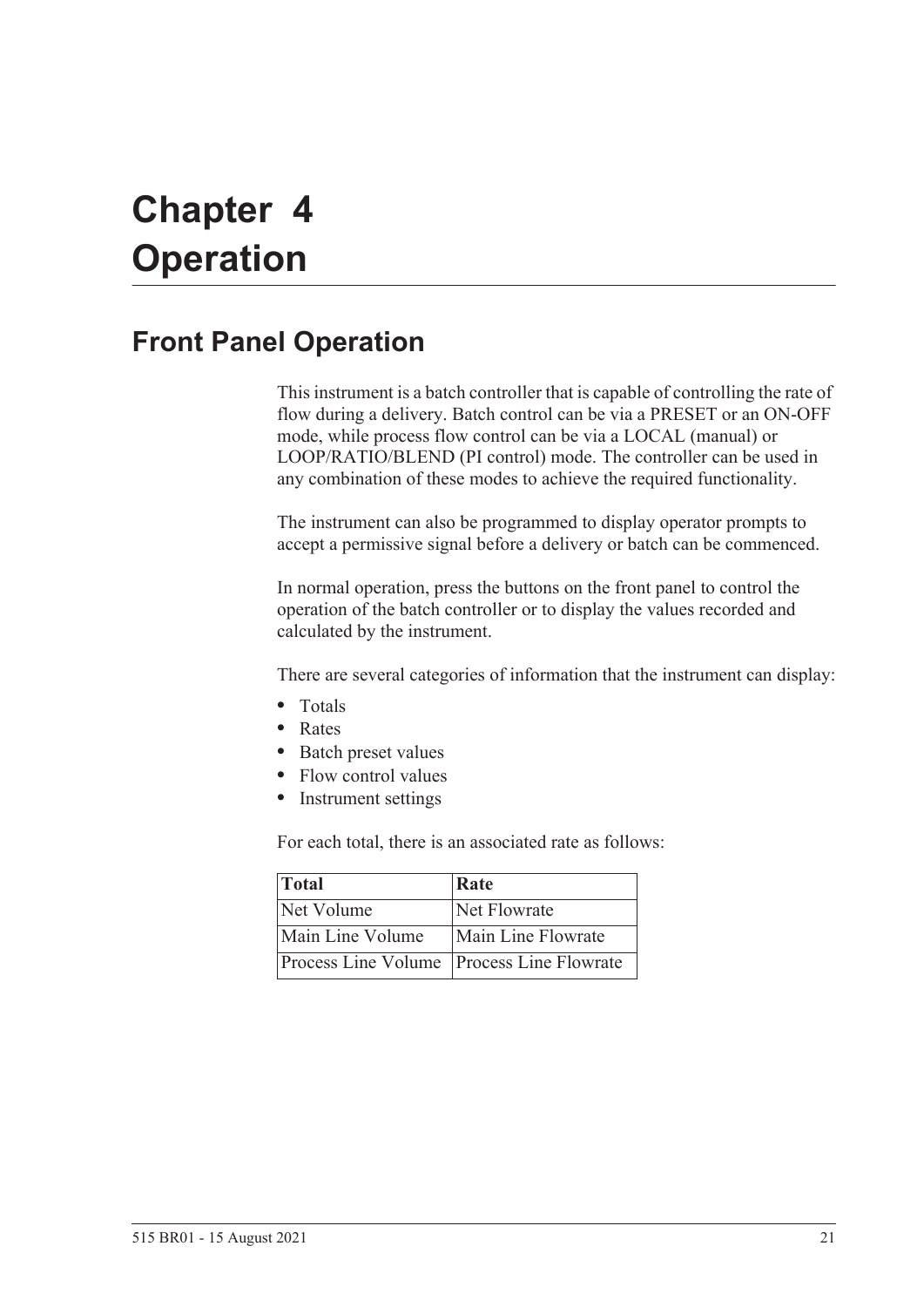## <span id="page-31-0"></span>**Default Variable**

In some applications, a particular variable is of more interest than others, and for this reason a default variable can be assigned during instrument calibration. The default variable is used in the following ways:

- **•** Determines what the display returns to when the Stop key is pressed while viewing other items in the main menu list.
- **•** Determines what the display returns to if the display timeout option is enabled and no buttons are pressed for the selected period (usually 30 seconds).
- **•** Determines what is displayed on power up or exit of Calibrate mode.

## <span id="page-31-1"></span>**Status LEDs**

The status LEDs illuminate to show the following conditions:

| Run          |
|--------------|
| Set          |
| <b>Alarm</b> |
| Cal          |

|            | <b>Run</b> Solid led:            | The instrument has a batch in progress.                               |
|------------|----------------------------------|-----------------------------------------------------------------------|
|            | Fast flashing led: Batch paused. |                                                                       |
|            |                                  | Slow flashing led: Waiting for valves to close.                       |
| <b>Set</b> | Solid led:                       | The instrument is in Calibrate Set mode.                              |
|            |                                  | Flashing led: Count down to automatic restart of next batch.          |
|            |                                  | Alarm The instrument has an error, as indicated on the display panel. |
|            |                                  | <b>Cal</b> The instrument is in Calibrate View mode.                  |
|            |                                  |                                                                       |

## <span id="page-31-2"></span>**Front Panel Keys**

**RUN** Press the **RUN** key to start or resume a batch. The run led will illuminate.

- **STOP** Press the **STOP** key to halt a current batch. The instrument will go into pause mode and the run led will flash at a steady pace. The incomplete batch can be resumed or the **STOP** key can be held again to end the batch and the run led will turn off. The **STOP** key is also used to stop the next batch if in automatic restart count down, can be used to return the display directly to the default variable (total) when scrolling through the main menu items and can be used to acknowledge flow errors without resetting the total.
- **RESET** Use the **RESET** key to step directly to the HOLD.SET TO RESET prompt within the main menu items. Holding SET at this point will clear the batch totals or the **DISPLAY** key can be pressed to step onto the HOLD.SET - TO PRINT prompt if the printer option has been selected.

The instrument makes three beeps when it resets the totals and two beeps when a printout is started.

- **DISPLAY** Press the **DISPLAY** key to step or scroll through the main menu items.
- **BATCH** Hold the **BATCH** key to display the current batch preset value. Continue to hold for two seconds to enter edit mode for the preset if access is authorised. Pressing the **BATCH** key briefly displays the accumulated total.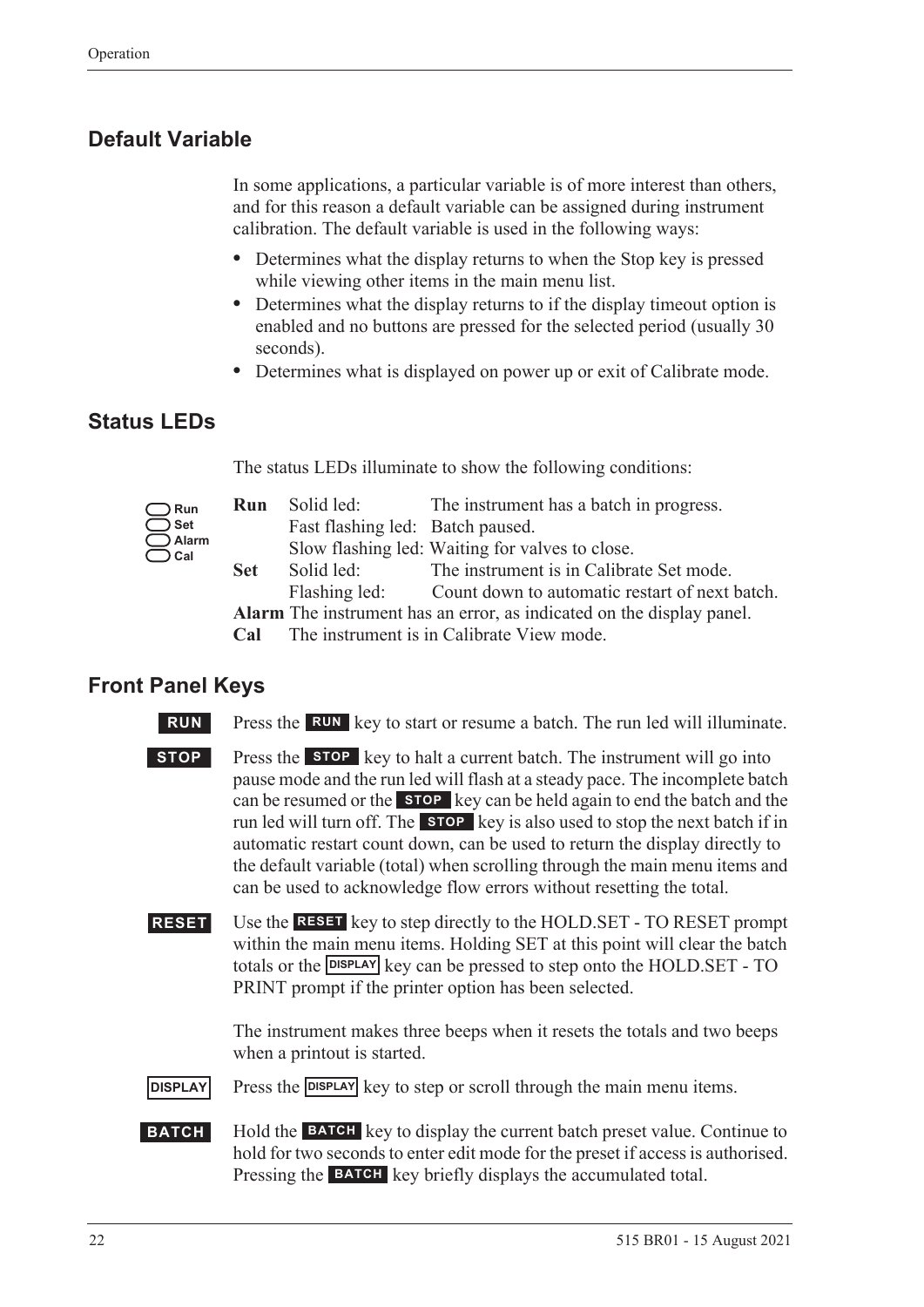## <span id="page-32-0"></span>**Main Menu Items**

The main menu in this instrument consists of the following items. The key is used to step or scroll through the list. The full menu can only be viewed if the batch controller has been stopped and reset . **DISPLAY**

| <b>DISPLAY</b>  | <b>Description</b>                                                     | <b>Options</b>                                                                                                   |
|-----------------|------------------------------------------------------------------------|------------------------------------------------------------------------------------------------------------------|
| $N-V$ $OL$      | Net volume                                                             | Hold the SET) key to display (or edit) the batch<br>preset or briefly press to view the accum total              |
| N-FLOW          | Net flowrate                                                           |                                                                                                                  |
| $M-V$ $DL$      | Main line volume                                                       | Hold the <b>SET</b> key to display accumulated total                                                             |
| $M-FLUM$        | Main line flowrate                                                     |                                                                                                                  |
| $P-VDL$         | Process line volume                                                    | Hold the SET key to display accumulated total                                                                    |
| P-FLOW          | Process line flowrate                                                  | Hold the SET) key to display (or edit) the<br>controlling setpoint                                               |
| $R-VDL$         | Process volume ratio                                                   | Hold the SET) key to display (or edit) the<br>controlling setpoint                                               |
| $R-FLDW$        | Process flowrate ratio                                                 | Hold the SET) key to display (or edit) the<br>controlling setpoint                                               |
| P-ETRL          | Process control output                                                 | Hold the $\overline{\text{set}}$ key to display (or edit) the<br>controlling setpoint                            |
| <b>JEVIAT</b>   | Process flowrate<br>deviation                                          | Hold the SET key to display (or edit) the<br>controlling setpoint                                                |
| TO RESET        | Reset delivery total                                                   | Hold the SET) key to manually reset the current<br>delivery (batch) total.                                       |
| TO PRINT        | Only shown if a printer<br>protocol is used.                           | Hold the $\left[$ set $\right)$ key to manually print a delivery<br>docket.                                      |
| REPORT PRINT    | Only shown in Detail<br>Menu if a printer<br>protocol is used          | Hold the <b>SET</b> key to print log report as defined in<br>the TM/LOG section of calibration.                  |
| LOGGED DATA     | Only shown in Detail<br>Menu if real-time clock<br>option is installed | Hold the SET key to display data logs as<br>described in Data Logs on page 25.                                   |
| MODEL INFO      | Only shown in Detail<br>Menu                                           | Hold the <b>SET</b> ) key to display the Model<br>information as described in Model Information<br>on page 26.   |
| <b>CAL MENU</b> | Only shown in Detail<br>Menu                                           | Hold the <b>SET</b> ) key to enter Calibration View<br>mode as described in Calibration View Mode on<br>page 40. |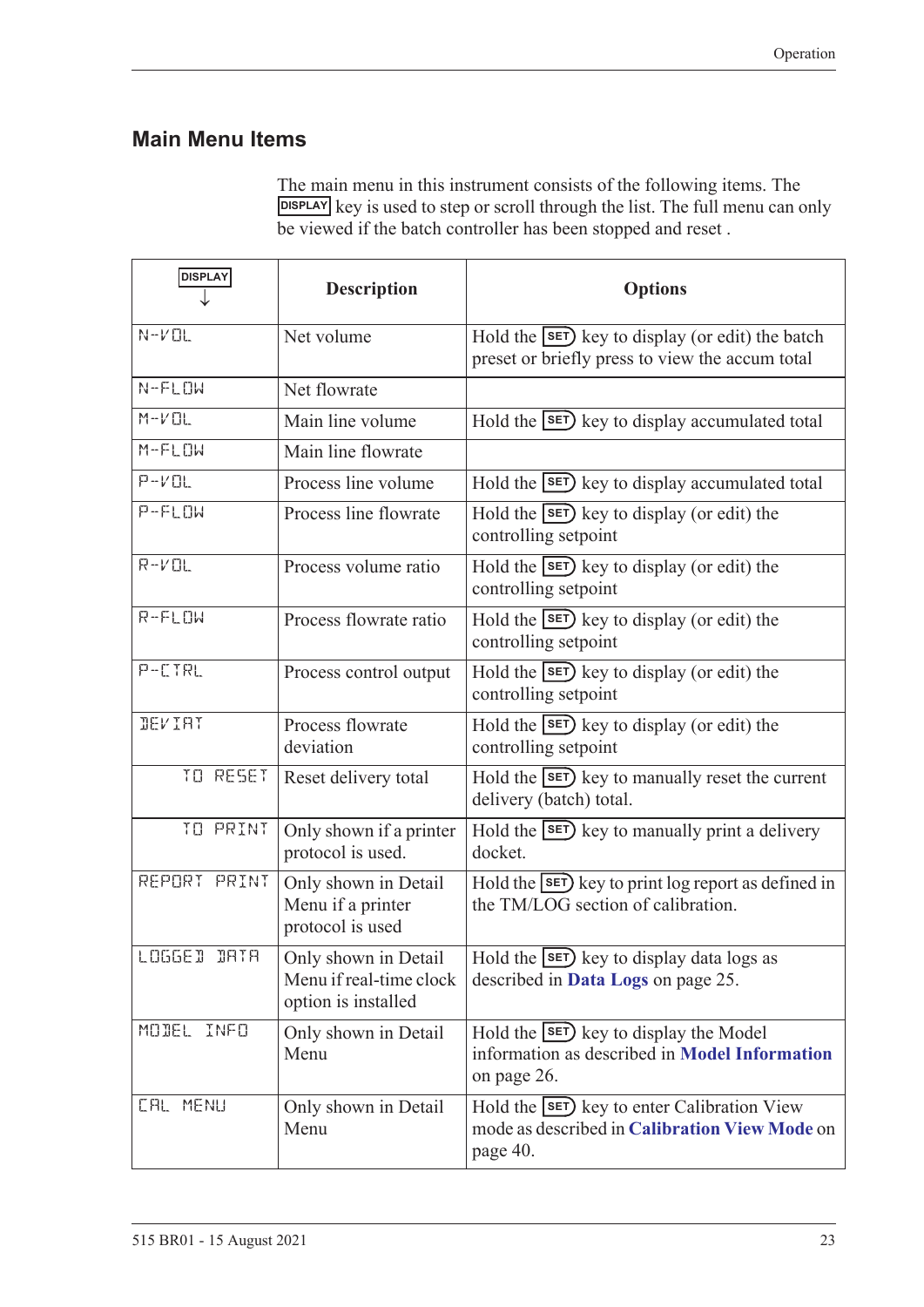## <span id="page-33-0"></span>**Detail and Basic Menu**

The 515 instrument has the option to switch the main menu from the full Detail menu to a Basic menu. The Detail menu includes all of the main menu variables and the HOLD SET sub menu items as listed above. In the Basic menu only the application or operator essential main menu variables are shown. The main menu variables to be shown in the basic menu need to be selected in the 500 Series Program Manager prior to the application software being downloaded to the instrument. The 500 Series Program Manager (500-PM) is Windows based configuration and resource tool for the 500 Series and is freely available from the www.contrec.co.uk website.

To switch between the Detail and Basic menu, while in the main menu, press and hold the **DISPLAY** and **SET**) keys together for 5 seconds. When switching to the Detail menu the display will briefly show: d 15 PL A Y DETAIL MENU. When switching to the Basic menu the display will briefly show: d ISPLAY BASIC MENU

When the application software is first installed, the default is the Detail menu. From that point, the menu type is saved and restored on power cycle. The menu type will need to be Detail to access the CAL MENU

## <span id="page-33-1"></span>**Setting the Batch Preset**

**SET**

The batch preset can only be set while the instrument is in the idle state, i.e. batch is complete or has been stopped and reset. Hold the **SET** key to display the current preset value while viewing the total variable. The display of the preset will change from view mode to edit mode after 2 seconds if access has been enabled in calibration. Once in edit mode the **Set** indicator will illuminate and the preset value can be changed in the same way as in calibration set mode, see **[Changing Numeric Settings](#page-51-1)** on page 42. The key is used to exit edit mode. **SET**

#### **Limit on Batch Size**

To prevent accidental entry of large batch quantities, a maximum batch limit can be programmed during calibration. The operator is then prevented from entering a batch quantity which exceeds this value.

#### **Common Preset Values**

If the batching application continually uses a regular set of preset values then quick access can be provided to these. In calibration, there is the opportunity to enter up to 20 commonly used preset values.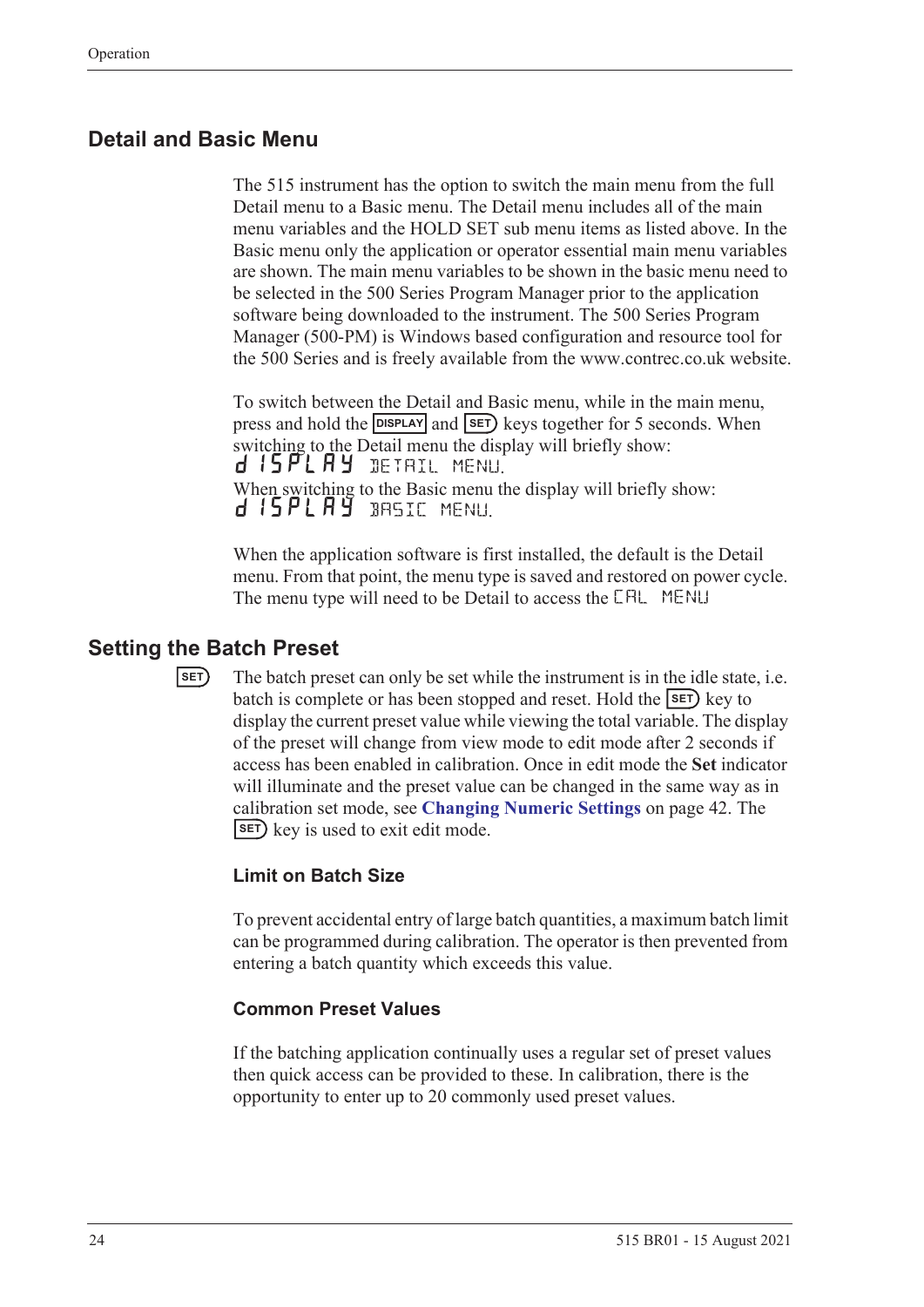These can then be accessed whilst in batch edit mode (described above) by pressing the **DISPLAY** key. The pre-programmed values will appear in the order they were entered in calibration. The display will step through the presets back to the currently entered value which can still be manually edited. While displaying the desired preset value, press the **SET** key to accept the value and exit edit mode.

#### <span id="page-34-0"></span>**Setting the Flow Control Setpoints**

**EXECUTE:** Hold the **SET** key to display (or edit) the controlling setpoint while viewing one of the "rate" variables. The display of the setpoint will change from view mode to edit mode after 2 seconds if access has been enabled in calibration. Edit mode can not be entered if a "Preset" batch is in progress. Once in edit mode the **Set** indicator will illuminate and the setpoint values are changed in exactly the same way as in calibration set mode.

#### <span id="page-34-1"></span>**Data Logs**

The instrument will log up to 1000 deliveries (batches) if the real-time clock option is installed. The logs are taken at the end of each batch or upon reset if a batch has been aborted before the preset total has been reached. Each entry has a log number, a delivery number and a time and date stamp.

When the number of log entries exceeds 999 the oldest log entry is overwritten by the newest one.

#### **View Data Logs**

Use the following procedure to view the data that has been logged by the instrument:

- **1.** Press the **DISPLAY** key to scroll through the menu to the LOGGE D DATA prompt.
- **2.** Hold the  $\overline{\text{SET}}$  key.

The instrument displays the most recent log record first. The log record number and corresponding delivery number are shown, for example LR-001 and DEL 1236.



**3.** Use the  $\Box$  or  $\Box$  keys to scroll to the delivery number or log record of interest.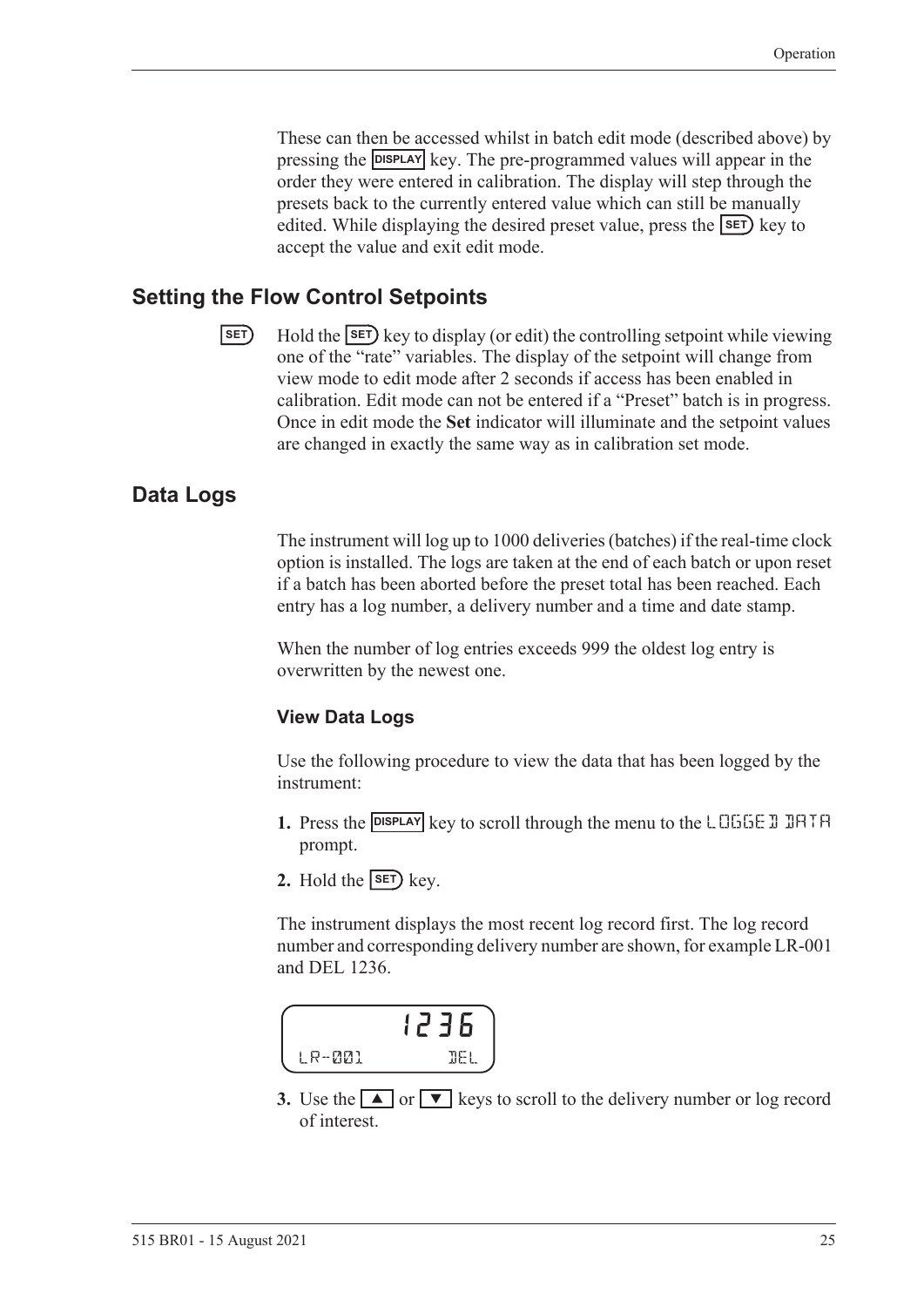- 4. Press the **DISPLAY** key to show the information stored in the selected log record. Each log record consists of:
	- time and date stamp,
	- **•** error code
	- **•** totals for the delivery.
- **5.** While holding the  $\boxed{\text{DISPLAN}}$  key use the  $\boxed{\blacktriangleright}$  key to step through the stored information.
- **6.** While holding the **DISPLAY** key use the **RESET** key to print the data for the displayed log if the printer option has been selected.

The following example shows the format of the time and date stamp at 15:25 (3:25 pm) on 16 January 2019. The day and month alternate with the year in the bottom right hand corner.

$$
\begin{array}{|c|c|c|c|}\n\hline\n & 15-25 \\
 & 15-25 \\
\hline\n & 16-21 \\
\hline\n\end{array}\n\quad\n\begin{array}{|c|c|}\n\hline\n & 15-25 \\
 & 15-25 \\
\hline\n & 2019\n\end{array}
$$

### <span id="page-35-0"></span>**Model Information**

The model information items display the hardware, software and application versions of the instrument. This information is mainly for service personnel. Typical examples are shown below.

| <b>DISPLAY</b>              | <b>Description</b>                                                                                                                                                                                                                                                                    |
|-----------------------------|---------------------------------------------------------------------------------------------------------------------------------------------------------------------------------------------------------------------------------------------------------------------------------------|
| $7 - 1 - 5 -$<br>SIS MODEL  | The hardware model information.<br>Refer to <b>Product Codes</b> on page 91 for full<br>information.                                                                                                                                                                                  |
| $F F - - - -$<br>BRØ1 INPUT | The Application number and the assignment of the<br>inputs. Refer to Application Information Code on<br>page 92 for more information.                                                                                                                                                 |
| 3.0.000<br>SØØ-PM VERS      | The version of 500-Series Program Manager from<br>which the application software was compiled.                                                                                                                                                                                        |
| 026357<br>CUSTOM VERS       | The Customer version code for this installation. Refer<br>to Custom Version Codes on page 92 for more<br>information.                                                                                                                                                                 |
| 123456<br>RBE123 5/N        | The instrument serial number and unit tag. The serial<br>number is on the top line and unit tag is on the bottom<br>left. Both items are entered when the instrument<br>application software is initially loaded. If the unit tag<br>is not used the default tag, UNIT, will be used. |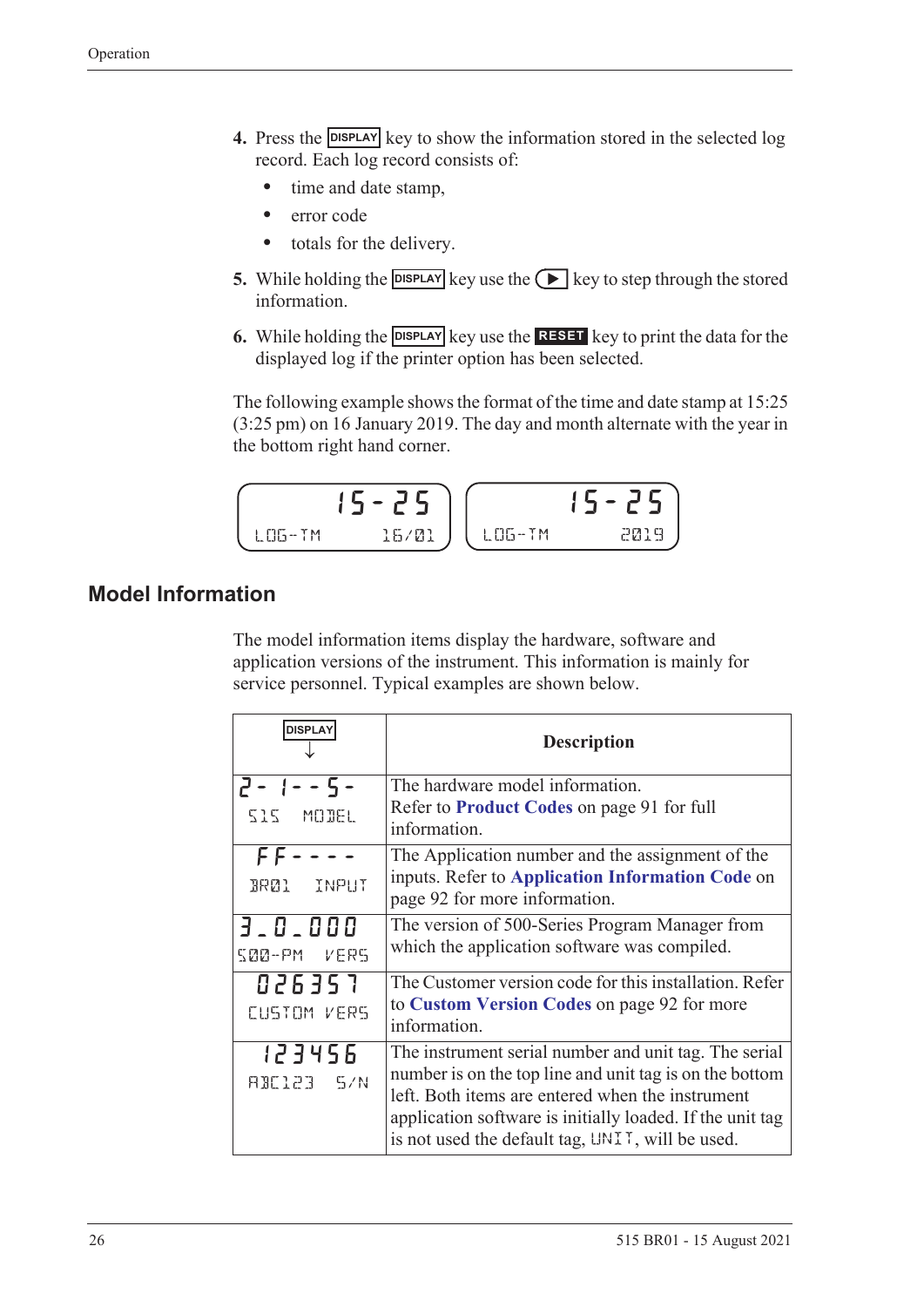| <b>DISPLAY</b>                    | <b>Description</b>                                                                                                                                                                                                                                                                                                      |
|-----------------------------------|-------------------------------------------------------------------------------------------------------------------------------------------------------------------------------------------------------------------------------------------------------------------------------------------------------------------------|
| $15 - 15$<br>EDITED 27/08<br>2019 | The time and date when the calibration of the<br>instrument was last edited. The format of the time and<br>date is the same as for the data logs. This example<br>shows $16:15$ (4:15pm) on the 27th August 2019.<br>This function is available only if the instrument has<br>the real time clock option.               |
| [LA55-3<br>FLASH<br>$V - 219$     | The instrument Class and Flash (bootloader) version.                                                                                                                                                                                                                                                                    |
| ς<br>POWER EYELE                  | The number of power cycles that have occurred since<br>the application software was installed.                                                                                                                                                                                                                          |
| WIT<br>RESET                      | The number of 'watchdog timer' (WDT) resets that<br>have occurred since the application software was<br>installed. The WDT Reset count is only shown if a<br>WDT Reset has occurred.                                                                                                                                    |
| H 0 L d .P 5 E<br>CONFIG<br>PRINT | If the printer protocol is assigned to one of the<br>communication ports, the prompt to print the full<br>program configuration report will be shown. Hold<br>Reset to start the printing of the configuration report.<br>The report will be in a similar format to the report<br>generated by the 500 Program Manager. |

Press **SET**) at any time to exit from the Model information.

## **Flow Control Modes**

This instrument can operate in several process control modes including:

- **•** Local (manual) mode
- **•** Loop mode
- **•** Tune mode (only available in calibration set mode)
- **•** Ratio mode
- **•** Blend-1 mode (for blending point after main flowmeter)
- **•** Blend-2 mode (for blending point after main flowmeter)

In all of these modes, except Blend-2, the Net flow is the combination of the Main and Process flows. In Blend-2 the Main flow equals the Net flow.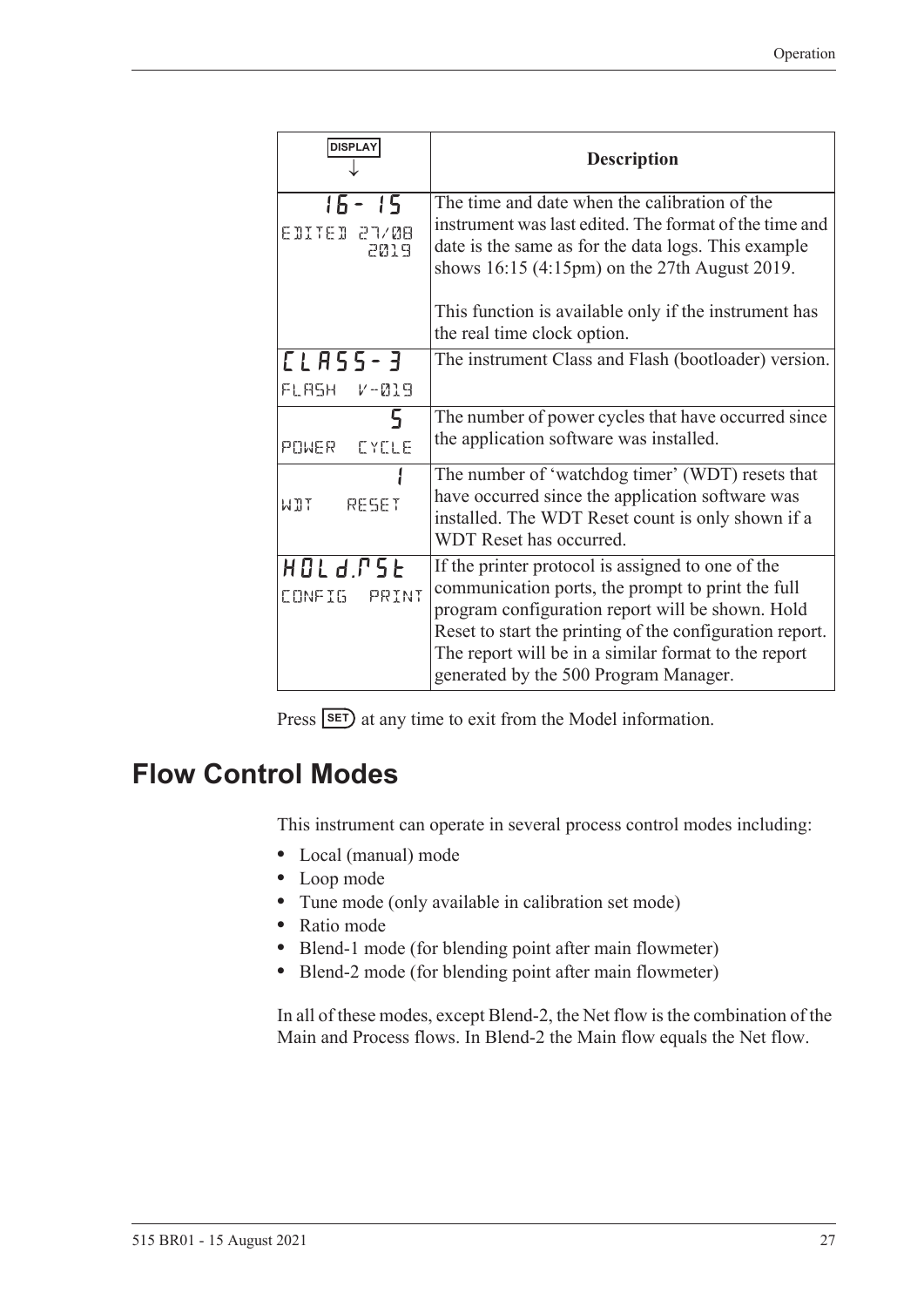

**Local Mode** The desired process control output (P-CTRL %) is manually set via the front panel or serial communications.

> The output signal is used to drive the proportional control valve to the desired position.

The control of the process line is independent of the main flow.



**Loop Mode** The desired process flowrate set point (P-FLOW SP) is set via the front panel or serial communications.

> The PI controlled output signal is used to maintain the desired process flowrate via the proportional control valve.

The control of the process line is independent of the main flow.



**Tune Mode** - CAL MODE ONLY This mode is only accessed from within calibration mode and allows the operator to view a concise list of key paramaters and gain immediate feed back. The Proportional Band (P-BAND) and Integral Time (I-TIME) are entered to tune the system.

> For details on this method see below: **"Tuning the Control Loop"**.

The control and tuning of the process line in this mode is independent of the main flow.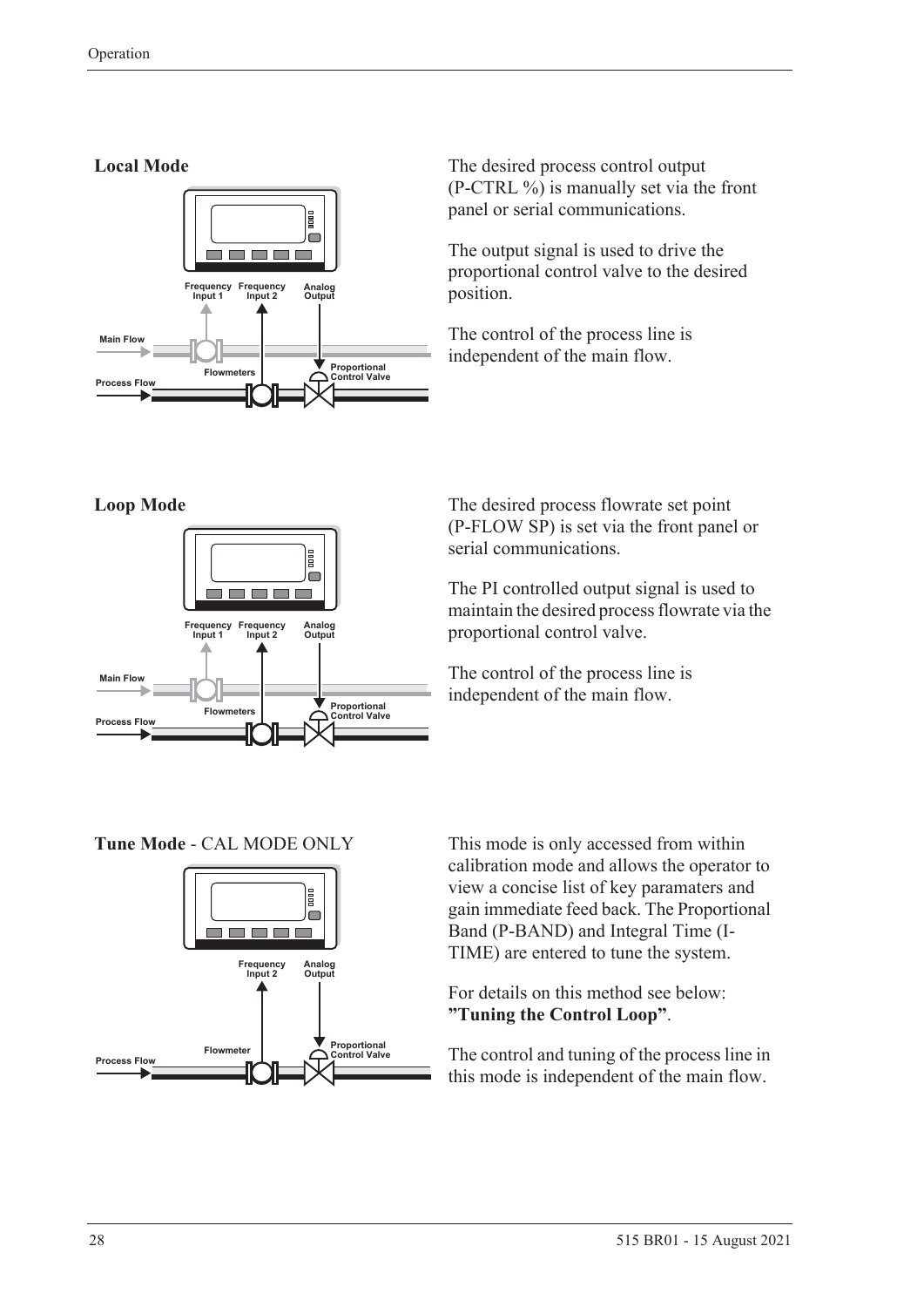





The PI controlled output signal is used to maintain the desired process flowrate via the proportional control valve.

The desired process flow is determined as a ratio of the main flow (0 to 400% range) i.e.

$$
Ratio\% = \frac{P_{flow}}{M_{flow}} \times 100
$$

**Blend-1 Mode** The desired blending ratio set point (RATIO %) is set via the front panel or serial communications.

> The PI controlled output signal is used to maintain the desired process flowrate via the proportional control valve.

> The desired process flow is determined as a ratio of the net (combined) flow (0 to 80% range). i.e.

$$
Ratio\% = \frac{P_{flow}}{M_{flow} + P_{flow}} \times 100
$$

**Blend-2 Mode** The desired blending ratio set point (RATIO %) is set via the front panel or serial communications.

> The PI controlled output signal is used to maintain the desired process flowrate via the proportional control valve.

> The desired process flow is determined as a ratio of the main (net) flow (0 to 80% range). i.e.

$$
Ratio\% = \frac{P_{flow}}{M_{flow}} \times 100
$$

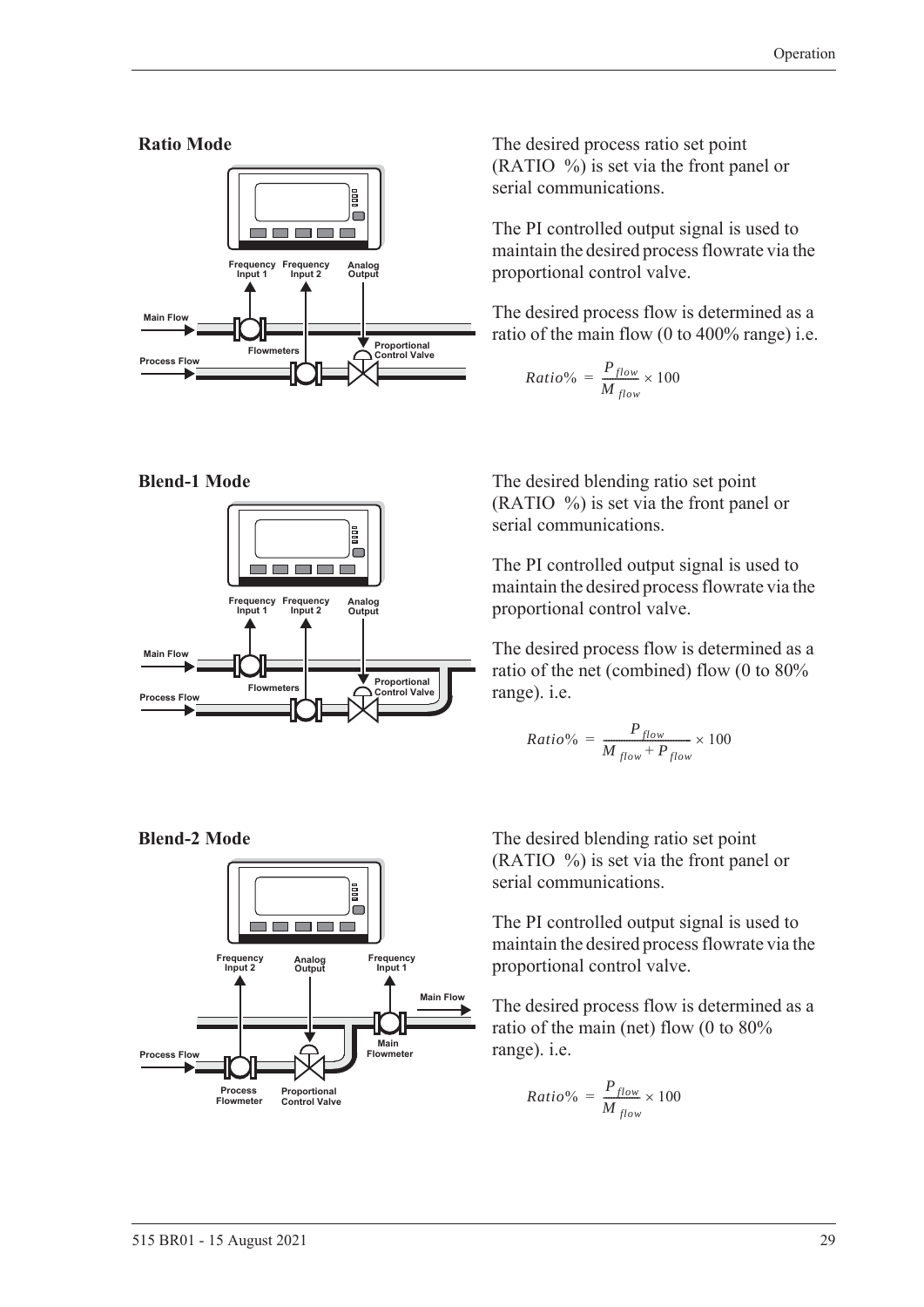## <span id="page-39-0"></span>**Tuning the Control Loop**

The Process Controller has a special control mode, within the Parameters section of calibration, to assist in tuning the control loop. This mode provides a concise list of key parameters and allows for immediate feedback. The basic principle in tuning the loop is to gradually adjust the Proportional Band (P-BAND) and the Integral Time (I-TIME) and observe the response to a step change in the setpoint.

The tune menu provides for this by allowing the P-BAND and I-TIME to be programmed and then a Process Flow (P-FLOW) setpoint value to be entered. The next items in the menu are the actual live process variable and the deviation from the target value, so that the response of the system to a setpoint change can be observed. Unless the menu is quit the program will step back to start of the tuning menu so that new values of P-BAND and I-TIME can be entered and the effect of a step change in the setpoint be monitored.

As the idle position for any On-Off control valve in a batching system is "closed", a special option in the Batch Mode parameter, RELEASE, allows the valve to be opened from within calibration. For more information, refer to **[Release Mode](#page-41-0)** on page 32.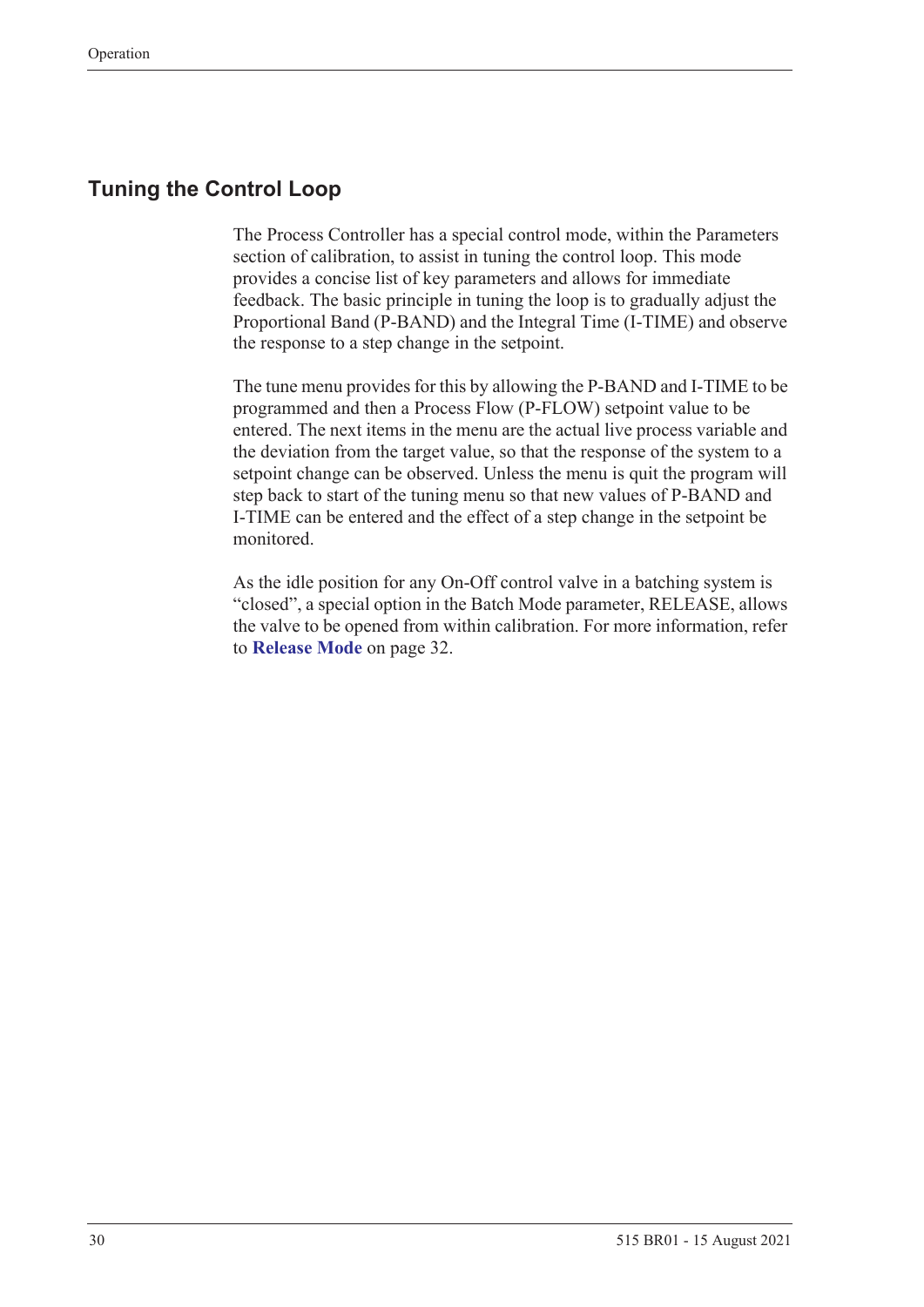This sequence is used for Loop mode. The tuning procedure is as follows:

- **1.** Before tuning the control loop it is essential to program in the correct parameters for the flowmeters, including filtering.
- **2.** The actual Process Flow Range (P-FLOW RANGE) should be measured and entered. It is determined by setting the Control Mode to LOCAL, Batch Mode to RELEASE, setting the *Flow Setpoint* (control output) to 100% (20mA) and then observing the steady state flowrate.
- **3.** With the correct Process Flow Range entered and Batch Mode still set to RELEASE the Control Mode should now be set to LOOP to continue the tuning procedure.
- **4.** With the Loop Error Deadband (D-BAND) and the Output Ramp Time (R-TIME) set at zero, the I-TIME should be set to zero (disabled) and the P-BAND set at 150%.

Gradually decrease the P-BAND value until the system begins to oscillate when a small step change of the setpoint is introduced. When this occurs, double the value of the P-BAND.

- **5.** Next set the I-TIME to 20 seconds and gradually decrease the value until the system again begins to oscillate when a small step change of the setpoint is introduced. When this occurs double the value of the I-TIME.
- **6.** The Deadband and the Output Ramp Time can now be programmed as required.

The system should be tuned around the flowrate at which the eventual system will operate. The stability of the loop should then be checked at various flowrates and setpoints.

## **Batch Operation Modes**

This instrument can operate in the following Batch operation modes:

- **•** PRESET
- **•** ON-OFF
- **•** RELEASE (only available in calibration set mode)

### **Preset Mode**

If the batch mode is **PRESET** the prestop and shut-off points are determined by the instrument.

A slow flow start feature is available for smoother batching. The automatic overrun compensation feature can be used to improve accuracy and repeatability. An auto-restart feature for automated repeat batches is also available in preset mode.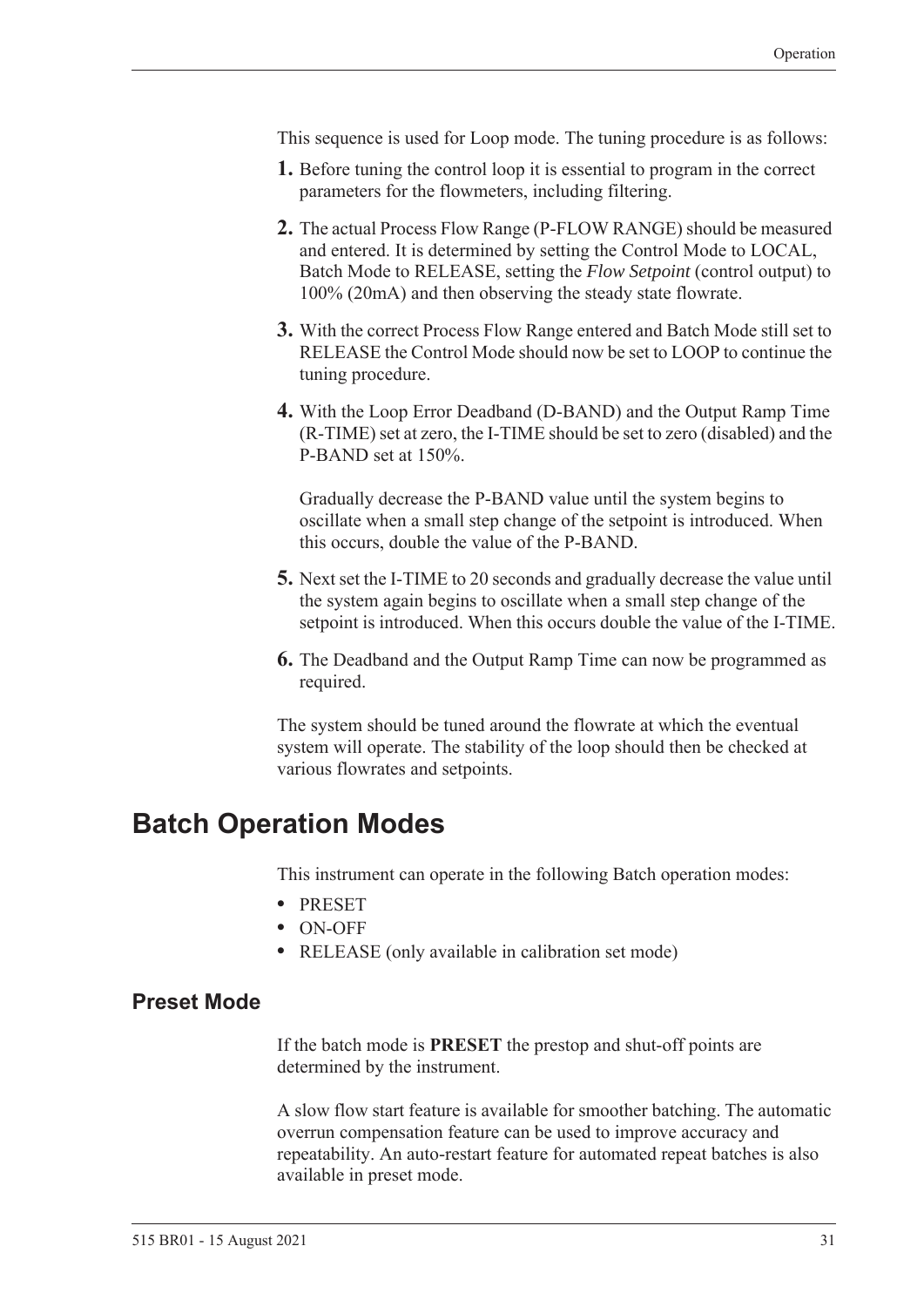## **On-Off Mode**

If the batch mode is **ON-OFF** the shut-off point is determined by the operator.

The slow flow start feature can still be used, but in this mode starting and stopping is determined by the operator and in this mode there is no End of batch output signal.

## <span id="page-41-0"></span>**Release Mode**

The **RELEASE** prompt in batch mode is used to open the On-Off control valve from within calibration, primarily for tuning and commissioning purposes.

The RUN led is illuminated while the On-Off valve is "open". The type of flow control while the valve is open is dependent on the control mode at the time. If in LOOP mode PI Loop flow control is activated.

For PI Loop tuning procedures that may need the flow to be "released" for a considerable time it is important that the flow is directed to an appropriately sized vessel.

If calibration is exited while in RELEASE mode the On-Off valve will close and the batch mode will default to PRESET mode.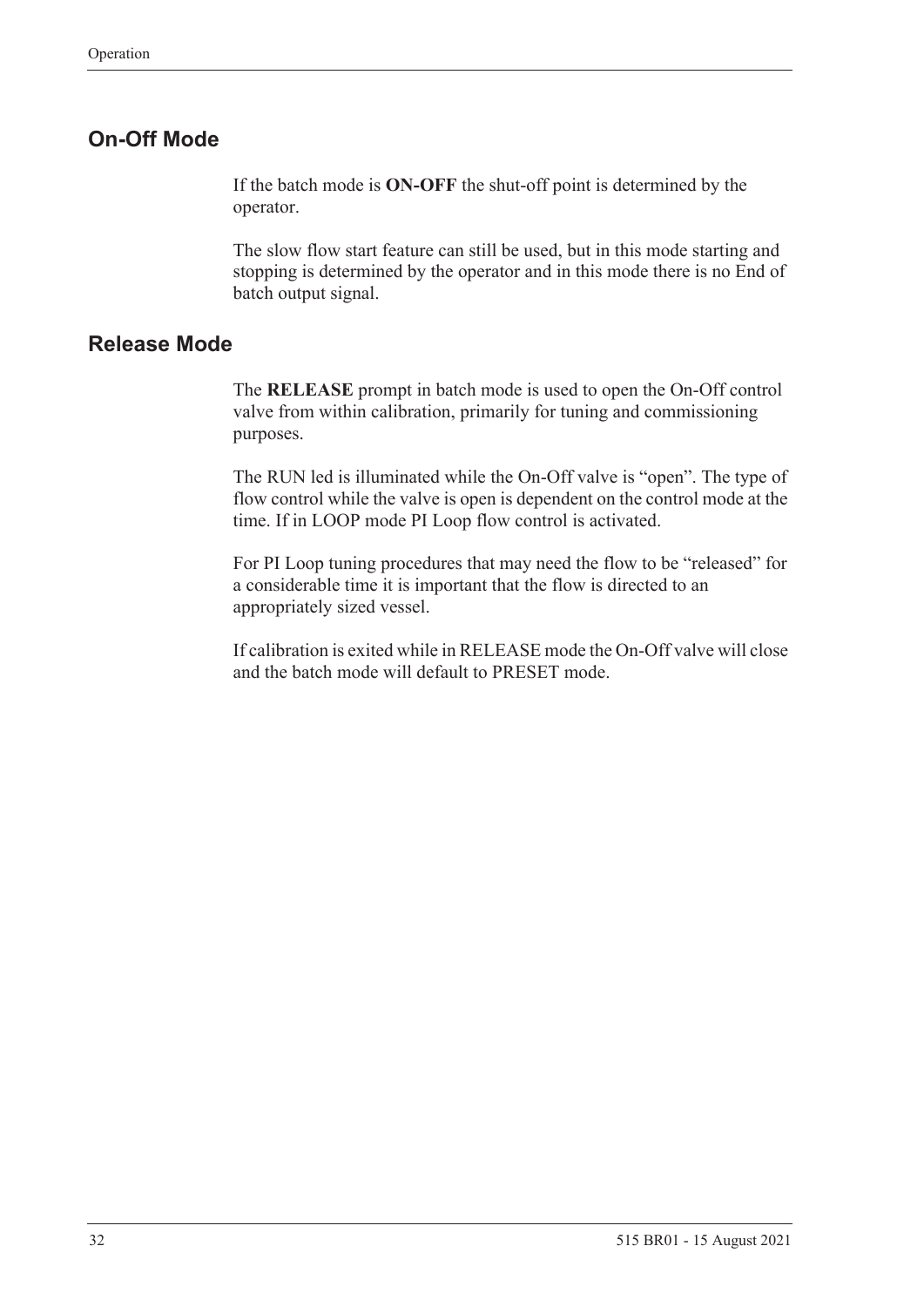## **Batch Operation**

## **Operation Configurations**

For batch control this instrument can be used in various configurations:

## **Typical Single Stage Batching Configuration**

**Flow Control & 1 Relay** The Hold Output feature can be used in this configuration to provide a faster return to the desired flowrate when the next batch is started.

> The analog flow control output can be used to operate either a proportional control valve or a variable speed drive.

## **Typical Dual Stage Batching Configuration**

**Example of** Frequency Frequency<br>atch/Blend-1 **Input 1** Input 2

**Flowmeters** 

**Main Flow**

**Batch/Blend-1 Configuration**

**Process Flow**

►



**Proportional Control Valve**

**Analog Output 1**

 $\Box$   $\Box$   $\Box$   $\Box$ 

**DOOD**  $\blacksquare$ 

**Relay 1**

**Net Flow**

**On-Off Valve**

**2-Stage Relay Control** The batch controller can also be used in a conventional dual stage configuration.

> Parameters for slow start and prestop points are provided to control the operation of Relay 2.

A digital output can be programmed as a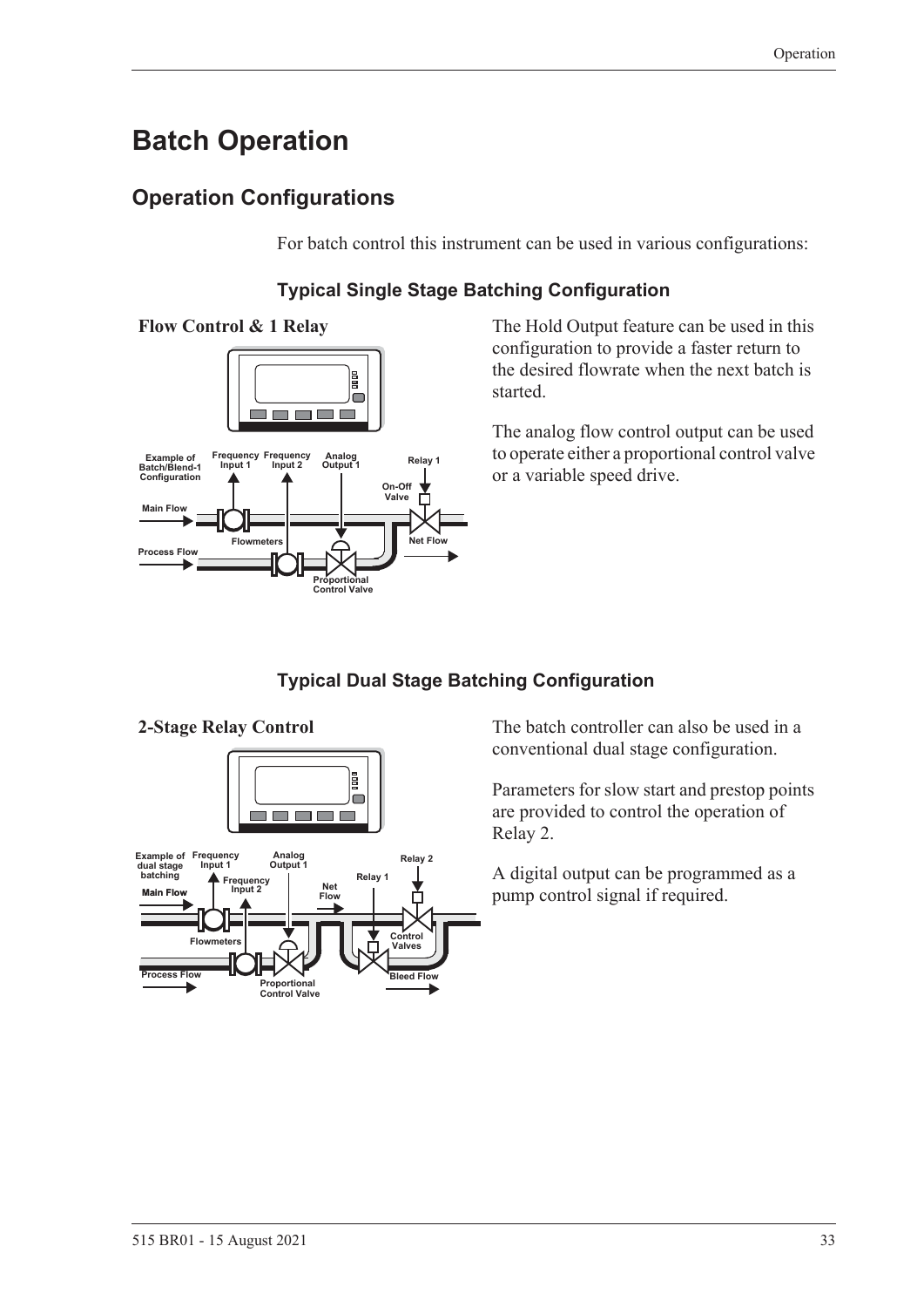## **Safety and Security**

Before a batch or delivery can be commenced it may be imperative that certain safety or security measures are in place. Interlocks, grounding connections, secure keys and identification devices can be used to prevent untrained or unauthorised personnel from operating the batch controller.

### **Connecting a Permissive**

If this feature has been enabled, the Permissive Input on logic input 3 ensures that a closed circuit to the common terminal (0 volts) must exist before a delivery can be started. A batch will not continue if the permissive input is removed and can not be resumed until the permissive input is restored. A prompt to 'Connect Permissive' is scrolled on the display if the permissive circuit is not closed.

The Permissive Input feature can be enabled or disabled within the Parameters section of calibration.

## **Starting a Batch**

The delivery (batch) will start when the **RUN** key is pressed. The RUN led will illuminate and the instrument will begin to totalise from zero.

The batch controller's analog output and two relays can be used to control the delivery of product. These are energised and de-energised as described below.

## **Stopping a Batch**

The delivery (batch) can be stopped at any time by pressing the **STOP** key. Once the process has been interrupted in this way it can be continued by pressing the **RUN** key or the batch can be stopped completely by holding the **STOP** key until the run led turns off.

When the process is in pause mode, the RUN led will flash to prompt the operator to continue or abort the batch.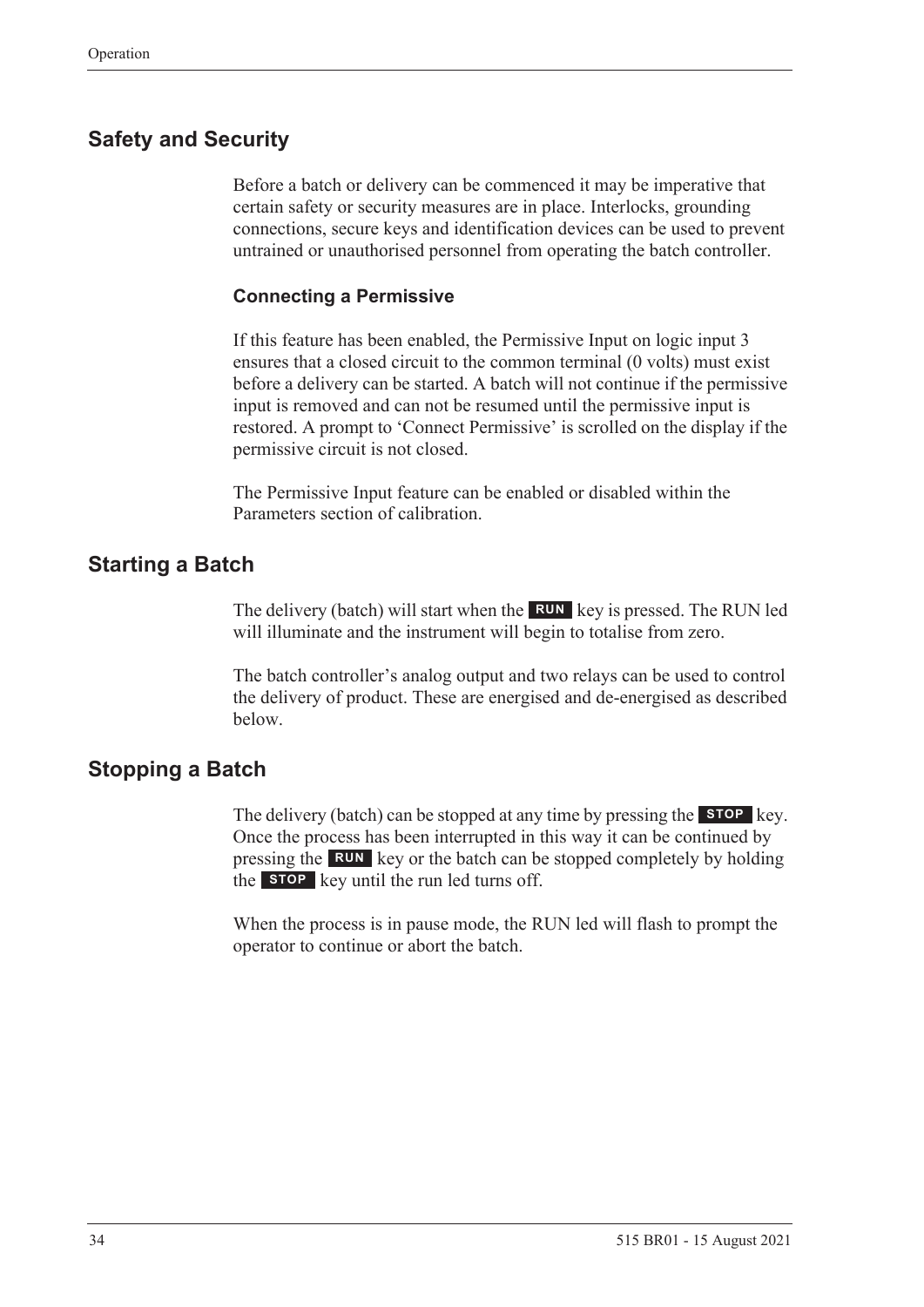## **Resetting a Batch**

The instrument can be programmed to reset by different means.

- After the end of a batch, the **RESET** key can be pressed to step directly to the HOLD.SET - TO RESET prompt in the main menu list. Holding the SET key at this point will reset the batch total.
- **•** If Auto Reset is enabled in the parameters section of calibration, the batch total will automatically reset when the next delivery (batch) is started.

## **Printing a Delivery Docket**

If the print option has been enabled, a delivery docket can be printed by different means. The print prompt can only be accessed or a printout initiated if there is no delivery (batch) in progress.

- **•** If the AUTO PRINT feature has been Enabled in the TM/LOG menu, a delivery docket will automatically be printed at the end of each batch at the same time that the delivery is logged. End of batch occurs when a batch ends normally or if a batch is manually ended.
- **•** The HOLD.SET TO PRINT prompt in the main menu can be used to initiate the printing of a delivery docket. The **DISPLAY** key can be used to scroll through the main menu items or the **RESET PRINT** key can be used to step directly to the HOLD.SET - TO RESET prompt and then a single press of the **DISPLAY** key will step onto the print prompt. If an original printout has already been printed, a subsequent delivery docket will include the text "(DUPLICATE DOCKET)".
- **•** Previous (logged) delivery transactions can be reprinted from within the LOGGED DATA menu by scrolling to the desired DEL number, then while holding the **DISPLAY** key, press **RESET** ( **PRINT** ) key to initiate a reprint.

## <span id="page-44-0"></span>**Logic Input Control**

This instrument allows for remote operation via the logic inputs on the rear terminals. The logic input have the following functions:

- **•** Logic Input 1 Remote Run
- **•** Logic Input 2 Remote Stop/Reset
- Logic Input 3 Permissive Input
- **•** Logic Input 4 CAL Switch In field access protection

The Remote Stop input can also be used to reset the batch total by holding the logic input low for 2 seconds if the batch is already complete.

For connection details, refer to **[Logic Input Connection](#page-23-0)** on page 14.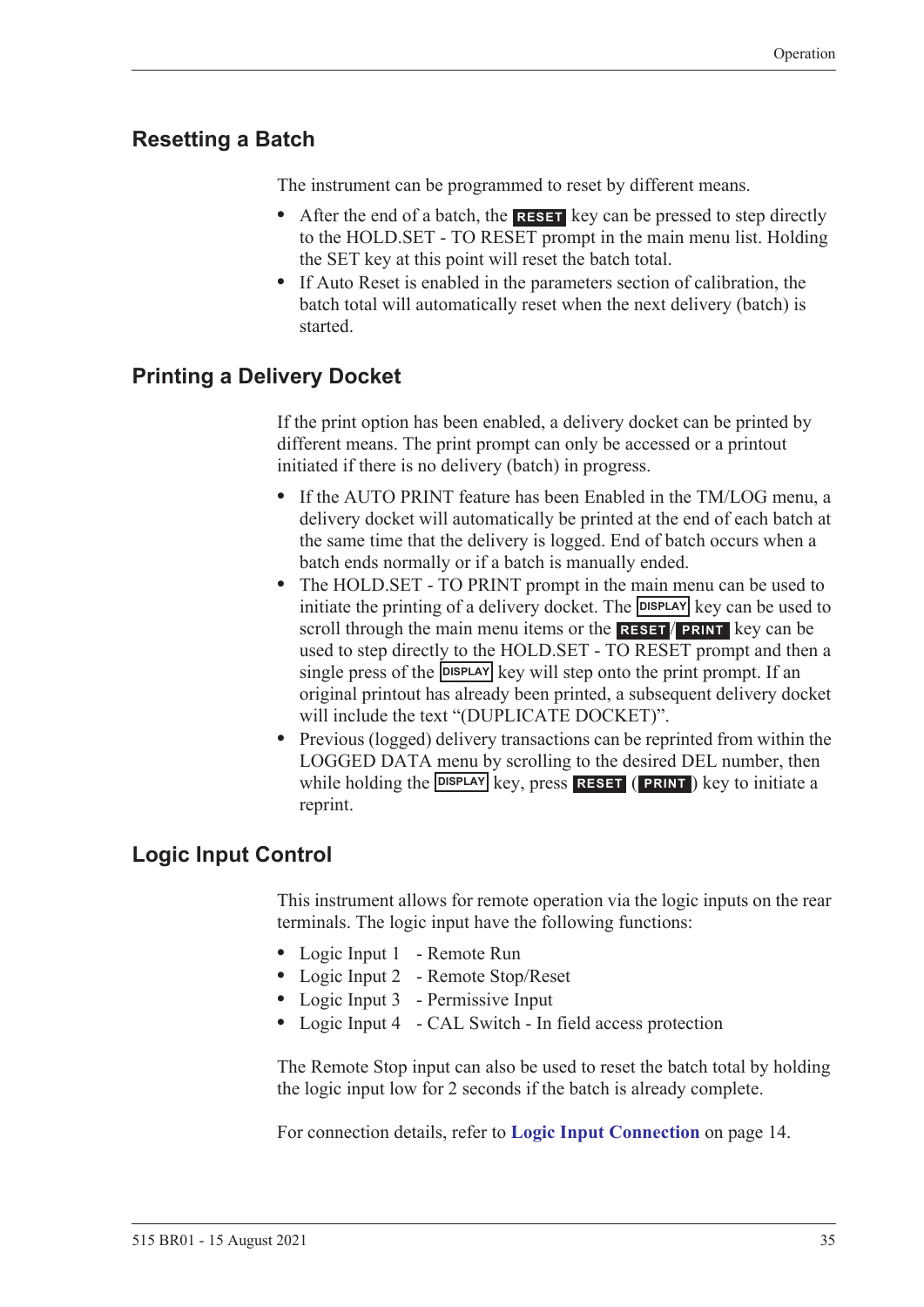## **Batch Flow Errors**

The instrument has the ability to raise an alarm when it detects a loss of flow, a quadrature input error, an unexpected/overflow or a leakage in the system.

- **No Flow Error** The no flow condition is detected when the flow timeout expires during a delivery. There must not be a period of no flow greater than the timeout value during the delivery.
- **• Unexpected/Over Flow Error** The overflow condition is detected when the flow continues longer than the timeout period after the controller has attempted to stop (or pause) the flow.
- **• Leakage Error** The leakage condition is detected when an amount greater than the acceptable total is received without flow being initiated by the batch controller.

The point at which these errors are detected is dependent on the values programmed into the calibration parameters such as Batch Flow Timeout and Acceptable Total. The open collector outputs can be assigned to activate whenever one of the flow errors occur. Refer to **[Instrument Settings](#page-55-0)** on [page 46](#page-55-0) for more details.

A 'No Flow' or 'Unexpected/Over Flow' error can be cleared by pressing the **STOP** key without resetting the totals. A paused batch may be restarted or the delivered total remain until a reset action is carried out.

If logging and/or printing is enabled, the highest priority Error/Exception that occurred during the batch will be included as part of the recorded data. Refer to **[Error Messages](#page-75-0)** on page 66 for details on the order of priority.

## **Batch Control Processes**

The batch controller can be programmed to operate in various ways including:

- **•** Manual Reset (manual start).
- **•** Automatic Reset (manual start).
- **•** Automatic Restart for continuous batches (PRESET mode only).

In each of the above modes and configurations the parameters can be programmed to determine the behaviour and timing of relays and output signals. The following figures provide examples of some batch operations. Refer to **[Instrument Settings](#page-55-0)** on page 46 for more details.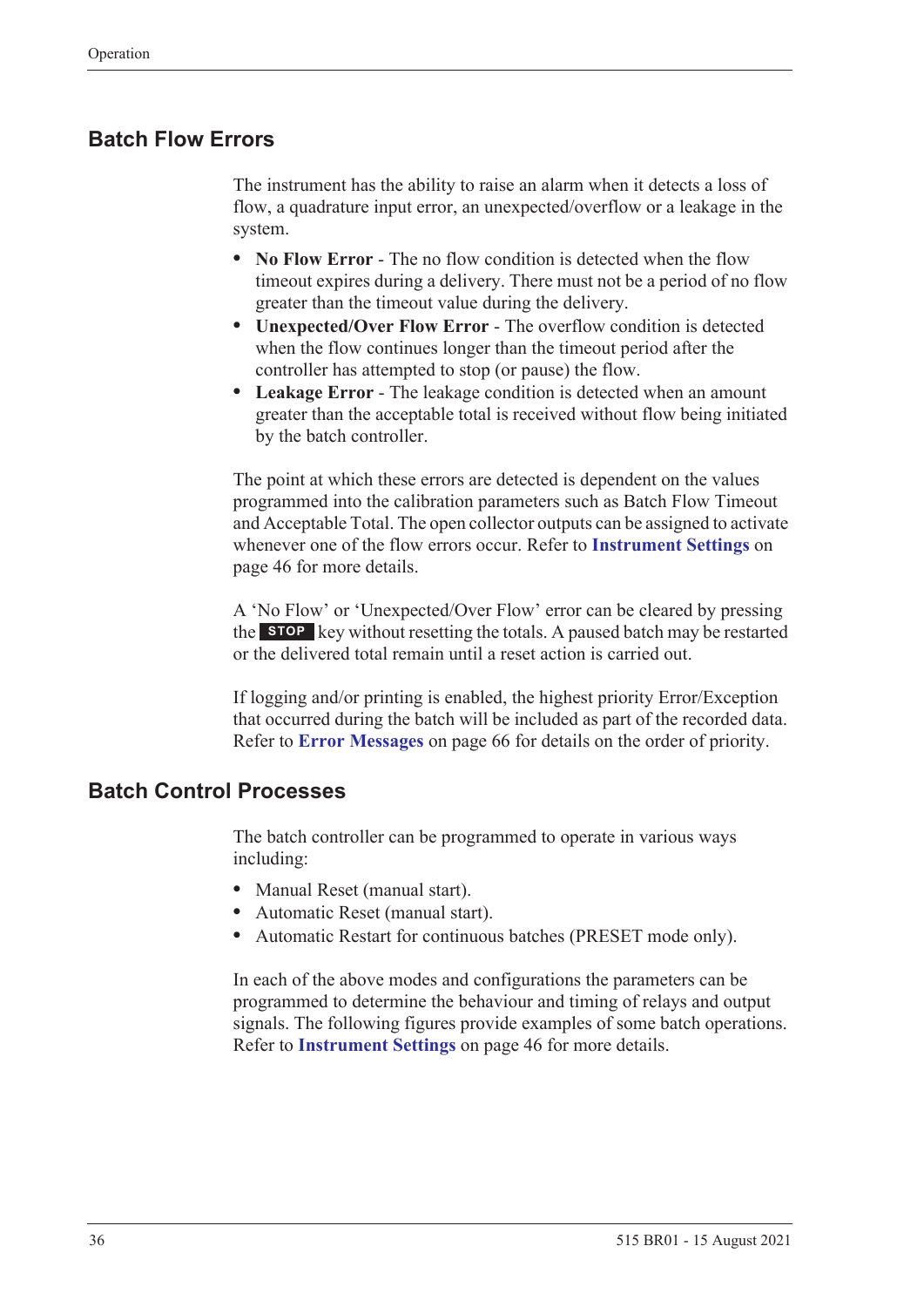#### **Manual and Automatic Reset**

If Manual Reset the **RESET** key must be pressed at the end of the batch to clear the batch total. This must be done before another batch can be started. If Automatic Reset is programmed, a new batch is commenced each time the **RUN** key is pressed.



*Figure 11 Batch Operation with Manual or Automatic Reset*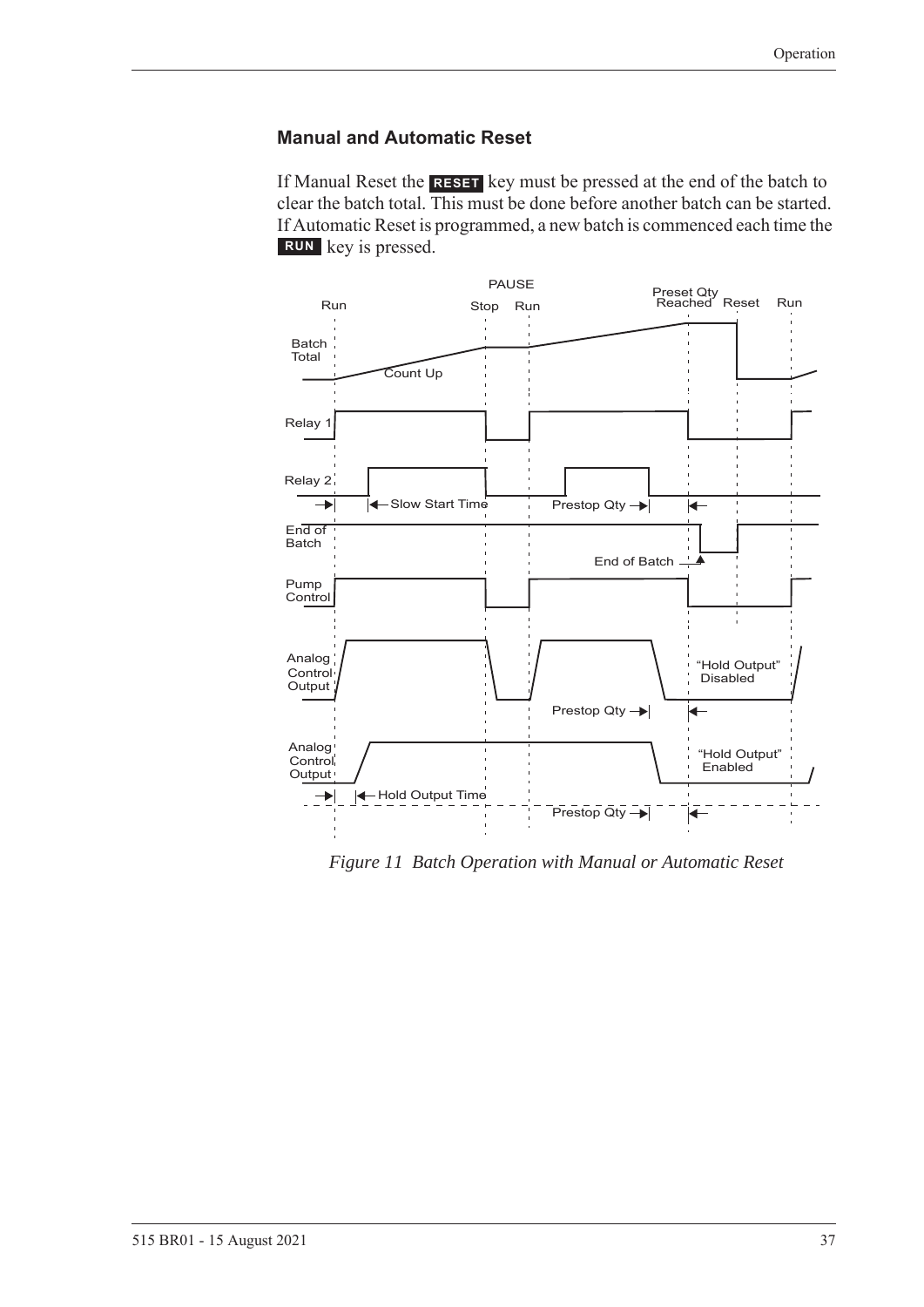#### **Automatic Restart**

If Automatic Restart is enabled the next batch will commence automatically when the restart timer expires after the end of batch has occurred. The SET led will flash while the instrument is waiting to automatically restart.



*Figure 12 Batch Operation with Automatic Restart*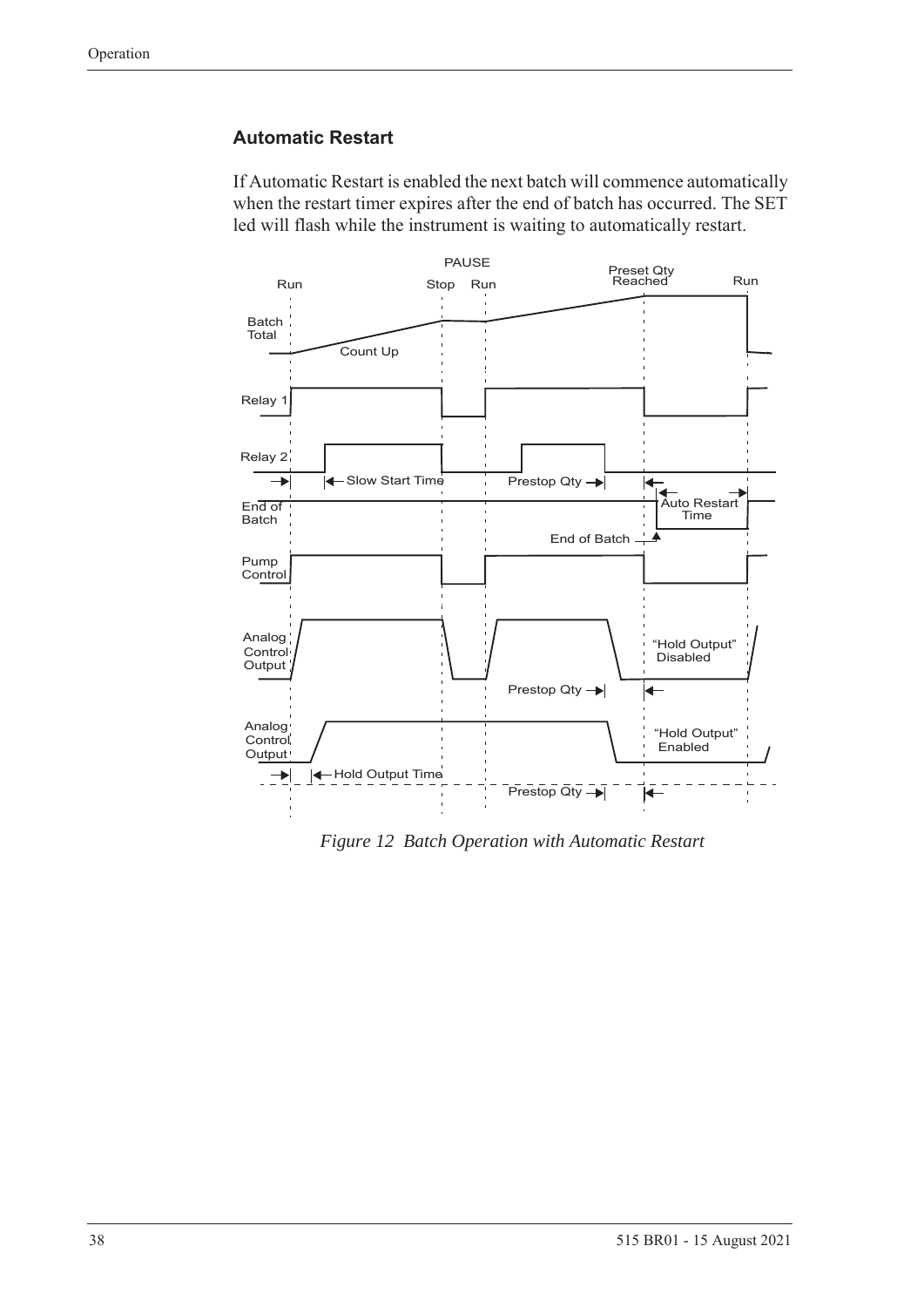# **Chapter 5 Instrument Calibration**

## **Introduction**

The 500 Series instrument calibration settings can be programmed via the front panel, according to program access levels explained below, or via the 500 Series Program Manager - a freely available Windows based configuration and resource tool.

After an instrument has been configured by either means to suit the application requirements, the settings can be recorded or application software backups or instrument clones created as explained further in **[Program Backup & Reports](#page-52-0)** on page 43.

You can view or change the settings of the instrument according to the access level for each parameter, as set by the 500 Series Program Manager. There are different types of access to the parameters as follows:

- **• Not visible** you cannot display or edit the parameter.
- **• Display only** you can display the parameter, but you cannot change the setting.
- **• Programmable** you can change the setting of the parameter in Calibration Set mode.
- **• Password protected** you can change the setting of the parameter in Calibration Set mode only if you enter the correct password.
- **• CAL switch protected**  you can change the setting of the parameter in Calibration Set mode only if you enter by using the CAL switch on Logic Input 4.
- **Note:** When you enter Calibration Set mode, the instrument prompts to enter a password only if the password setup via the 500 Series Program Manager is non-zero (000000 is the factory default value). Entering any value at the password prompt will allow to change the settings of the "programmable" parameters, but the correct password must be entered to change the password-protected parameters. Likewise, the CAL switch (Logic Input 4) must be used to enter Calibration Set mode to change the CAL switch protected parameters.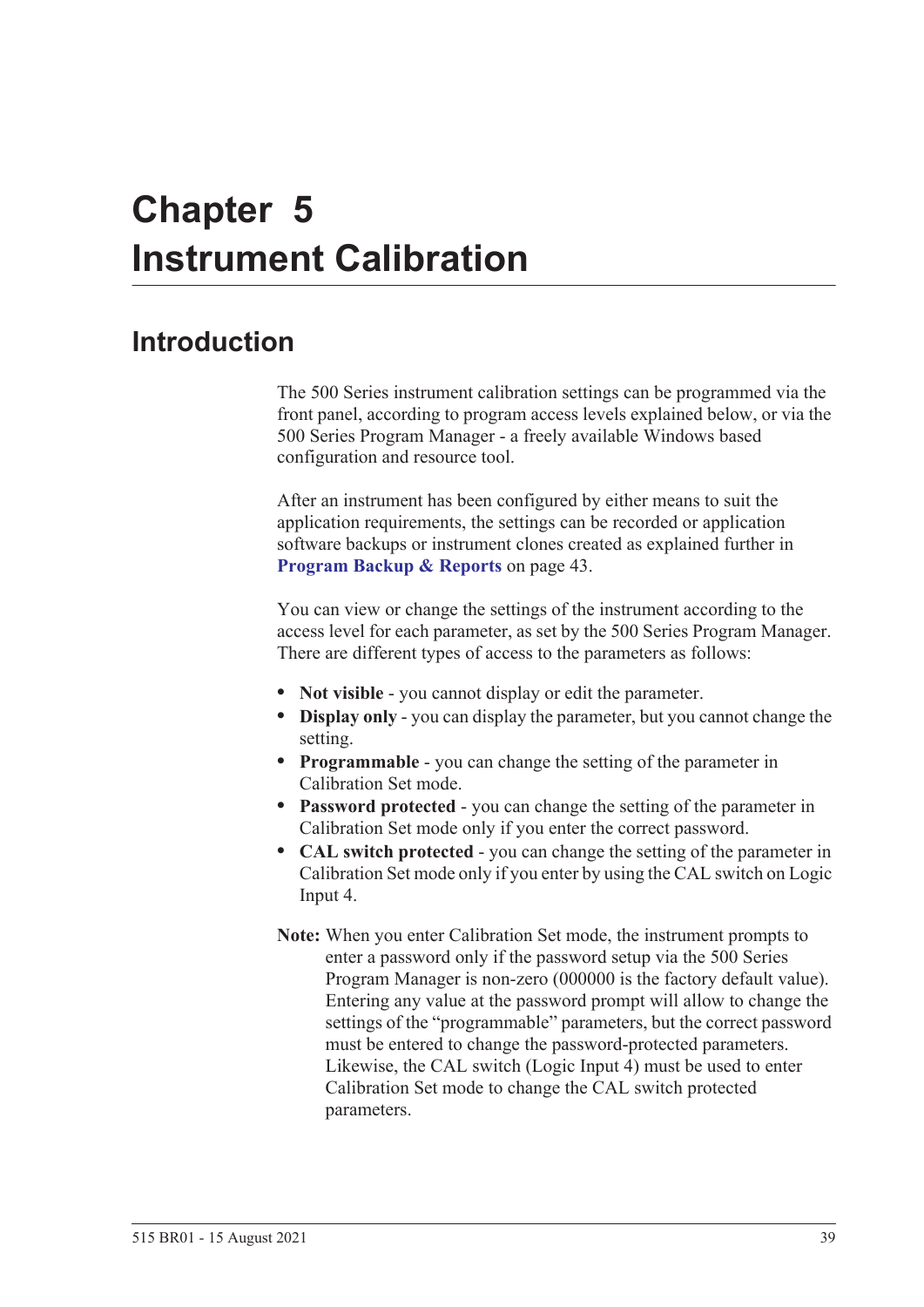## **Calibration View Mode**

Use the following procedure to view the calibration settings of the instrument:

- 1. Press **DISPLAY** to scroll to the **CAL** MENLI prompt.
- **2.** Hold the  $\overline{\text{SET}}$  key.



The instrument beeps once, illuminates the **Cal** indicator and shows CAL on the display panel.

- Press  $\left( \blacktriangleright \right)$  to scroll through the flashing menu headings.
- Press **SET**) to scroll through submenu items.
- Hold **DISPLAY** to return to the main calibration menu.
- **3.** To exit from the Calibration View mode, press  $\Box$  to scroll to the END option and press **SET**).

The instrument returns to Normal Operation mode.

## **Calibration Set Mode**

In Calibration Set mode, you can change the settings of the "programmable" parameters. You must enter the system password to change the setting of the "password-protected" parameters and you must use the CAL switch on Logic Input 4 to access the "Cal switch protected" parameters.

Use the following procedure to enter Calibration Set mode:

- **1.** Press **DISPLAY** to scroll to the **CAL** MENLI prompt.
- **2.** Hold the  $\overline{\text{SET}}$  key.



The instrument beeps once, illuminates the **Cal** indicator and shows CAL on the display panel.

- **3.** Press  $\left( \blacktriangleright \right)$  to select any flashing menu heading except END.
- **4.** Hold the **SET** key for two seconds, or if "Cal switch protected" items exist the CAL switch can be closed for two seconds.

The instrument prompts for a password to be entered if the password is non-zero, otherwise the password prompt is skipped.

- **5.** If the password prompt is shown, press  $\boxed{\blacktriangle}$  or  $\boxed{\blacktriangledown}$  to change the value of the current digit. To select the next digit, press  $\Box$ .
- **6.** Press **SET** or use the CAL switch on Logic Input 4 (if "Cal switch protected" items exist) to accept the password and proceed.
- **7.** Proceed and observe the access confirmations.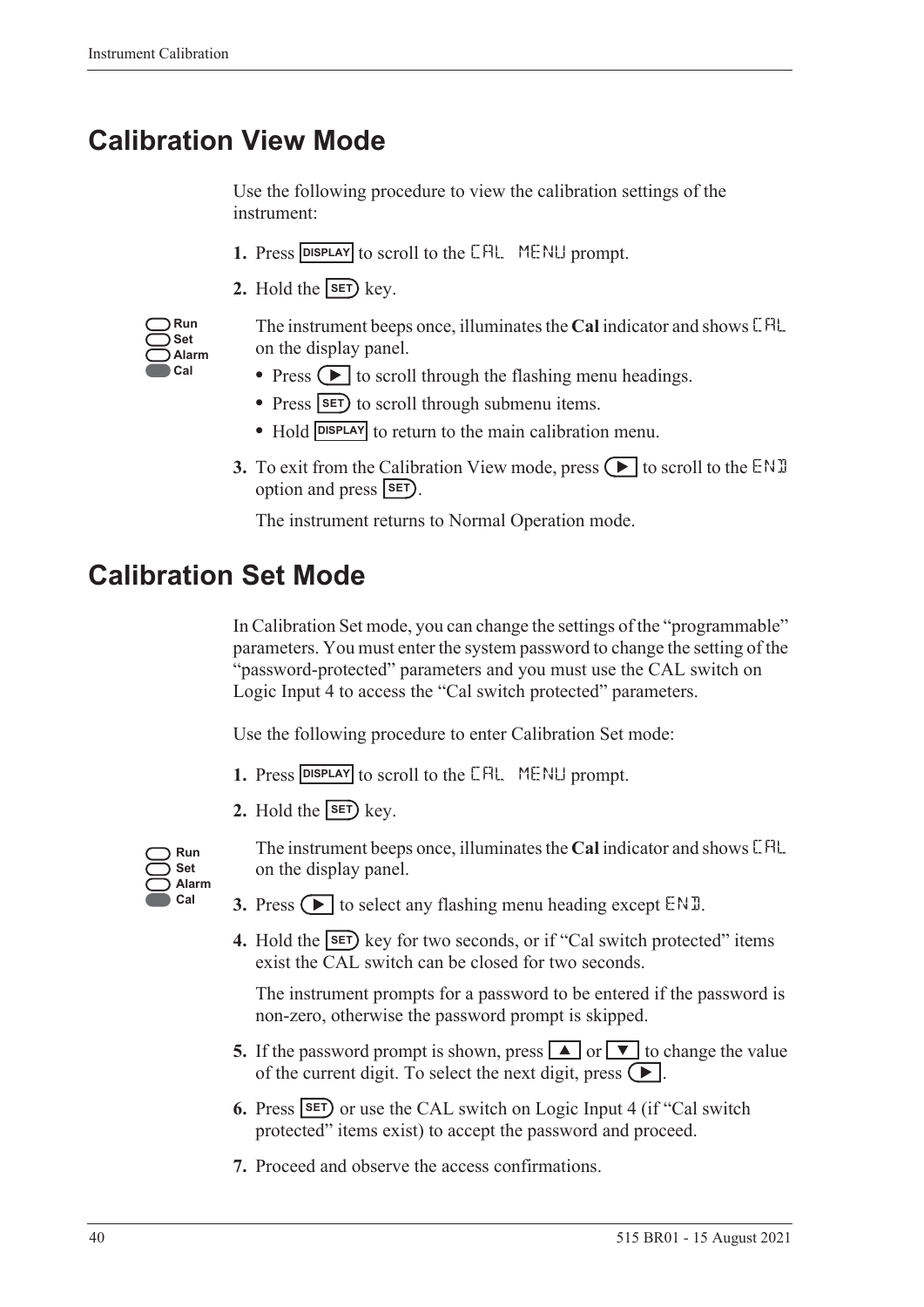**•** If the CAL switch is used and the password is correct, the instrument makes two beeps and displays message:  $-Ed$  it -  $TS$  pw mode

and enables you to change "programmable", "password protected" and "CAL switch protected" parameters.

• If the CAL switch is used but the password has been skipped or is incorrect, the instrument makes one beep and displays message: -EDIT- CAL\_SW MODE

and enables you to change "programmable" and "CAL switch protected" parameters.

- If the **SET**) key is pressed and the password is correct the instrument makes two beeps and displays the message:
	- -EDIT- PASSW MODE and enables you to change the "programmable" and "passwordprotected" parameters.
- If the **SET**) key is pressed but the password has been skipped or is incorrect, the instrument makes one beep and displays the message: -EDIT- PROG MODE

and enables you to change only the "programmable" parameters.



The instrument illuminates both the **Cal** and **Set** indicators.

- **8.** Edit the instrument parameters as required. The programmable values are indicated by the flashing display.
	- To change a numerical value, press **A** to increase a value, or press  $\triangledown$  to decrease a value. Press a key momentarily to change the value one number at a time. Hold a key to scroll through the numbers. To proceed to next digit, press  $(\blacktriangleright)$ .
	- To change an option setting, press  $\blacksquare$  or  $\blacksquare$  to scroll through the options.
- **9.** Press **SET** to accept the currently displayed value and proceed to the next parameter. You can press **DISPLAY** to briefly view the current edit mode:  $-Ed$   $E - \frac{2}{x}$  XXXXXX MODE, as described in step 6 above. Continue to hold the **DISPLAY** key to return to the main calibration menu.
- **10.**To exit from Calibrate Set mode, press  $\Box$  to scroll through the main calibration menu to  $ENI$ , then press  $SET$ . Otherwise, to quick exit from any menu, you can press and hold **SET** for two seconds or, if "Cal switch protected" items exist, the CAL switch can be closed for two seconds.

**Run Set Alarm Cal**

The instrument makes two beeps and cancels the **Cal** and **Set** indicators.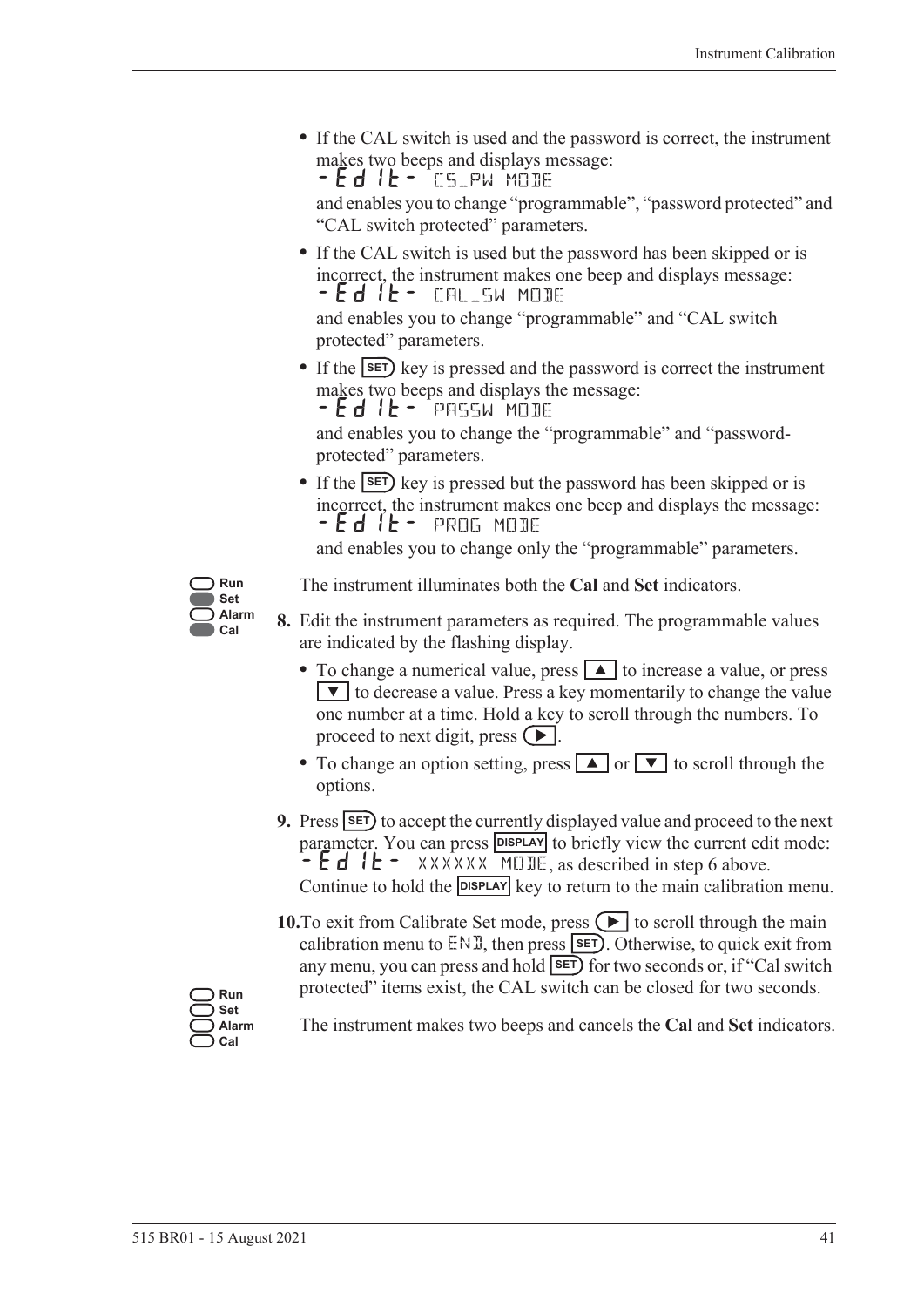## **Changing the Instrument Settings**

In Calibration Set mode, the display flashes the item that can be changed. For option settings, the display flashes the complete option. For a numeric parameter, the display flashes one digit at a time, you can change the value of the flashing digit as required, then move the flashing cursor to change another digit.

**Note:** When you change the setting of a parameter, the instrument records the result as soon as you move to another parameter, or exit from the Calibration Set mode.

### **Changing Option Settings**

When you display an option that can be changed, the entire option flashes on the display, such as the choices of ODD, EVEN or NONE for the communications parity bit checking. Press  $\boxed{\blacktriangle}$  or  $\boxed{\blacktriangledown}$  to change the option. You can "scroll" through the options in either direction to make a selection as shown below.



### **Changing Numeric Settings**

The display flashes the digit that can be changed.

第第89.123

Press  $\left( \blacktriangleright \right)$  to select the digit that you wish to change.

Press  $\boxed{\blacktriangle}$  or  $\boxed{\blacktriangledown}$  to increase or decrease the value of the selected digit.

### **Changing the Decimal Point**

To change the position of the decimal point, press  $\Box$  to move the flashing selection until the decimal point flashes. Press  $\boxed{\blacktriangle}$  or  $\boxed{\blacktriangledown}$  to move the decimal point to the right or left as required.

### **Units of Measurement**

The calibration of some parameters is based on the units that are defined for the relevant variables. These units of measurement can been viewed in the UNITS menu in the Instrument Settings section below.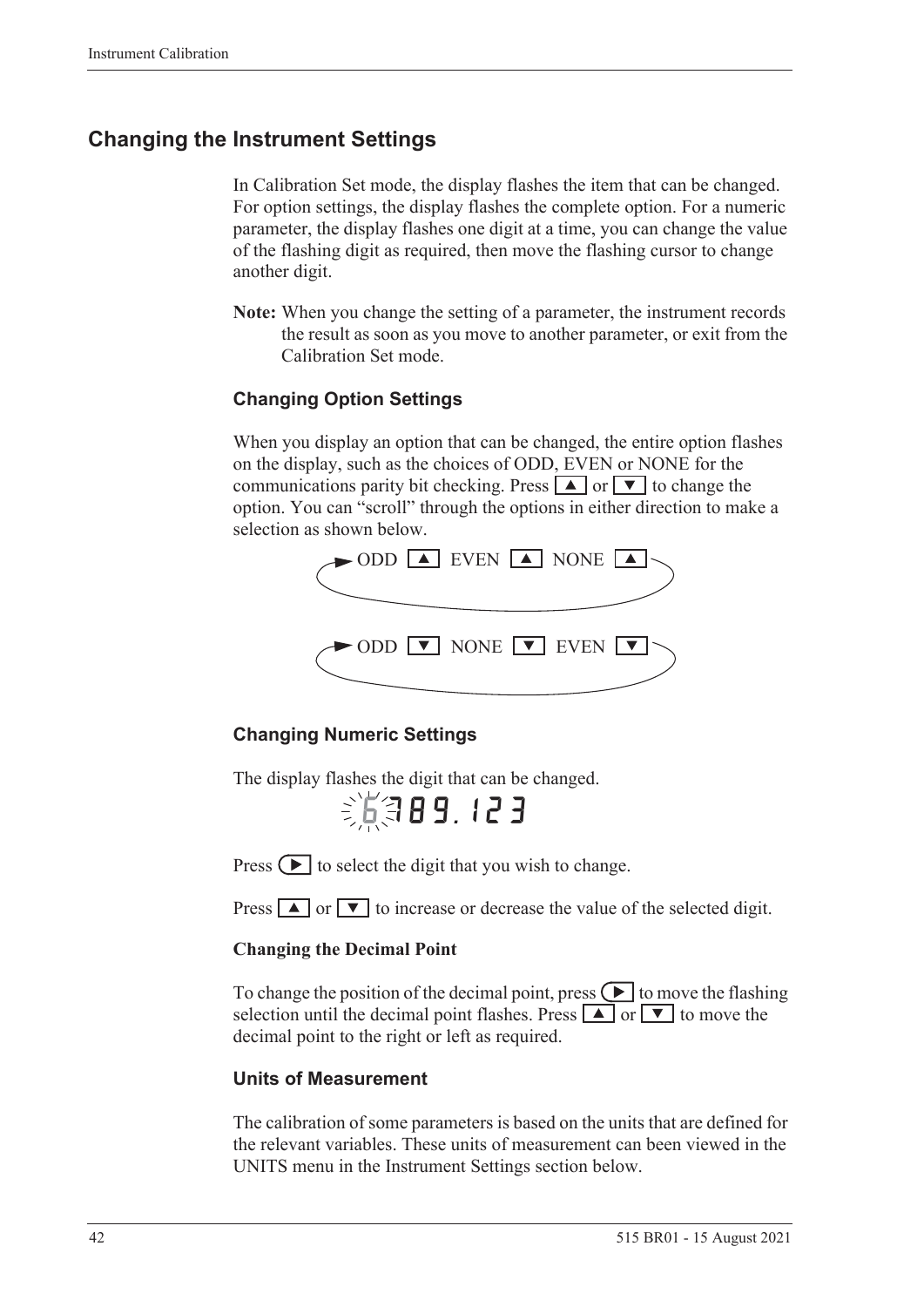## <span id="page-52-0"></span>**Program Backup & Reports**

## **Backup via 500 Series Program Manager**

As well as programming the 500 Series instruments via the front panel (according to program access levels), the 500 Series Program Manager (500-PM) can be used to create a custom version of the application software and program parameters preset prior to downloading the application software. Backups of customised applications can be saved as downloadable APX or APL files and the full configuration reports printed or saved as PDF. The 500-PM is a Windows based programming tool and resource centre and is freely available from the Contrec www.contrec.co.uk website.

Instruments are often supplied from the factory with the default application software, but it is by using 500-PM software that program access levels are set, USER text and messages customised and print headers and footers entered.

## **Printing Configuration Report**

To assist in keeping an audit trail of the program settings and changes made via the front panel, the 515 instrument provides the ability to print the configuration to a local printer if one has been connected and assigned to one of the 515 communication ports.

The prompt to hold the Reset key to print the configuration report HOLd.PSE CONFIG PRINT is found at the end of the Model Info menu, described in **[Model](#page-35-0)  [Information](#page-35-0)** on page 26. The report can be lengthy and adequate printer paper must be available (Note: this feature is available starting from version 3.0.377).

## **Upload and Clone of Application Software**

To assist in maintaining a backup for important applications and installations, the 500-Series Program Utility software (500-LT, version 3.0.377 or higher) can be used to upload the instruments application software with all of the current program settings.

The 500-LT (PM Lite) program is a Windows based computer program which can be downloaded for free from the Contrec www.contrec.co.uk website and is part of the package when the Contrec 500 Series Program Manager is installed. The 500-LT provides the option to 'Upload Application' or 'Upload Report Only'. To use either upload functionality, the 515 port being used must have printer (PRN) protocol assigned to it.

Once uploaded to the 500-LT, the report can be viewed or printed. The Upload Application is automatically saved as an APL file. The file can be used then or reopened later to download to another 515 instrument (of the same or higher class) to create a clone of the original instrument.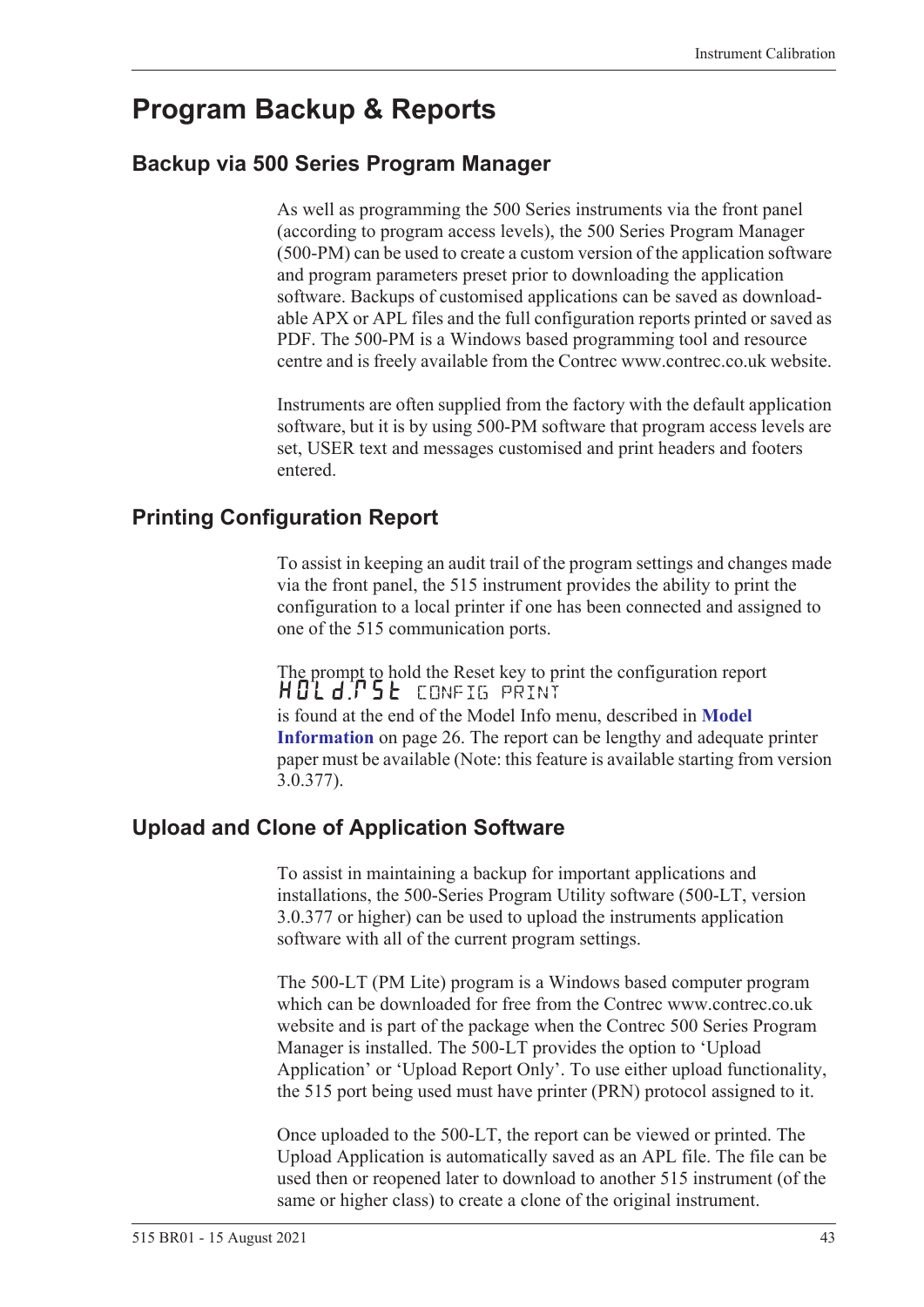## **Calibration Menu Tree**





<span id="page-53-0"></span>*Figure 13 Calibration Menu Tree Sheet 1*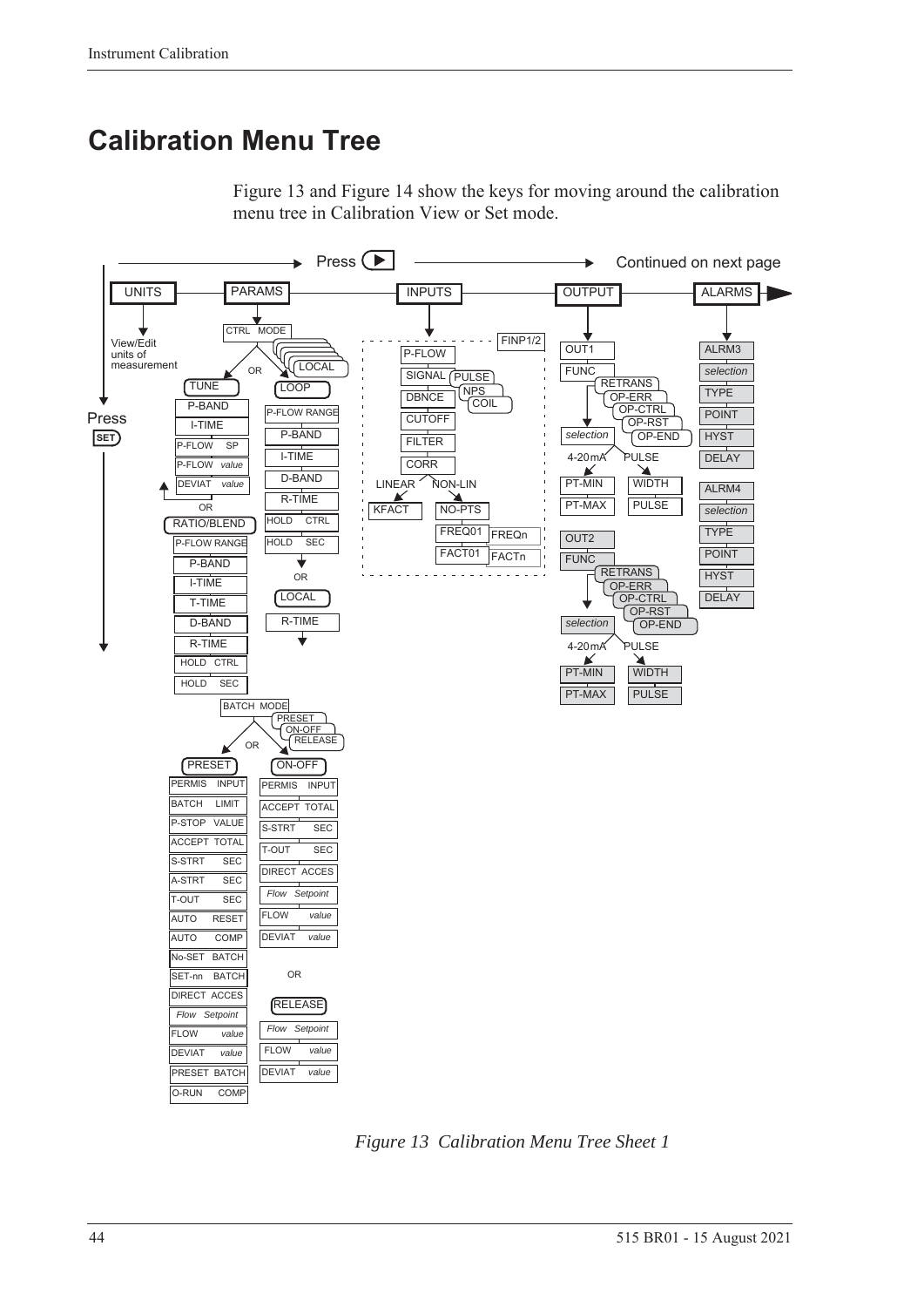

The shaded boxes indicate hardware options

Hold **DISPLAY** at any point to return to the main calibration menu.

Press  $\Box$  at any I/O assignment position to move to the next I/O assignment in the submenu (eg pressing  $\left( \blacktriangleright \right)$  on ALRM1 will move you to ALRM2 if it exists)

<span id="page-54-0"></span>*Figure 14 Calibration Menu Tree Sheet 2*

FLASH PORT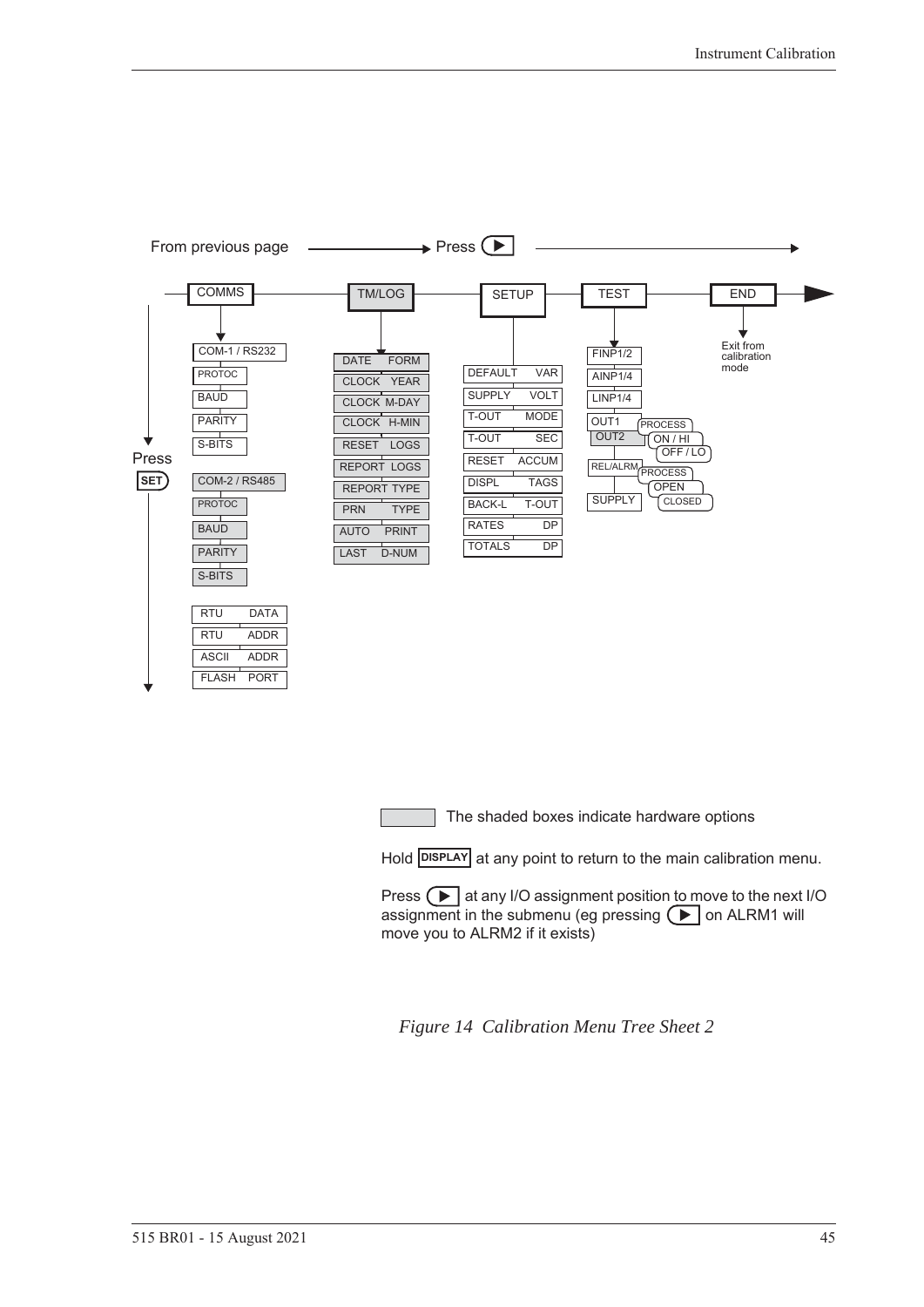## <span id="page-55-0"></span>**Instrument Settings**

## **Units of Measurement**

The Units menu allows the units to be viewed and edited if necessary without the reloading of new application software. Any change in units will result in a full reset to initially downloaded settings. Therefore, any required changes to units of measurement should be made before changing any other settings.

| <b>SET</b>              | $\blacktriangleright$ $\rightarrow$ UNITS params inputs outputs alarms comms tm/log setup test end                                                                                                                                                                              |  |
|-------------------------|---------------------------------------------------------------------------------------------------------------------------------------------------------------------------------------------------------------------------------------------------------------------------------|--|
| ITEMn<br>unit           | The units for main menu or calibration items can be viewed by pressing<br>the $\left  \text{set} \right $ key.                                                                                                                                                                  |  |
|                         | The units of measurement are password protected or will be protected by<br>the CAL switch if any instrument setting has an access level of 'CAL<br>Switch Protected'. To edit the units the correct password must be entered<br>or CAL switch used on entry to EDIT mode.       |  |
|                         | Press $\boxed{\blacktriangle}$ or $\boxed{\blacktriangledown}$ to select the required units.                                                                                                                                                                                    |  |
| <b>ACCEPT</b><br>LINIT5 | The Accept Units prompt will only appear if one or more of the units<br>have been changed.                                                                                                                                                                                      |  |
|                         | <b>IMPORTANT:</b> Accepting the change of units will initiate a master<br>reset. All calibration parameters will revert to their default value (i.e.<br>those values included in the downloaded instrument software). All totals<br>and any logged information will be cleared. |  |
|                         | Press $\Box$ or $\nabla$ to select YES, then press the SET key. The instrument<br>makes three beeps to confirm the reset command.                                                                                                                                               |  |
|                         | The message -RESET- PLEASE WAIT will be displayed as the<br>instrument exits calibration mode and completes a full re-boot sequence.                                                                                                                                            |  |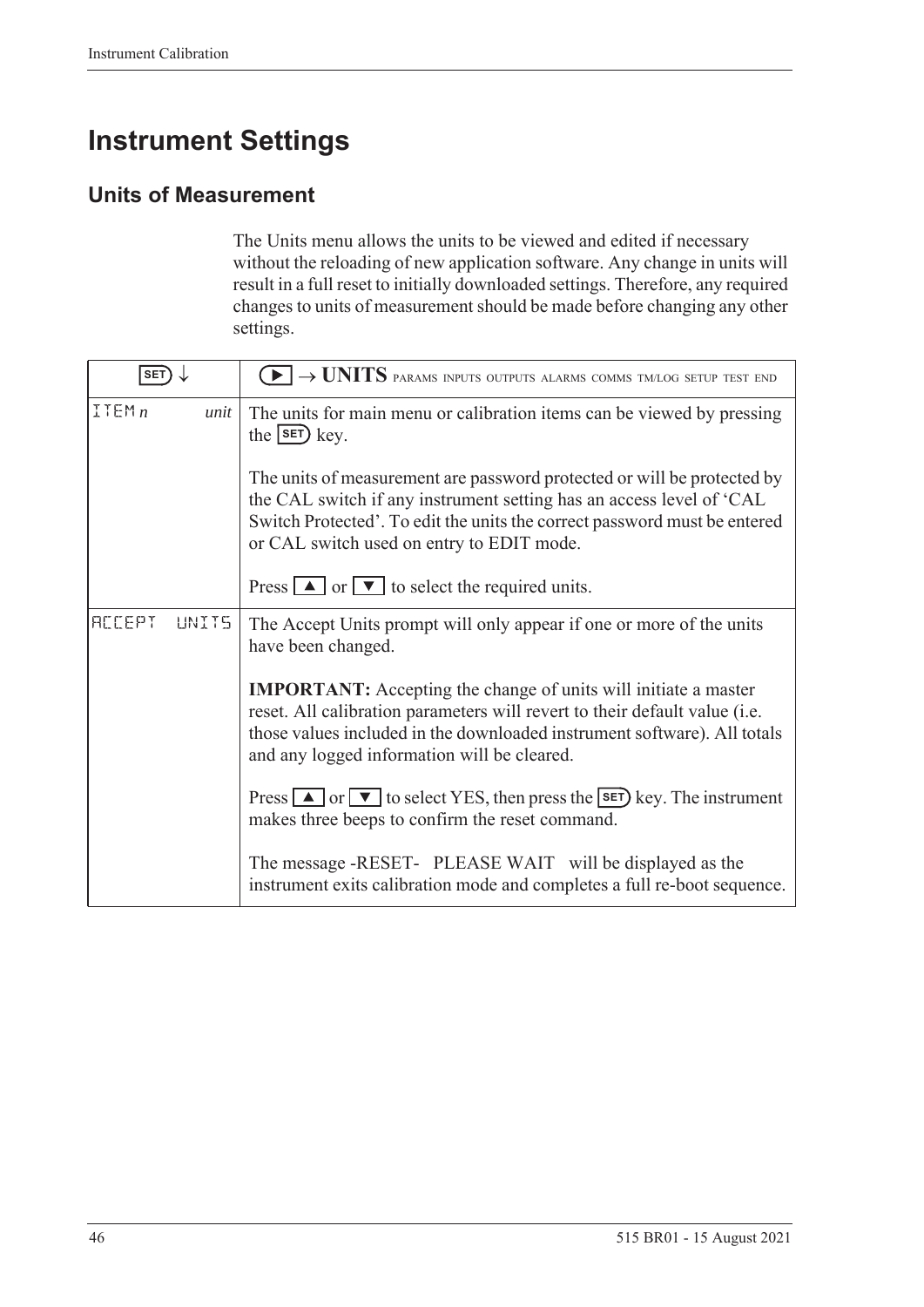## **Parameters**

| SET)                         | $\blacktriangleright$ $\rightarrow$ units PARAMS inputs outputs alarms comms tm/log setup test end                                                                                                                                                                                                                                                                                                                                                                                                                 |
|------------------------------|--------------------------------------------------------------------------------------------------------------------------------------------------------------------------------------------------------------------------------------------------------------------------------------------------------------------------------------------------------------------------------------------------------------------------------------------------------------------------------------------------------------------|
| <b>ETRL</b><br><b>MODE</b>   | Select the required loop control mode.<br><b>LOCAL</b><br>- Manual control operating mode<br><b>LOOP</b><br>- PI loop control operating mode<br>- PI loop control tuning mode<br><b>TUNE</b><br>- ratio of two flows without blending<br><b>RATIO</b><br><b>BLEND-1</b> - blending point after main flowmeter<br>BLEND-2 - blending point before main flowmeter<br>$\bullet$<br>Press $\Box$ or $\nabla$ to select the required control mode.<br>Refer to the section Control Modes for descriptions of each mode. |
|                              | Note: The flow control items actually shown in the PARAMS menu are dependent on the<br>CONTROL MODE chosen above. Items that are not relevant for that mode will not appear.<br>Use the Calibration Menu Tree as a guide to the relevant items.                                                                                                                                                                                                                                                                    |
| P-FLOW<br><b>RANGE</b>       | The process or loop flow range is the maximum flowrate that the system<br>will achieve on the process flow line. This value is used by the loop<br>control algorithm and is entered in the same units as the main menu<br>Process Flowrate variable. It can be determined by setting the process<br>control setpoint to 100% whilst in LOCAL mode and observing the<br>flowrate.                                                                                                                                   |
| P-BAND<br>$\chi$             | The proportional band of PI control algorithm.<br>Enter the value in percentage. For means of determining this value see<br>Tuning the Control Loop on page 30.                                                                                                                                                                                                                                                                                                                                                    |
| $I-TIME$<br>SEC <sub>1</sub> | The loop integral time of PI control algorithm. This parameter must be set<br>to a non-zero value to enable the integral term in the control algorithm.<br>Enter the value in seconds. For means of determining this value see<br>Tuning the Control Loop on page 30.                                                                                                                                                                                                                                              |
| $T-TIME$<br>SEC <sub>1</sub> | The loop ratio trim time. The integral time of cascade trim control can be<br>used when it is critical for the totals to maintain the correct ratio. If<br>enabled (non-zero), the trim control will modify the process flow to<br>achieve the correct ratio between the totals.                                                                                                                                                                                                                                   |
| $1 - 3$ AN $1$<br>$\chi$     | The loop error deadband can be programmed to prevent the output<br>continuously changing and thereby reducing wear on valves and<br>actuators. Enter the value as a percentage.<br>While the main menu Deviation (error) is within the deadband, the<br>process control signal will remain steady (i.e. the error is treated as zero<br>in the algorithm).                                                                                                                                                         |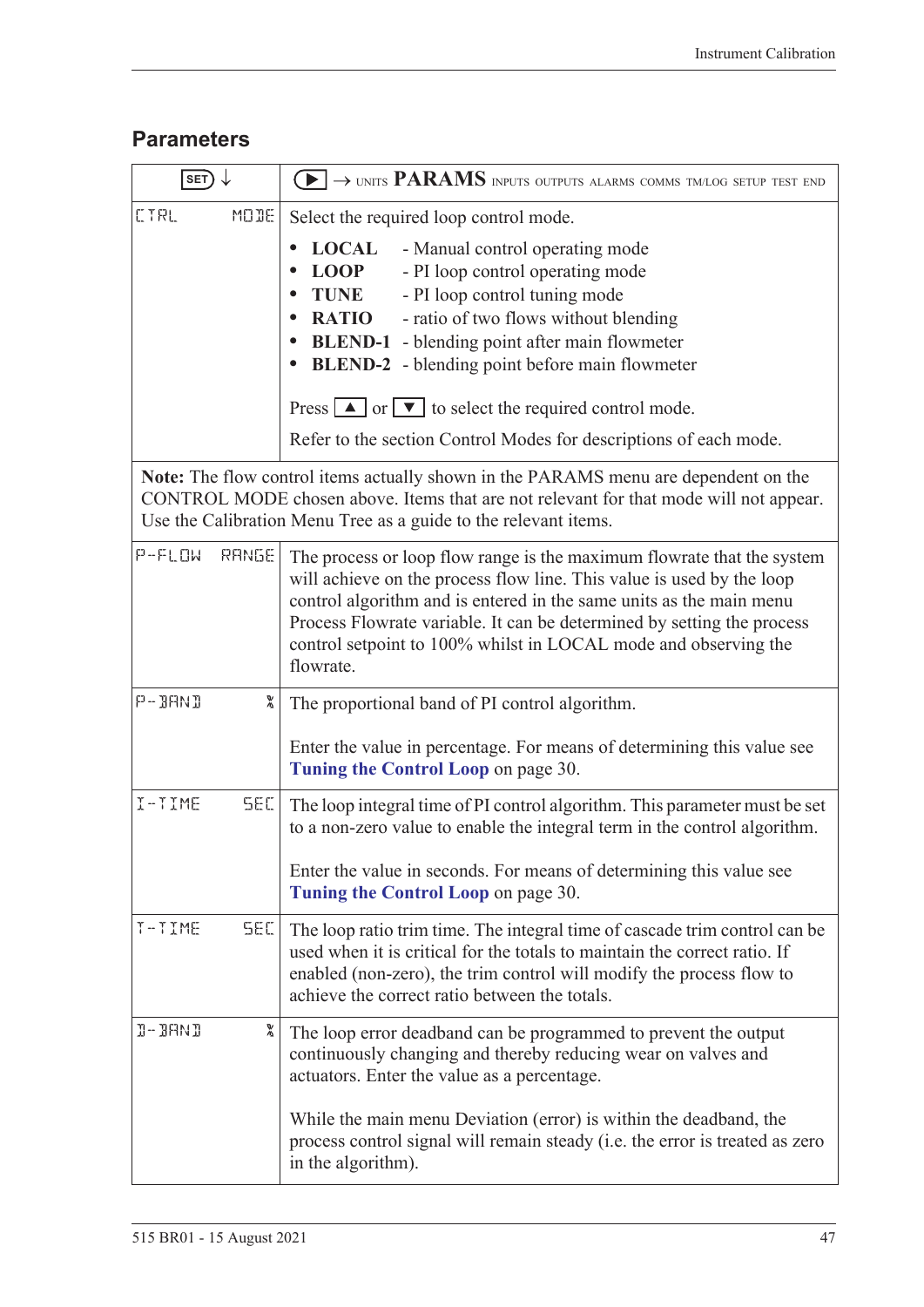| SET)                                                                                                                                                                                                                                           | $\blacktriangleright$ $\rightarrow$ units PARAMS inputs outputs alarms comms tm/log setup test end                                                                                                                                                                                                          |  |
|------------------------------------------------------------------------------------------------------------------------------------------------------------------------------------------------------------------------------------------------|-------------------------------------------------------------------------------------------------------------------------------------------------------------------------------------------------------------------------------------------------------------------------------------------------------------|--|
| R-TIME<br>SEC                                                                                                                                                                                                                                  | The ramp time limits the rate of change of the loop output signal and<br>assists in bumpless loop operation when changing operation mode or loop<br>parameters. It represents the minimum time required for the output signal<br>to traverse between saturation points (i.e. from 0 to 100% or vice versa). |  |
| <b>HOLD</b><br><b>ETRL</b>                                                                                                                                                                                                                     | The hold control output feature leaves the output signal at its last value at<br>the end of a batch (flow should be stopped by the on-off valve).                                                                                                                                                           |  |
|                                                                                                                                                                                                                                                | This allows the control actuator to start a new batch without ramping up<br>from a fully closed position.                                                                                                                                                                                                   |  |
|                                                                                                                                                                                                                                                | Press $\Box$ or $\nabla$ to select ENABLE or DISABLE.                                                                                                                                                                                                                                                       |  |
| <b>HOLD</b><br><b>SEC</b>                                                                                                                                                                                                                      | The hold control output time determines when the loop control takes over<br>after a batch starts or resumes. This can provide time for the on-off valve<br>to open and flow to reach a stable flowrate before the systems resumes<br>loop control.                                                          |  |
| MODE<br><b>BATCH</b>                                                                                                                                                                                                                           | Select the required batch operation mode.<br><b>PRESET</b><br>- Preset delivery.<br><b>ON-OFF</b><br>- Manual delivery.<br><b>RELEASE</b><br>- Release flow (loop tuning, only available in<br>calibration mode).<br>Press $\Box$ or $\nabla$ to select either: PRESET, ON-OFF or RELEASE.                  |  |
|                                                                                                                                                                                                                                                | Refer to the section Batch Modes for descriptions of each mode.                                                                                                                                                                                                                                             |  |
| Note: The batch control items actually shown in the PARAMS menu are dependent on the<br>BATCH MODE chosen above. Items that are not relevant for that mode will not appear. Use<br>the Calibration Menu Tree as a guide to the relevant items. |                                                                                                                                                                                                                                                                                                             |  |
| PERMIS<br>INPUT                                                                                                                                                                                                                                | The permissive input feature ensures that a batch will not be allowed until<br>a permissive contact is closed. A prompt to connect permissive is<br>displayed. The requirement for the permissive can be enabled or disabled.                                                                               |  |
|                                                                                                                                                                                                                                                | For more details, refer to Logic Input Control on page 35.                                                                                                                                                                                                                                                  |  |
|                                                                                                                                                                                                                                                | Press $\Box$ or $\nabla$ to select ENABLE or DISABLE.                                                                                                                                                                                                                                                       |  |
| <b>BATCH</b><br>LIMIT                                                                                                                                                                                                                          | The batch limit determines the maximum batch preset value that can be<br>entered. If a value of zero is entered for this parameter then no limit is<br>applied.                                                                                                                                             |  |
|                                                                                                                                                                                                                                                | Enter the value in the engineering units of the batch preset.                                                                                                                                                                                                                                               |  |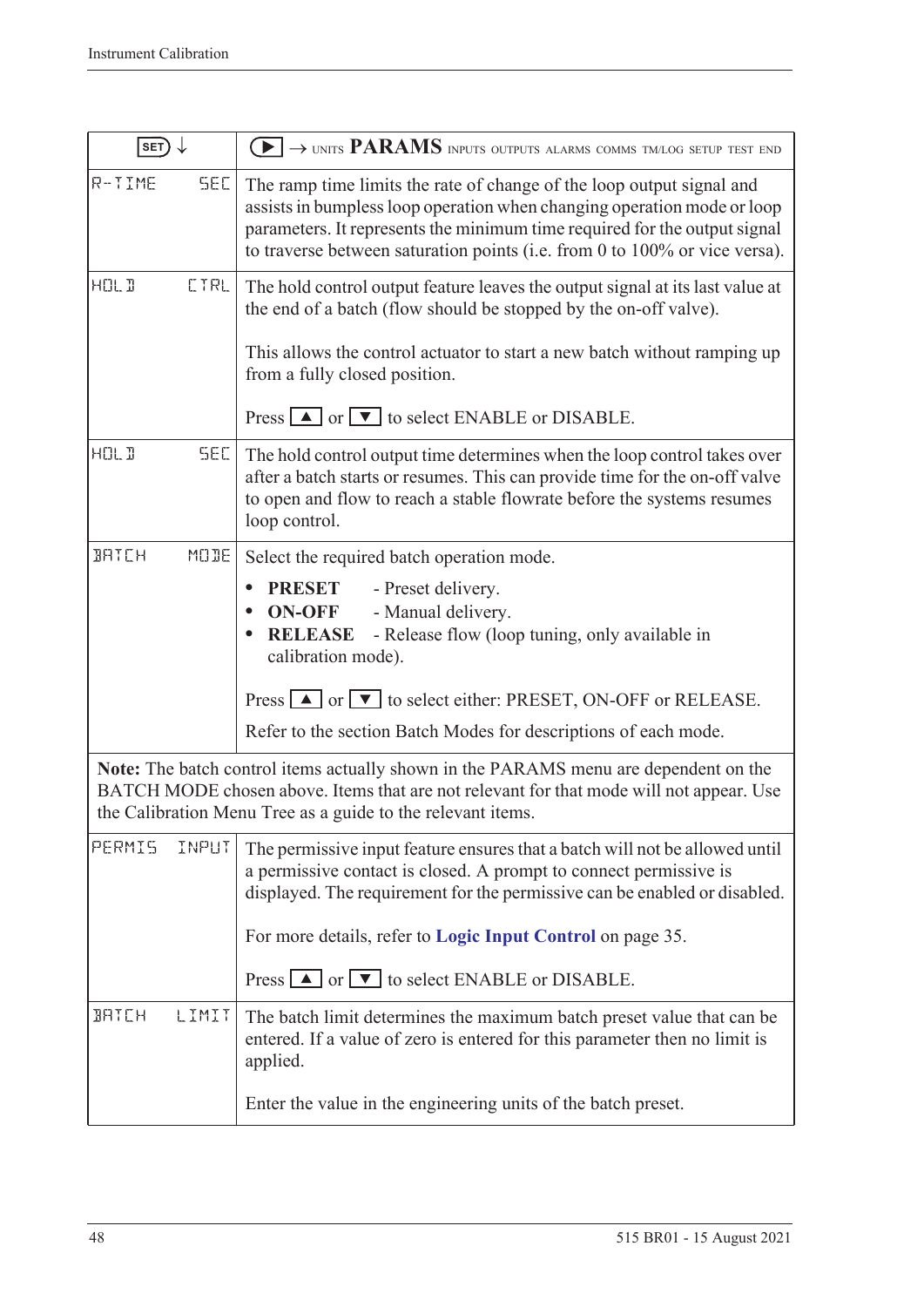| SET           |       | $\blacktriangleright$ $\rightarrow$ units PARAMS inputs outputs alarms comms tm/log setup test end                                                                                                                                                                                                                                                               |
|---------------|-------|------------------------------------------------------------------------------------------------------------------------------------------------------------------------------------------------------------------------------------------------------------------------------------------------------------------------------------------------------------------|
| <b>P-510P</b> | VALUE | The prestop value determines when relay 2 deactivates as the batch<br>approaches the preset quantity.                                                                                                                                                                                                                                                            |
|               |       | Enter the value in the engineering units of the batch preset.                                                                                                                                                                                                                                                                                                    |
| <b>ACCEPT</b> | TOTAL | The batch acceptable total is the minimum total for the system leakage to<br>be logged (a value of zero disables logging of leakages). It also allows<br>small totals due to "meter skips" and vibration to be discarded without<br>being considered as a valid delivery.                                                                                        |
|               |       | Enter the value in the engineering units of the batch preset.                                                                                                                                                                                                                                                                                                    |
| 5-5TRT        | SEC.  | The batch slow start time determines when relay 2 activates after the start<br>or resumption of a batch.                                                                                                                                                                                                                                                         |
|               |       | Enter the value in seconds.                                                                                                                                                                                                                                                                                                                                      |
| A-STRT        | SEC.  | The batch automatic restart time determines the time that will elapse<br>between the end of one batch and the start of the next. A value of zero<br>disables the auto restart feature.                                                                                                                                                                           |
|               |       | Enter the value in seconds.                                                                                                                                                                                                                                                                                                                                      |
| $T - 11T$     | SEC   | The batch flow timeout determines the length of no flow time that the<br>instrument will wait during a batch before raising a no flow error. It also<br>determines when an overflow error is raised if flow does not cease within<br>the timeout period after the controller attempts to stop the flow. A value<br>of zero disables these flow timeout features. |
|               |       | Enter the value in seconds.                                                                                                                                                                                                                                                                                                                                      |
| <b>RUTO</b>   | RESET | This parameter is available for viewing and editing only when the batch<br><i>automatic restart time is set to zero.</i>                                                                                                                                                                                                                                         |
|               |       | The automatic reset feature allows the previous batch total to be reset<br>automatically when a new batch is started with the RUN key.                                                                                                                                                                                                                           |
|               |       | Press $\Box$ or $\nabla$ to select ENABLE or DISABLE.                                                                                                                                                                                                                                                                                                            |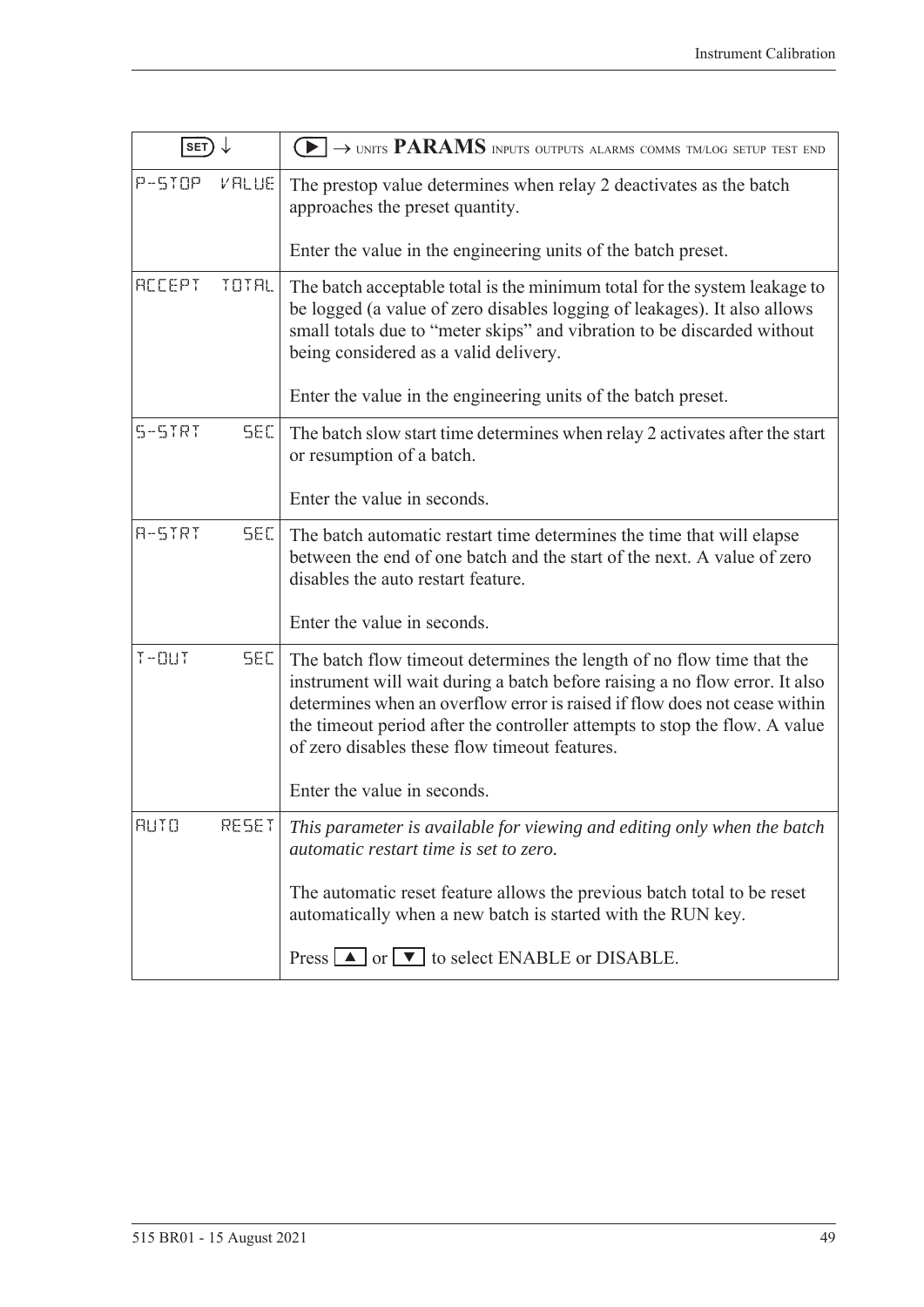| SET)                                             | $\blacktriangleright$ $\rightarrow$ units PARAMS inputs outputs alarms comms tm/log setup test end                                                                                                                                                                                                                                                                                         |  |
|--------------------------------------------------|--------------------------------------------------------------------------------------------------------------------------------------------------------------------------------------------------------------------------------------------------------------------------------------------------------------------------------------------------------------------------------------------|--|
| <b>RUTO</b><br><b>COMP</b>                       | The batch automatic overrun compensation allows the instrument to<br>automatically compensate for any consistent overrun at the end of the<br>batch. Overrun is typically due to the slowness of a valve to close or a<br>pump to stop on receiving a signal from the batch controller and results<br>in the delivered quantity being greater than the entered preset.                     |  |
|                                                  | In calculating the amount to be compensated for the instrument uses the<br>average overrun from the last three batches. An overrun of more than<br>20% is considered invalid and will not be included in the calculations.                                                                                                                                                                 |  |
|                                                  | Press $\Box$ or $\nabla$ to select ENABLE or DISABLE.                                                                                                                                                                                                                                                                                                                                      |  |
| $No - SET$<br><b>BRTCH</b>                       | To provide faster access to commonly used preset values a number of<br>batch presets can be preprogrammed into the instrument. This parameter<br>allows the number of batch presets to be entered.                                                                                                                                                                                         |  |
|                                                  | Press $\Box$ or $\Box$ to select a number between 1 and 20.                                                                                                                                                                                                                                                                                                                                |  |
| <b>SET-01</b><br><b>BRTCH</b><br>to<br>$5ET - n$ | Enter the commonly used preset values for quick access via the front<br>panel.                                                                                                                                                                                                                                                                                                             |  |
|                                                  | Enter the value in the engineering units of the batch preset.                                                                                                                                                                                                                                                                                                                              |  |
| <b>IIRECT</b><br><b>ACCES</b>                    | If the direct access is enabled then the operator is able to enter edit mode<br>for the batch preset and flow parameters directly from the main menu by<br>holding the <b>SET</b> key while viewing the preset. If disabled, the changes<br>can only be made from within the calibration set mode (or via serial<br>communications, see below). Select the direct access mode as required. |  |
|                                                  | Press $\boxed{\blacktriangle}$ or $\boxed{\blacktriangledown}$ to select ENABLE or DISABLE.                                                                                                                                                                                                                                                                                                |  |
| <b>Modbus Accessible Parameters</b>              |                                                                                                                                                                                                                                                                                                                                                                                            |  |
| page 83.                                         | The following PARAMS menu item(s) are also accessible via Modbus communications. For<br>a complete Modbus parameter listing, refer to Instrument Configuration Parameters on                                                                                                                                                                                                               |  |
| P-ETRL<br>5P I                                   | Preset process control signal setpoint. This setpoint is only available for<br>LOCAL control mode.                                                                                                                                                                                                                                                                                         |  |
|                                                  | Enter the value in the engineering units of the assigned variable.                                                                                                                                                                                                                                                                                                                         |  |
| without leaving calibration set mode.            | If LOCAL control mode the live P-FLOW value is now shown to give immediate feedback                                                                                                                                                                                                                                                                                                        |  |
| P-FLOW<br>5P                                     | Preset Loop/Process flowrate setpoint. This setpoint is only available for<br>LOOP control and TUNE modes. The value of the setpoint must not be<br>greater than the process flow range (P-FLOW RANGE).                                                                                                                                                                                    |  |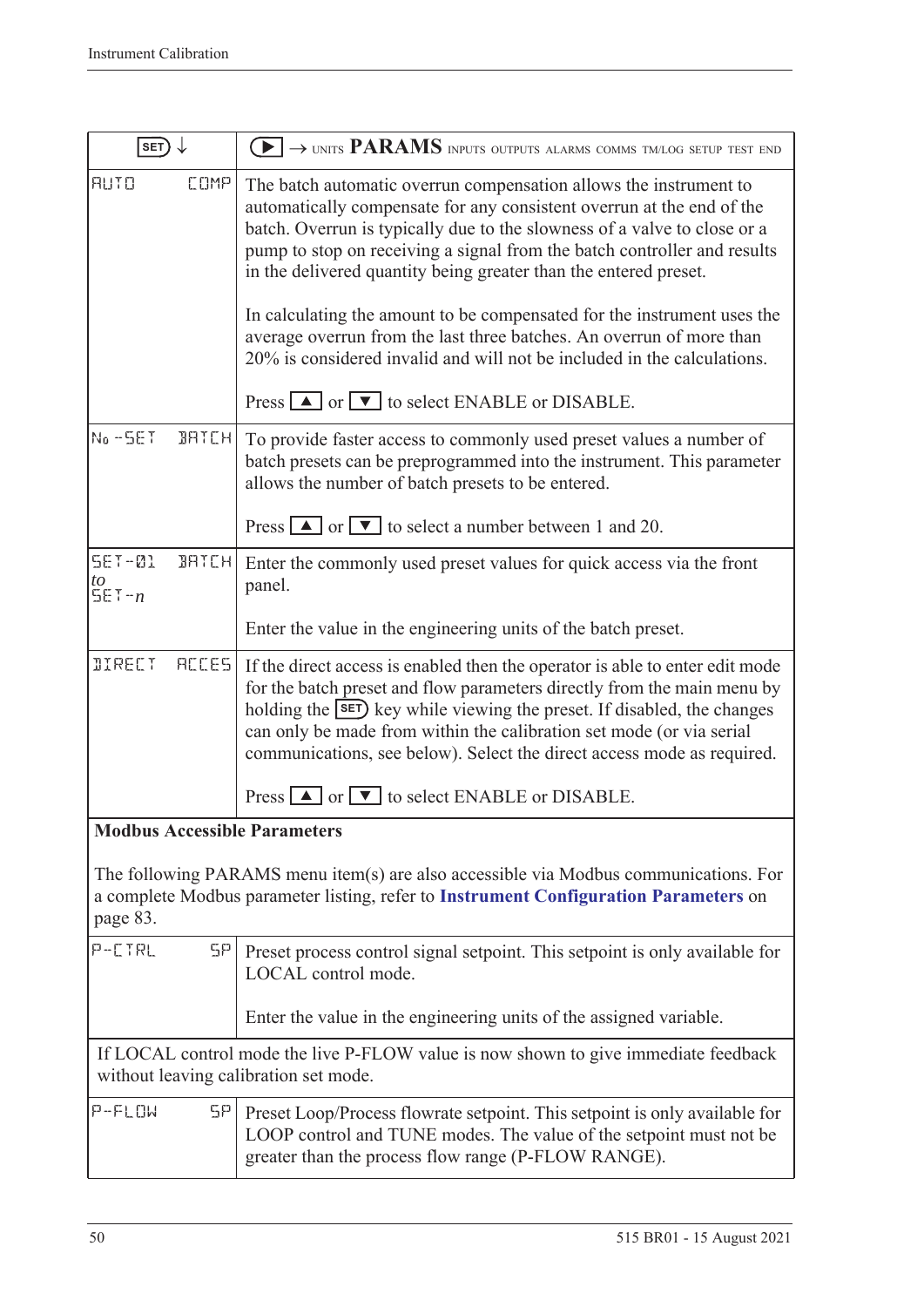| <b>SET</b>                                                                                                                                          | $\rightarrow$ units <b>PARAMS</b> inputs outputs alarms comms tm/log setup test end                                                                                                                                                                                                                                                                                                                                                                                                                                                                    |
|-----------------------------------------------------------------------------------------------------------------------------------------------------|--------------------------------------------------------------------------------------------------------------------------------------------------------------------------------------------------------------------------------------------------------------------------------------------------------------------------------------------------------------------------------------------------------------------------------------------------------------------------------------------------------------------------------------------------------|
| If LOOP control or TUNE mode the live P-FLOW and DEVIATION values are now shown<br>to give immediate feedback without leaving calibration set mode. |                                                                                                                                                                                                                                                                                                                                                                                                                                                                                                                                                        |
| PRESET<br><b>BRICH</b>                                                                                                                              | Enter the batch preset quantity. This setpoint is only available for<br>PRESET batch mode.<br>Enter the value in the engineering units of the assigned variable.                                                                                                                                                                                                                                                                                                                                                                                       |
| $D - R UN$<br>COMP                                                                                                                                  | Enter a fixed value batch overrun compensation that will allow the<br>instrument to compensate for any consistent overrun at the end of the<br>batch. Overrun is typically due to the slowness of a valve to close or a<br>pump to stop on receiving a signal from the batch controller and results<br>in the delivered quantity being greater than the entered preset.<br>This value is only used for batch overrun compensation when auto<br>overrun compensation is disabled.<br>Enter the value in the engineering units of the assigned variable. |

## **Inputs**

| <b>SET</b>                             |                       | $\rightarrow$ units params INPUTS outputs alarms comms tm/log setup test end                                                                                                                                                                                                      |  |
|----------------------------------------|-----------------------|-----------------------------------------------------------------------------------------------------------------------------------------------------------------------------------------------------------------------------------------------------------------------------------|--|
|                                        | Frequency Input 1 & 2 |                                                                                                                                                                                                                                                                                   |  |
| <b>TAPUE</b><br>M-FLOW<br>P-FLOW FINP2 | FINPl                 | Frequency Input Channels 1 and 2 are assigned as flow inputs. Channel<br>1 is for measuring the main line flow and channel 2 is for the process line<br>flow.                                                                                                                     |  |
| <b>SIGNAL</b>                          | FINP1<br>FINP2        | Frequency input $1/2$ signal type.<br>Press $\Box$ or $\nabla$ to select COIL, NPS or PULSE.                                                                                                                                                                                      |  |
| <b>JANCE</b>                           | FINP1<br>FINP2        | Switches and relays have metal contacts to make and break circuits. The<br>contact bounce introduces random signals into the circuit. The instrument<br>has a debounce circuit to eliminate this problem.<br><b>Note:</b> When the debounce circuit is enabled, the maximum input |  |
|                                        |                       | frequency for large amplitude signals is limited to approximately<br>500 Hz. For low amplitude signals, the maximum frequency can be<br>approximately 200Hz.<br>Press $\Box$ or $\nabla$ to select ENABLE or DISABLE.                                                             |  |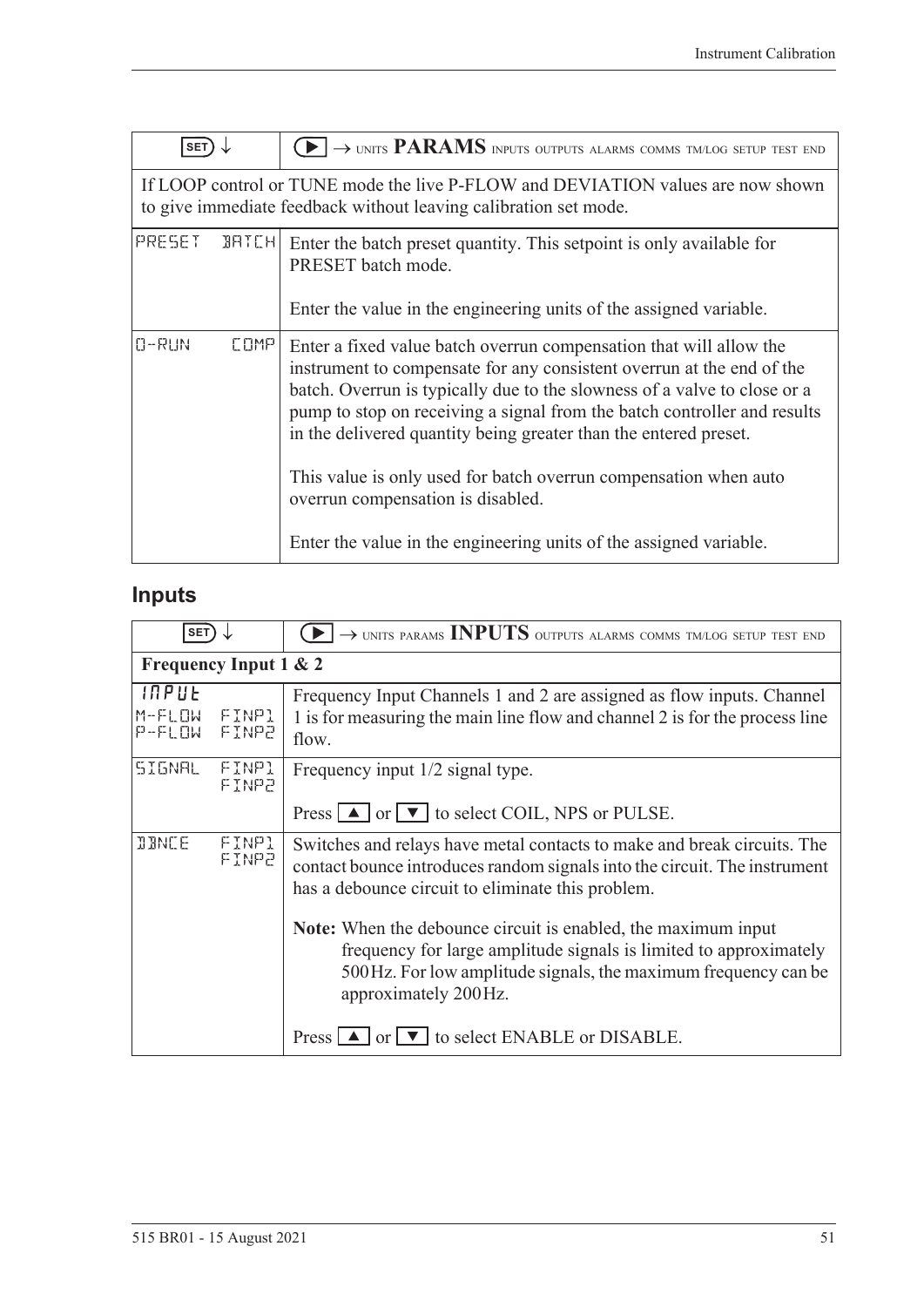| SET)          |                |                                                  | $\blacktriangleright$ $\rightarrow$ units params INPUTS outputs alarms comms tm/log setup test end                                                                                                                                                                                                          |                                       |
|---------------|----------------|--------------------------------------------------|-------------------------------------------------------------------------------------------------------------------------------------------------------------------------------------------------------------------------------------------------------------------------------------------------------------|---------------------------------------|
| <b>CUTOFF</b> | FINP1<br>FINP2 | to calculate a rate from the flowmeter.          | The Cut-off is the lowest frequency for which the instrument continues                                                                                                                                                                                                                                      |                                       |
|               |                | Hertz.                                           | The value for the cut-off is specified as the frequency of the flowmeter in                                                                                                                                                                                                                                 |                                       |
|               |                | has actually stopped.                            | Be careful when setting low cut-off values because the display update<br>time for the flow rate becomes very long. For example if the cut-off is set<br>to 0.01 Hz, and the measured flow stops, the instrument continues to<br>display the flow rate for 100 seconds before it can determine that the flow |                                       |
| FILTER        | FINP1<br>FINP2 | out these fluctuations.                          | Input fluctuations caused by pulsating flow tend to create distortion in the<br>input readings of the rate. The instrument has a digital filter that averages                                                                                                                                               |                                       |
|               |                | input.                                           | As a guide to the degree of filtering to use, the following table shows the<br>response time (in seconds) to reach 90% and 99% of a step change in                                                                                                                                                          |                                       |
|               |                |                                                  | The value A is the filter constant that the user can set.                                                                                                                                                                                                                                                   |                                       |
|               |                | Filter setting A                                 | Seconds to reach 90%<br>of full swing                                                                                                                                                                                                                                                                       | Seconds to reach 99%<br>of full swing |
|               |                | $\boldsymbol{0}$                                 | $\boldsymbol{0}$                                                                                                                                                                                                                                                                                            | $\boldsymbol{0}$                      |
|               |                | $\overline{2}$                                   | $\overline{2}$                                                                                                                                                                                                                                                                                              | $\overline{4}$                        |
|               |                | 4                                                | $\overline{4}$                                                                                                                                                                                                                                                                                              | 8                                     |
|               |                | 6                                                | $\overline{5}$                                                                                                                                                                                                                                                                                              | 10                                    |
|               |                | 10                                               | $\overline{8}$                                                                                                                                                                                                                                                                                              | 15                                    |
|               |                | 15                                               | 12                                                                                                                                                                                                                                                                                                          | 23                                    |
|               |                | 20                                               | 14                                                                                                                                                                                                                                                                                                          | 27                                    |
|               |                | $\overline{25}$                                  | 18                                                                                                                                                                                                                                                                                                          | 34                                    |
|               |                | 35                                               | $\overline{25}$                                                                                                                                                                                                                                                                                             | 48                                    |
|               |                | $\overline{45}$                                  | 32                                                                                                                                                                                                                                                                                                          | 62                                    |
|               |                | $\overline{60}$                                  | $\overline{42}$                                                                                                                                                                                                                                                                                             | 82                                    |
|               |                | $\overline{75}$                                  | $\overline{52}$                                                                                                                                                                                                                                                                                             | 102                                   |
|               |                | 90                                               | 62                                                                                                                                                                                                                                                                                                          | 122                                   |
|               |                | 99                                               | $\overline{68}$                                                                                                                                                                                                                                                                                             | 134                                   |
|               |                | there is no filtering.                           | The input filter range is from 0 to 99. A setting of $0$ (zero) means that                                                                                                                                                                                                                                  |                                       |
| <b>CORR</b>   | FINP1<br>FINP2 | to apply correction factors to the input signal. | If the input sensor has non-linear characteristics, select NON-LINEAR                                                                                                                                                                                                                                       |                                       |
|               |                |                                                  | Use $\Box$ or $\Box$ to select LINEAR or NON-LINEAR.                                                                                                                                                                                                                                                        |                                       |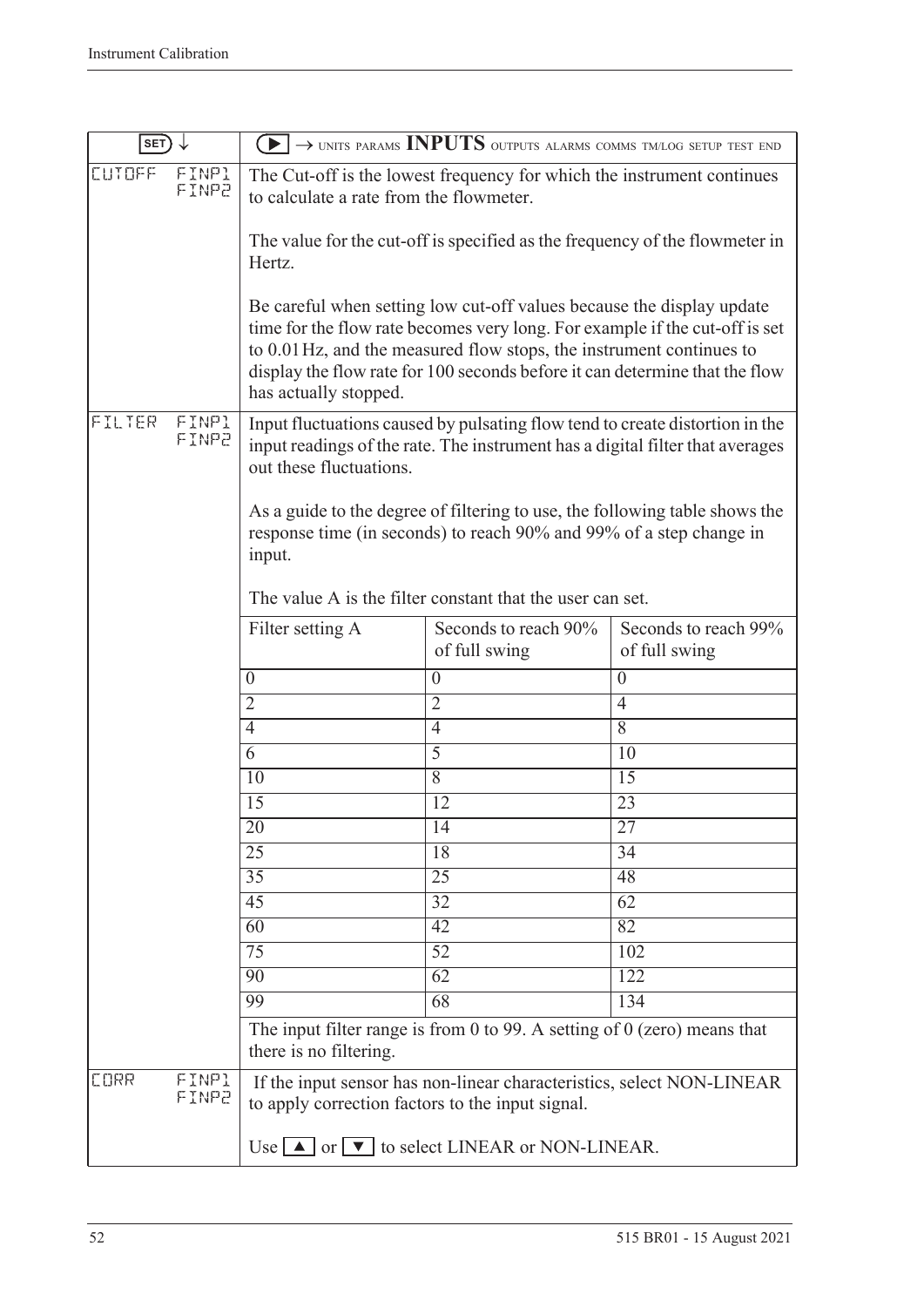| <b>SET</b>       |                | $\rightarrow$ UNITS PARAMS INPUTS OUTPUTS ALARMS COMMS TM/LOG SETUP TEST END                                                               |  |
|------------------|----------------|--------------------------------------------------------------------------------------------------------------------------------------------|--|
| KFADI1<br>KFADIZ | unit<br>unit   | This parameter is available for viewing and editing only when the<br>correction type is set to Linear.                                     |  |
|                  |                | The K-factor of the flowmeter is the number of pulses from the flowmeter<br>per unit of volume (or mass). The K-factor cannot be 0 (zero). |  |
| NO-PIS           | FINP1<br>FINP2 | This parameter is available for viewing and editing only when the<br>correction type is set to Non-linear.                                 |  |
|                  |                | Enter the number of non-linearity correction points.                                                                                       |  |
|                  |                | Press $\boxed{\blacktriangle}$ or $\boxed{\blacktriangledown}$ to select a number between 1 and 10 for the number<br>of correction points. |  |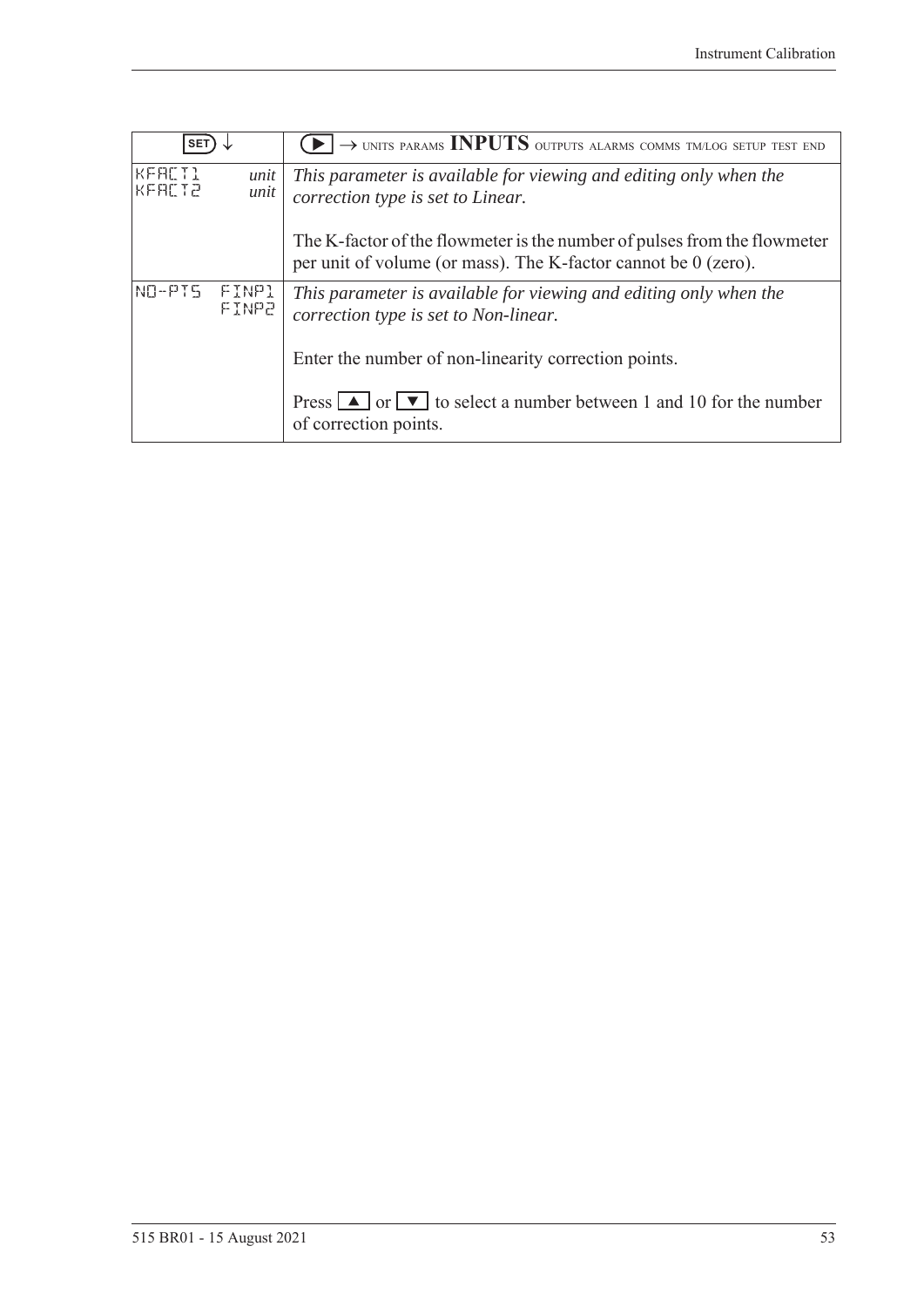| <b>SET</b>                            |       | $\rightarrow$ UNITS PARAMS INPUTS OUTPUTS ALARMS COMMS TM/LOG SETUP TEST END                                                                                                                                                                                                               |  |
|---------------------------------------|-------|--------------------------------------------------------------------------------------------------------------------------------------------------------------------------------------------------------------------------------------------------------------------------------------------|--|
| FREQ01<br>to<br>$F$ RE $\mathbb{G}_n$ | FINP1 | This parameter is available for viewing and editing only when the<br>correction type is set to Non-linear.                                                                                                                                                                                 |  |
| FREQ01<br>to                          | FINP2 | Enter the frequency for this correction point.                                                                                                                                                                                                                                             |  |
| $F$ RE $\mathbb{G}_n$                 |       | The instrument uses linear interpolation between the correction points<br>except that the correction factor for FREQ01 is used from 0Hz up to<br>FREQ01. Similarly, the instrument maintains the correction factor for the<br>highest frequency setting up to the maximum input frequency. |  |
|                                       |       | The following diagram shows the scaling factors at different frequencies<br>for a hypothetical flowmeter. The heavy black line represents the actual<br>scaling factor of the flowmeter. The light black line is the approximation<br>that the instrument uses.                            |  |
|                                       |       | <b>Scaling</b><br><b>Factor</b>                                                                                                                                                                                                                                                            |  |
|                                       |       | FACT02<br>FACT03                                                                                                                                                                                                                                                                           |  |
|                                       |       | FACT01<br>FACT05<br>FACT04                                                                                                                                                                                                                                                                 |  |
|                                       |       | <b>Frequency</b>                                                                                                                                                                                                                                                                           |  |
|                                       |       | FREQ01<br>FREQ02<br>FREQ03<br>FREQ04<br>FREQ05<br>Enter the lowest correction factor frequency as FREQ01 and proceed up<br>to the highest frequency. You can press the <b>DISPLAY</b> key to skip the<br>non-linear points and go to the next item.                                        |  |
| FACT01<br>to<br>F H E T n             | FINP1 | This parameter is available for viewing and editing only when the<br>correction type is set to Non-linear.                                                                                                                                                                                 |  |
| <b>FACT01</b><br>to<br>F H L T n      | FINP2 | Enter the scaling factor for this correction point in the same units of<br>measure as the single K-factor above.                                                                                                                                                                           |  |
|                                       |       | The correction factor cannot be $0$ (zero).                                                                                                                                                                                                                                                |  |

## **Outputs**

| $\boxed{\text{SET}}$ | $ \Theta\rangle \rightarrow$ units params inputs $\text{OUTPUTS}$ alarms comms tm/log setup test end                                                                              |
|----------------------|-----------------------------------------------------------------------------------------------------------------------------------------------------------------------------------|
|                      | Note: In the factory default version of this application output channel 1 (CUT1) is dedicated<br>as the 4-20mA Process Control signal. Output channel 2 can be freely configured. |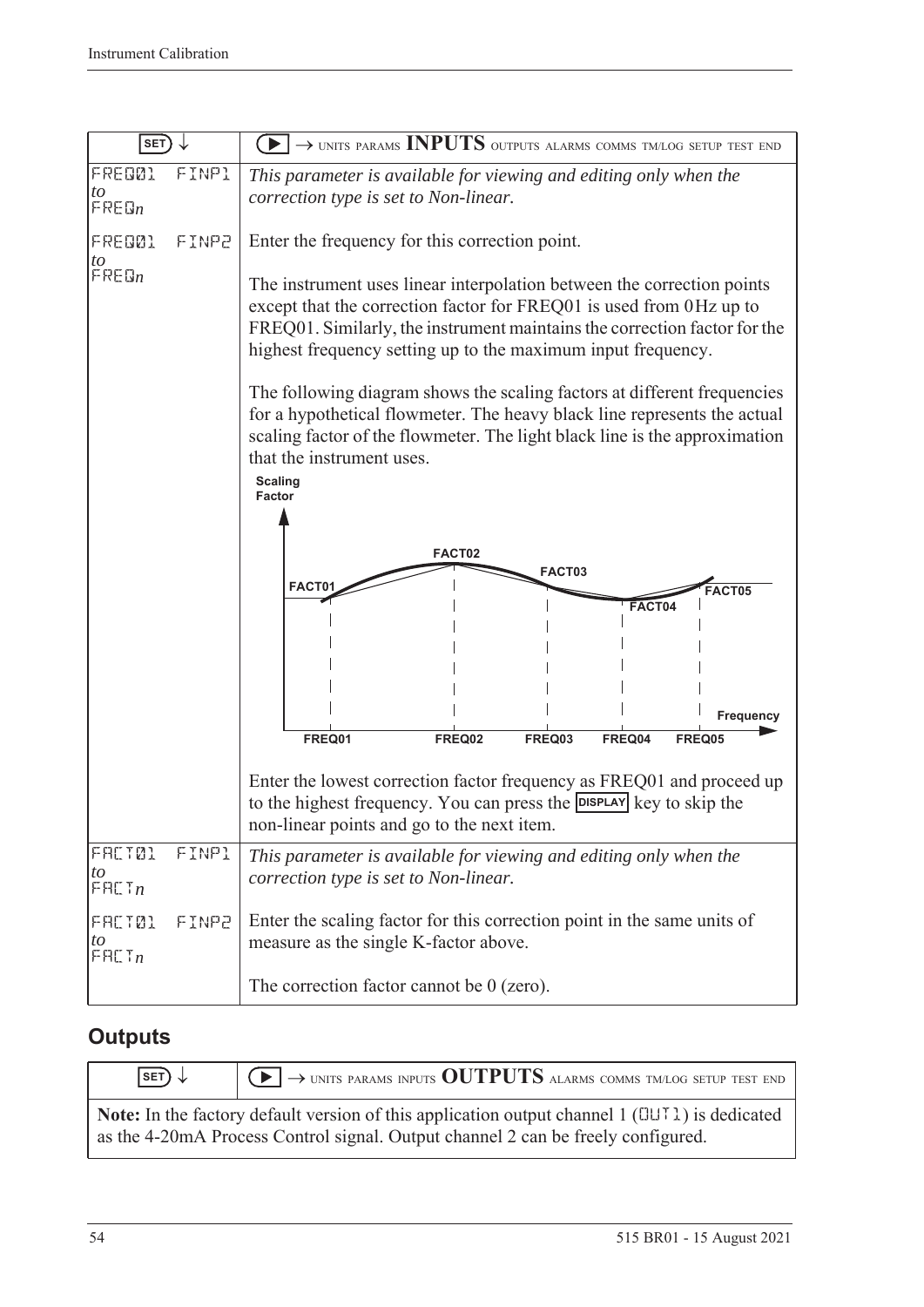| SET)                                            | $\blacktriangleright$ $\rightarrow$ units params inputs $\text{OUTPUTS}$ alarms comms tm/log setup test end                                                                                                                                                                                                                                                                                                                                                                                                                                                                                                                                                                                                                                          |
|-------------------------------------------------|------------------------------------------------------------------------------------------------------------------------------------------------------------------------------------------------------------------------------------------------------------------------------------------------------------------------------------------------------------------------------------------------------------------------------------------------------------------------------------------------------------------------------------------------------------------------------------------------------------------------------------------------------------------------------------------------------------------------------------------------------|
| $\Box$ $\Box$ $\Box$ $n$<br>FUNE                | The isolated output can function as either a passive 4-20 mA output, or a<br>pulse/logic open collector output:                                                                                                                                                                                                                                                                                                                                                                                                                                                                                                                                                                                                                                      |
|                                                 | <b>RETRANS</b> - Retransmit totals as a pulse output or rates type<br>variables as a 4-20mA signal.<br><b>OP-ERR</b><br>- An error signal that will become active for the no flow,<br>$\bullet$<br>overflow or leakage error conditions.<br><b>OP-CTRL</b> - A control signal that is active during a batch, can be<br>used as a pump control or indicator.<br><b>OP-RST</b><br>- A control signal that produces a 300ms pulse that can<br>$\bullet$<br>be used to reset remote counters etc. Activates when the controller's<br>$total(s)$ are reset.<br><b>OP-END</b><br>- A control signal that reflects the End of Batch<br>condition (Note: not applicable if Batch mode is ON-OFF).<br>Press $\Box$ or $\Box$ to select the function required. |
| PULSE<br>$\Box$ $\Box$ $\Box$ $n$<br>or<br>4-20 | If above function is set for retransmission, you can assign any of the<br>"main menu" variables to an output. The nature of the output depends on<br>the assigned variable. Totals are output as pulses and rates are output as<br>4-20 mA passive signals.                                                                                                                                                                                                                                                                                                                                                                                                                                                                                          |
|                                                 | Press $\Box$ or $\nabla$ to select the variable that is required as an output. The<br>top of the display shows the type of output signal that is assigned to the<br>variable.                                                                                                                                                                                                                                                                                                                                                                                                                                                                                                                                                                        |
|                                                 | <b>CAUTION</b><br>Due to the dual-purpose nature of the outputs, take care not to<br>set the output as an open collector pulse type signal when                                                                                                                                                                                                                                                                                                                                                                                                                                                                                                                                                                                                      |
|                                                 | connected to a 4-20mA loop circuit.                                                                                                                                                                                                                                                                                                                                                                                                                                                                                                                                                                                                                                                                                                                  |
| WIJIH<br>QUTn                                   | The Output Pulse Width is available for viewing and editing only when<br>the assigned variable is a total (pulse output) type.                                                                                                                                                                                                                                                                                                                                                                                                                                                                                                                                                                                                                       |
|                                                 | Pulse output is usually used to drive remote counters. Set the pulse width<br>(in milliseconds) as required by the remote counter.                                                                                                                                                                                                                                                                                                                                                                                                                                                                                                                                                                                                                   |
|                                                 | Press $\boxed{\triangle}$ or $\boxed{\triangledown}$ to set to: 10, 20, 50, 100, 200 or 500 ms.                                                                                                                                                                                                                                                                                                                                                                                                                                                                                                                                                                                                                                                      |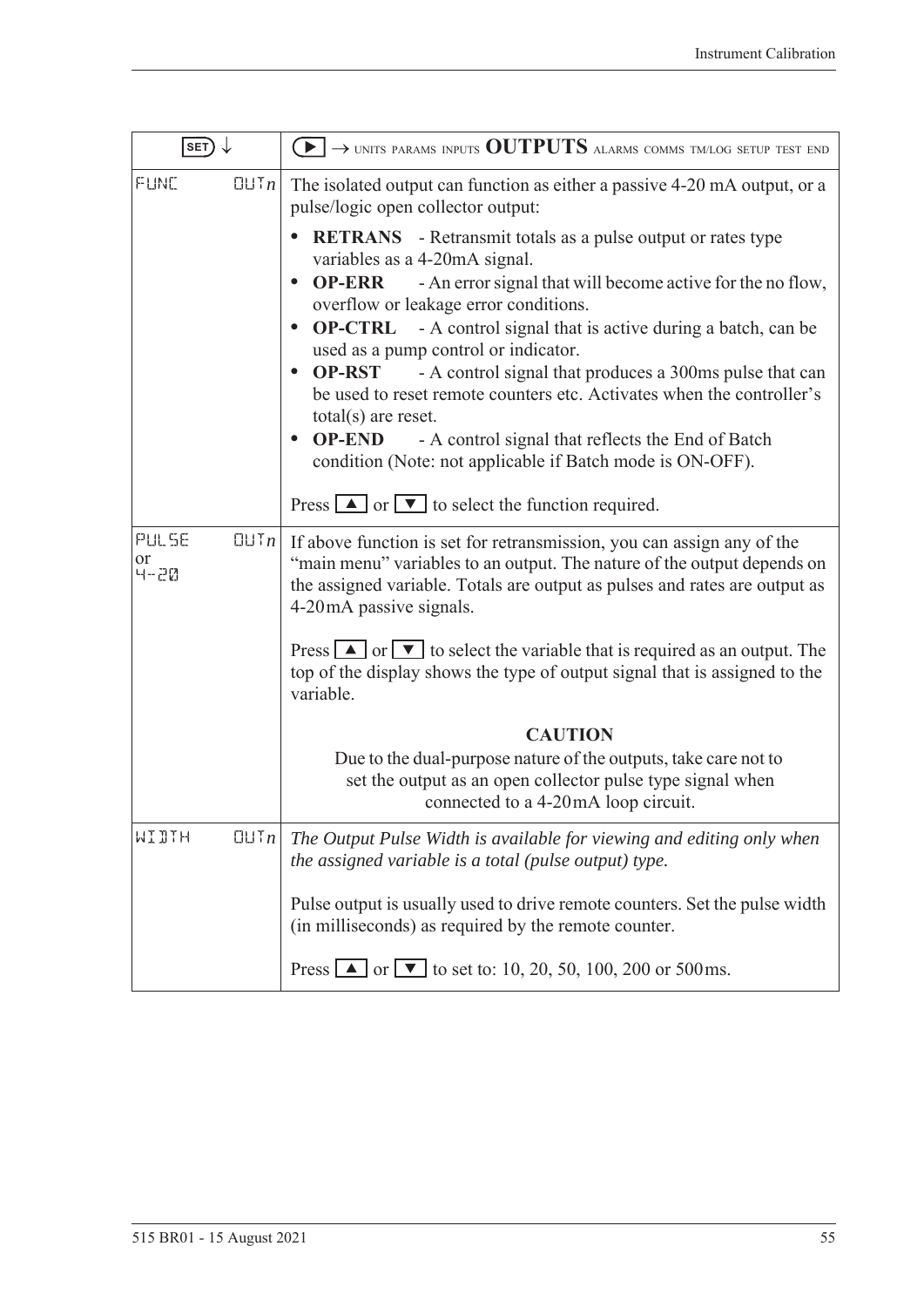| SET)             |                    | $\leftarrow$ $\rightarrow$ units params inputs OUTPUTS alarms comms tmlog setup test end                                                                                                                                                                                                                                                                                                        |
|------------------|--------------------|-------------------------------------------------------------------------------------------------------------------------------------------------------------------------------------------------------------------------------------------------------------------------------------------------------------------------------------------------------------------------------------------------|
| PULSE            | QUTn               | The Output Pulse Factor is available for viewing and editing only when<br>the assigned variable is a total (pulse output) type.                                                                                                                                                                                                                                                                 |
|                  |                    | The Output Pulse Factor is the scaling factor for the retransmission of the<br>measured total quantity.                                                                                                                                                                                                                                                                                         |
|                  |                    | For example, if "volume" is chosen as an output variable and engineering<br>unit is cubic metres, then a pulse factor of 1.000 generates one pulse for<br>$1 m3$ . Similarly, a pulse factor of 3.000 generates one pulse for $3 m3$ .                                                                                                                                                          |
|                  |                    | For more information, see Output Pulse Factor on page 56.                                                                                                                                                                                                                                                                                                                                       |
|                  |                    | The output pulse factor cannot be $0$ (zero).                                                                                                                                                                                                                                                                                                                                                   |
| PT-MIN<br>PT-MAX | $QU$ T $n$<br>QUTn | The Output Minimum Point and Maximum Point are available for<br>viewing and editing only when the assigned variable is a rate (4-20mA<br>output) type.                                                                                                                                                                                                                                          |
|                  |                    | The output minimum value corresponds to the 4mA point and the output<br>maximum value corresponds to the 20mA point.                                                                                                                                                                                                                                                                            |
|                  |                    | Setting the output range differently from the input range enables the<br>instrument to amplify the input signal. You can drive a chart recorder that<br>"zooms in" on a specified range of values instead of displaying the full<br>operating range of the transducer.                                                                                                                          |
|                  |                    | For example, if "volume flow" is chosen as an output variable and<br>engineering unit is cubic metres per minute, then setting the minimum<br>point to 30 and the maximum point to 100 would reflect the volumetric<br>flow rate range of 30 to $100 \text{m}^3/\text{min}$ . At rates above the maximum and<br>below the minimum points, the output remains at 20 mA and 4 mA<br>respectively. |

### <span id="page-65-0"></span>**Output Pulse Factor**

Increasing the output pulse width reduces the maximum frequency at which a total variable can be retransmitted. Pulses will be missed if the output cannot "keep up" with the rate of total counts. You can use the output pulse factor to ensure that this maximum is not reached.

The maximum pulse output frequency is determined by:

```
1000
\frac{1000}{(2 \times \text{pulse width in ms})}Hz
```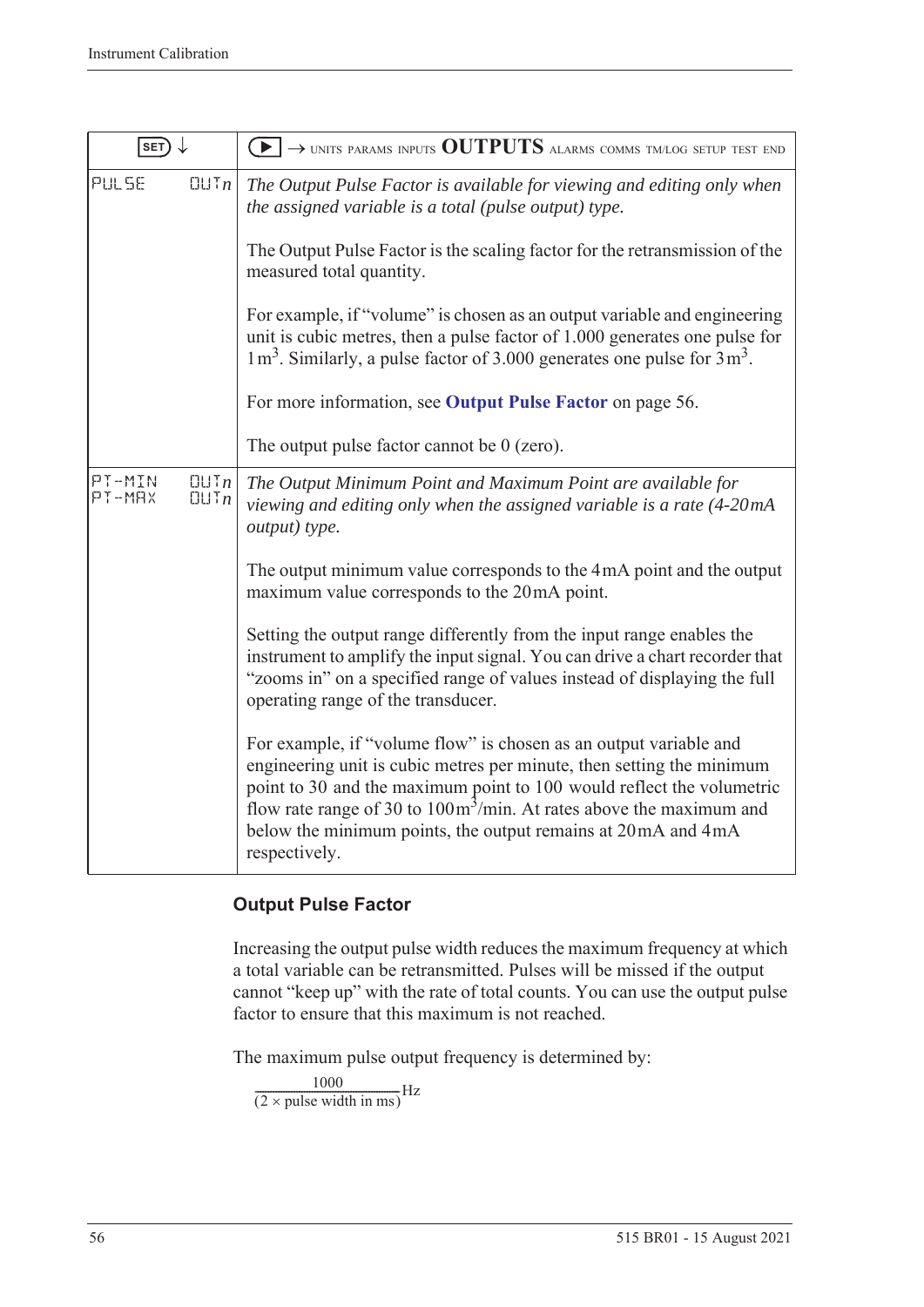The minimum pulse factor required is determined by:

max rate of total max pulse output frequency ------------------------------------------------------------------

For example: To calculate the required pulse factor to avoid losing counts in retransmission if a total counts at a maximum rate of 75 units/sec (Hz) and the required pulse width of a remote counter is at least 50 ms:

The maximum pulse output frequency is:  $\frac{1000}{2 \times 50}$  = 10Hz

The minimum pulse factor for that frequency is:  $\frac{75}{10}$  $\frac{73}{10}$  = 7.5

#### **Alarms**

The alarm relay(s), in the advanced option, can be assigned to rate variables such as flowrate, or set as an equipment failure alarm.

The alarm switches "on" whenever an alarm condition exists. The alarm switches "off" when the alarm condition no longer exists. However, you may need to configure external alarm devices that require acknowledgement for cancelling an alarm.

#### **Equipment Failure Alarm**

Any alarm relay can be assigned as an equipment failure alarm. This alarm setting can have normally closed (open) contacts that open (close) when the instrument displays any error message as listed in **[Error Messages](#page-75-1)** on page [66.](#page-75-1)

| SET) ↓ |  | $\left(\blacktriangleright\right)\rightarrow$ units params inputs outputs $ALARMS$ comms tm/log setup test end      |
|--------|--|---------------------------------------------------------------------------------------------------------------------|
| RELAY  |  | $\text{RLRM}_n$ Select a rate variable to assign to the alarm relay.                                                |
|        |  | Note: If the alarm type is set to "equipment alarm", this relay assignment<br>setting is ignored.                   |
|        |  | Press $\boxed{\blacktriangle}$ or $\boxed{\blacktriangledown}$ to select the variable that is required as an alarm. |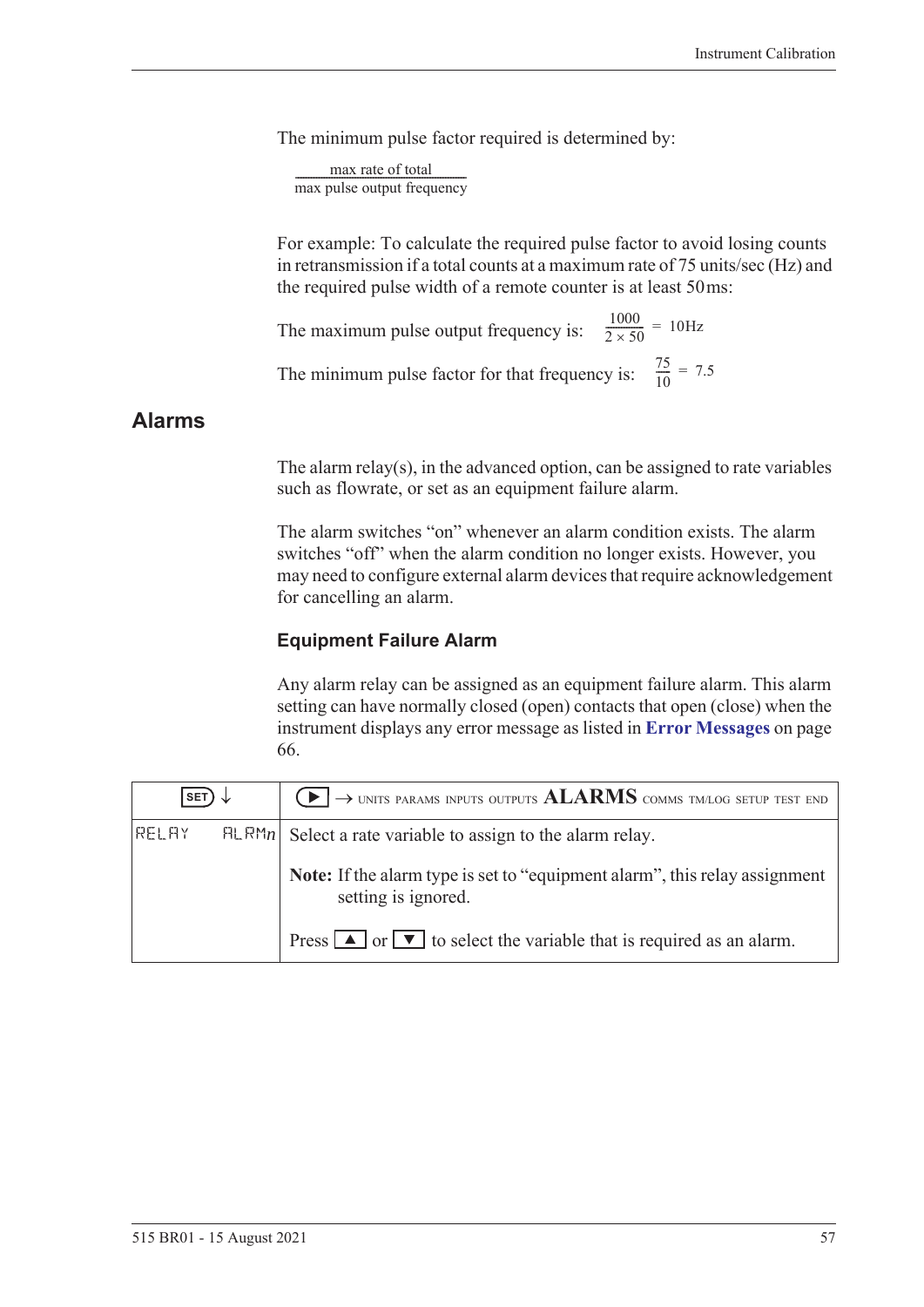| SET)                  | $\rightarrow$ units params inputs outputs $ALARMS$ comms tm/log setup test end<br>$\blacktriangleright$ 1                                                                                                                                                                                                                                                                                                                                     |
|-----------------------|-----------------------------------------------------------------------------------------------------------------------------------------------------------------------------------------------------------------------------------------------------------------------------------------------------------------------------------------------------------------------------------------------------------------------------------------------|
| TYPE<br>HLRMn         | The options available for alarm types are as follows:                                                                                                                                                                                                                                                                                                                                                                                         |
|                       | HI-NO — High Alarm, Normally Open contacts<br>$\bullet$<br>HI-NC — High Alarm, Normally Closed contacts<br>LO-NO — Low Alarm, Normally Open contacts<br>٠<br>LO-NC — Low Alarm, Normally Closed contacts<br>BD-NO — Band Alarm, Normally Open contacts<br>٠<br>BD-NC — Band Alarm, Normally Closed contacts<br>$\bullet$<br>AL-NO — Equipment Alarm, Normally Open contacts<br>$\bullet$<br>AL-NC — Equipment Alarm, Normally Closed contacts |
|                       | Press $\boxed{\blacktriangle}$ or $\boxed{\blacktriangledown}$ to select the type of alarm required.                                                                                                                                                                                                                                                                                                                                          |
| POINT<br>HLRMn        | The Alarm Setpoint is available for viewing and editing for any alarm<br>type except 'equipment alarms'.                                                                                                                                                                                                                                                                                                                                      |
|                       | The Alarm Setpoint is the value (in engineering units of assigned<br>variable) at which the alarm condition occurs and therefore the alarm is<br>on.                                                                                                                                                                                                                                                                                          |
|                       | Each alarm is completely independent, e.g. a High alarm does NOT need<br>to have a higher setpoint than the a Low alarm.                                                                                                                                                                                                                                                                                                                      |
| <b>HY5T</b><br>FLRMn  | The Alarm Hysteresis is available for viewing and editing for any alarm<br>type except 'equipment alarms'.                                                                                                                                                                                                                                                                                                                                    |
|                       | Alarm hysteresis loops occur when the alarm toggles continuously on and<br>off when the process variable is close to the setpoint.                                                                                                                                                                                                                                                                                                            |
|                       | For a high alarm, the alarm activates when the value of the variable rises<br>above the alarm setpoint and deactivates when the value falls below the<br>alarm setpoint minus the amount of the hysteresis setting (if any).                                                                                                                                                                                                                  |
|                       | For a low alarm, the alarm activates when the value of the variable falls<br>below the alarm setpoint and deactivates when the value rises above the<br>alarm setpoint plus the amount of the hysteresis setting (if any).                                                                                                                                                                                                                    |
|                       | For a band alarm, the alarm activates whenever the value of the variable<br>is outside the setpoint plus or minus the amount of the hysteresis.                                                                                                                                                                                                                                                                                               |
|                       | For example, with a high alarm setpoint of 200, and a hysteresis setting<br>of zero, a value oscillating between 197 and 202 will cause the alarm to<br>toggle on at 200 and toggle off below 200. However, if the hysteresis is<br>set to 5, the value of the variable must fall below 195 to cancel the alarm.<br>The alarm will reactivate only when the value again rises above 200.                                                      |
| <b>JELAY</b><br>HLRMn | The Alarm Delay is programmed in seconds and can be used to eliminate<br>undesired alarm activation during start-up or shutdown operation.                                                                                                                                                                                                                                                                                                    |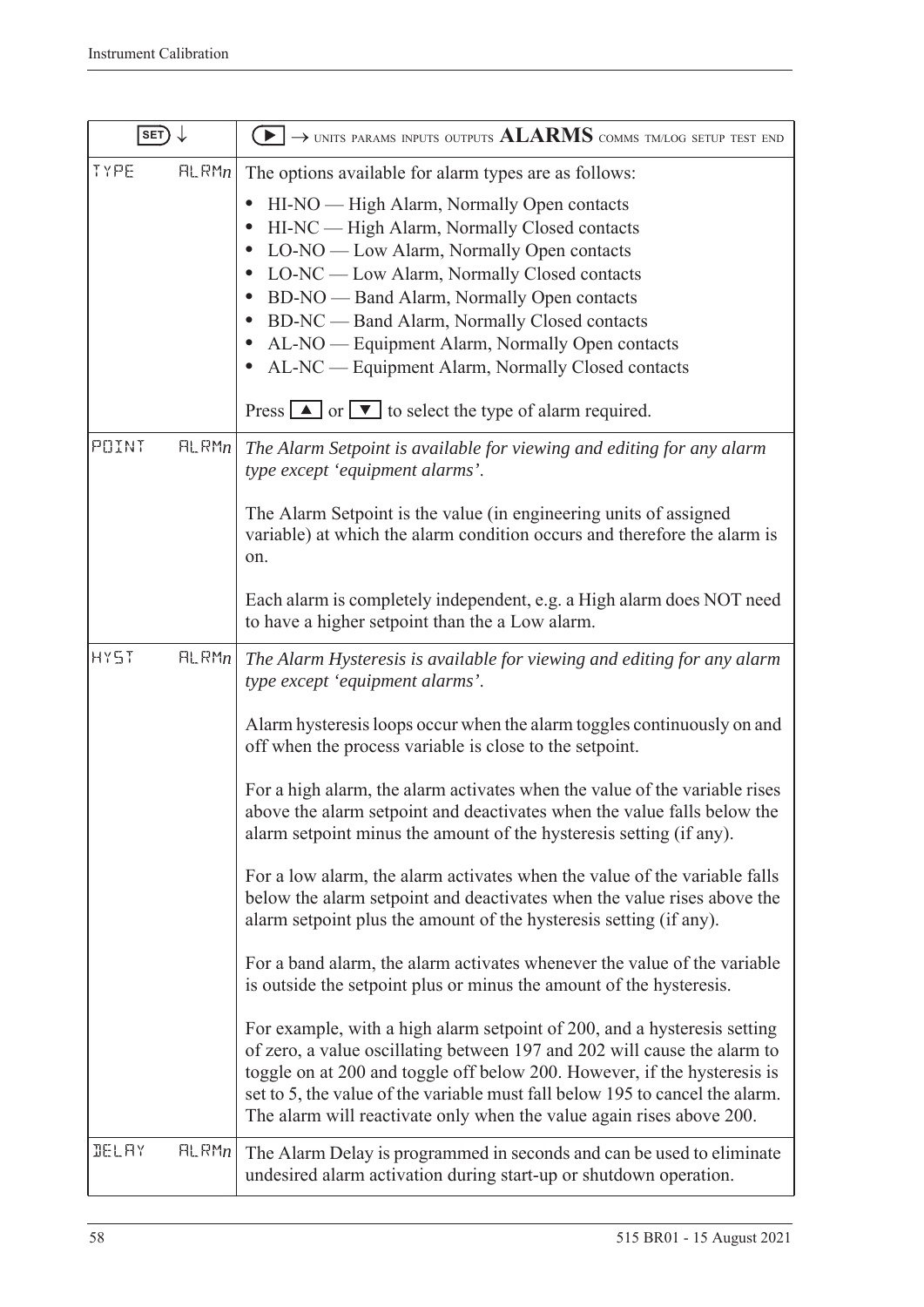## **Communications**

The instrument has the following communication ports:

- **• COM-1 RS-232 Port** A 9-pin female connector on the rear panel of the instrument.
- **• COM-2 RS-485 or Ethernet Port** (optional) Terminals or socket on the rear panel. Ethernet connection requires COM-2 setting to be: RTU (Modbus), 19200 Baud rate, even parity and 1 stop bit.
- **• COM-3 Port** A special communications port that is only applicable to some applications.

| SET)                     | $\blacktriangleright$ $\rightarrow$ units params inputs ouputs alarms COMMS tmlog setup test end                                                                                                                                                  |
|--------------------------|---------------------------------------------------------------------------------------------------------------------------------------------------------------------------------------------------------------------------------------------------|
| PROTOC<br>$CDM - n$      | The Communications Protocols can be assigned to the communication<br>ports as follows (a protocol cannot be assigned to more than one port at<br>a time):                                                                                         |
|                          | <b>ASCII</b><br>- Simple ASCII<br>- Modbus RTU<br><b>RTU</b>                                                                                                                                                                                      |
|                          | - Printer Protocol<br><b>PRN</b><br><b>NONE</b><br>- If a port is not being used, set the protocol to NONE.                                                                                                                                       |
|                          | For the selected port, press $\boxed{\blacktriangle}$ or $\boxed{\blacktriangledown}$ to select the desired protocol.                                                                                                                             |
| <b>BAUD</b><br>$CDM - n$ | The Baud setting is the speed of the communication port in data bits per<br>second.                                                                                                                                                               |
|                          | The baud rate of the instrument must match the baud rate of the<br>communication device that the instrument is connected to.                                                                                                                      |
|                          | Use <u>•</u> or • to select 2400, 4800, 9600 or 19200 baud.                                                                                                                                                                                       |
| PARITY<br>$CDM - n$      | The Parity bit helps to detect data corruption that might occur during<br>transmission.                                                                                                                                                           |
|                          | The parity bit setting of the instrument must match the parity bit setting<br>of the communication device that the instrument is connected to.                                                                                                    |
|                          | Press $\Box$ or $\nabla$ to select EVEN, ODD, or NONE.                                                                                                                                                                                            |
| $5 - B1T5$<br>$CDM - n$  | The Stop bit indicates the end of a transmission. Stop bits can be 1 or 2<br>bit periods in length. The stop bit setting of the instrument must match<br>the stop bit setting of the communication device that the instrument is<br>connected to. |
|                          | Press $\boxed{\blacktriangle}$ or $\boxed{\blacktriangledown}$ to select 1 or 2 stop bits.                                                                                                                                                        |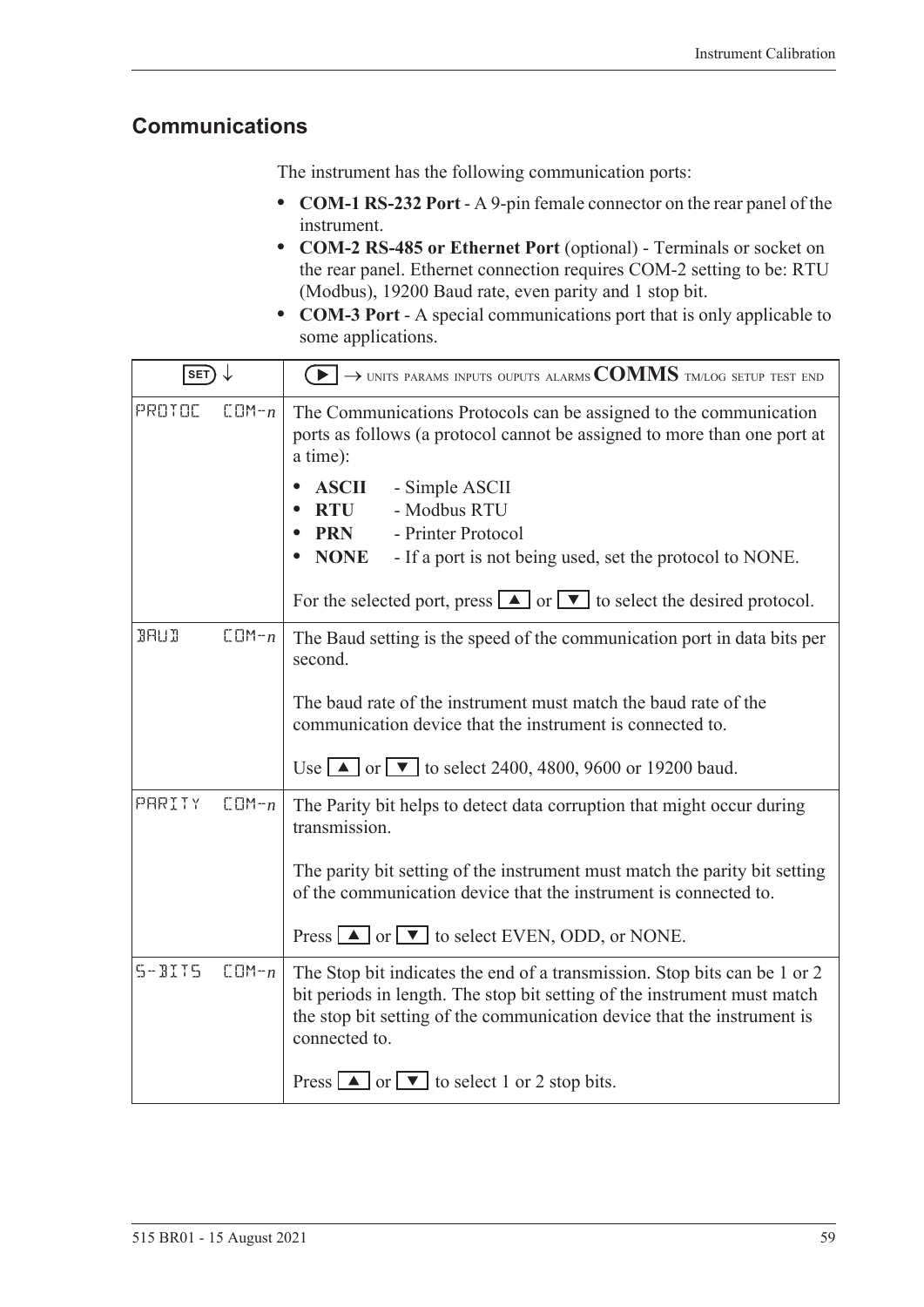| SET          |             | $\rightarrow$ units params inputs ouputs alarms $COMMS$ tm/log setup test end                                                                                                                        |
|--------------|-------------|------------------------------------------------------------------------------------------------------------------------------------------------------------------------------------------------------|
| RTU          | <b>IRTR</b> | The Modbus RTU data format for the 2-register (4-byte) values can be<br>set as either floating point or long integer values.                                                                         |
|              |             | Use $\Box$ or $\Box$ to select FLOAT or INTEGER.                                                                                                                                                     |
| RTU          | AIIR        | The Modbus RTU protocol address must be in the range of 1 to 247.<br>When multiple instruments (slaves) are connected to one communication<br>device (master), each assigned address must be unique. |
|              |             | <b>Note:</b> The master device uses the RTU address $0$ (zero) for broadcasting<br>to all connected slave units.                                                                                     |
| <b>RSCII</b> | <b>ATTR</b> | The ASCII protocol address identifies each communicating device.                                                                                                                                     |
|              |             | The address must be in the range of 1 to 255. When multiple instruments<br>(slaves) are connected to one computer (master), each assigned address<br>must be unique.                                 |
| FLASH        | PORT        | The Flash Driver Port assignment defines the communication port for<br>downloading software into the instrument.                                                                                     |
|              |             | The default setting of this assignment is the RS-232 port. The Ethernet<br>port, if fitted, can not be used as the Flash port.                                                                       |
|              |             | Press $\Box$ or $\nabla$ to select RS-232 (COM-1), RS-485 (COM-2) or<br>NONE.                                                                                                                        |

## **Time Settings and Data Logging**

### **Instrument Clock**

The instrument has a real-time clock for recording logged events. The clock displays the time and the date. The date format can be set to European format (day/month/year) or American format (month/day/year). The time clock uses the 24-hour format.

The clock will continue to operate for up to 5 years (typically) on the internal battery if there is no power connected to the instrument. Therefore, after an interruption to the power supply, the instrument recommences normal operation although there will be no data recorded during the period without a power supply.

**Note:** If there is an interruption to the power supply and the battery has failed, the instrument displays an error message when the power supply is restored. In this case, you should set the current time and date so that the instrument continues to log data at the correct times.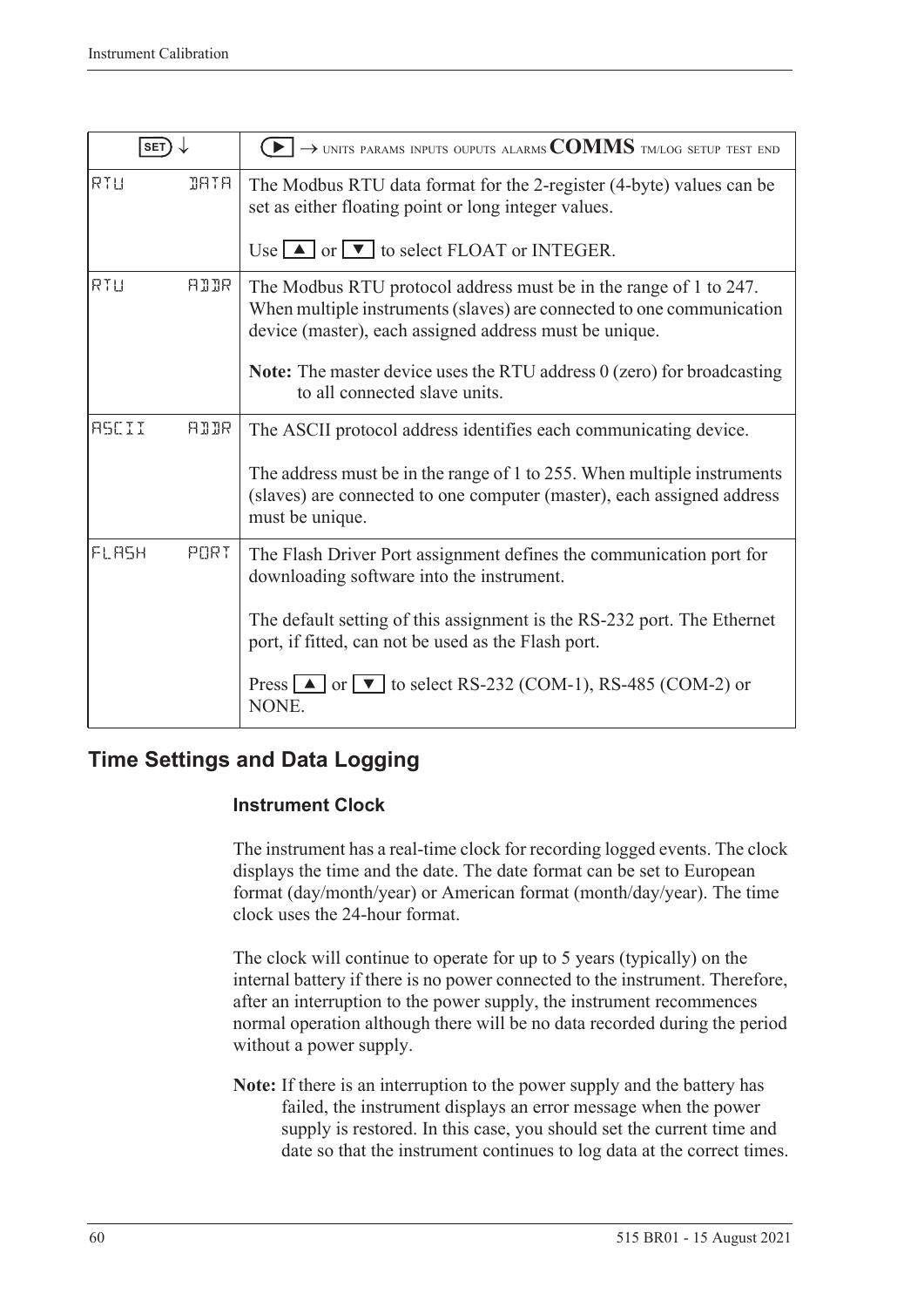### **Data Logging**

The instrument will log a total of 1000 deliveries (batches) if the real-time clock option is installed. The logs are taken at the end of each batch or upon reset if a batch has been aborted before the preset total has been reached.

| $s_{ET}$     |             | $\left\{ \blacktriangleright\right\}$ $\rightarrow$ units params inputs ouputs alarms comms $\text{T} \text{M/LOG}$ setup test end                                                                  |
|--------------|-------------|-----------------------------------------------------------------------------------------------------------------------------------------------------------------------------------------------------|
| <b>IRTE</b>  | FORM        | <b>Clock Date Format</b>                                                                                                                                                                            |
|              |             | The European date format is: dd/mm/yyyy or (Day-Month).                                                                                                                                             |
|              |             | The American date format is: mm/dd/yyyy or (Month-Day).                                                                                                                                             |
|              |             | Press $\boxed{\blacktriangle}$ or $\boxed{\blacktriangledown}$ to select DAY-M or M-DAY                                                                                                             |
| <b>CLOCK</b> | YEAR        | The Clock Year defines the current year for the real-time clock.                                                                                                                                    |
| <b>CLOCK</b> | $M - JHY$   | The Clock M-DAY setting defines the current month and date for the<br>real-time clock. This parameter is programmed in Month-Day format for<br>both European and American date formats.             |
| <b>CLOCK</b> | H-MIN       | The Clock H-MIN setting is the current time in hours and minutes for the<br>real-time clock.                                                                                                        |
| RESET        | <b>LOGS</b> | Reset the logged data. You may need to reset (clear) the logged data if<br>you change the time/log settings.                                                                                        |
|              |             | Press $\Box$ or $\nabla$ to select YES, then press the <b>SET</b> ) key. The instrument<br>makes three beeps to confirm the reset command.                                                          |
| REPORT       | LO65        | The Printer Protocol Report Logs defines the number of latest logs to be<br>included into a printable report.                                                                                       |
|              |             | Set the number of logs between 1 and 99.                                                                                                                                                            |
| REPORT       | TYPE        | The Printer Protocol Report Type determines the nature of the printout<br>from the REPORT PRINT - HOLD.SET prompt in the main menu. The<br>following report types available in this instrument are: |
|              |             | $REP-10$<br>Preset number of latest logs<br>$\bullet$                                                                                                                                               |
|              |             | Press $\boxed{\blacktriangle}$ or $\boxed{\blacktriangledown}$ to select Report Type.                                                                                                               |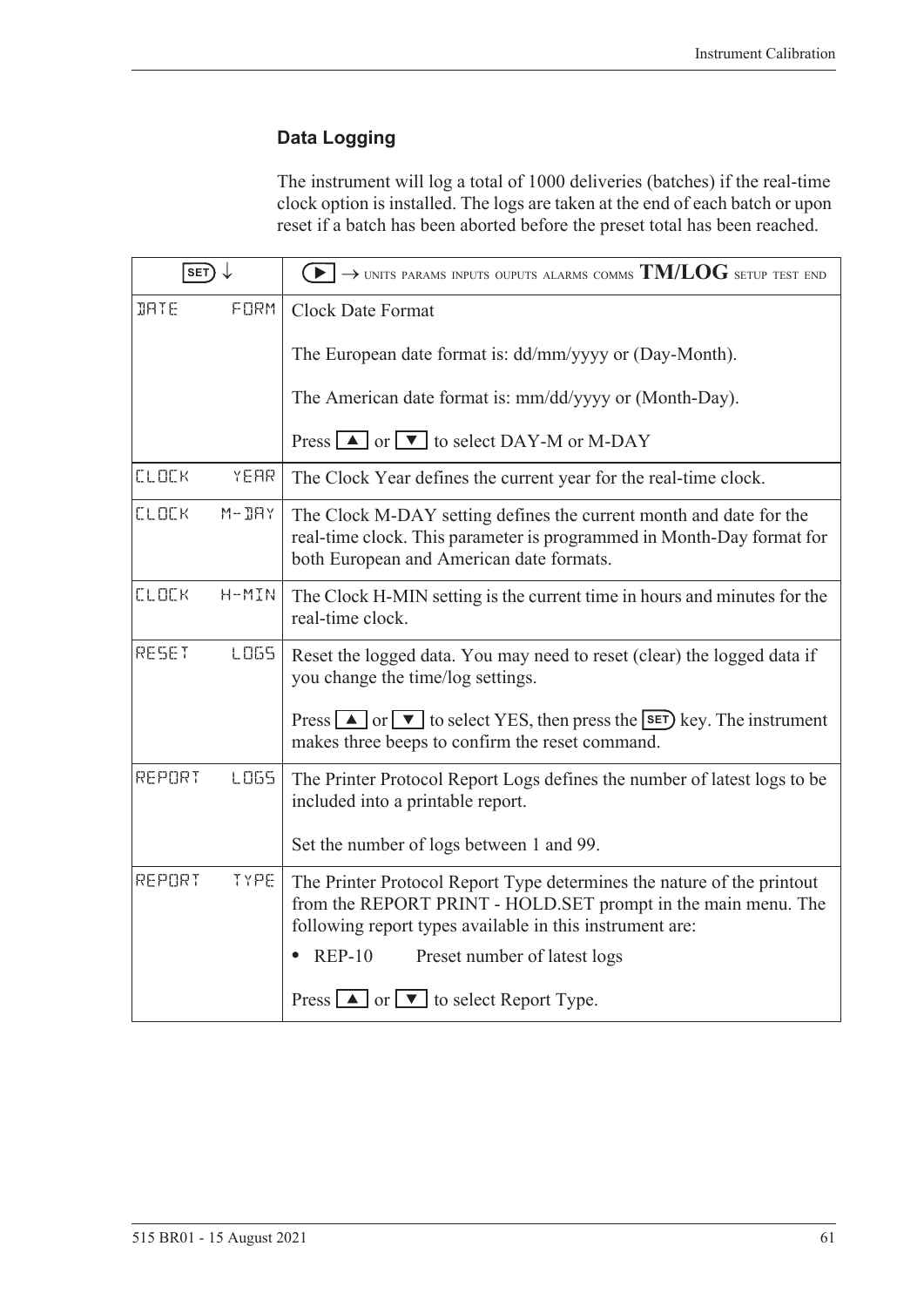| <b>SET</b>  |             | $\rightarrow$ units params inputs ouputs alarms comms $\mathrm{TM}/\mathrm{LOG}$ setup test end                                                                                                                                                                                                         |
|-------------|-------------|---------------------------------------------------------------------------------------------------------------------------------------------------------------------------------------------------------------------------------------------------------------------------------------------------------|
| PRN         | TYPE        | The Printer Protocol Printer Type allows the nature of the printer being<br>used to be specified. The following printer types available in this<br>instrument are:                                                                                                                                      |
|             |             | <b>PRN-01</b><br>Generic computer printer<br><b>PRN-02</b><br>Generic roll printer (prints first line first)<br><b>PRN-03</b><br>Slip printer TM295<br><b>PRN-04</b><br>Label (roll) printer - Citizen CMP30L<br>Press $\boxed{\blacktriangle}$ or $\boxed{\blacktriangledown}$ to select Printer Type. |
|             |             |                                                                                                                                                                                                                                                                                                         |
| <b>RUTO</b> | PRINT       | The Auto Print function, if enabled, allows a delivery docket print out to<br>occur automatically at the End of Batch. If disabled, a printout must be<br>initiated via the HOLD.SET - TO PRINT prompt in the main menu.<br>Press $\Box$ or $\nabla$ to select ENABLE or DISABLE.                       |
|             |             |                                                                                                                                                                                                                                                                                                         |
| LAST        | $I - N L M$ | This defines the "last delivery number", so the delivery number counting<br>continues from this value. Note: this parameter is accessible only when<br>Logging is reset (either explicitly or when application is loaded into unit).                                                                    |
|             |             | Enter the required delivery number.                                                                                                                                                                                                                                                                     |

## **General Setup Parameters**

| $ $ SET $) \downarrow$ |            | $\rightarrow$ units params inputs ouputs alarms comms tm/log SETUP test end                                              |
|------------------------|------------|--------------------------------------------------------------------------------------------------------------------------|
| <b>JEFAULT</b>         | $V$ RR $ $ | Select the main menu variable to display on power up or when the display<br>timeout period has elapsed if it is enabled. |
|                        |            | Press $\boxed{\blacktriangle}$ or $\boxed{\blacktriangledown}$ to select the default variable display.                   |
| <b>SUPPLY</b>          | VCLT       | The instrument provides a power-limited supply for external transducers.                                                 |
|                        |            | Press $\Box$ or $\nabla$ to set the transducer supply voltage between 8 and 24<br>volts DC as required.                  |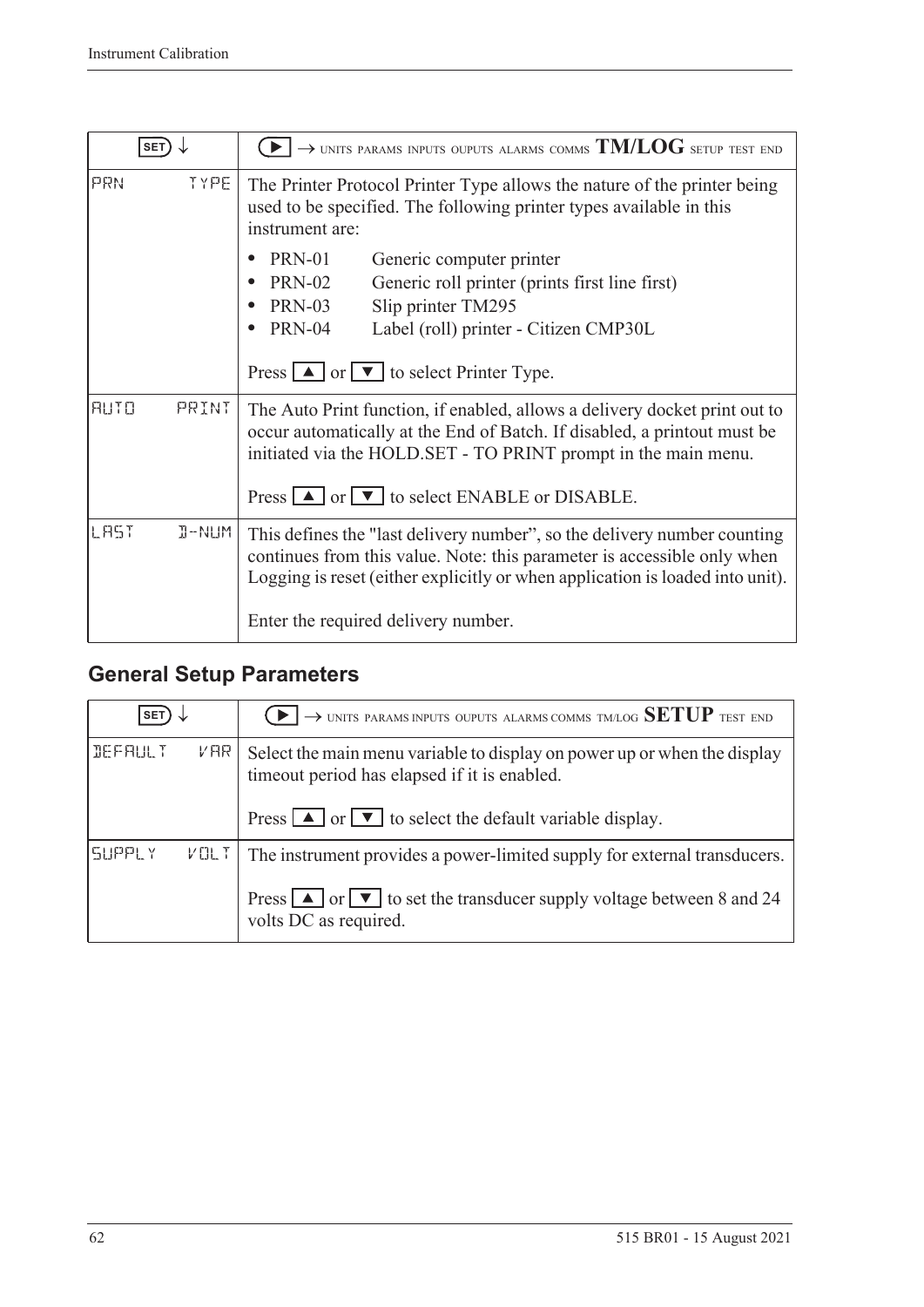<span id="page-72-1"></span><span id="page-72-0"></span>

| SET)         |              | $\rightarrow$ units params inputs ouputs alarms comms tm/log $\operatorname{SETUP}$ test end<br>(▶                                                                                                                                                                                          |
|--------------|--------------|---------------------------------------------------------------------------------------------------------------------------------------------------------------------------------------------------------------------------------------------------------------------------------------------|
| $T - 111T$   | MODE         | If the Display Timeout mode is enabled, and there is no user activity for<br>the defined timeout period, the display panel returns to the default<br>display.                                                                                                                               |
|              |              | This function is useful for the following reasons:                                                                                                                                                                                                                                          |
|              |              | to return the display to a preferred variable after the user has finished<br>$\bullet$<br>reading other information,<br>to cancel the calibration mode and return to the default display if the<br>user does not exit from the calibration mode for any reason.                             |
|              |              | Press $\boxed{\blacktriangle}$ or $\boxed{\blacktriangledown}$ to select the display timeout function as follows:                                                                                                                                                                           |
|              |              | <b>DISABLE</b> - Timeout is completely disabled.<br>$\bullet$<br><b>EN DISP</b> - Timeout is enabled during Normal mode and Calibration<br>View mode.<br><b>EN EDIT</b> - Timeout is enabled during Calibration Set mode.<br>$\bullet$<br><b>EN ALL</b> - Timeout is enabled for all modes. |
| $T - 111T$   | SEC.         | The Display Timeout period defines the delay for the Display Timeout<br>mode if it is enabled.                                                                                                                                                                                              |
|              |              | The display timeout period can be from 10 to 99 seconds.                                                                                                                                                                                                                                    |
| RESET        | <b>REEUM</b> | The Reset Accumulated Totals function clears all of the accumulated<br>totals and the non-accumulated totals.                                                                                                                                                                               |
|              |              | Press $\Box$ or $\nabla$ to select YES, then press the <b>SET</b> ) key. The instrument<br>makes three beeps to confirm the reset command.                                                                                                                                                  |
| <b>IISPL</b> | TRG5         | The Display Tags option determines whether the instrument displays the<br>default display tags or the user-defined tags. The display tag setting also<br>defines whether the instrument displays the default error and warning<br>messages, or the user-defined messages.                   |
|              |              | Note: The user-defined tags can be entered into the instrument only by<br>the manufacturer or the distributor.                                                                                                                                                                              |
|              |              | Press $\Box$ or $\nabla$ to select the Display Tags option as follows:                                                                                                                                                                                                                      |
|              |              | <b>DEFAULT</b> - the instrument displays the default (English) tags<br>$\bullet$<br><b>USER</b> - the instrument displays the user-defined tags.<br>$\bullet$                                                                                                                               |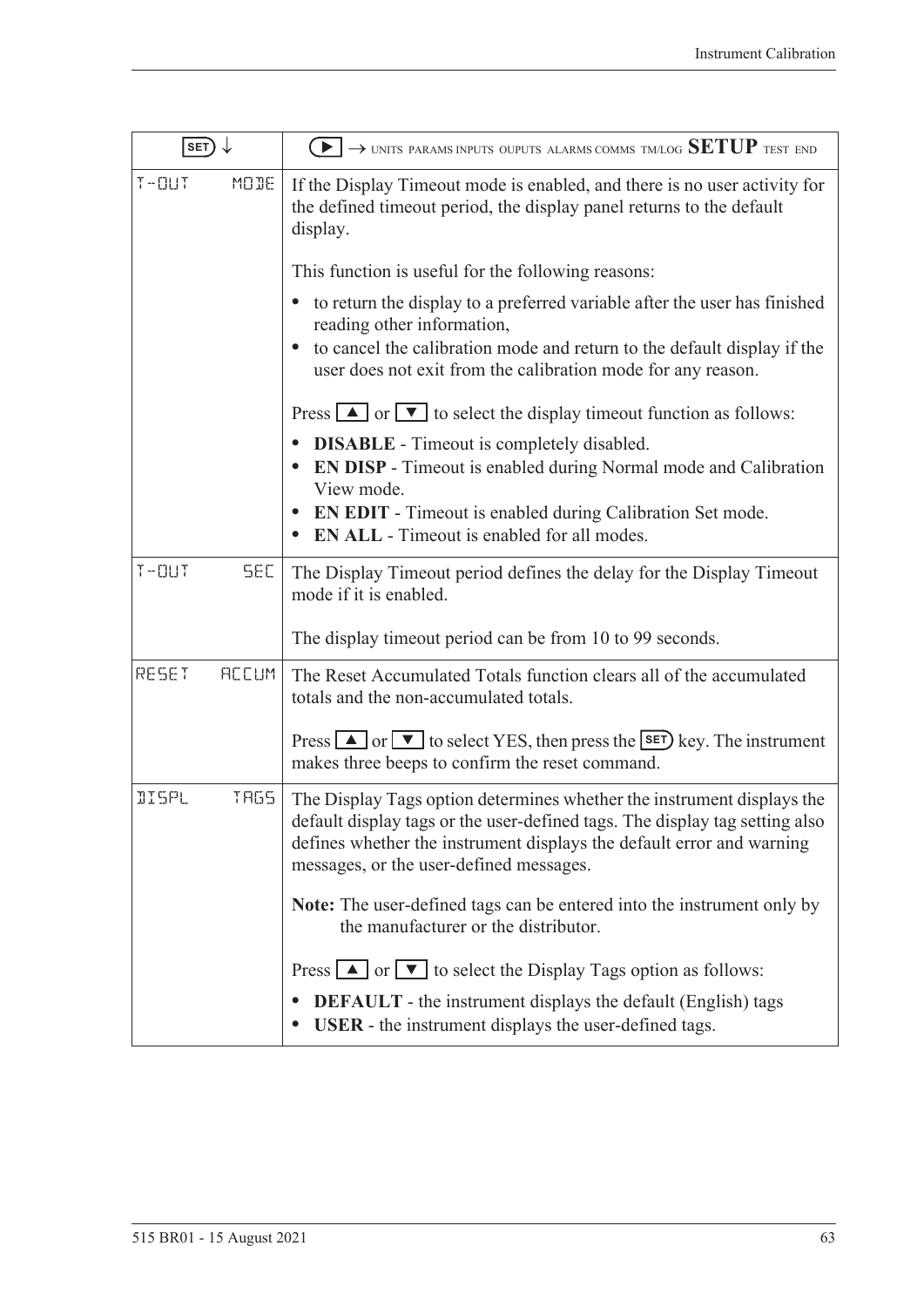| <b>SET</b>    |            | $\rightarrow$ units params inputs ouputs alarms comms tm/log $\operatorname{SETUP}$ test end                                                                                                                                                                                                                                                                                 |  |  |  |  |  |  |  |  |  |
|---------------|------------|------------------------------------------------------------------------------------------------------------------------------------------------------------------------------------------------------------------------------------------------------------------------------------------------------------------------------------------------------------------------------|--|--|--|--|--|--|--|--|--|
| $B H L K - L$ | $T - 011T$ | If the backlight time out is enabled, and there is no user activity (any keys<br>pressed) for a period of 10 seconds, the display backlight switches off to<br>save power. The backlight switches on when a key is pressed. Select the<br>backlight timeout mode as required.<br>Press $\boxed{\blacktriangle}$ or $\boxed{\blacktriangledown}$ to select ENABLE or DISABLE. |  |  |  |  |  |  |  |  |  |
| <b>RATES</b>  | <b>JP</b>  | This parameter sets the maximum number of decimal places for<br>displaying or printing main menu rates.                                                                                                                                                                                                                                                                      |  |  |  |  |  |  |  |  |  |
| TOTALS        | IP         | This parameter sets the maximum number of decimal places for<br>displaying or printing main menu totals.                                                                                                                                                                                                                                                                     |  |  |  |  |  |  |  |  |  |

### **Test Menu**

The Test menu enables you to view the inputs and outputs to and from the instrument.

In Calibration Set mode (by entering the system password), you can control the outputs and the alarms as described in the table below.

| <b>SET</b> |                | $\rightarrow$ units params inputs ouputs alarms comms tm/log setup $\mathrm{TEST}$ end                                                                                           |  |  |  |  |  |  |  |  |
|------------|----------------|----------------------------------------------------------------------------------------------------------------------------------------------------------------------------------|--|--|--|--|--|--|--|--|
| FINPn      | H <sub>2</sub> | The frequency of the input to $FINPn$ is displayed in Hertz.                                                                                                                     |  |  |  |  |  |  |  |  |
| HINPn      | units          | The units are displayed according to the calibration setup for the analog<br>input. If unused or set to Default the input is 4-20mA and displayed in<br>mA.                      |  |  |  |  |  |  |  |  |
| LINPn      | STRTE          | You can view the state of the logic inputs. If the input is an open contact<br>or inactive it will display HI. If the input is a closed contact or active it<br>will display LO. |  |  |  |  |  |  |  |  |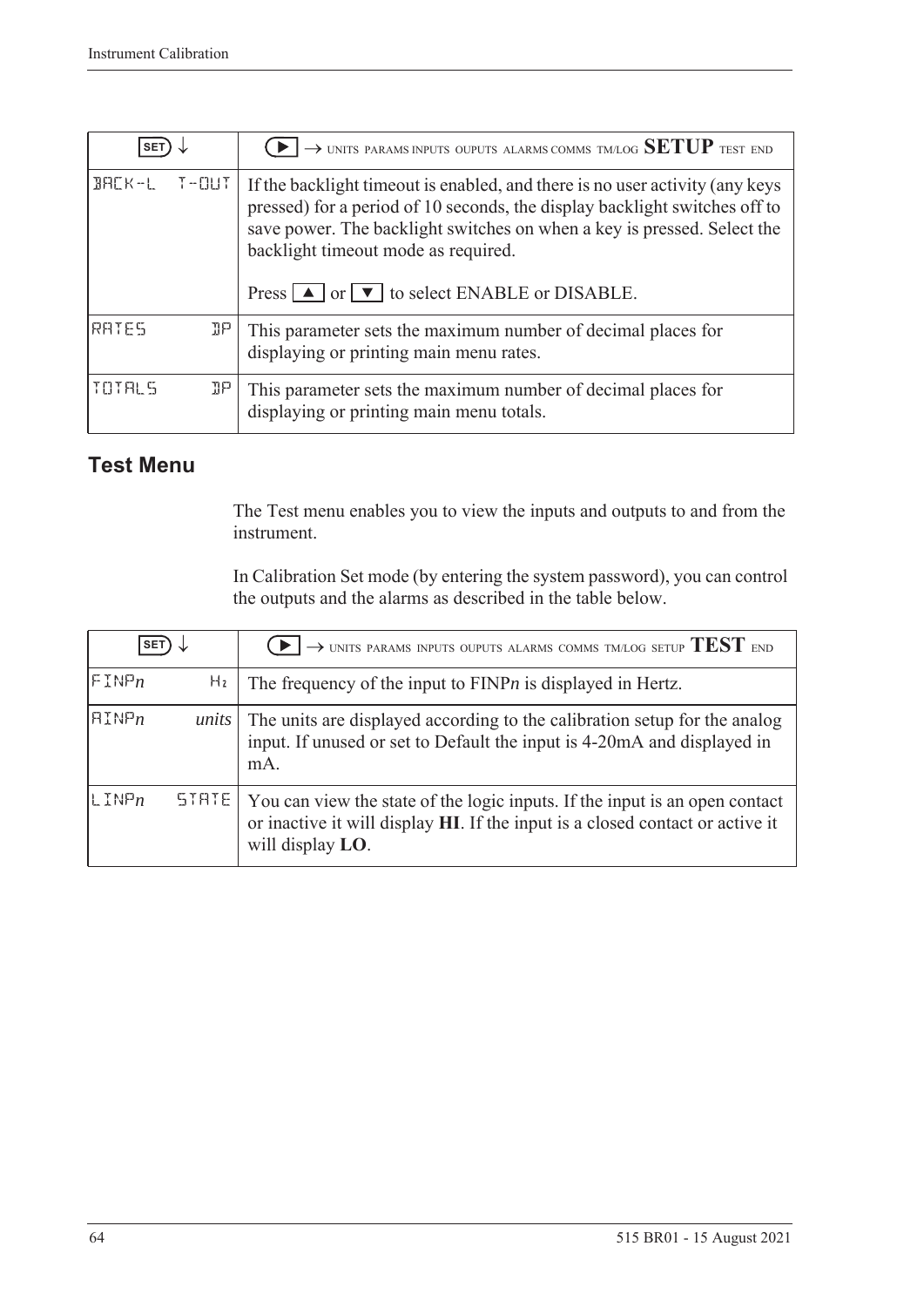| SET)                     |       | $\rightarrow$ units params inputs ouputs alarms comms tm/log setup $\text{TEST}$ end                                                                                                                  |
|--------------------------|-------|-------------------------------------------------------------------------------------------------------------------------------------------------------------------------------------------------------|
| QUTn                     | STRTE | You can control the state of the outputs. Press the $\Box$ or $\nabla$ keys to set<br>the output state as follows:                                                                                    |
|                          |       | <b>PROCESS</b> - the output depends on the current values of the inputs<br>and the calculations that the instrument performs.                                                                         |
|                          |       | For a pulse output, such as a total, the output produces a pulse train as<br>follows:                                                                                                                 |
|                          |       | • ON - a pulse train with a pulse width as set for the particular output<br>in the Outputs menu.                                                                                                      |
|                          |       | • OFF - no output.                                                                                                                                                                                    |
|                          |       | For a 4-20 mA output, such as a rate, the output is as follows:                                                                                                                                       |
|                          |       | $\bullet$ HI - the output is set to 20 mA.                                                                                                                                                            |
|                          |       | • LO - the output is set to 4mA.                                                                                                                                                                      |
| HLRMn<br>or<br>$REL - n$ | STRTE | You can control the state of the relays (alarms). Press the $\Box$ or $\nabla$<br>keys to set the selected relay as follows:                                                                          |
|                          |       | <b>PROCESS</b> - the relay operates according to the current values of the<br>inputs and the relay settings as programmed.<br><b>OPEN</b> - the relay output contacts are set to "open".<br>$\bullet$ |
|                          |       | CLOSED - the relay output contacts are set to "closed".                                                                                                                                               |
| <b>SUPPLY</b>            | V     | You can display the actual DC output supply voltage, which may help<br>with troubleshooting.                                                                                                          |
|                          |       | If the actual supply voltage is lower than the preset value (refer to<br>General Setup Parameters on page 62) it may indicate that the output is<br>overloaded.                                       |

## **System Messages**

The instrument displays messages for defined events and fault conditions.

The manufacturer or distributor can enter user-defined text for the messages. This user-defined text is displayed, instead of the default (English) messages, when the Display Tags option in the Setup menu is set to USER.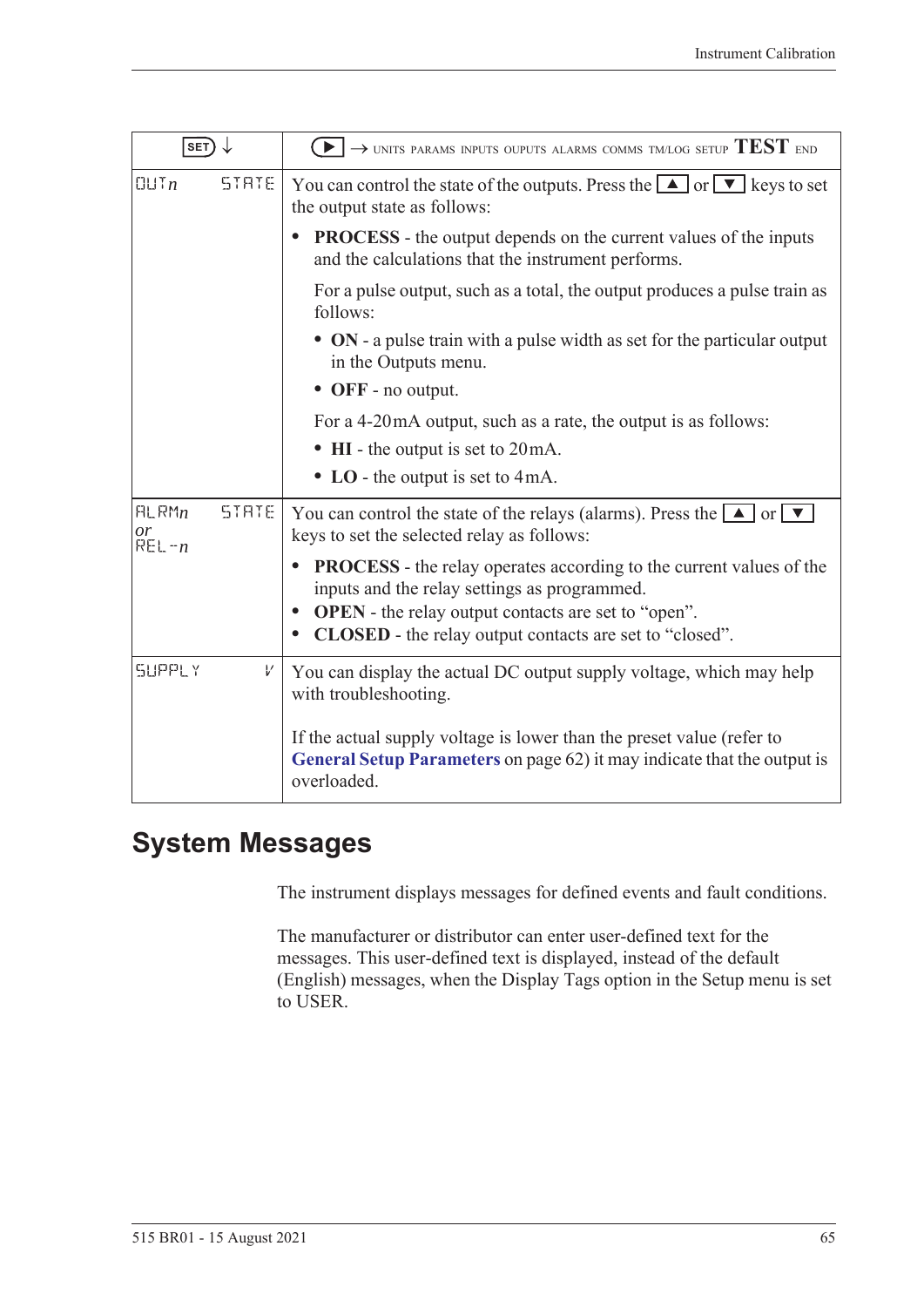### <span id="page-75-1"></span>**Error Messages**

The system displays error messages, and records the associated exception status code, in the order of highest to lowest priority as listed in the following table:

<span id="page-75-0"></span>

| <b>Error</b><br><b>Messages</b>     | <b>Status</b><br>Code | Description - (Highest Priority at top of table).                                                                                                                                                                                                                                                                                                                                                                |
|-------------------------------------|-----------------------|------------------------------------------------------------------------------------------------------------------------------------------------------------------------------------------------------------------------------------------------------------------------------------------------------------------------------------------------------------------------------------------------------------------|
| CPU Card<br>Failure                 | 20                    | There are failed components on the CPU card and technical support<br>is required.                                                                                                                                                                                                                                                                                                                                |
| Power Supply<br>is Low              | 21                    | The input and/or output power supply voltage is too low, ensure<br>that:<br>(a) input power supply voltage is within the specified range<br>(b) output power supply is not overloaded.                                                                                                                                                                                                                           |
| New/Failed<br>Battery - Set<br>Time | 22                    | The real-time clock has lost the correct time because the battery has<br>failed, or there is a new battery. Set the current time and date (in the<br>TM/LOG menu) to clear the error message and to continue data<br>logging at the correct times.<br>Note: The instrument can continue operating with a failed battery,<br>but the correct time will be lost if there are interruptions to<br>the power supply. |
| No Flow<br>Detected                 | 12                    | The no flow condition is detected when the flow timeout expires<br>during a delivery. There must not be a period of no flow greater<br>than the timeout value during the delivery.                                                                                                                                                                                                                               |
| Unexpected/<br><b>Over Flow</b>     | 13                    | The unexpected/over flow condition is detected when the flow<br>continues longer than the timeout period after the controller has<br>attempted to stop (or pause) the flow.                                                                                                                                                                                                                                      |
| Leakage<br>Detected                 | 14                    | The leakage condition is detected when an amount greater than the<br>acceptable total is received without flow being initiated by the<br>batch controller.                                                                                                                                                                                                                                                       |

### **Warning Messages**

The system displays warning messages as described in the following table:

| <b>Warning Messages</b> | <i>Description</i>                                                                      |
|-------------------------|-----------------------------------------------------------------------------------------|
|                         | Value Has Been Set to You have entered an invalid value for a parameter. Therefore, the |
| Default                 | instrument has set the default value.                                                   |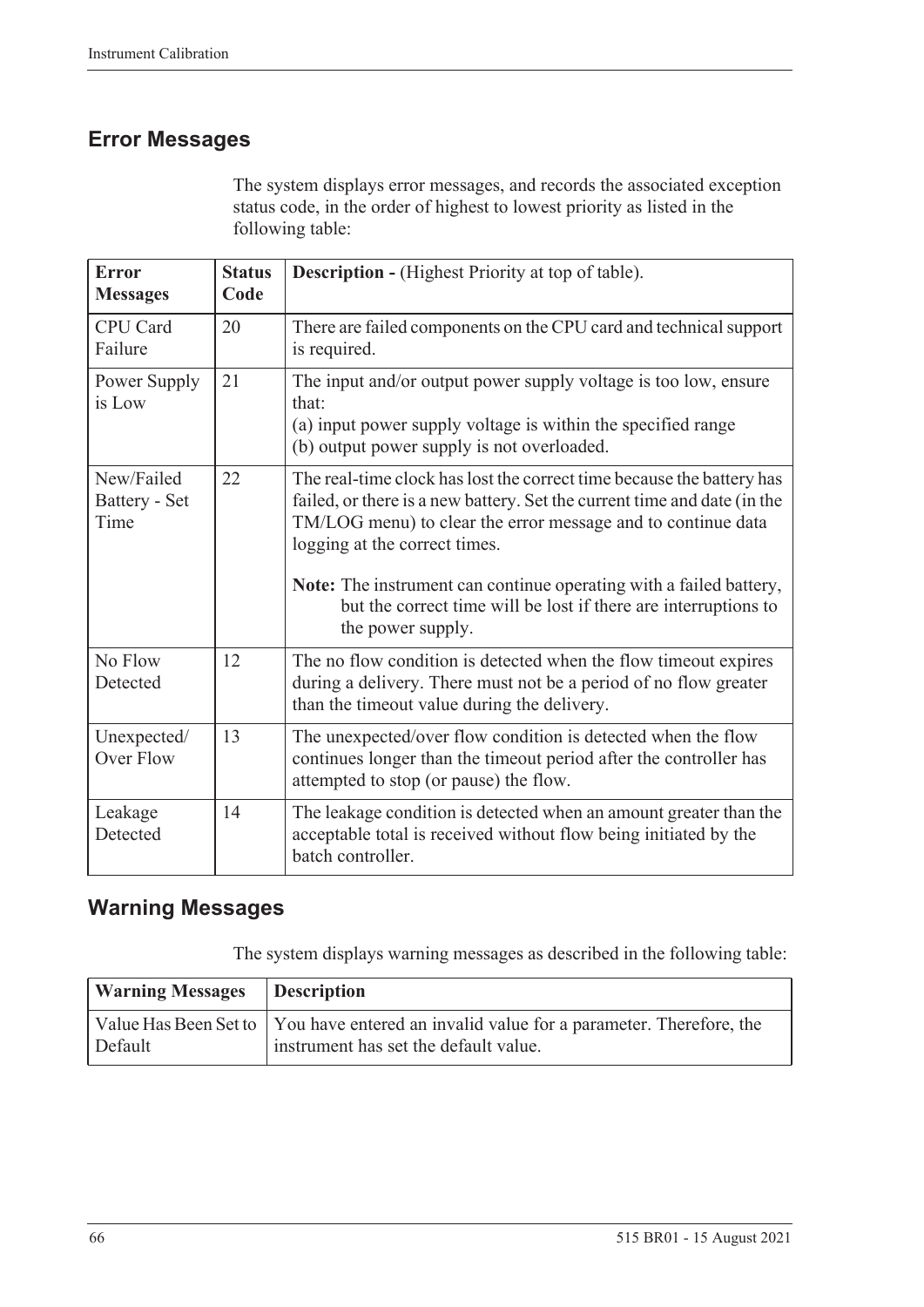| <b>Warning Messages</b>           | <b>Description</b>                                                                                                                                 |
|-----------------------------------|----------------------------------------------------------------------------------------------------------------------------------------------------|
| Already Assigned to<br>Other Port | You have tried to assign a particular protocol type to more than one<br>serial communication port. The instrument has set the protocol to<br>NONE. |
| Preset Over Limit -<br>Max Set    | You have exceeded the preset limit. The instrument will set the<br>maximum allowed value.                                                          |

### **Prompt Messages**

The system displays prompt messages as described in the following table:

| <b>Prompt Messages</b> | <b>Description</b>                           |
|------------------------|----------------------------------------------|
| Connect Permissive     | Connect permissive to proceed with batching. |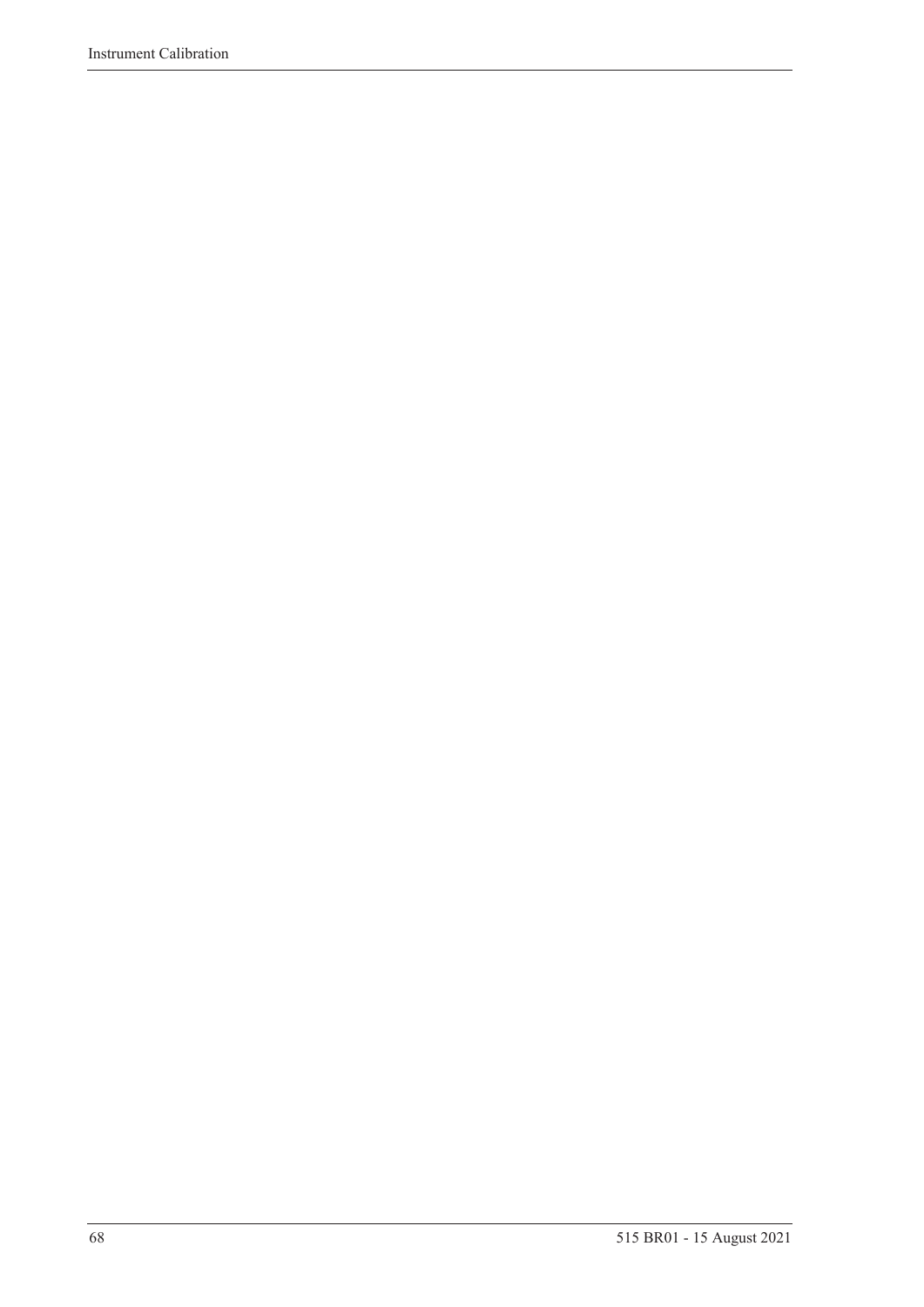# **Chapter 6 Communications**

## **Overview**

<span id="page-78-2"></span>This chapter describes the communications between the instrument and another communicating device such as a computer or a printer. You should have relevant information about the devices to which the instrument will be connected. Some connection examples are included in this manual, however, the operation and connection of other devices is outside the scope of this manual.

#### **Hardware Interconnection**

<span id="page-78-3"></span>The instrument has two communication ports:

- **•** COM-1 RS-232 port on the rear panel (DB9 female connector)
- **•** COM-2 RS-485 port on the rear panel (optional) or Ethernet (optional)

The appropriate interface and protocols are selected during calibration.

#### <span id="page-78-1"></span>**COM-1 RS-232 Port**

The COM-1 RS-232 port provides communication between the instrument and one other device such as a host computer or a printer.

**Note:** A printer must have a serial port to be able to be directly connected to the flow computer. It is not possible to communicate directly with a printer via a parallel port.

Computers use either a DB9 or a DB25 connector, and the connections to each type are shown in [Figure 15.](#page-78-0)



*Figure 15 RS-232 Cable Connections to a Computer*

<span id="page-78-0"></span>**Note:** The instrument requires a cable with straight-through connections. Do not use a null modem cable for RS-232 connection to a computer.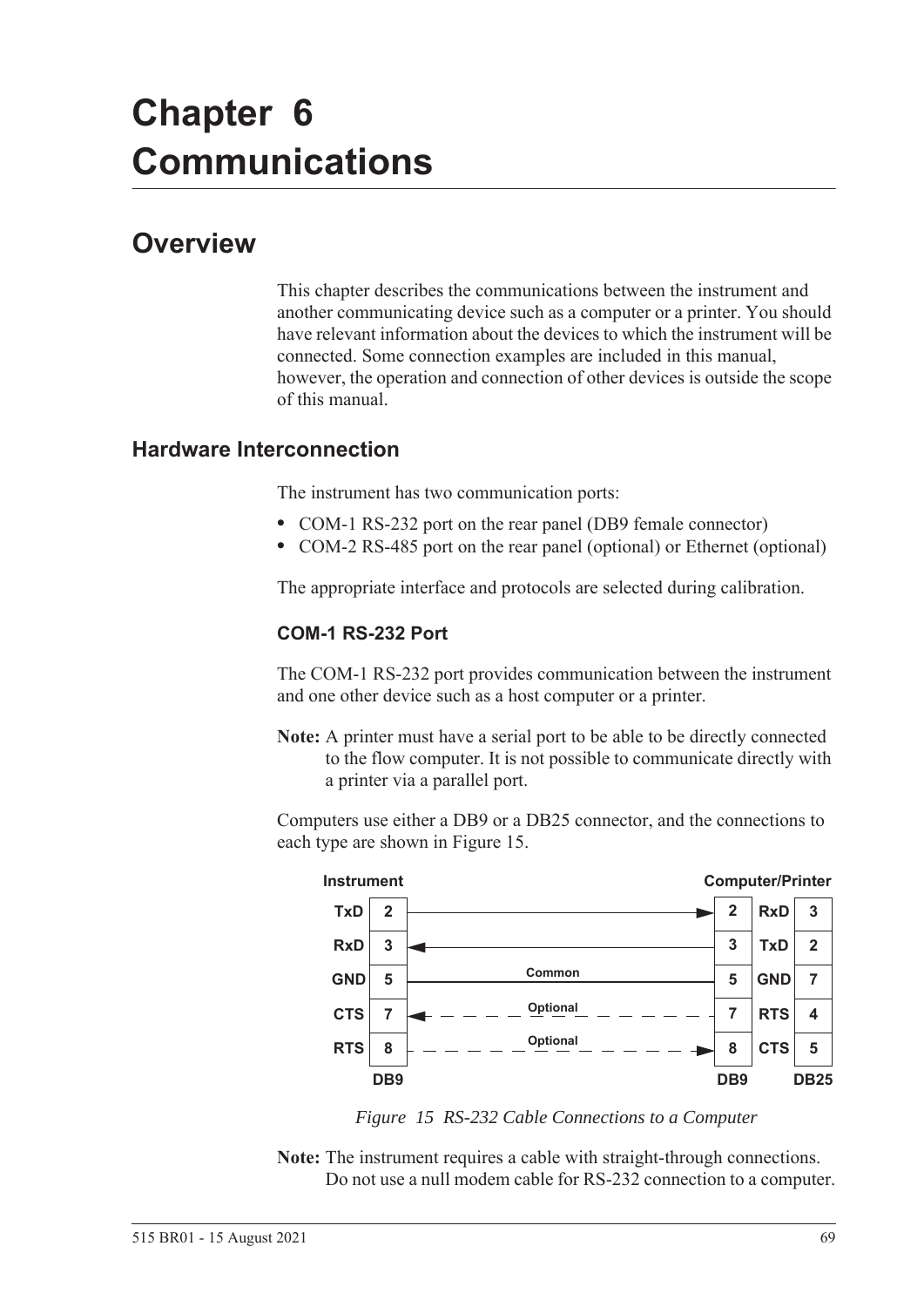#### <span id="page-79-1"></span>**COM-2 RS-485 Port Option**

The COM-2 RS-485 port enables communication with multiple devices. Each device has a unique address so that the "master" device can communicate with specific "slave" devices.

On RS-485 links, an external terminating resistor must be connected at the furthest end of the cable. When multiple instruments are connected, they should be "daisy chained" in a multidrop configuration as shown in Figure [16](#page-79-0). Up to 32 units can be connected to the interface at a maximum distance of 1200 metres.



<span id="page-79-3"></span>*Figure 16 RS-485 Connections*

#### <span id="page-79-0"></span>**COM-2 Ethernet Port Option**

An Ethernet module is an available option, in place of the RS-485 port, if Modbus TCP/IP connection is required. In the programming communication settings, COM-2 should be set to RTU (Modbus), 19200 Baud rate, even parity and 1 stop bit.

<span id="page-79-2"></span>For further advice and example of Ethernet port usage and setup, refer to **[Ethernet Port & Setup](#page-103-0)** on page 94 in the Appendix.

### **Protocols**

The communications protocols can be assigned to the communication ports on the instrument as follows:

- **• ASCII** Simple ASCII
- **• RTU** Modbus RTU
- **• PRN** Printer Protocol
- **NONE** If a port is not being used, set the protocol to NONE.

**Note:** The Printer Protocol is only available if the option with Real Time Clock is installed. Also a protocol cannot be assigned to more than one port at a time as described in **[Communications](#page-68-0)** on page 59.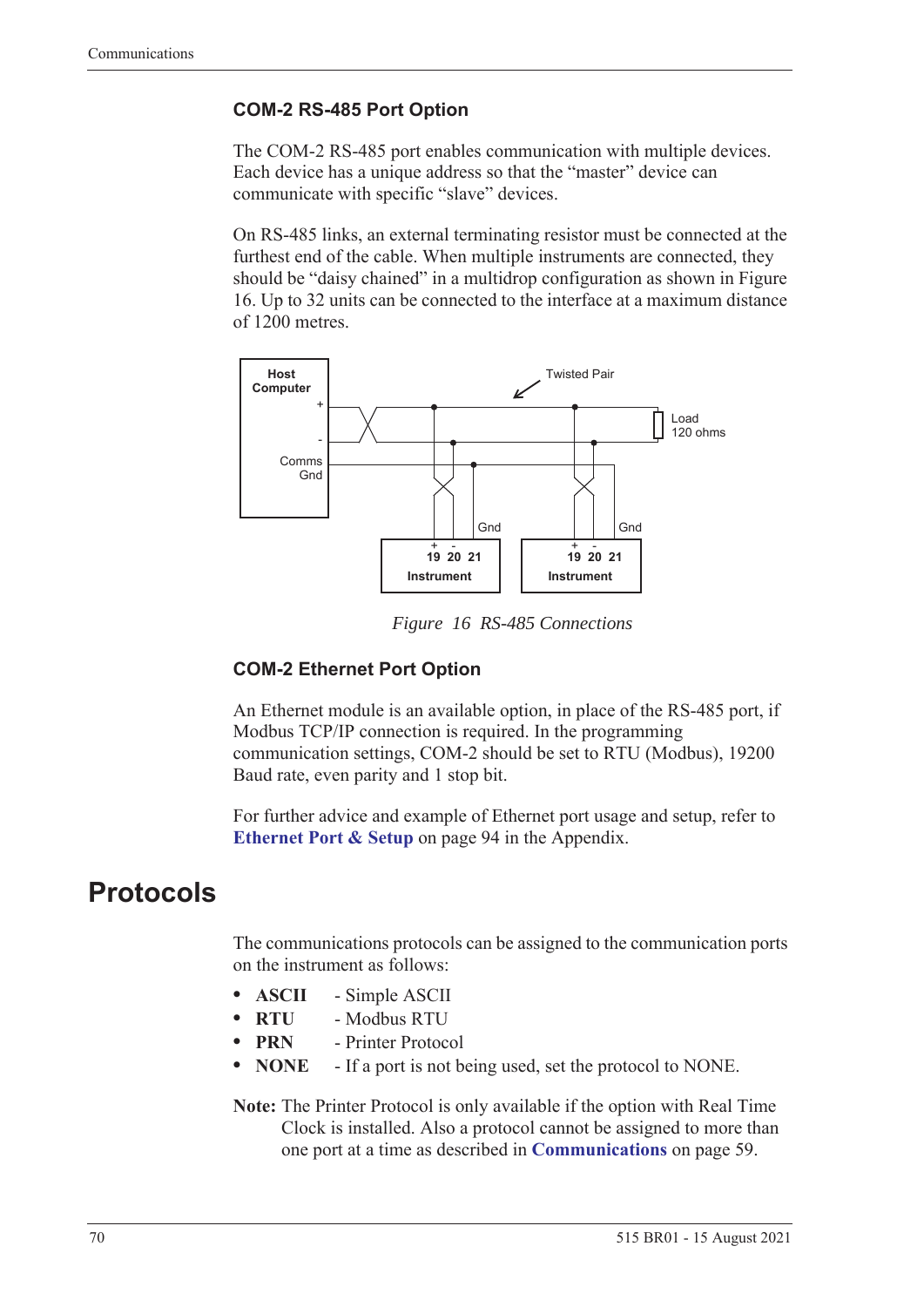- **• ASCII** In this ASCII protocol each command and response is a string of ASCII characters. This proprietary protocol is developed by Contrec to allow for simple information interchange. The main advantages of this mode are that it allows extended time intervals to occur between characters without causing a timeout error and that messages can be sent and monitored easily with a simple ASCII terminal.
- **• Modbus RTU** Modbus RTU is an industry-standard protocol which allows the instrument to be easily connected to computers running supervisory software systems. The main advantage of this mode is that its greater character density allows better data throughput than ASCII mode, however each message must be transmitted in a continuous stream.
- <span id="page-80-1"></span>**• Printer** - In the Printer protocol there is a selection of printer types. Please refer to the **[Printer Protocol](#page-93-0)** on page 84 for full details.

### **Simple ASCII Protocol**

**Note:** Not all ASCII commands are applicable for Batch Controller applications.

This simple ASCII protocol requires that all requests are initiated with a colon (:) and terminated with a carriage return  $\binom{C_R}{R}$ . The message termination can include a linefeed before the carriage-return  $(\mathsf{L}_\mathsf{F}^\mathsf{C}_{\mathsf{R}})$ , but it is the carriage-return that acts as the message termination.

<span id="page-80-2"></span>All responses by the instrument are terminated with a linefeed and a carriage-return  $\begin{pmatrix} L & C \\ F & R \end{pmatrix}$ .

#### **Requests Format**

The format of a request to the instrument is as follows:



Each request must include the address and command portions. The underlined section is an optional part of the request string.

#### <span id="page-80-0"></span>**Address**

In multipoint communications, each instrument must have a unique address and it is essential in the request for identifying a particular instrument. However, it may be set to 000, for special broadcast commands. For singleinstrument communications, the address can also be set to 000 in the request.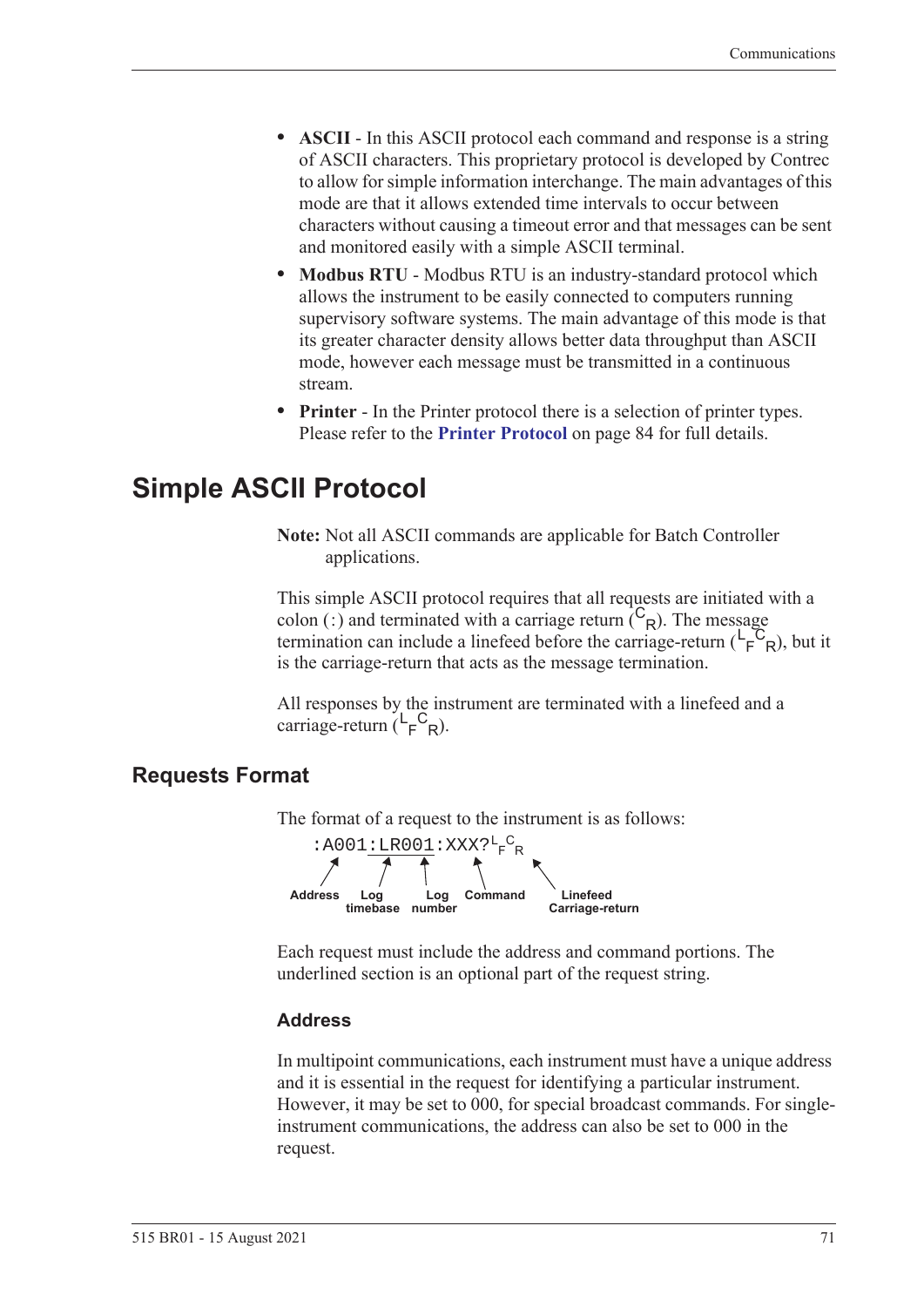Refer to **[Communications](#page-68-0)** on page 59 for setting the instrument address.

**Note:** The instrument always responds with its address in the header regardless of the type of request.

#### **Log Type and Number**

The log type and number enables a communicating device to retrieve data from the instrument. The data can be from the event-based logs or from the current process variables with the either accumulated or non-accumulated (resettable) totals.

The log request is optional. If the log request is not included, or the log number is set to 000, the instrument returns the current process variables. If the log request is included, the log number defines the specific log entry by counting backwards. The most recent log entry for a timebase is 001.

The "last edit" log records the process variables at the time of the last exit from the calibration edit mode. There is only one "last edit" log, therefore, if a number is included in the request, the instrument ignores the number and returns the data at the time of the last edit. Likewise, there is only one set of current process variables with "non-accumulated totals", therefore it also ignores any log number included in that request.

The types of the logs applicable to this instrument are as follows:

| Log Type                                         |
|--------------------------------------------------|
| LE - last edit log                               |
| LR - logged records (non-timebased logging)      |
| LN - current totals displayed as Non-accumulated |

The number of the log entry is the same as shown on the front panel of the instrument. For example, a request for LR003 would return the data for the log entry two batches prior to the most recent batch log entry.

#### **Instrument Responses**

<span id="page-81-0"></span>The instrument response time to any enquiry is not more than 300 ms. The responses from the instrument are in the following format:

```
HEADER<sup>L</sup>F<sup>C</sup>R
DATA<sup>L</sup>F<sup>C</sup>R
DATA<sup>L</sup>F<sup>C</sup>R
.
.
.
DATA<sup>L</sup>F<sup>C</sup>R
L
F
C
R
```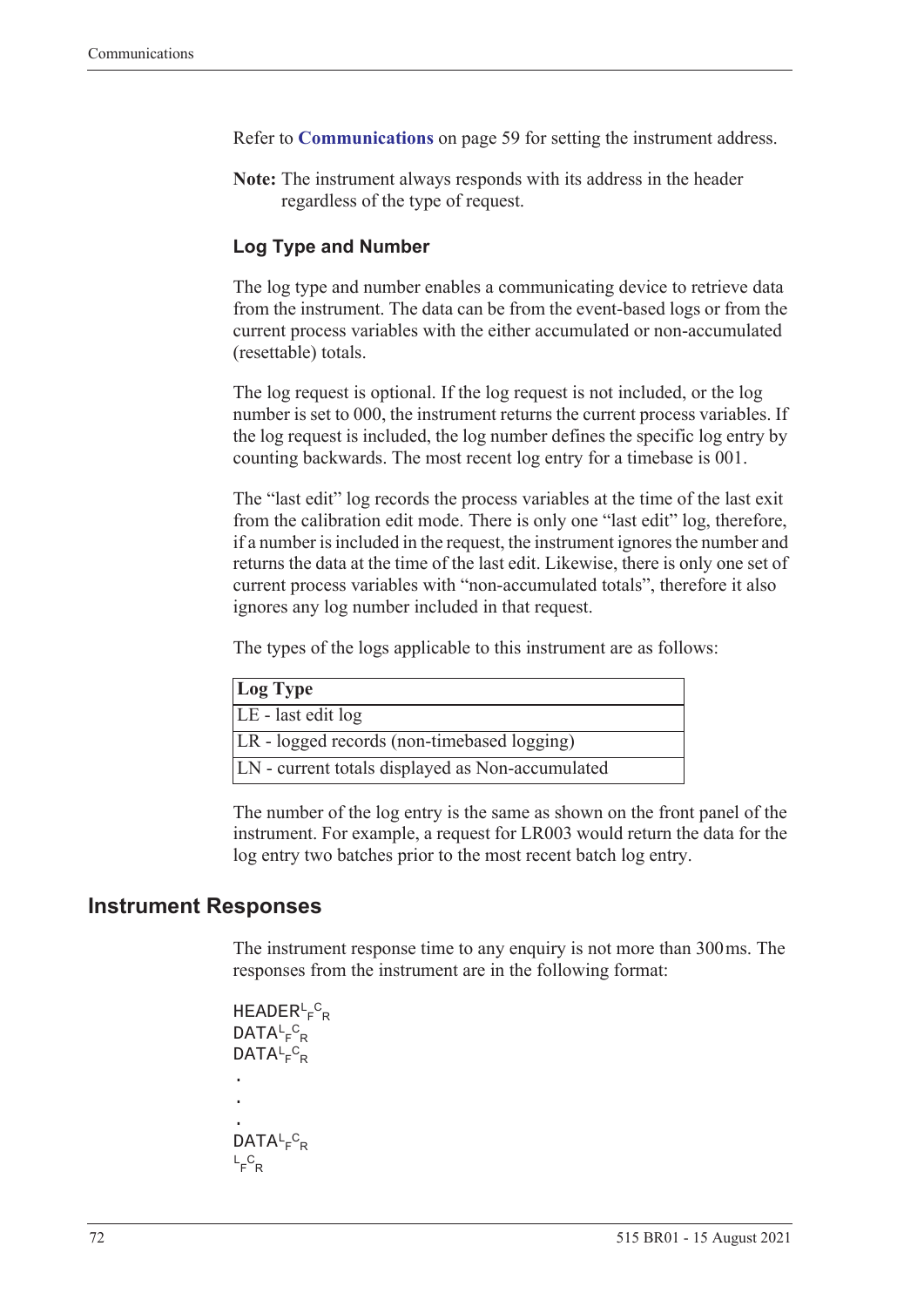The components of the response message are as follows:

#### **Header**

The format of the response header from the instrument is as follows:



<span id="page-82-0"></span>The instrument **Exception Status** codes that the instrument returns for the ASCII protocol are the same as those described for the Modbus RTU protocol in **[Instrument Exception Status](#page-90-0)** on page 81.

#### **Data**

The format of the data variables from the instrument is as follows:

|                       |                                                                                                                    |  |  |  |  |  |  | 89123.456 |  | M २                                                                                                                                       |  |  |  |  |  | V O L II M E |  |  |
|-----------------------|--------------------------------------------------------------------------------------------------------------------|--|--|--|--|--|--|-----------|--|-------------------------------------------------------------------------------------------------------------------------------------------|--|--|--|--|--|--------------|--|--|
|                       | 2   3   4   5   6   7   8   9   10   11   12   13   14   15   16   17   18   19   20   22   23   24   25   26   27 |  |  |  |  |  |  |           |  |                                                                                                                                           |  |  |  |  |  |              |  |  |
| Value (aligned right) |                                                                                                                    |  |  |  |  |  |  |           |  | $\begin{bmatrix} 8 \\ 8 \\ 6 \\ 6 \end{bmatrix}$ Unit (aligned left) $\begin{bmatrix} 8 \\ 8 \\ 6 \\ 6 \end{bmatrix}$ Item (aligned left) |  |  |  |  |  |              |  |  |

**Note:** The decimal point in the Value is always at character position 8. Therefore whole numbers are aligned right at the decimal point, with trailing zeroes.

#### **Variables Request**

The variables request asks the instrument to return the value of one or more requested variables. All totals are transmitted as accumulated totals.

|                             | Command Description                                                                                                                             |
|-----------------------------|-------------------------------------------------------------------------------------------------------------------------------------------------|
| :RVA?                       | Return all variables                                                                                                                            |
| :RVD?                       | Return the default Total and Rate                                                                                                               |
| $\vert:RV0? \dots$<br>:RV9? | Return the specific variable. The numbers relate to the<br>position in the variables menu. For example, V0 is Energy,<br>V1 is Power and so on. |

#### **Variables Request and Response Example**

The following request is for the only instrument that is connected to the communication port to return the values of all main menu variables.

: A 0 0 1 : R V A ?  $L_F C_R$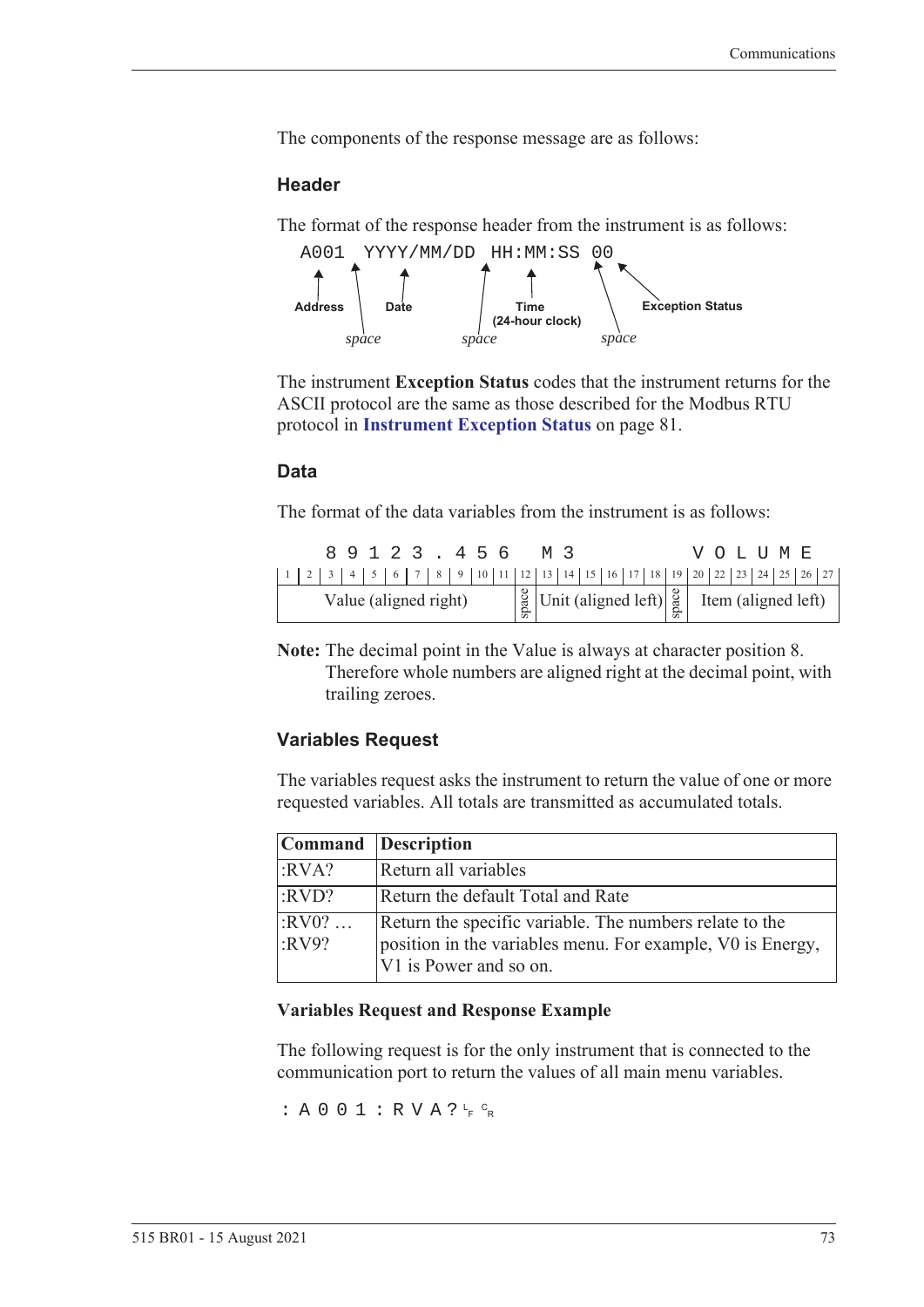The following is an example of a hypothetical instrument response. Refer to [on page 3](#page-12-0) for the list of variables that would be returned for this application.

|                 |  |  |  |  |          |  |              |  |       |  |                            |       |  | A 0 0 1 2 0 0 2 / 0 3 / 1 4 1 8 : 2 5 : 0 0 0 0 0 $\frac{1}{2}$ $\frac{6}{10}$ |                 |                 |  |
|-----------------|--|--|--|--|----------|--|--------------|--|-------|--|----------------------------|-------|--|--------------------------------------------------------------------------------|-----------------|-----------------|--|
|                 |  |  |  |  |          |  | 6.116 MWh    |  |       |  |                            |       |  | E N E R G Y                                                                    |                 |                 |  |
|                 |  |  |  |  |          |  | 16.573 MW    |  |       |  |                            | POWER |  |                                                                                | $L_{F}$ $C_{R}$ |                 |  |
|                 |  |  |  |  |          |  | 1320.530 m 3 |  |       |  |                            |       |  | VOLUME <sup>L</sup> <sub>R</sub> <sup>C</sup> R                                |                 |                 |  |
|                 |  |  |  |  |          |  |              |  |       |  | 58.300 m 3 / M V - F L O W |       |  |                                                                                | $L_{F}$ $C_{R}$ |                 |  |
|                 |  |  |  |  | 7627.117 |  | K G          |  |       |  |                            | MASS  |  |                                                                                |                 | $L_{F}$ $C_{R}$ |  |
|                 |  |  |  |  |          |  |              |  |       |  | 344.460 KG/M M-FLOW        |       |  |                                                                                | $L_F$ $C_R$     |                 |  |
|                 |  |  |  |  | 230.000  |  |              |  | DEG C |  | T E M P                    |       |  |                                                                                | $L_F$ $C_R$     |                 |  |
|                 |  |  |  |  | 1.260    |  | МРА          |  |       |  |                            | PRESS |  |                                                                                |                 | $L_{F}$ $C_{R}$ |  |
|                 |  |  |  |  |          |  |              |  |       |  | $0.174$ m $3/KG$ SP-VOL    |       |  |                                                                                | $L_F$ $C_R$     |                 |  |
|                 |  |  |  |  |          |  |              |  |       |  |                            |       |  | 2886.760 KJ/KG SP-ENT F <sup>c</sup> r                                         |                 |                 |  |
| $L_{F}$ $C_{R}$ |  |  |  |  |          |  |              |  |       |  |                            |       |  |                                                                                |                 |                 |  |

The following message to an instrument, requests the current values for the default rate and total:

: A 0 0 1 : R V D ?  $L_F$   $C_R$ 

The instrument response would be similar to the following:

A001 2002/03/14 18:25:00  $F$   $\circ$ <sub>R</sub> 126.455 m3 VOLUME <sup>L</sup>  $F$   $\circ$ <sub>R</sub> 20.437 m3/M V-FLOW <sup>L</sup> <sup>F</sup> <sup>C</sup> R L <sup>F</sup> <sup>C</sup> R

#### **Log Request**

The log request asks the instrument how many logs will be included in a printed log report. These are the values described in **[Time Settings and](#page-69-0)  [Data Logging](#page-69-0)** on page 60.

|      | Command Description                                      |
|------|----------------------------------------------------------|
| RLR? | Return the number of log records (non-timebased logging) |

#### **Log Response Example**

The following message asks the instrument with address 001 to return the number of logs that the instrument stores:

: A 0 0 1 : R L R ?  $L_F$   $C_R$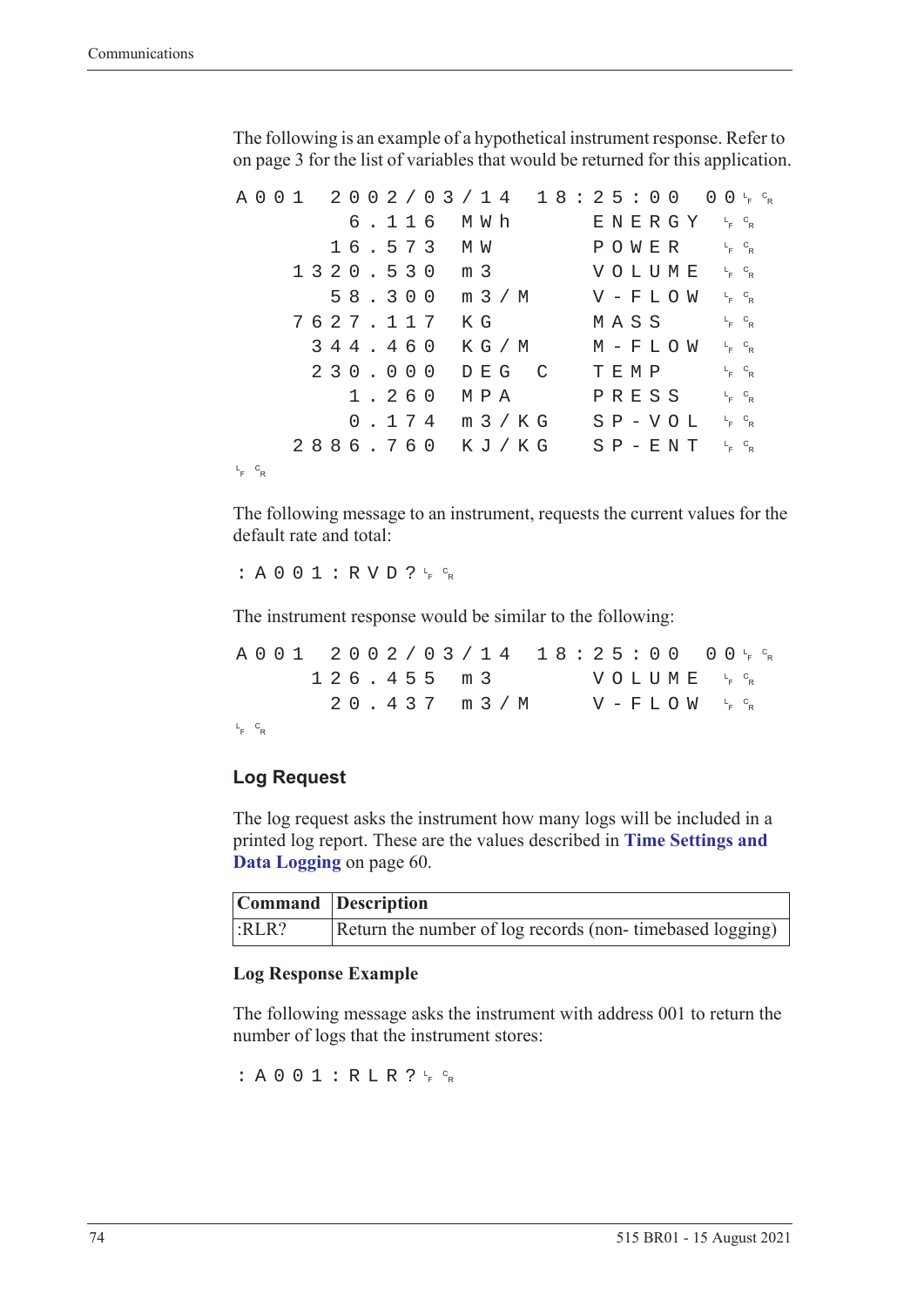The instrument response would be similar to the following:

A001 2002/03/14 18:25:00  $F$   $C_R$  $24r$ <sub>F</sub>  $c$ <sub>R</sub> L <sup>F</sup> <sup>C</sup> R

#### **Clear Data Request**

The clear data request asks the instrument to clear the data in the selected registers.

| Command Description |                                                 |
|---------------------|-------------------------------------------------|
| ERCN?               | Clear the non-accumulated (resettable) totals   |
| :RCA?               | Clear the accumulated totals                    |
| :RCL?               | Clear the logs except for the "last edited" log |

#### **Clear Data Request Example**

The following message asks the instrument with address 001 to clear the logged data that the instrument stores:

: A 0 0 1 : R C L ?  $L_F$   $c_R$ 

The instrument response would be similar to the following:

A001 2002/03/14 18:25:00  $F$   $C_R$ L <sup>F</sup> <sup>C</sup> R

#### <span id="page-84-0"></span>**Instrument Information Request**

The Instrument Information request asks the instrument to return the general information about the model and version codes. The instrument exception status is returned as a part of the header as it is with the header for all command responses.

| Command Description        |                                                              |
|----------------------------|--------------------------------------------------------------|
| $\mathsf{I}:\mathsf{RIG}?$ | Return the general information about the instrument such as  |
|                            | Model number, Application number, Version and Serial         |
|                            | numbers etc. These items are returned as a block in the same |
|                            | format as shown on the display in the "Model Info" menu.     |

#### **Instrument Information Response Example**

The following message asks the instrument with address 001 to return the general information about the instrument:

 $: A 0 0 1 : R I G ? L F c R$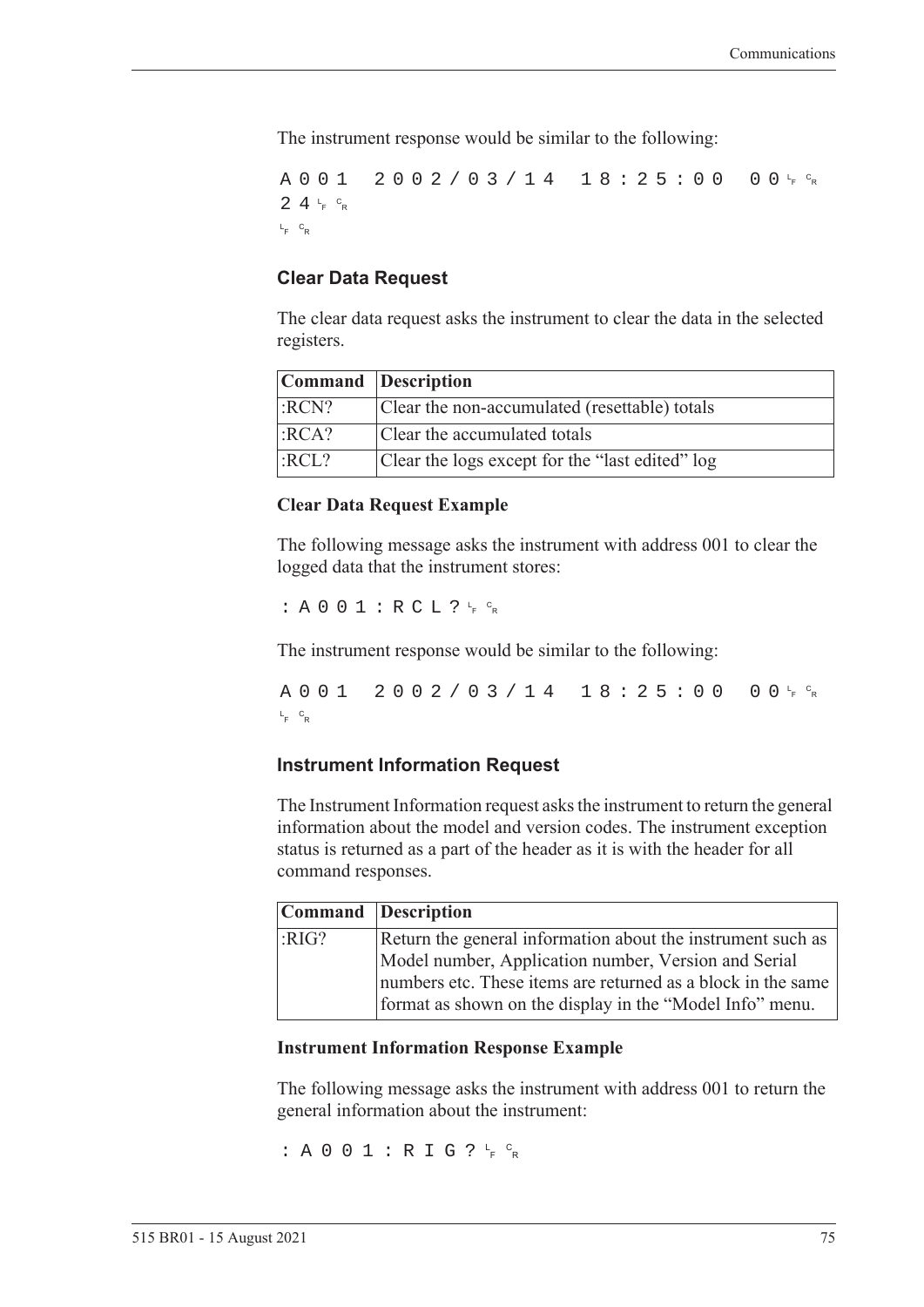The following is an example of a hypothetical instrument response:

A001 2002/03/14 18:25:00  $F$   $\circ$ <sub>R</sub>  $515$   $MODEL$   $-11-F F$   $R$  $S$  C O  $1$  I N P U T F - T P - - <sup>L</sup><sub>F</sub> <sup>C</sup>R  $S$  C O  $1$  V E R S O  $1$  O  $1$  J  $1$  , O  $0$   $1$   $1$   $1$   $6$   $8$ CUSTOM VERS 000001<sup>L</sup>F<sup>C</sup>R  $\texttt{UNIT}$  S/N 123456<sup>L</sup><sub>F</sub>  $\texttt{C}_{\texttt{R}}$ L <sup>F</sup> <sup>C</sup> R 1 2 3 4 5 6 7 8 9 10 11 12 13 14 15 16 17 18 19 20 21 22 23 24 25 26 27 28 29

### **Corrupted or Invalid Requests**

If the instrument receives a corrupted or incomplete request, there is no response. The instrument discards any partial request and waits for the next enquiry.

If the instrument receives a request message in the correct format, but for a non-existent option, it returns only the message header. For example, if the instrument received the following request variables message :A001:RVT? it will return only the header because there is no T option for the 'Variables Request' message.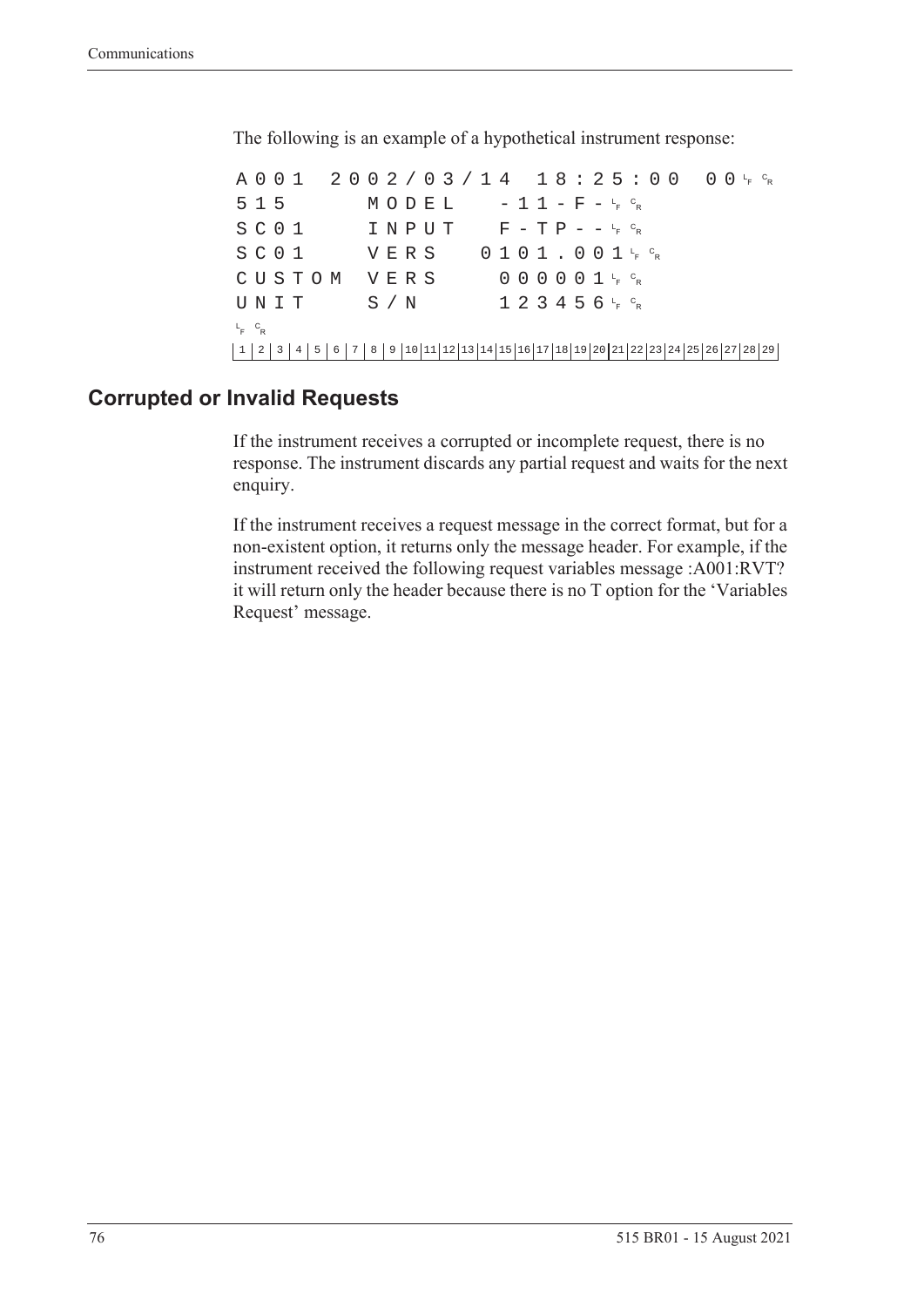### **Modbus RTU Protocol**

Modbus RTU (remote terminal unit) is an industry standard protocol that allows the instrument to be easily interfaced to other communication devices.

The instrument implements the Modbus protocol as detailed in the *Modicon Modbus Protocol Reference Guide* PI-MBUS-300 Rev J (June 1996).

#### **Message Format**

In RTU mode, messages start with a silent interval of at least 3.5 character times. The first field transmitted is the device address. Following the last transmitted character, a similar interval of at least 3.5 character times marks the end of the message. A new message can begin after this interval. The entire message frame must be transmitted as a continuous stream. A typical message frame is shown below:

| <b>Address</b> | <b>Function</b> | Data    | <b>CRC</b> Check |
|----------------|-----------------|---------|------------------|
| $ 1$ byte      | 1 byte          | n bytes | 2 bytes          |

Except for broadcast messages, when a master device sends a query to a slave device, it expects a normal response. One of four possible events can occur from the master's query:

- **•** If the slave device receives the query without a communication error, and can handle the query normally, it returns a normal response.
- **•** If the slave does not receive the query due to a communication error, no response is returned. The master program has to process a timeout condition for the query.
- **•** If the slave receives the query, but detects a communications error (parity or CRC), no response is returned. The master program has to process a timeout condition for the query.
- **•** If the slave receives the query without a communication error, but cannot handle it (for example, if the request is to read a nonexistent register), the slave will return an exception response informing the master of the nature of the error.

#### **Instrument Address**

The address of the instrument is programmable in the range from 1 to 247. Some addresses are reserved according to PI-MBUS-300 and have a special meaning:

- 0 = Broadcast, no response required from slave devices
- **•** 248 to 255 Reserved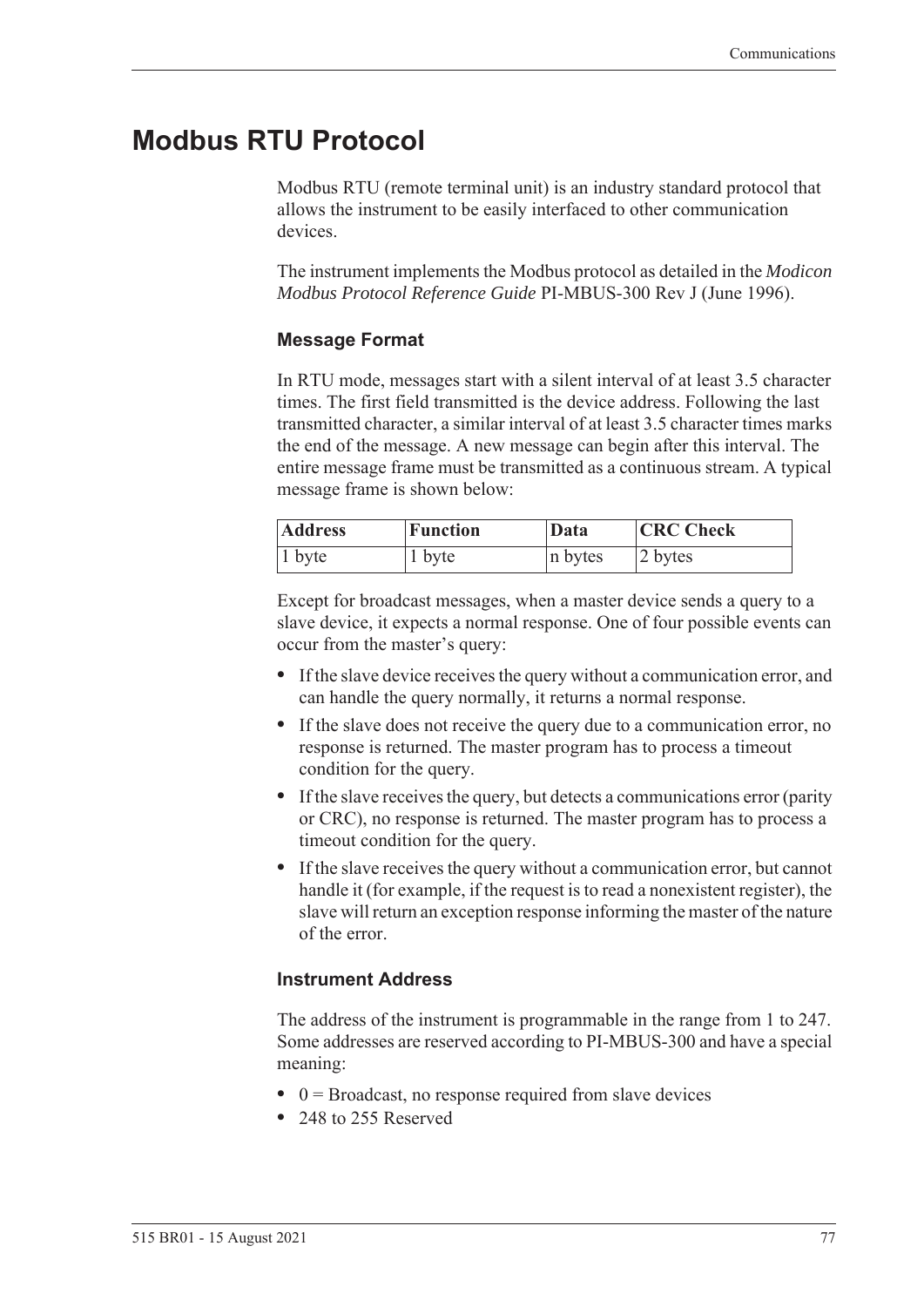#### **Function Codes**

| Code            | <b>Name</b>           | <b>Description</b>                                                    |
|-----------------|-----------------------|-----------------------------------------------------------------------|
| 03              | Read data register(s) | Obtain the content of one or more 2-byte<br>data registers.           |
| 06              | Preset data register  | Preset one 2-byte data register.                                      |
| $\overline{07}$ | Read status register  | Obtain the content of 1-byte status register.                         |
| 16              |                       | $ $ Preset data register(s) Preset one or more 2-byte data registers. |

The instrument accepts the following function codes:

#### **Exception Response**

The instrument forms an exception response by adding 80H to the function code and using an exception code as the 1-byte data field in the returned frame. Implemented exception codes are as follows:

| Code | <b>Name</b>             | <b>Description</b>                                                                                                                                   |
|------|-------------------------|------------------------------------------------------------------------------------------------------------------------------------------------------|
| 01   | <b>Illegal</b> function | The function code is not a legal action for<br>the slave.                                                                                            |
| 02   | Illegal data address    | The data address is not a legal address for<br>the slave.                                                                                            |
| 03   | Illegal data value      | The data value is not a legal value for the<br>slave.                                                                                                |
| 05   | Acknowledge             | The slave has accepted the request and is<br>processing it, but a long duration of time<br>will be required to do so.                                |
| 06   | Slave device busy       | The slave is engaged in processing a long<br>duration program command. The master<br>should re-transmit the message later when<br>the slave is free. |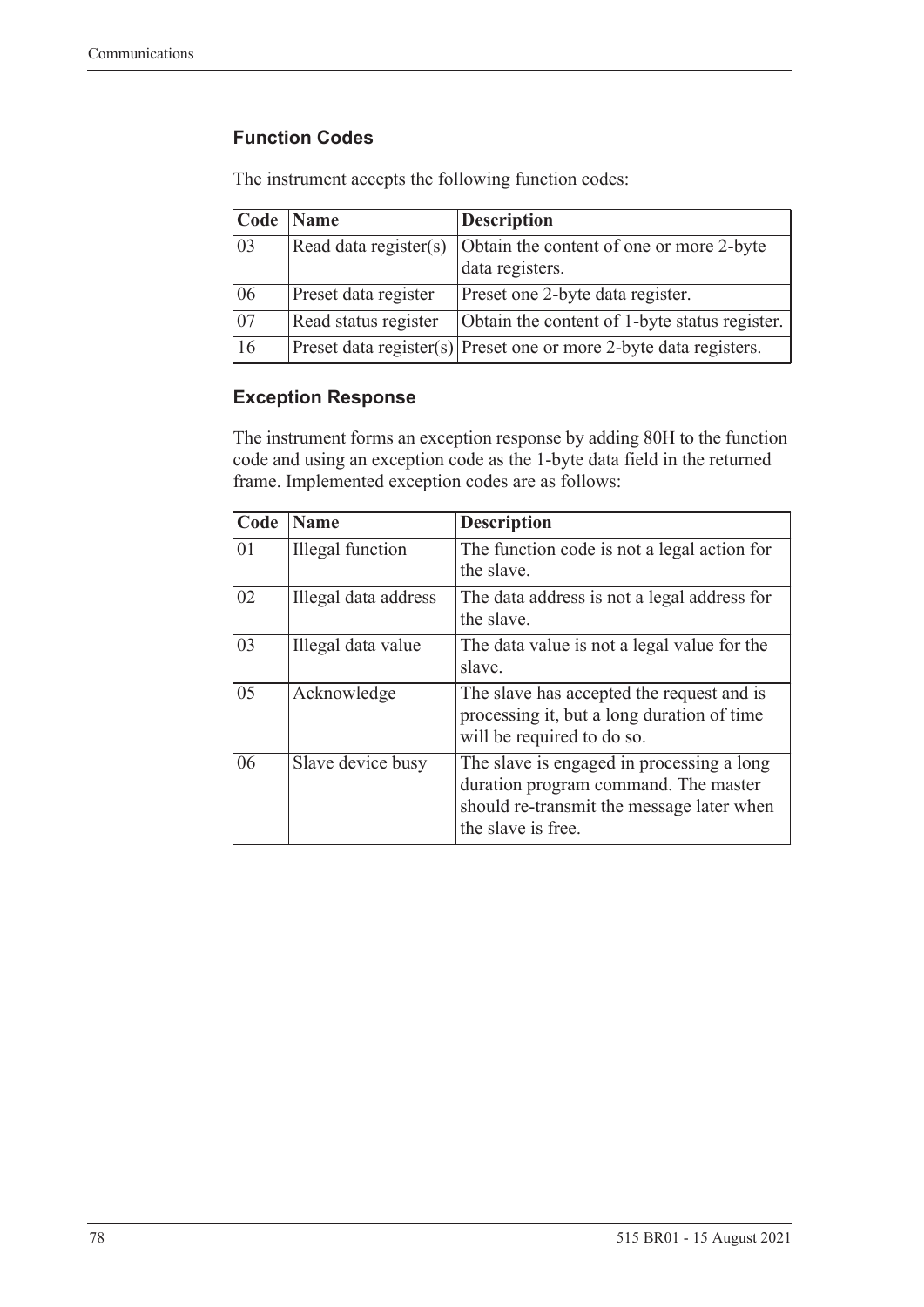#### **List of Data Registers**

The following tables describe the addresses and meaning of the data registers in the instrument. The registers are grouped in blocks that relate to a particular function of the instrument. The data values are expressed in the engineering units that were selected for the variables when the instrument settings were configured.

**Note:** Conventional numbering of registers often starts from 1, therefore be aware that "register 1" in this case has "address 0" and so on.

The data registers represent different data types as specified in the tables:

- I Integer, 2 bytes (Holding Register)
- L Long Integer, 4 bytes (2 registers)
- P Programmable Format, 4 bytes (2 registers)

The "Programmable Format" data type for 4-byte (2 registers) data values can be set as either Floating Point or Long Integer via the "Data Type" program item as described in **[Communications](#page-68-0)** on page 59.

The Floating Point variable is represented in IEEE-754 Floating Point 4-byte format and requires two 2-byte data registers:

| <b>IEEE-754</b> | <b>Modicon Registers</b>    |
|-----------------|-----------------------------|
| 1st byte        | low byte (register $X$ )    |
| 2nd byte        | high byte (register X)      |
| 3rd byte        | $ low byte (register X+1) $ |
| 4th byte        | high byte (register $X+1$ ) |

This means that two data registers must be read or written to obtain, or preset, one data value.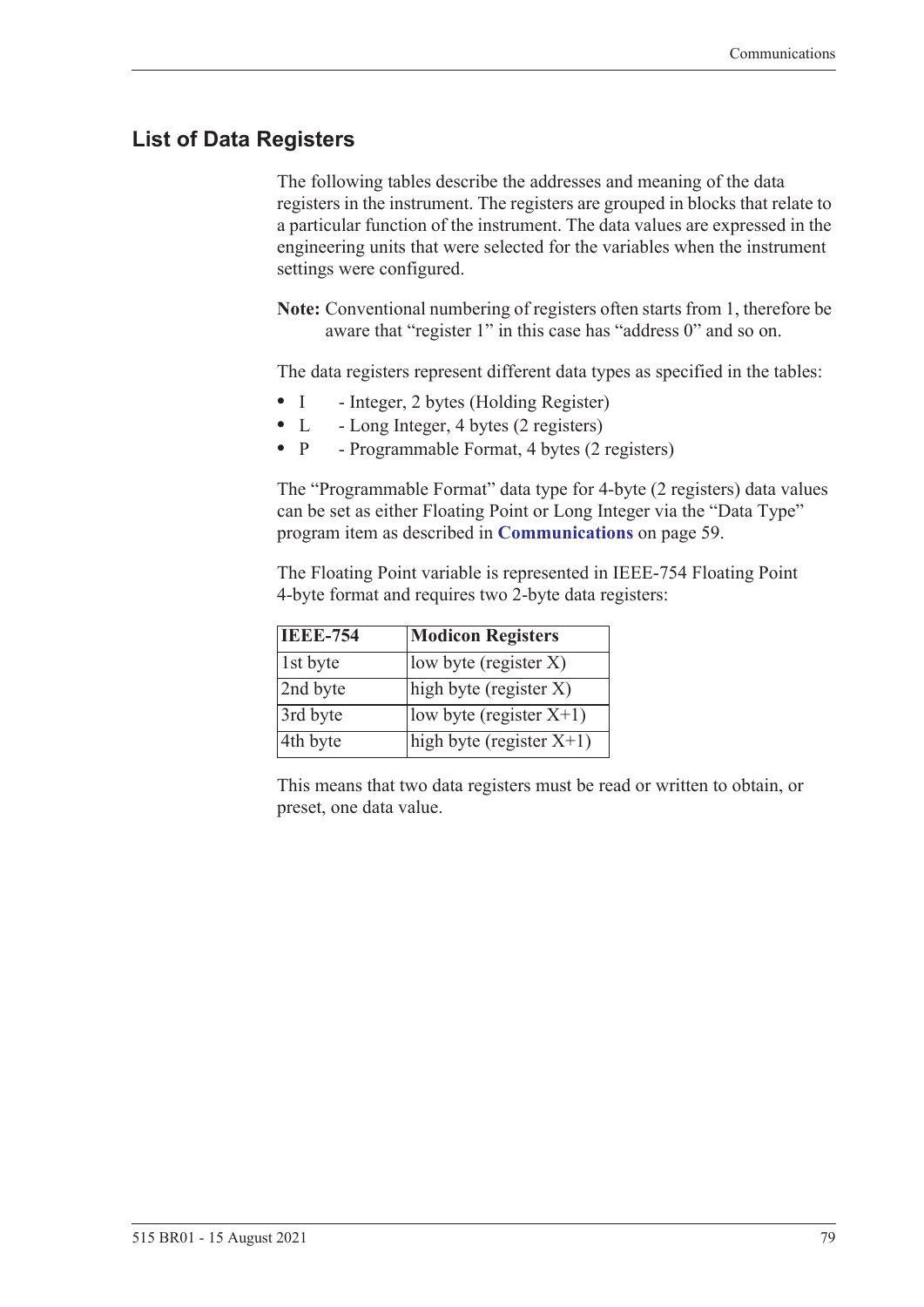#### **Current and Logged Process Data**

This block of registers is available for the retrieval of current or logged process data with its matching time and date information.

Use the log timebase and log number to retrieve the logged information from the appropriate register. If a particular log number does not exist, or the instrument does not have the optional real-time clock, the time and date stamp and associated variables are set to zero.

| <b>Register</b> | <b>Name</b>                       | <b>Comments</b>                                                                                                                                                                                                                                  | <b>Read Only or</b><br><b>Read/Write</b> | <b>Type</b>    |
|-----------------|-----------------------------------|--------------------------------------------------------------------------------------------------------------------------------------------------------------------------------------------------------------------------------------------------|------------------------------------------|----------------|
| $\mathbf{1}$    | Net Volume                        |                                                                                                                                                                                                                                                  | R                                        | P              |
| $\overline{3}$  | <b>Net Flowrate</b>               |                                                                                                                                                                                                                                                  | $\mathsf{R}$                             | $\overline{P}$ |
| $\overline{5}$  | Main Line Volume                  |                                                                                                                                                                                                                                                  | R                                        | $\mathsf{P}$   |
| 7               | Main Line Flowrate                |                                                                                                                                                                                                                                                  | $\mathsf{R}$                             | P              |
| $\overline{9}$  | Process Line Volume               |                                                                                                                                                                                                                                                  | $\overline{R}$                           | $\overline{P}$ |
| 11              | <b>Process Line Flowrate</b>      |                                                                                                                                                                                                                                                  | R                                        | P              |
| 13              | Process Volume Ratio              |                                                                                                                                                                                                                                                  | R                                        | P              |
| 15              | Process Flowrate Ratio            |                                                                                                                                                                                                                                                  | R                                        | $\overline{P}$ |
| 17              | Process Control Output            | <b>Process Variables</b>                                                                                                                                                                                                                         | R                                        | $\mathsf{P}$   |
| 19              | <b>Process Flowrate Deviation</b> | By default totals are the Accumulated values. If                                                                                                                                                                                                 | $\mathsf R$                              | P              |
| $\overline{21}$ | <b>Preset Quantity</b>            | current Non-accumulated (resettable) totals                                                                                                                                                                                                      | $\overline{\mathsf{R}}$                  | $\overline{P}$ |
| $\overline{23}$ |                                   | are required, set register 37 to 06.                                                                                                                                                                                                             | R                                        | $\mathsf{P}$   |
| 25              |                                   |                                                                                                                                                                                                                                                  | $\sf R$                                  | $\overline{P}$ |
| $\overline{27}$ |                                   |                                                                                                                                                                                                                                                  | $\overline{R}$                           | $\overline{P}$ |
| $\overline{29}$ |                                   |                                                                                                                                                                                                                                                  | R                                        | P              |
| 31              | Year                              |                                                                                                                                                                                                                                                  | R/W                                      | I              |
| $\overline{32}$ | <b>Month</b>                      | Current Date/Time or                                                                                                                                                                                                                             | R/W                                      | I              |
| 33              | Date                              | Logged Date/Time Stamp<br>(see register 38 Log Number).<br>Only current Date/Time can be edited                                                                                                                                                  | R/W                                      | ı              |
| 34              | Hour                              |                                                                                                                                                                                                                                                  | R/W                                      | I              |
| $\overline{35}$ | Minute                            |                                                                                                                                                                                                                                                  | R/W                                      | I              |
| $\overline{36}$ | Second                            |                                                                                                                                                                                                                                                  | R                                        | I              |
| $\overline{37}$ | Log Type                          | 00 - hourly or log records<br>$01 - \text{daily}$<br>02 - weekly<br>03 - monthly<br>04 - yearly<br>05 - last edit of calibration<br>06-current totals are non-accumulated values,<br>register 38 is ignored.                                     | R/W                                      | ı              |
| 38              | Log Number                        | If set to 0, current variables and Date/Time are<br>retrieved                                                                                                                                                                                    | R/W                                      | ı              |
| 39              | Clear Data                        | 01 - clear logs<br>02 - clear accumulated totals<br>03 - clear non-accumulated totals<br><b>Note:</b> the Clear Data command is not executed<br>(and register 39 is set to non-zero value) when<br>the controller has a transaction in progress. | R/W                                      | I.             |
| 40              | Reserved                          |                                                                                                                                                                                                                                                  |                                          |                |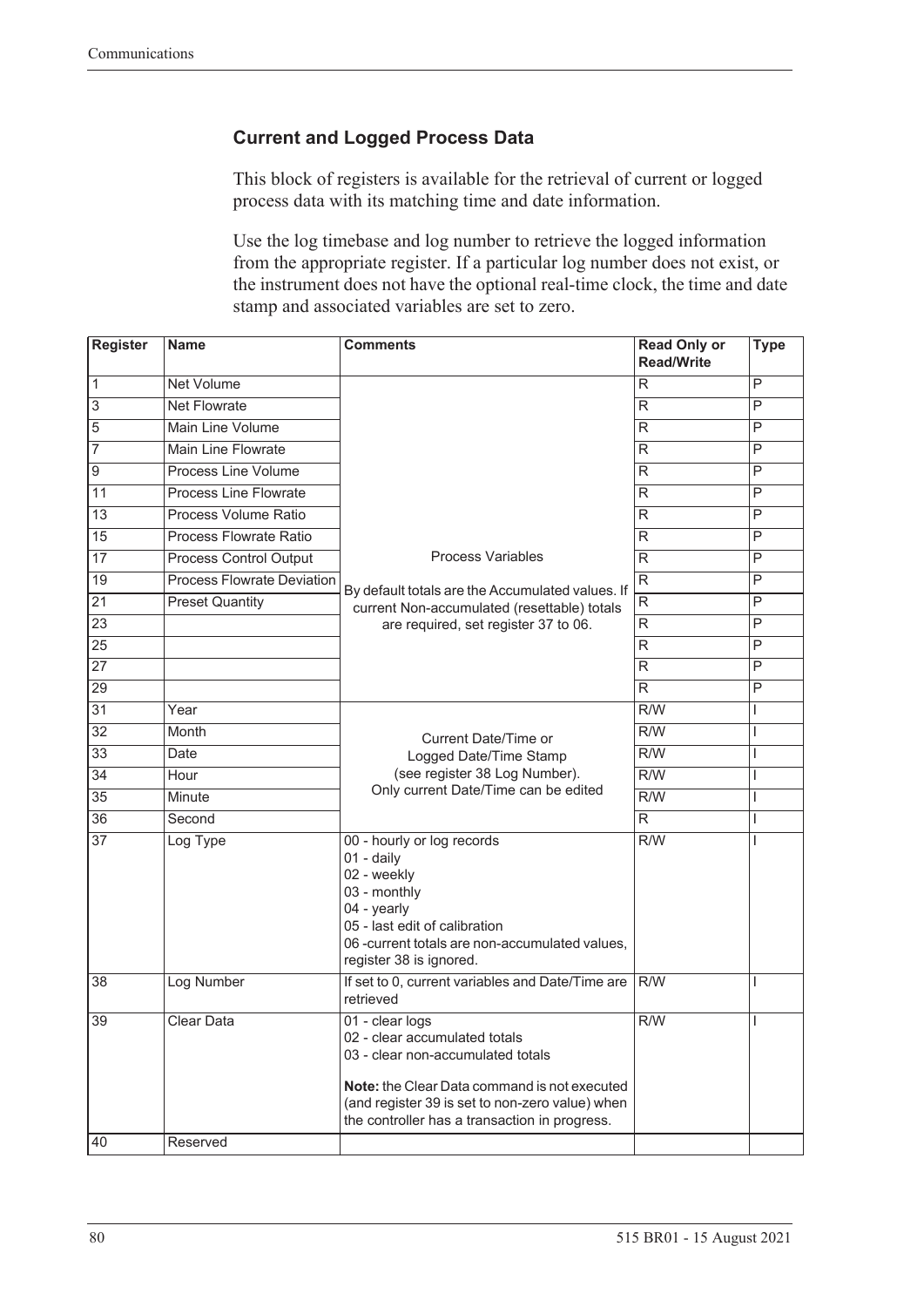#### <span id="page-90-1"></span><span id="page-90-0"></span>**Instrument Exception Status**

This register is available to verify the status of the instrument.

| <b>Register</b>                                                                                                                                                                                                                                                                           | <b>Name</b>   | <b>Comments</b>                | <b>Read Only or</b><br><b>Read/Write</b> | <b>Type</b> |
|-------------------------------------------------------------------------------------------------------------------------------------------------------------------------------------------------------------------------------------------------------------------------------------------|---------------|--------------------------------|------------------------------------------|-------------|
| 41                                                                                                                                                                                                                                                                                        | Exception     | $00 = no error$                | R                                        |             |
|                                                                                                                                                                                                                                                                                           | <b>Status</b> | $01$ = analog input 1 failure  |                                          |             |
|                                                                                                                                                                                                                                                                                           |               | 02 = analog input 2 failure    |                                          |             |
|                                                                                                                                                                                                                                                                                           |               | 03 = analog input 3 failure    |                                          |             |
| 04 = analog input 4 failure<br>05 = invalid calibration parameter<br>06 = invalid reference parameter<br>$07$ = invalid property<br>$08$ = quadrature input error<br>$09$ = no solution for internal calculations<br>$10$ = process parameters out of range<br>$11 =$ input is over limit |               |                                |                                          |             |
|                                                                                                                                                                                                                                                                                           |               |                                |                                          |             |
|                                                                                                                                                                                                                                                                                           |               |                                |                                          |             |
|                                                                                                                                                                                                                                                                                           |               |                                |                                          |             |
|                                                                                                                                                                                                                                                                                           |               |                                |                                          |             |
|                                                                                                                                                                                                                                                                                           |               |                                |                                          |             |
|                                                                                                                                                                                                                                                                                           |               |                                |                                          |             |
|                                                                                                                                                                                                                                                                                           |               |                                |                                          |             |
|                                                                                                                                                                                                                                                                                           |               | $12$ = no flow error detected  |                                          |             |
|                                                                                                                                                                                                                                                                                           |               | $13$ = overflow error detected |                                          |             |
| $14$ = leakage error detected<br>$20 =$ system failure<br>$21$ = power supply is low<br>$22$ = new or failed clock battery<br>23 to 29 reserved                                                                                                                                           |               |                                |                                          |             |
|                                                                                                                                                                                                                                                                                           |               |                                |                                          |             |
|                                                                                                                                                                                                                                                                                           |               |                                |                                          |             |
|                                                                                                                                                                                                                                                                                           |               |                                |                                          |             |
|                                                                                                                                                                                                                                                                                           |               |                                |                                          |             |
|                                                                                                                                                                                                                                                                                           |               | $30 =$ alarm 1 active          |                                          |             |
|                                                                                                                                                                                                                                                                                           |               | $31$ = alarm 2 active          |                                          |             |
|                                                                                                                                                                                                                                                                                           |               | $32$ = alarm 3 active          |                                          |             |
|                                                                                                                                                                                                                                                                                           |               | $33$ = alarm 4 active          |                                          |             |

#### **Instrument Control and I/O**

This block of registers is available in some applications to give access to important information in the instrument.

| <b>Register</b> | <b>Name</b>  | <b>Comments</b>                                      | <b>Read Only or</b><br><b>Read/Write</b> | Type |
|-----------------|--------------|------------------------------------------------------|------------------------------------------|------|
| 42              | Reserved     |                                                      | R                                        |      |
| 43              | Logic Inputs | 0 to 15 Binary representation of logic inputs        | R                                        |      |
|                 |              | $B0 = 0/1$ (LSB)<br>input 1 activated/deactivated    |                                          |      |
|                 |              | $B1 = 0/1$<br>input 2 activated/deactivated          |                                          |      |
|                 |              | $B2 = 0/1$<br>input 3 activated/deactivated          |                                          |      |
|                 |              | $B3 = 0/1$<br>input 4 activated/deactivated          |                                          |      |
| 44              |              | Operation State   Representation of operation status | R                                        |      |
|                 |              | $0 =$ Reset                                          |                                          |      |
|                 |              | 1 = Maintenance                                      |                                          |      |
|                 |              | $2 =$ Completed                                      |                                          |      |
|                 |              | $3$ = Waiting to restart                             |                                          |      |
|                 |              | $4 =$ Paused                                         |                                          |      |
|                 |              | $5 =$ Waiting for timeout                            |                                          |      |
|                 |              | $6$ = Running (Slow Start)                           |                                          |      |
|                 |              | 7 = Running (Prestop)                                |                                          |      |
|                 |              | $8$ = Running (Full Flow)                            |                                          |      |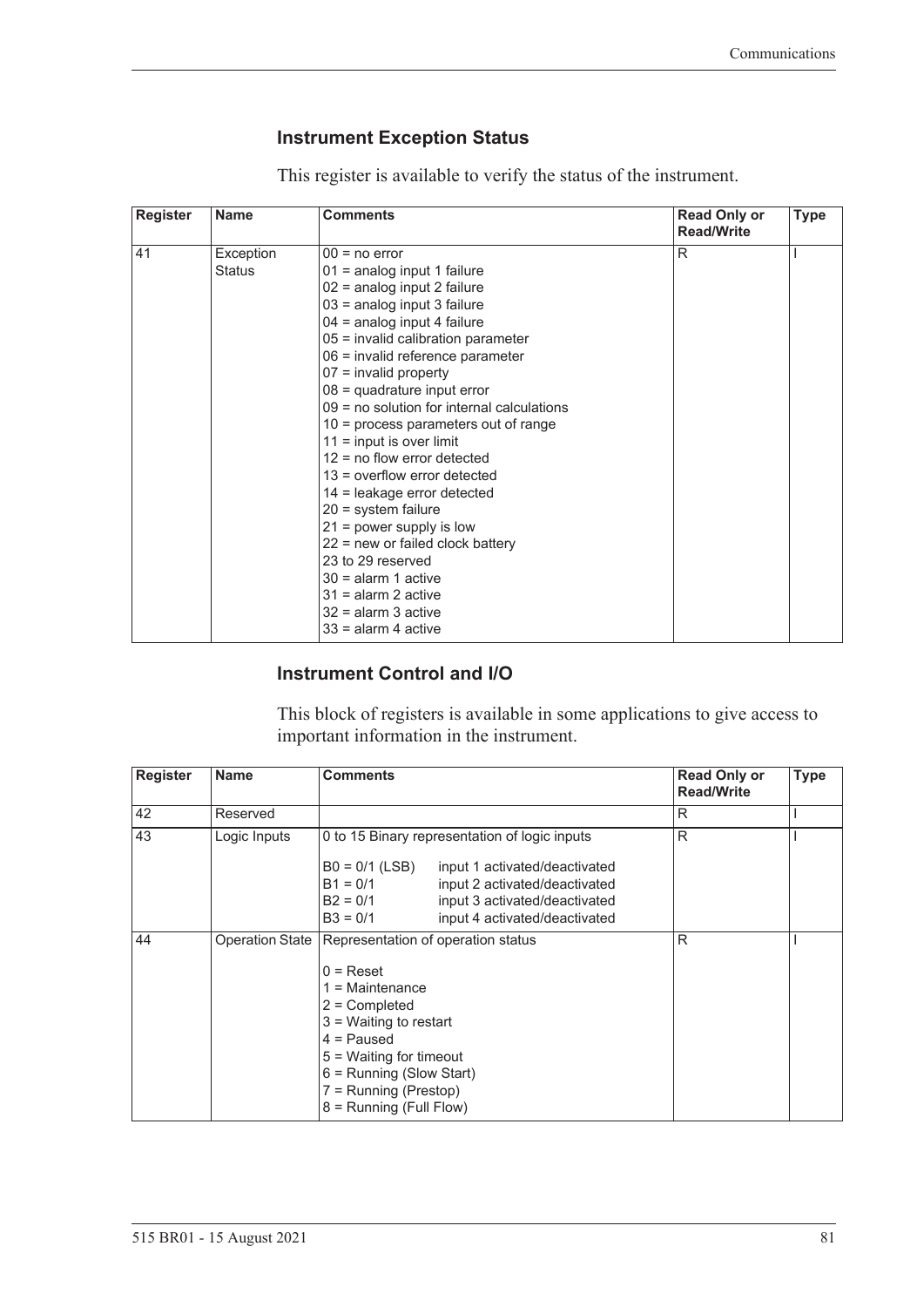| <b>Register</b> | <b>Name</b>                     | <b>Comments</b>                                                                                                                                                                                                                                                                                   | <b>Read Only or</b><br><b>Read/Write</b> | <b>Type</b> |
|-----------------|---------------------------------|---------------------------------------------------------------------------------------------------------------------------------------------------------------------------------------------------------------------------------------------------------------------------------------------------|------------------------------------------|-------------|
| 45              | <b>Relay State</b>              | 0 to 15 Binary representation of relay state.<br>$0 =$ open; $1 =$ closed.<br>$B0 =$ relay 1 (LSB)<br>$B1 =$ relay 2<br>$B2 =$ relay 3<br>$B3 =$ relay 4                                                                                                                                          | R                                        | ı           |
| 46              | <b>Relay Control</b>            | 0 to 15 Binary representation of relay control.<br>$0 =$ open; $1 =$ close.<br>Note: Only the general relays configurable in the Alarm<br>section of calibration are able to be viewed and controlled<br>by Modbus.<br>$B0 =$ relay 1 (LSB)<br>$B1 =$ relay 2<br>$B2 =$ relay 3<br>$B3 =$ relay 4 | R/W                                      |             |
| 47              | <b>Relay Control</b><br>Source  | 0 to 15 Binary representation of relay control source.<br>$0 =$ Local (controlled by instrument operation) $1 = RTU$<br>(controlled by Modbus register 46).<br>$B0 =$ relay 1 (LSB)<br>$B1$ = relay 2<br>$B2 =$ relay 3<br>$B3 =$ relay 4                                                         | R/W                                      | I           |
| 48              | Delivery<br>Number              | Provides the delivery number (batch record) for a stored<br>transaction (determined by Modbus register 38).                                                                                                                                                                                       | R                                        | L           |
| 50              | <b>Control Mode</b>             | $0 =$ Idle/Local<br>Control from logic inputs<br>$1 = Stop$<br>Suspend current batch<br>$2 = Run$<br>Resume/start batch<br>$3 =$ Reset<br>Clear current batch totals                                                                                                                              | R/W                                      |             |
| 51 to 99        | Instrument<br><b>Parameters</b> | See next table for details.                                                                                                                                                                                                                                                                       | R/W                                      | P           |
| 101             | Analog Inp.1                    | Raw analog input data.                                                                                                                                                                                                                                                                            | $\overline{R}$                           | P           |
| 103             | Analog Inp.2                    | 4-20mA inputs are read in Amperes.                                                                                                                                                                                                                                                                | R                                        | P           |
| 105             | Analog Inp.3                    | 0-5V or 1-5V inputs are read in Volts<br>RTD inputs are read in degrees Kelvin.                                                                                                                                                                                                                   | R                                        | P           |
| 107             | Analog Inp.4                    | Unused inputs are configured as 4-20mA.                                                                                                                                                                                                                                                           | $\overline{R}$                           | P           |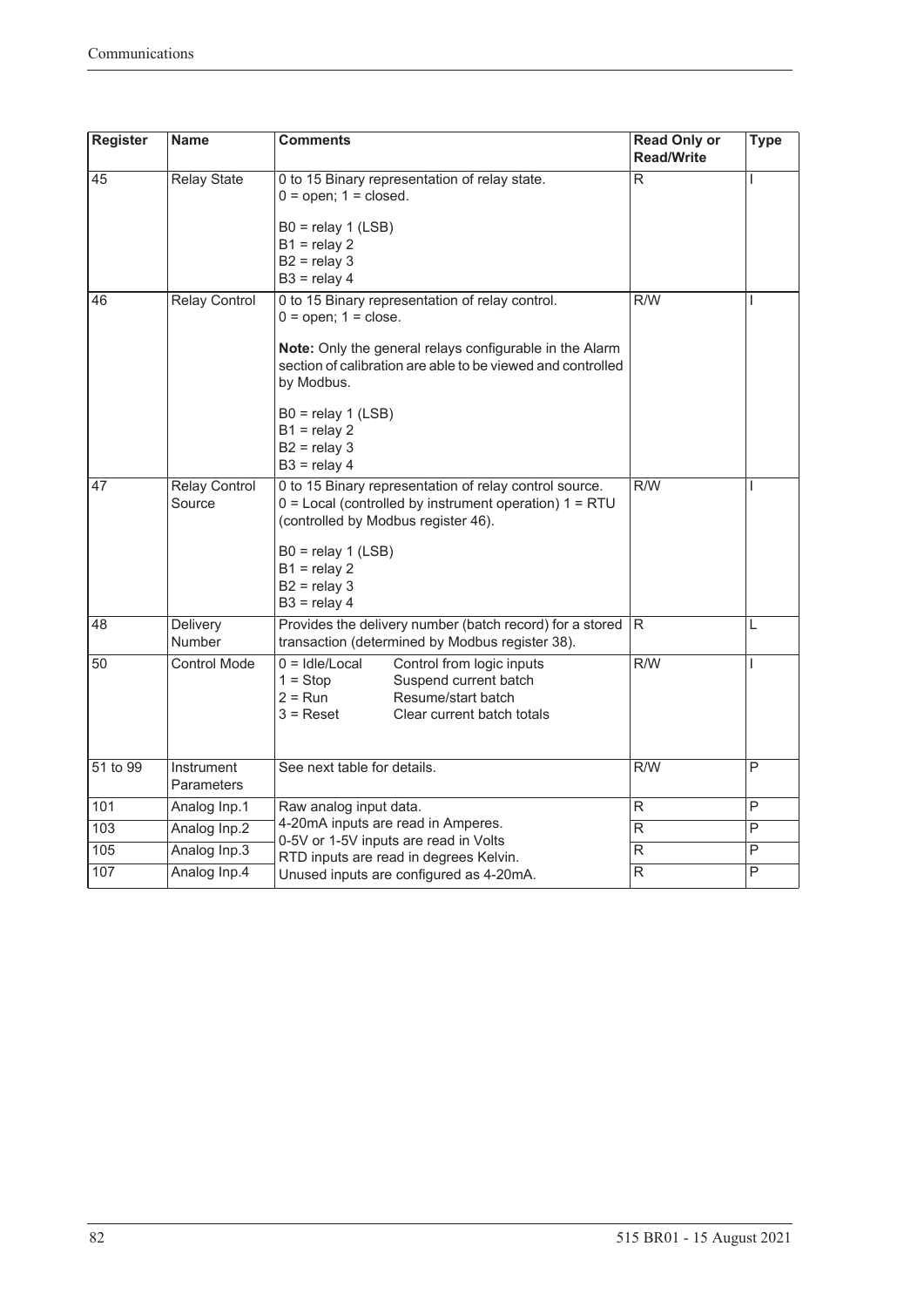#### **Instrument Configuration Parameters**

This block of registers is available in applications to give access to some important instrument parameters (i.e. fluid properties etc.).

The usage of these parameters can be dependent on other instrument settings. For full description, please refer to the **[Modbus Accessible](#page-59-0)  [Parameters](#page-59-0)** on page 50.

| <b>Register</b> | <b>Name</b>                             | <b>Comments</b> | Read Only or Type<br><b>Read/Write</b> |   |
|-----------------|-----------------------------------------|-----------------|----------------------------------------|---|
| 51              | <b>Preset Control Output Setpoint</b>   |                 | R/W                                    | P |
| 53              | <b>Preset Flowrate Setpoint</b>         |                 | R/W                                    | D |
| 55              | <b>Preset Ratio Setpoint</b>            |                 | R/W                                    | P |
| 57              | <b>Batch Preset Value</b>               |                 | R/W                                    | P |
| 59              | <b>Batch Overrun Compensation Value</b> |                 | R/W                                    | P |
| 61 to 99        | Reserved                                |                 | R/W                                    | P |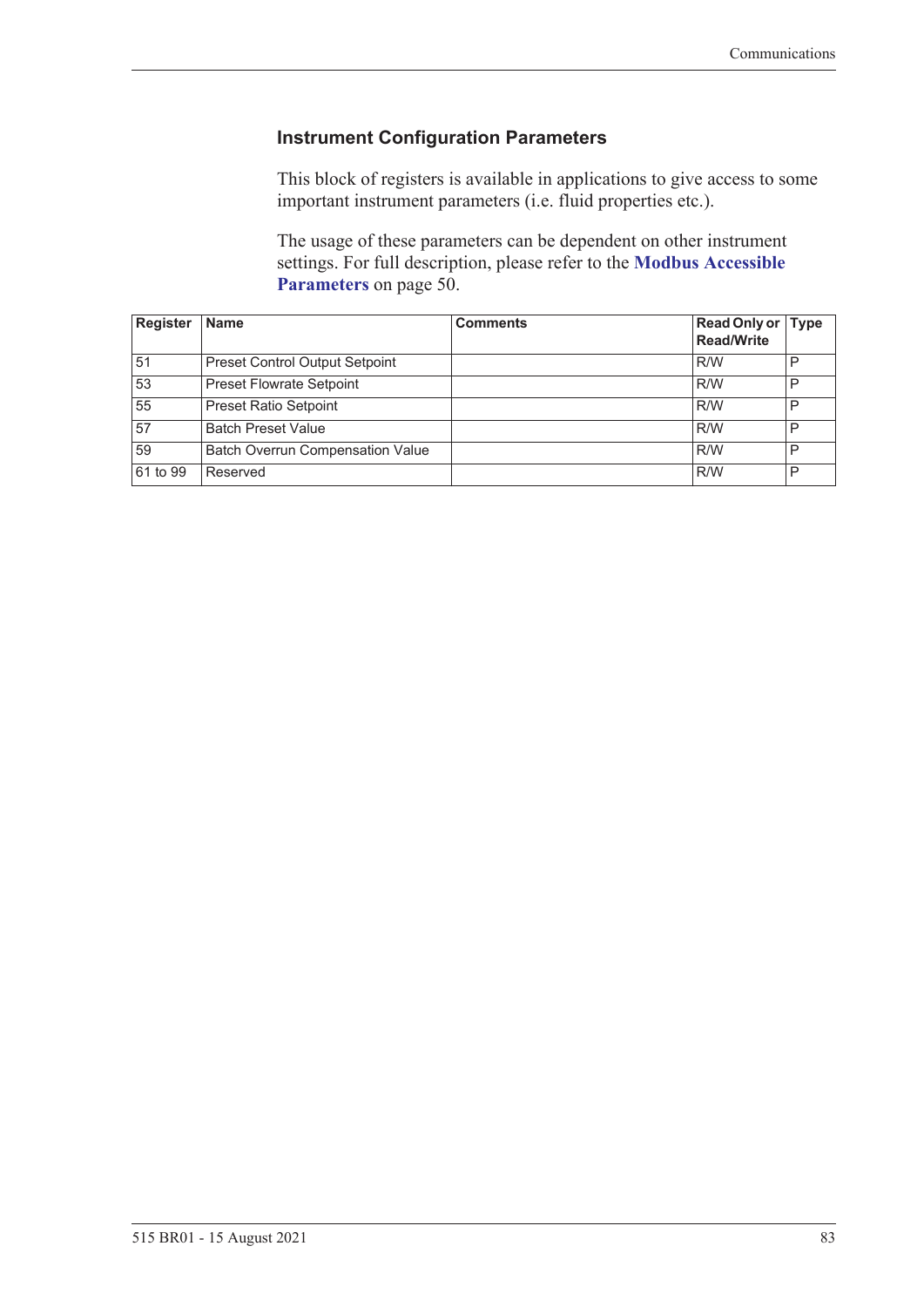## <span id="page-93-0"></span>**Printer Protocol**

A printer protocol is available in the 500 Series. It provides the ability to print out live data, individual logged data and to do some report-style printing of logged data. The method of printing these and the format of the printouts are described below. If chosen, a printer protocol also enables application/configuration uploading and printing a configuration report, as shown in **[Printing Configuration Report](#page-52-0)** on page 43.

**Note:** Printer output is only available if the Real Time Clock option is fitted.

The selection of Printer Protocol can be made for the Communications Protocol options for the RS-232 or RS-485 port. A list of log report types and printer types available at the end of the TM-LOG calibration menu.

#### **Report Types**

The list of report types is as follows:

**•** REP-10 Latest Logs Report

The number of logs printed in each report are determined by the values programmed for Report Logs in the TM-LOG menu.

#### **Printer Types**

The list of available printers is as follows:

- PRN-01 Generic computer printer
- PRN-02 Generic roll printer (printing first line first)
- PRN-03 Slip Printer TM295
- **•** PRN-04 Label (roll) printer Citizen CMP30L

#### <span id="page-93-1"></span>**Customizing a Printout**

A customized printout can be provided which can have up to 6 header lines and 6 footer lines. It is also possible to exclude some main menu items on the printout. If any customizing of the printout is required discuss this with the distributor.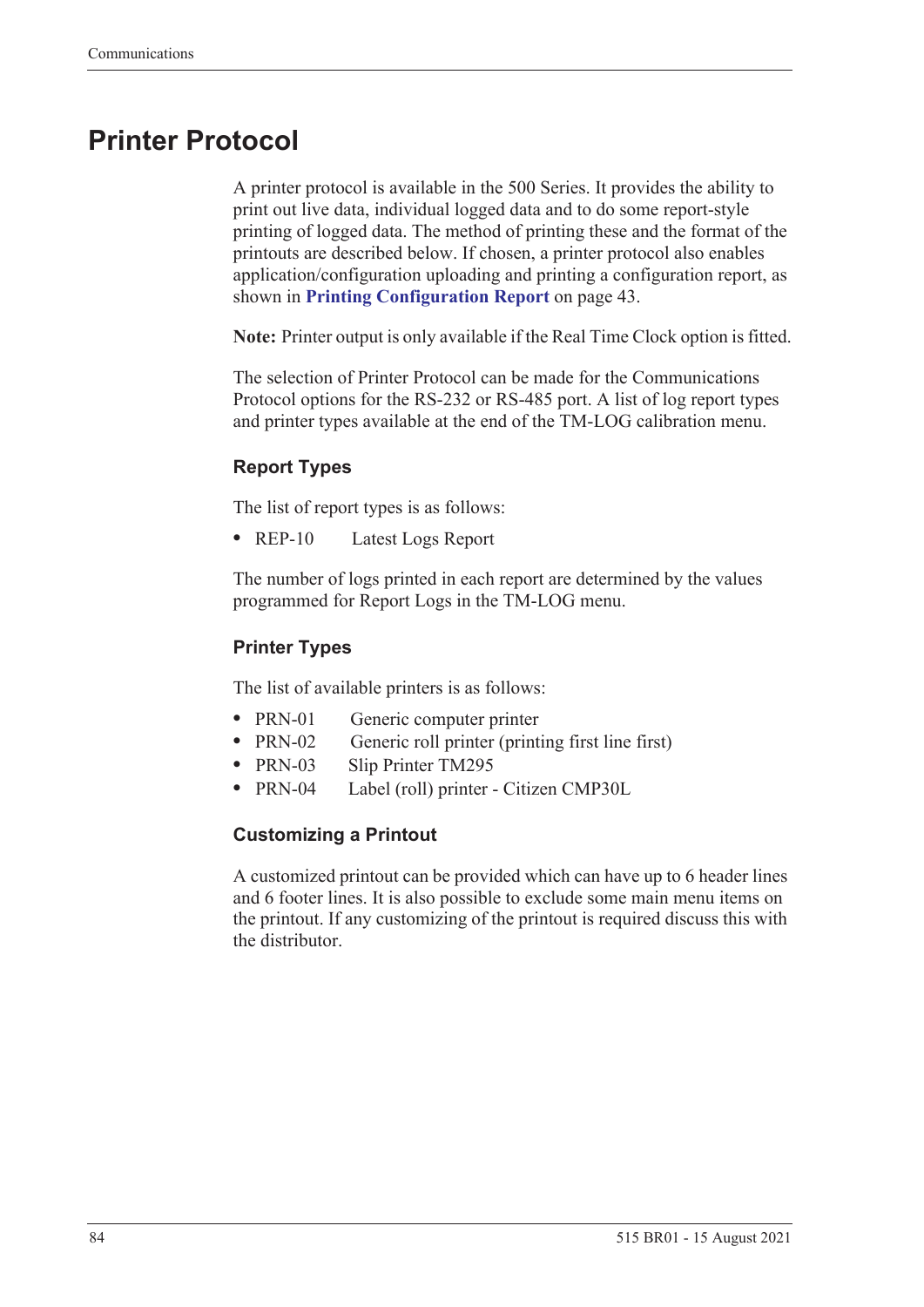### **Types of Printouts**

#### **Live Data**

The HOLD.SET - TO PRINT prompt in the main menu, is used to initiate a printout of the current delivery if the printer protocol has been selected. A printout can only be initiated if a batch is not in progress. If printing is not required, do not select printer protocol.

The format of this printout will be:

*Custom Header Lines*

*Instrument Serial No. & Tag*

*Current Delivery No. Current Date & Time & Status Variable unit value Variable unit value etc.*

*Custom Footer Lines ------------------------------------------- <separation line>*

(Note that blank header and footer lines are not printed).

#### **Instrument Serial Number and Unit Tag**

The instrument serial number and unit tag is the same as the information shown in the Model Info menu. For more details refer to **[Model](#page-35-0)  [Information](#page-35-0)** on page 26

#### **Delivery Number**

The delivery number that appears on the live data printout shows the assigned delivery number that is stored with the logged data. This number is cleared when the Logs are cleared in the TM/LOG menu. If a second print or docket of the same delivery is generated, the words "(DUPLICATE DOCKET)" are included at the top of the printout. i.e.

*(DUPLICATE DOCKET)*

*####*

*DELIVERY No. 000256*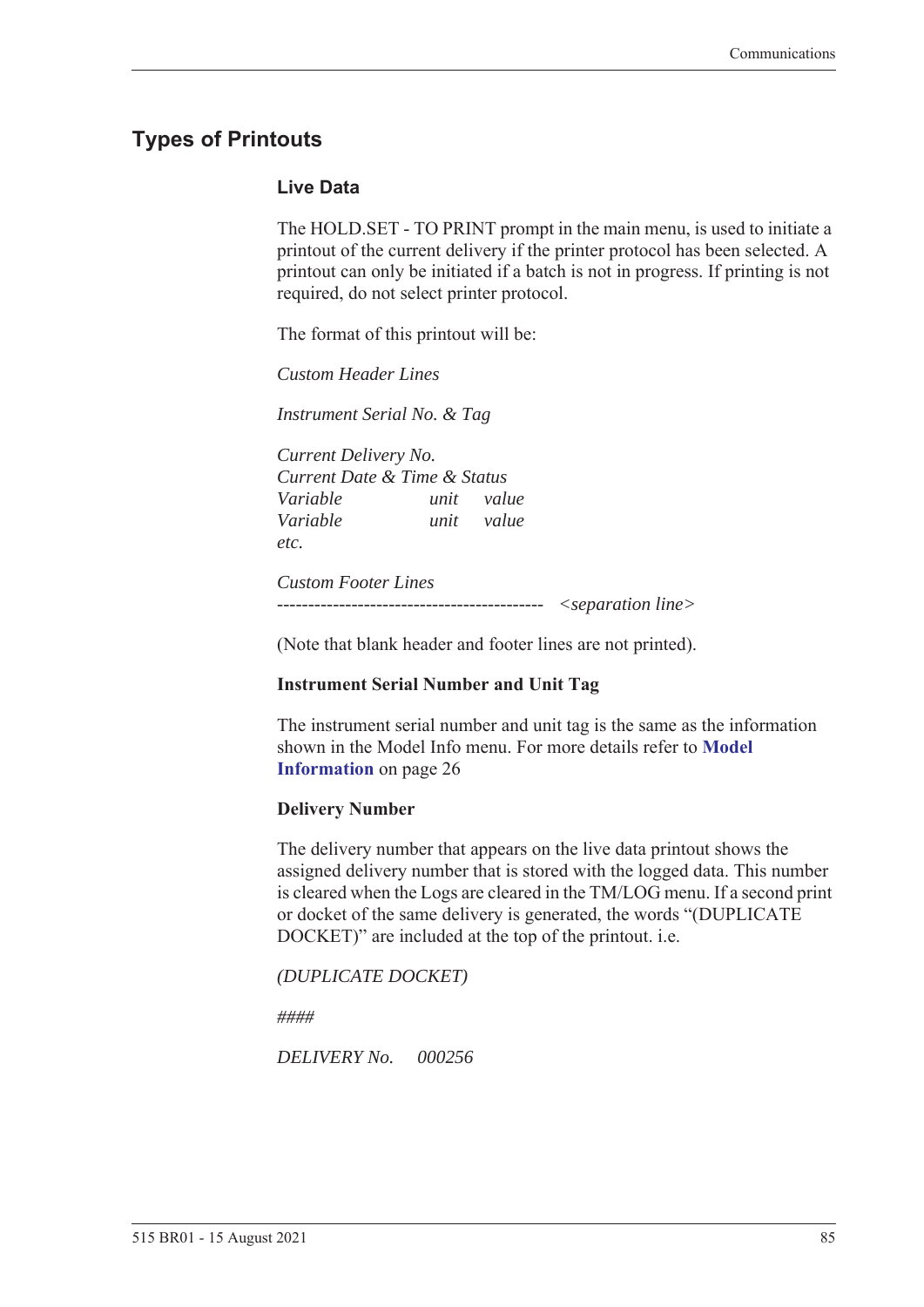#### **Individual Log Data**

When in the Log Menu and while holding the DISPLAY key to view the data of the log of interest, the RESET key can be pressed to initiate a printout of that log entry. The printout will have the time and date stamp corresponding to when the log was taken. After the print has been initiated there will be the opportunity to scroll to view another log entry and print again.

Since each log entry stores the delivery totals only, the printout will not have any accumulated totals. The format of the printout with this exception is the same as the LIVE DATA printout:

*Custom Header Lines*

*Instrument Serial No. & Tag*

| Logged Delivery No.  |            | number |
|----------------------|------------|--------|
| Date & Time & Status |            |        |
| Variable             | unit value |        |
| Variable             | unit value |        |
| etc.                 |            |        |

*Custom Footer Lines* 

*-------------------------------------------- <separation line>*

#### **Log Report Printing**

As there is the likelihood that the reports can be of a considerable length it is strongly recommended that only the 80 Column printer with Z fold (tractor feed) paper be used. This is just as much for the memory storage of printer as it is for the reliable paper supply.

There is a HOLD.SET REPORT PRINT prompt under the main menu with the ability to print the pre-selected type of report. Pressing and holding the SET key for two seconds will initiate the printout. Any of the Log Reports will have the following format:

*Custom Header Lines*

*Title of Report*  $\langle$  *internally set, indicates report type>* 

*Current Date & Time Instrument Serial No. & Tag*

*-------------------------------------------- <separation line>*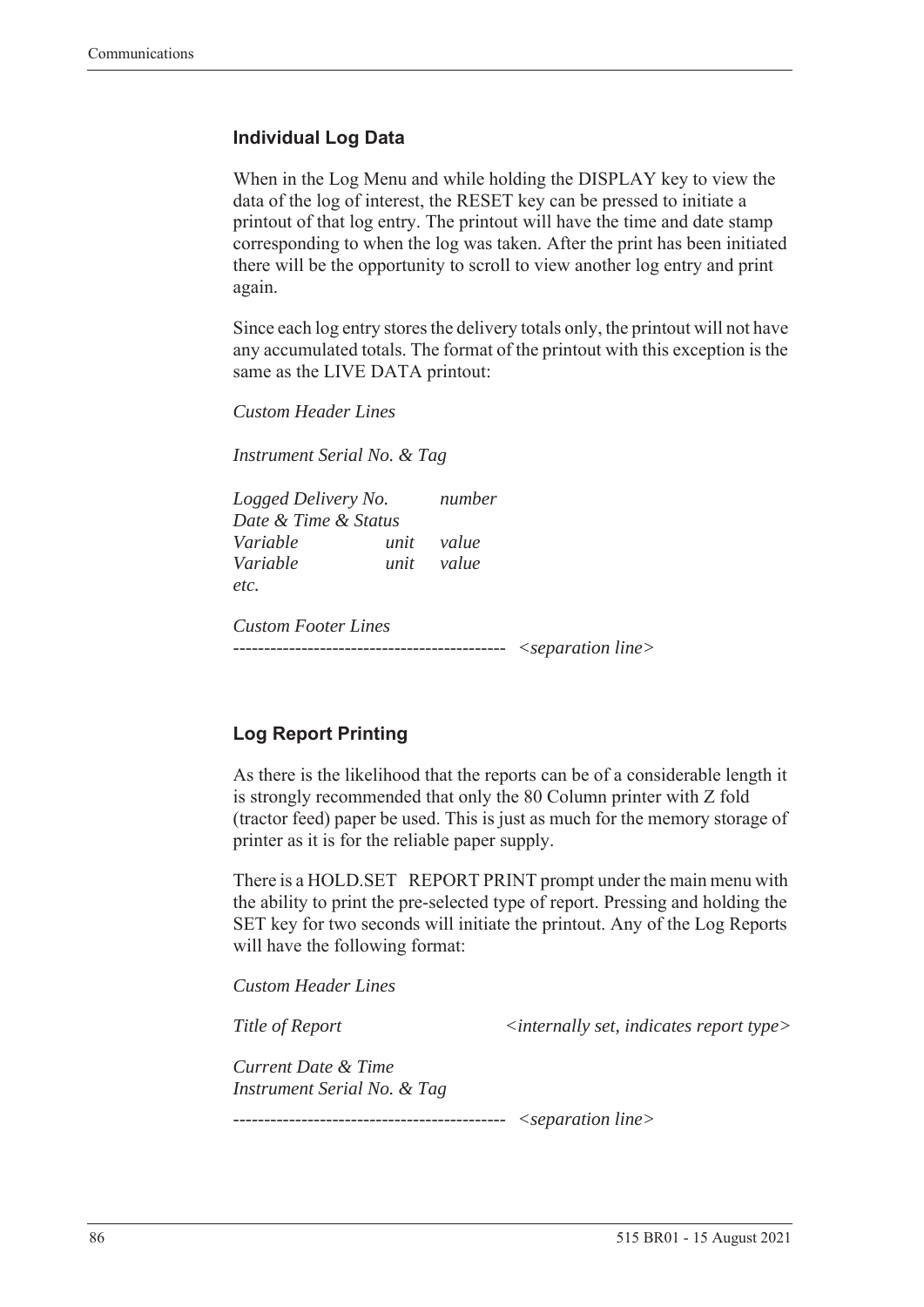| Delivery No.                         |            |       |                                                                                                                                                                  |
|--------------------------------------|------------|-------|------------------------------------------------------------------------------------------------------------------------------------------------------------------|
| Date & Time & Status                 |            |       |                                                                                                                                                                  |
| Variable unit value                  |            |       |                                                                                                                                                                  |
| Variable                             | unit value |       |                                                                                                                                                                  |
| etc.                                 |            |       |                                                                                                                                                                  |
|                                      |            |       |                                                                                                                                                                  |
| Delivery No.                         |            |       |                                                                                                                                                                  |
| Date & Time & Status                 |            |       |                                                                                                                                                                  |
| Variable unit value<br>Variable      | unit value |       |                                                                                                                                                                  |
|                                      |            |       |                                                                                                                                                                  |
| etc.                                 |            |       |                                                                                                                                                                  |
|                                      |            |       |                                                                                                                                                                  |
| Delivery No.                         |            |       |                                                                                                                                                                  |
| Date & Time & Status                 |            |       |                                                                                                                                                                  |
| Variable unit value                  |            |       |                                                                                                                                                                  |
| Variable unit value                  |            |       |                                                                                                                                                                  |
| etc.                                 |            |       |                                                                                                                                                                  |
| <b>Custom Footer Lines</b>           |            |       |                                                                                                                                                                  |
|                                      |            |       |                                                                                                                                                                  |
| show "Data not available", i.e.      |            |       | Reports such as "Latest Logs" will print in the historical order, and for those<br>logs that have no data (e.g. unit was powered off at the time) the print will |
| Del No. Data Not Available           |            |       |                                                                                                                                                                  |
|                                      |            |       |                                                                                                                                                                  |
| Delivery No.<br>Date & Time & Status |            |       |                                                                                                                                                                  |
| Variable unit value                  |            |       |                                                                                                                                                                  |
| Variable<br>etc.                     | unit       | value |                                                                                                                                                                  |
| Available" message.                  |            |       | If the unit is programmed for 0 logs for the latest log reports then the report<br>will only consist of the header and ID information and a "Data Not            |

*Custom Header Lines*

*Title of Report*

*Current Date & Time Instrument Serial No. & Tag*

*Data Not Available Custom Footer Lines -------------------------------------------- <separation line>*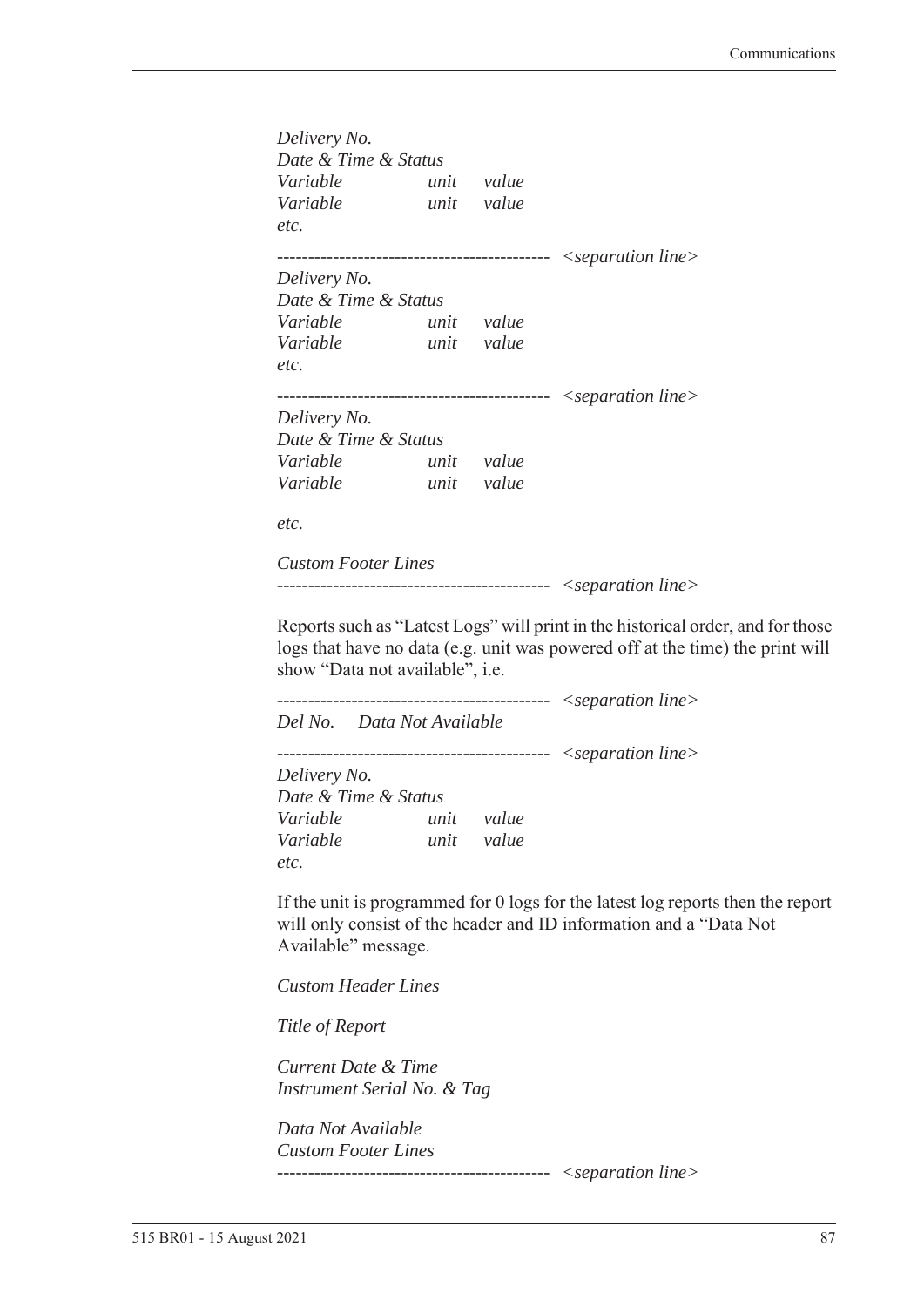### **Printer Data Control**

Some printers have limited data buffers and are therefore unable to collect all the print data being transmitted. The 500 Series has the capability of software handshaking. The Xon/Xoff characters can be used by any of the printer types to control the flow of data to ensure that data is not lost.

Some printers will also transmit an Xoff character in response to other events such as printer being off-line, print head not engaged or power being removed. The specific behaviour of the printer being used should be noted.

#### **Error Messages**

There are two printer error messages that can be displayed.

#### **PAPER OUT**

This message is related to the Printer Type PRN-03 TM295 Slip printer. It is standard procedure with this printer to check for paper status before printing. If a print is attempted but there is no paper the PAPER OUT message will be scrolled. The instrument will continue to poll the printer for paper and if paper is detected before a communications timeout expires the print will commence.

#### **COMMS TIMEOUT**

This message is relevant for all printer types and will be activated for the following conditions.

1. If the flow of data is stopped due to software or hardware handshaking and is not allowed to resume before the communications timeout.

2. If Printer Type is PRN-03 Slip printer and a paper status is requested but no response is received within the timeout period.

3. Paper Out has been detected for Printer Type PRN-03 but no paper is inserted within the timeout period.

When a communications timeout error has been activated the message COMMS TIMEOUT will be scrolled once, the request to print will be cleared and the instrument will return to its normal mode.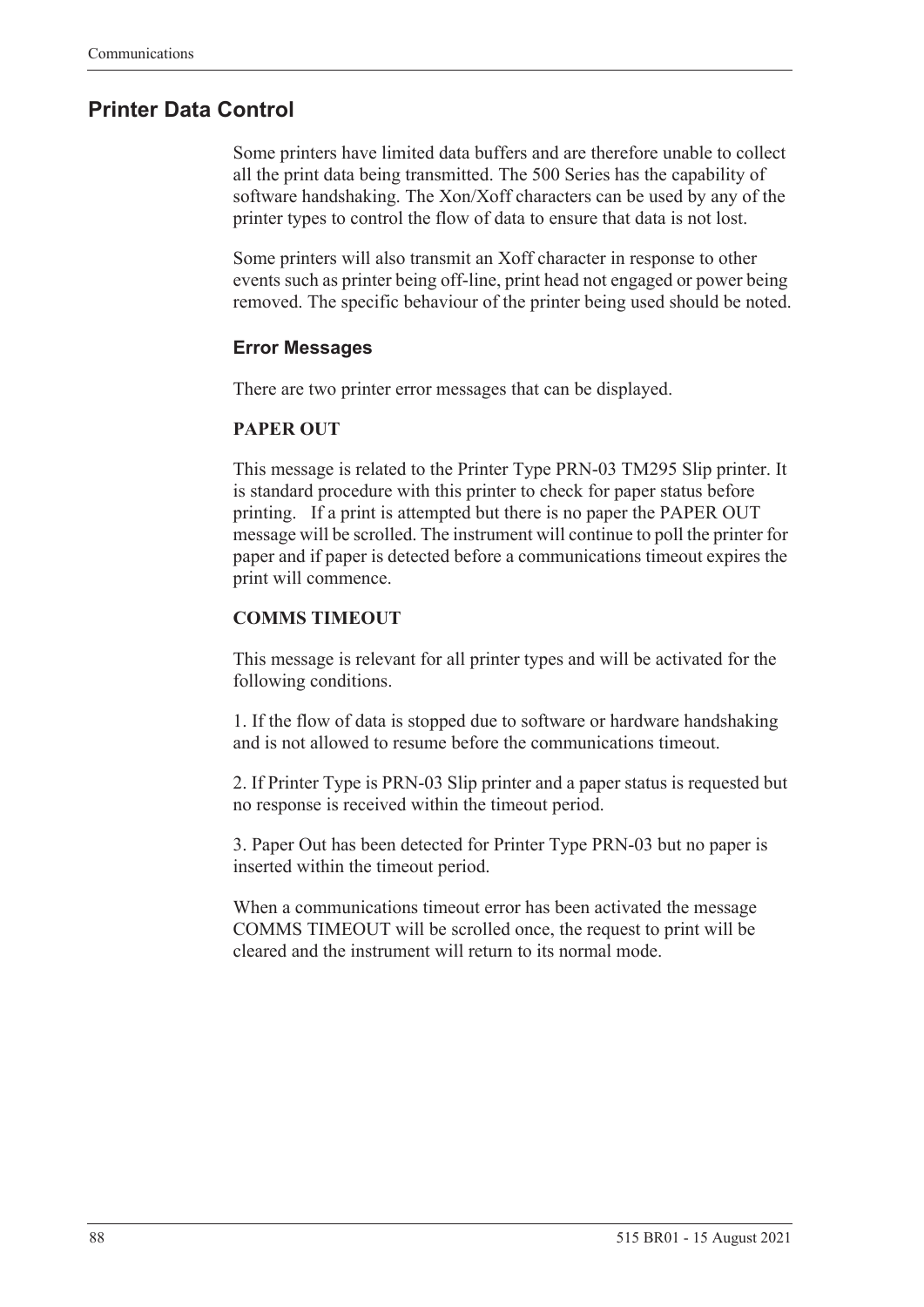# <span id="page-98-1"></span>**Appendix A Glossary**

<span id="page-98-0"></span>

| 500-PM<br><b>Software</b>              | The 500 Series Program Manager (500-PM software) is a Windows based<br>program that is freely available from the download section of the Contrec<br>website. The program is a comprehensive configuration tool and resource<br>centre that can be used to tailor an instrument to suit specific application<br>needs including program settings, units of measurement, custom tags/text,<br>access levels and more. Custom versions can be saved and configuration<br>reports generated as a PDF. |
|----------------------------------------|---------------------------------------------------------------------------------------------------------------------------------------------------------------------------------------------------------------------------------------------------------------------------------------------------------------------------------------------------------------------------------------------------------------------------------------------------------------------------------------------------|
| <b>ASCII</b>                           | American Standard Code for Information Interchange. For the ASCII<br>protocol, the instrument receives and transmits messages in ASCII, with all<br>command strings to the instrument terminated by a carriage return. Replies<br>from the instrument are terminated with a line-feed and a carriage-return.                                                                                                                                                                                      |
| <b>Filtering</b>                       | The process of suppressing oscillations or random signals in the input<br>signal.                                                                                                                                                                                                                                                                                                                                                                                                                 |
| <b>K-factor</b>                        | The K-factor is a constant value associated with frequency type flowmeters.<br>It is a scaling factor used in calculations to determine flow rate.                                                                                                                                                                                                                                                                                                                                                |
| <b>Linear</b><br>Correction            | A scaling of the input signal to represent the actual flow parameter.                                                                                                                                                                                                                                                                                                                                                                                                                             |
| <b>Modbus RTU</b>                      | The Modbus protocol is a message structure for communications between<br>controllers and devices regardless of the type of network. In RTU (remote<br>terminal unit) mode, each 8-bit byte in a message contains two 4-bit<br>hexadecimal characters. This mode has greater character density than<br>ASCII and allows better data throughput than ASCII for the same baud rate.                                                                                                                  |
| <b>Normalised</b><br>Input             | A normalised input ranges from 0 to 1.000. For 4-20 mA input, the signal is<br>set to 0 at 4mA and the signal is set to 1.000 at 20mA.                                                                                                                                                                                                                                                                                                                                                            |
| <b>NPS</b>                             | Namur Proximity Switch.                                                                                                                                                                                                                                                                                                                                                                                                                                                                           |
| <b>Passive Output</b><br><b>Signal</b> | Requires an external power supply.                                                                                                                                                                                                                                                                                                                                                                                                                                                                |
| Watchdog<br>Timer (WTD)                | The WDT is used to monitor the activity of the micro processor and will<br>force a reboot if the micro processor stops, while power is applied, due to<br>any internal or external influences.                                                                                                                                                                                                                                                                                                    |
|                                        |                                                                                                                                                                                                                                                                                                                                                                                                                                                                                                   |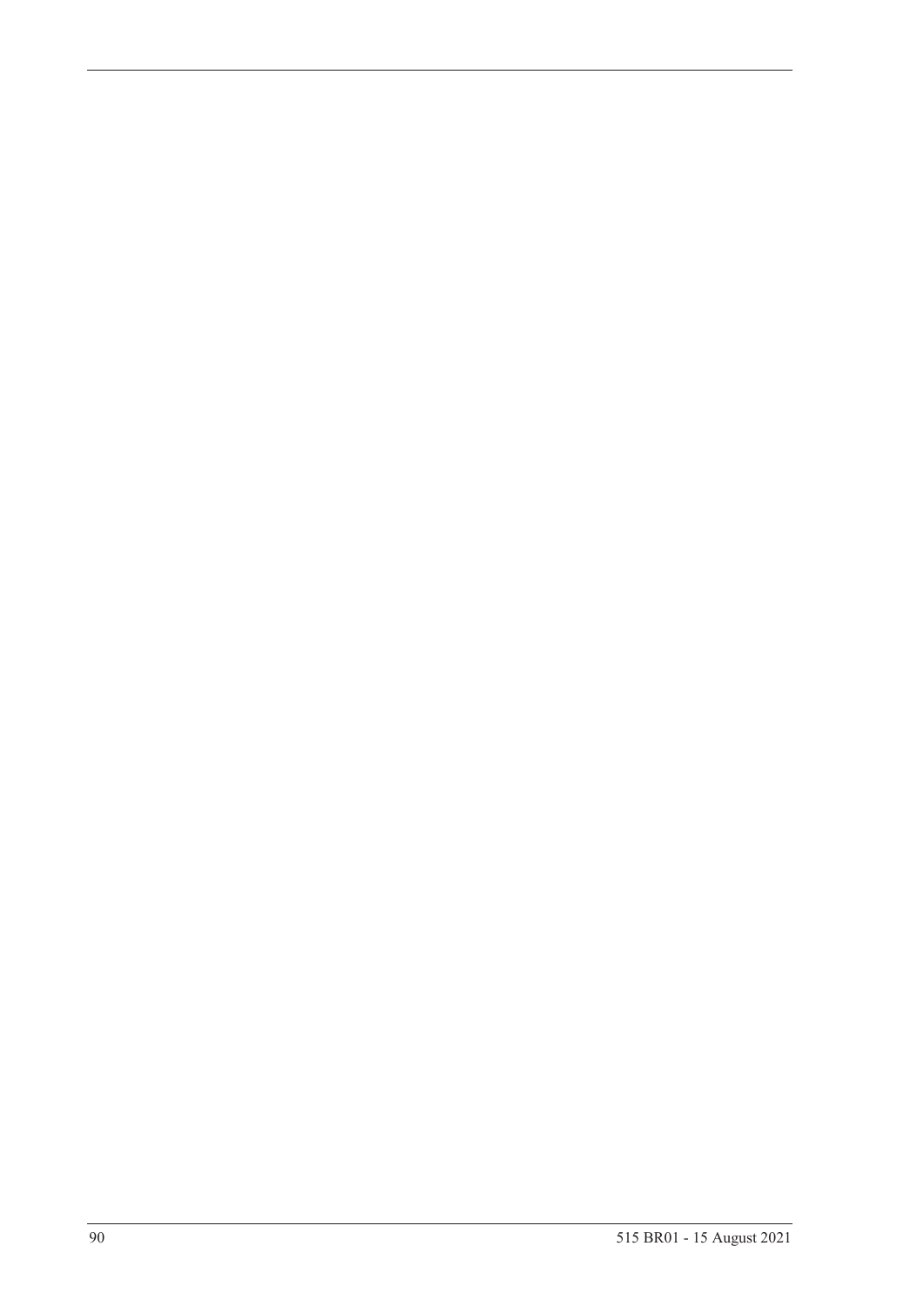# **Appendix B Model Numbers**

## <span id="page-100-0"></span>**Product Codes**

| <b>Model</b>                                                                                                                                                                                                                            | <b>Supplementary Code</b> |                |                | <b>Description</b> |                                 |   |             |                                                                                                                                        |
|-----------------------------------------------------------------------------------------------------------------------------------------------------------------------------------------------------------------------------------------|---------------------------|----------------|----------------|--------------------|---------------------------------|---|-------------|----------------------------------------------------------------------------------------------------------------------------------------|
| 515                                                                                                                                                                                                                                     |                           |                |                |                    |                                 |   | - BR01      |                                                                                                                                        |
|                                                                                                                                                                                                                                         | $\mathbf{1}$              |                |                |                    |                                 |   |             | Panel mount enclosure                                                                                                                  |
|                                                                                                                                                                                                                                         | $\overline{2}$            |                |                |                    |                                 |   |             | Field mount enclosure (NEMA 4X / IP66)                                                                                                 |
| <b>Enclosure</b>                                                                                                                                                                                                                        | 3/5                       |                |                |                    |                                 |   |             | Explosion proof Ex d (IECEx/ATEX), metric glands<br>(5 specifies heater)                                                               |
|                                                                                                                                                                                                                                         | 4/6                       |                |                |                    |                                 |   |             | Explosion proof Ex d (CSA), NPT glands<br>(6 specifies heater)                                                                         |
|                                                                                                                                                                                                                                         |                           | 0              |                |                    |                                 |   |             | 4 logic inputs, 1 isolated output, 2 relays (only relay type 1 is<br>available), RS-232 (DB9) communication port                       |
| <b>Output Options</b>                                                                                                                                                                                                                   |                           | $\mathbf{1}$   |                |                    |                                 |   |             | 4 logic inputs, 2 isolated outputs, 4 relays, real-time clock data<br>logging, RS-232 (DB9) and RS-485 communication ports             |
|                                                                                                                                                                                                                                         |                           | $\overline{2}$ |                |                    |                                 |   |             | 4 logic inputs, 2 isolated outputs, 4 relays, real-time clock data<br>logging, RS-232 (DB9) and Ethernet communication ports           |
|                                                                                                                                                                                                                                         |                           |                | $\mathbf{1}$   |                    |                                 |   |             | Electromechanical relays only                                                                                                          |
| <b>Relay Type</b>                                                                                                                                                                                                                       |                           |                | $\overline{2}$ |                    |                                 |   |             | 2 electromechanical and 2 solid state relays                                                                                           |
|                                                                                                                                                                                                                                         |                           |                | $\overline{3}$ |                    |                                 |   |             | Solid state relays only                                                                                                                |
| <b>Power Supply</b>                                                                                                                                                                                                                     |                           |                |                | U                  |                                 |   |             | Inputs for 12-28VDC and 100-240 VAC, 50-60Hz<br>(Previous Models: $A = 110/120$ VAC, $E = 220/240$ VAC)                                |
|                                                                                                                                                                                                                                         |                           |                |                | D                  |                                 |   |             | Input for 12-28VDC power only                                                                                                          |
| <b>Display Panel Options</b>                                                                                                                                                                                                            |                           |                |                |                    | S                               |   |             | Standard option (now with backlight & LCD backup)<br>(original Full option: F, with Infra-Red comms, no longer available)              |
| <b>PCB Protection</b>                                                                                                                                                                                                                   |                           |                |                |                    |                                 | C |             | Conformal coating - required for maximum environmental<br>operating range. Recommended to avoid damage from<br>moisture and corrosion. |
|                                                                                                                                                                                                                                         |                           |                |                |                    |                                 | N |             | None - suitable for IEC standard 654-1 Climatic Conditions up<br>to Class B2 (Heated and/or cooled enclosed locations)                 |
| <b>Application Pack Number</b>                                                                                                                                                                                                          |                           |                |                |                    |                                 |   | <b>BR01</b> | Defines the application software to be loaded into the<br>instrument                                                                   |
| For example: Model No. 515.111USC<br>Displayed on the 500 Series as:<br>Note: The first character represents the CPU installed<br>(factory use only). The remaining 6 characters only<br>represent hardware that affects the operation. |                           |                |                |                    | $2 - 1 - - 5 -$<br>515<br>MODEL |   |             |                                                                                                                                        |

**Note:** Example full product part number is 515.111USC-BR01 (this is the number used for placing orders).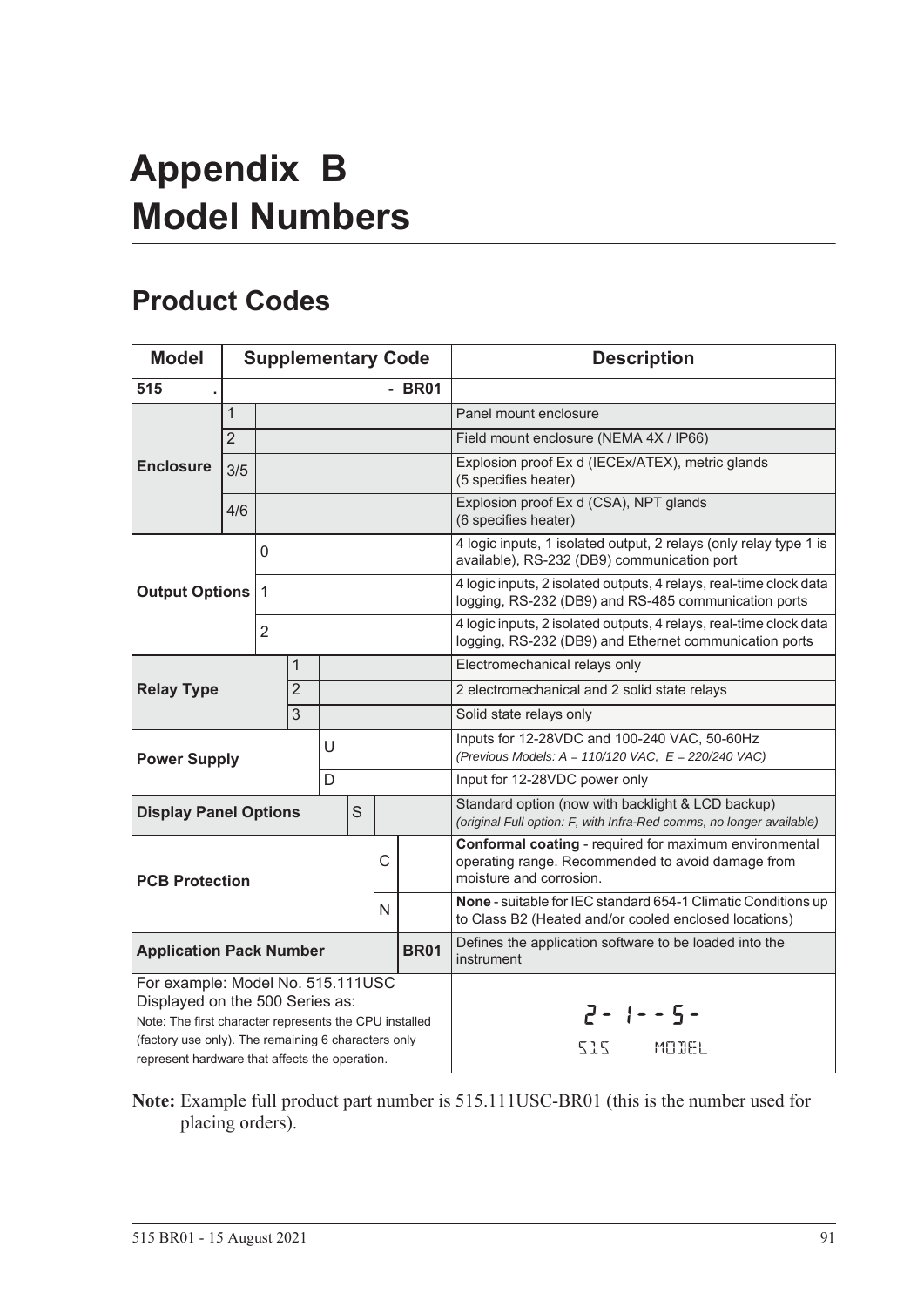# <span id="page-101-1"></span>**Custom Version Codes**

|                                              | Code |                |                                                                                                | <b>Description</b>                            |  |  |
|----------------------------------------------|------|----------------|------------------------------------------------------------------------------------------------|-----------------------------------------------|--|--|
|                                              | 00   |                |                                                                                                | <b>Factory Default Application</b>            |  |  |
|                                              | 01   |                |                                                                                                | Contrec Systems Pty. Ltd. Melbourne Australia |  |  |
|                                              | 02   |                |                                                                                                | Contrec Limited, West Yorkshire UK            |  |  |
| <b>Origin Code</b>                           | 03   |                |                                                                                                |                                               |  |  |
| <b>Identifies</b><br><b>Distributor</b>      | 04   |                |                                                                                                | Contrec-USA, LLC. Pelham AL 35124 USA         |  |  |
|                                              | 05   |                |                                                                                                | Flowquip Ltd. Halifax UK                      |  |  |
|                                              | 06   |                |                                                                                                |                                               |  |  |
|                                              | etc. |                |                                                                                                |                                               |  |  |
|                                              |      | $\overline{0}$ |                                                                                                | English (Default)                             |  |  |
|                                              |      | $\mathbf{1}$   |                                                                                                | German                                        |  |  |
|                                              |      | $\overline{2}$ |                                                                                                | Dutch                                         |  |  |
| <b>User Language</b>                         |      | 3              |                                                                                                | French                                        |  |  |
|                                              |      | $\overline{4}$ |                                                                                                | Spanish                                       |  |  |
|                                              |      | $\overline{5}$ |                                                                                                |                                               |  |  |
|                                              |      | etc.           |                                                                                                |                                               |  |  |
|                                              |      |                | 000                                                                                            |                                               |  |  |
| <b>Distributor's Code</b><br>$\cdots$<br>999 |      |                | Distributor's own choice. Possibly a code that identifies the<br>customer and the application. |                                               |  |  |
|                                              |      |                |                                                                                                |                                               |  |  |
| For example: 02 3 157                        |      |                |                                                                                                | 023157                                        |  |  |
| Displayed on the 500 Series as:              |      |                | <b>CUSTOM VERS</b>                                                                             |                                               |  |  |

# **Application Information Code**

The Application Information code is an aid for users and service personnel to determine the type of inputs that are used in a particular application. The Application Information code is displayed on the instrument as shown below.

<span id="page-101-0"></span>

The Application Information code is returned as part of a General Instrument request (as described in **[Instrument Information Request](#page-84-0)** on page 75).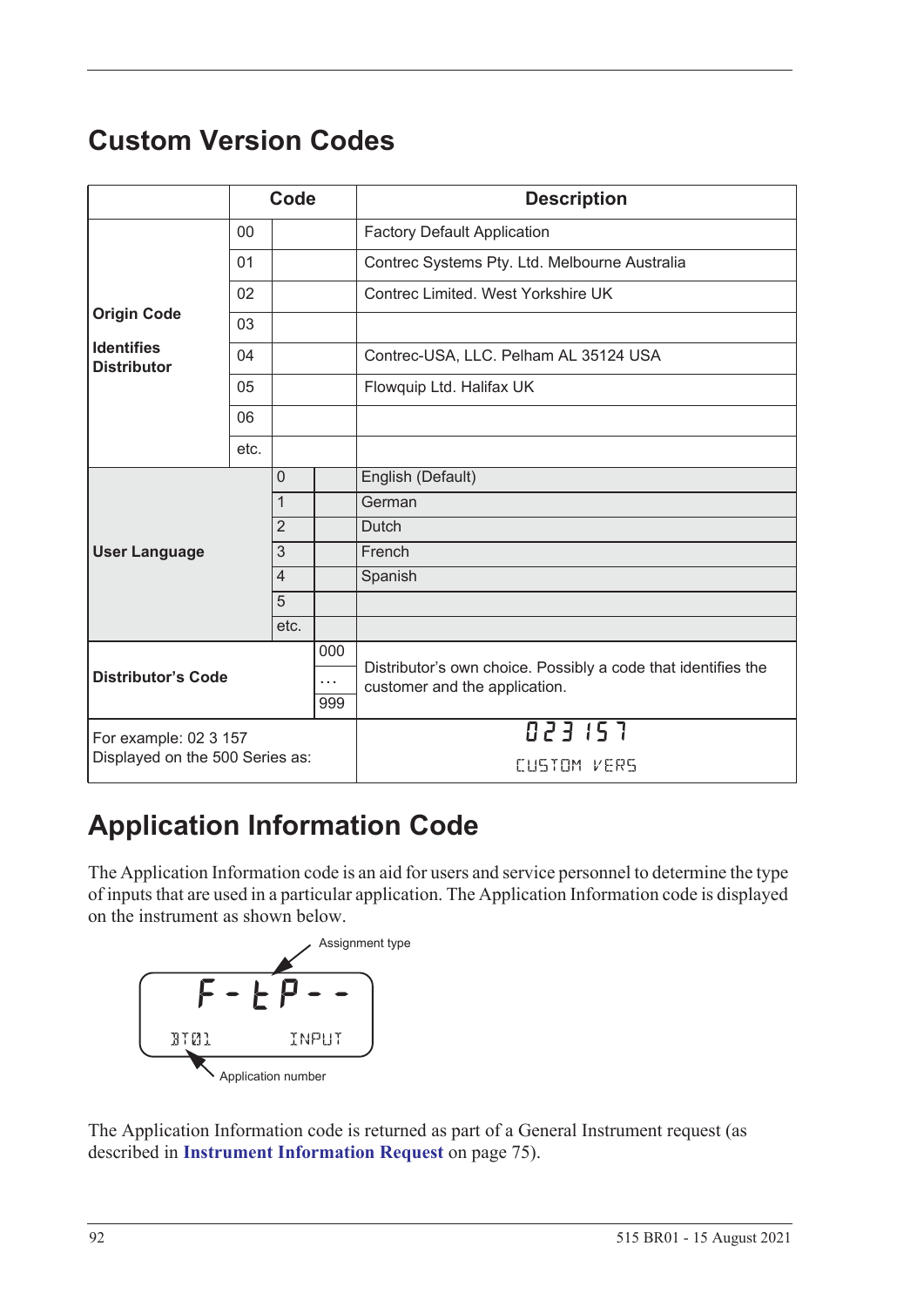The Application number identifies the application as in the following examples:

- **•** BC01 Batch Controller for frequency flow meter
- **•** BF02 Batch/Flow Controller for analog flow meter

The Input Assignment type indicates the physical input that is assigned to each input on the instrument. The code is made up from six characters as follows:

| FINP1   FINP2   AINP1   AINP2   AINP3   AINP4 |  |  |  |
|-----------------------------------------------|--|--|--|
|                                               |  |  |  |

The codes are as follows:

- - not used in this application
- **A** indicates a generic analog input such as for density or level
- **•** C indicates a user code input
- d indicates a density input
- **•** F indicates a generic flow input such as for volume or mass
- H indicates a high flow input for stacked inputs
- **•** L indicates a low flow input for stacked inputs
- **•** P indicates a pressure input
- **q** indicates a quadrature input
- *k* indicates a temperature input.

For example,  $F - tP - -$  is an instrument with FINP1 (frequency input 1) assigned to a flow input, AINP1 assigned to a temperature input and AINP2 assigned as a pressure input. The other inputs are not used.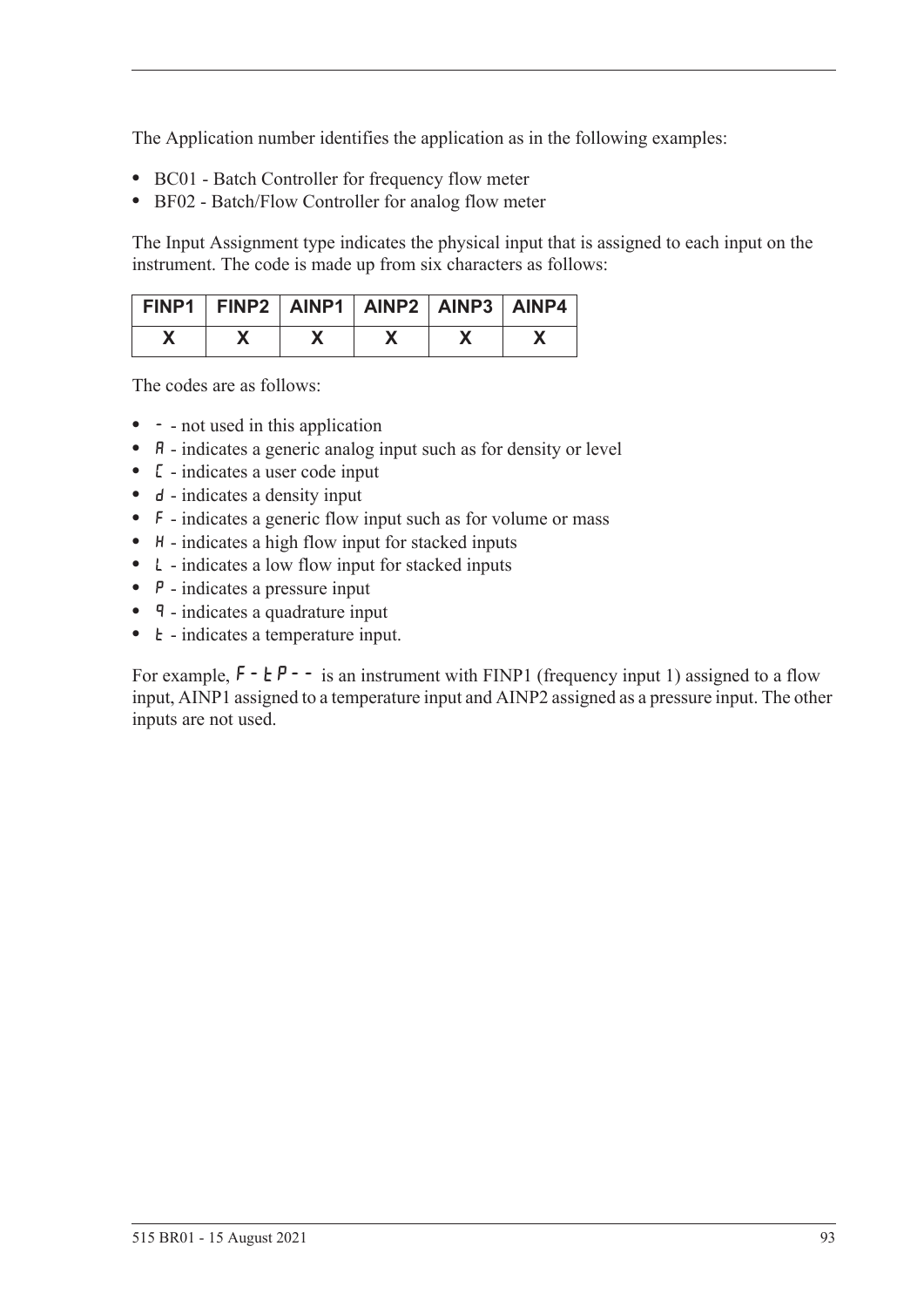# <span id="page-103-0"></span>**Appendix C Ethernet Port & Setup**

# **Ethernet Port**

The optional Ethernet port simplifies the communication network and avoids the need for an external 3rd party Serial to Ethernet converter. It allows communications via an existing Ethernet network. In some installations you will need to speak with your network (IT) administrator in order to correctly set up your network. Applications, such as DataMod (available via Contrec), can communicate over the Ethernet network to perform remote monitoring and Data Logging operations.

Within the instrument's calibration menus the Ethernet port uses the settings for the RS-485 port that need to match a supplied Ethernet unit as follows:

- **•** Protocol: RTU
- **•** Baud Rate: 19200
- **•** Data Bits: 8
- **•** Parity: Even
- **•** Stop Bits: 1

Data mapping follows the same convention applied to Modbus registers.

# **Connecting 515 Ethernet to Networks/Routers**

Ethernet 515s are set as default to DHCP (Dynamic Host Configuration Protocol), which should allow your network/router to automatically find and assign an IP address to the instrument (providing there are addresses available). If your network cannot locate the instrument you may need to run the 'Digi Discovery' tool (Contrec guide available on request) or enter the Ethernet module's MAC address within your router settings. If required, the instrument can also be set to a static IP address, however it is strongly advised that only IT competent persons access and edit site network and 515 Ethernet settings. All Ethernet instruments are supplied with the Ethernet module MAC address printed on the outside of the enclosure and also printed directly onto the Ethernet Module itself (the Option card would need to be removed to view the physical Digi Ethernet module).

Contrec Limited will not be held responsible for any changes made to customer router and network settings. Further guides on how to access the module settings and discovering IP address' can be supplied upon request.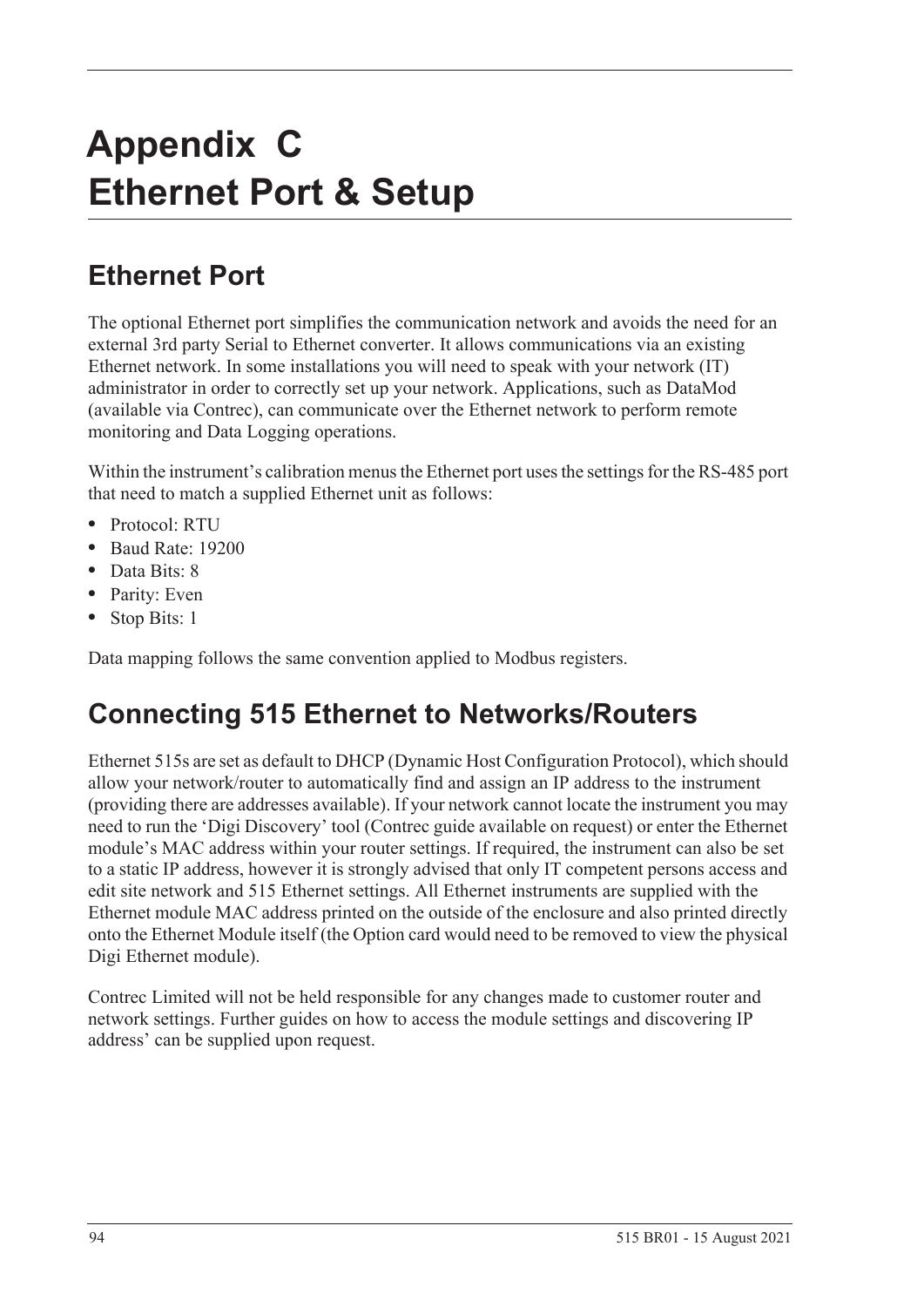# **Connecting DataMod via Ethernet**

Using the IP address that you or the network/router has assigned to the 515 instrument, enter this into the **Host Name / IPv4 Address** tab within DataMod's Modbus Connection Settings as per [Figure 17.](#page-104-0)

Ensure all other settings are correct as per the **Datamod User Guide** and the **515 Ethernet Guide - Establishing a Connection to Datamod**. Both of these documents are available from Contrec on request.

| Transmission Mode-                                   |                 |                     |                      |
|------------------------------------------------------|-----------------|---------------------|----------------------|
| C RTU Serial                                         | <b>C</b> TCP/IP | C RTU over TCP/IP   |                      |
| -RTU Serial Settings-                                |                 |                     |                      |
| Serial Port:                                         |                 | Baud Rate (bps):    |                      |
| COM1                                                 |                 | 19200               | $\blacktriangledown$ |
| -Data Bits-                                          |                 | -Parity-            |                      |
| C 7 bits C 8 bits                                    |                 | C None              |                      |
|                                                      |                 | $C$ Odd             |                      |
| -Stop Bits-                                          |                 | $G$ Even            |                      |
| $C$ 1 bit $C$ 2 bits                                 |                 |                     |                      |
| TCP/IP Settings                                      |                 |                     |                      |
| Host Name / IPv4 Address:                            |                 |                     | Port:                |
| 192.168.0.7                                          |                 |                     | 502                  |
| Receive Timeout (sec): $\vert^2$<br>Maximum Retries: | 2               | Slave Unit Address: | 11                   |
|                                                      |                 | ,                   | Cancel               |

<span id="page-104-0"></span>*Figure 17 DataMod - Modbus Connection Settings*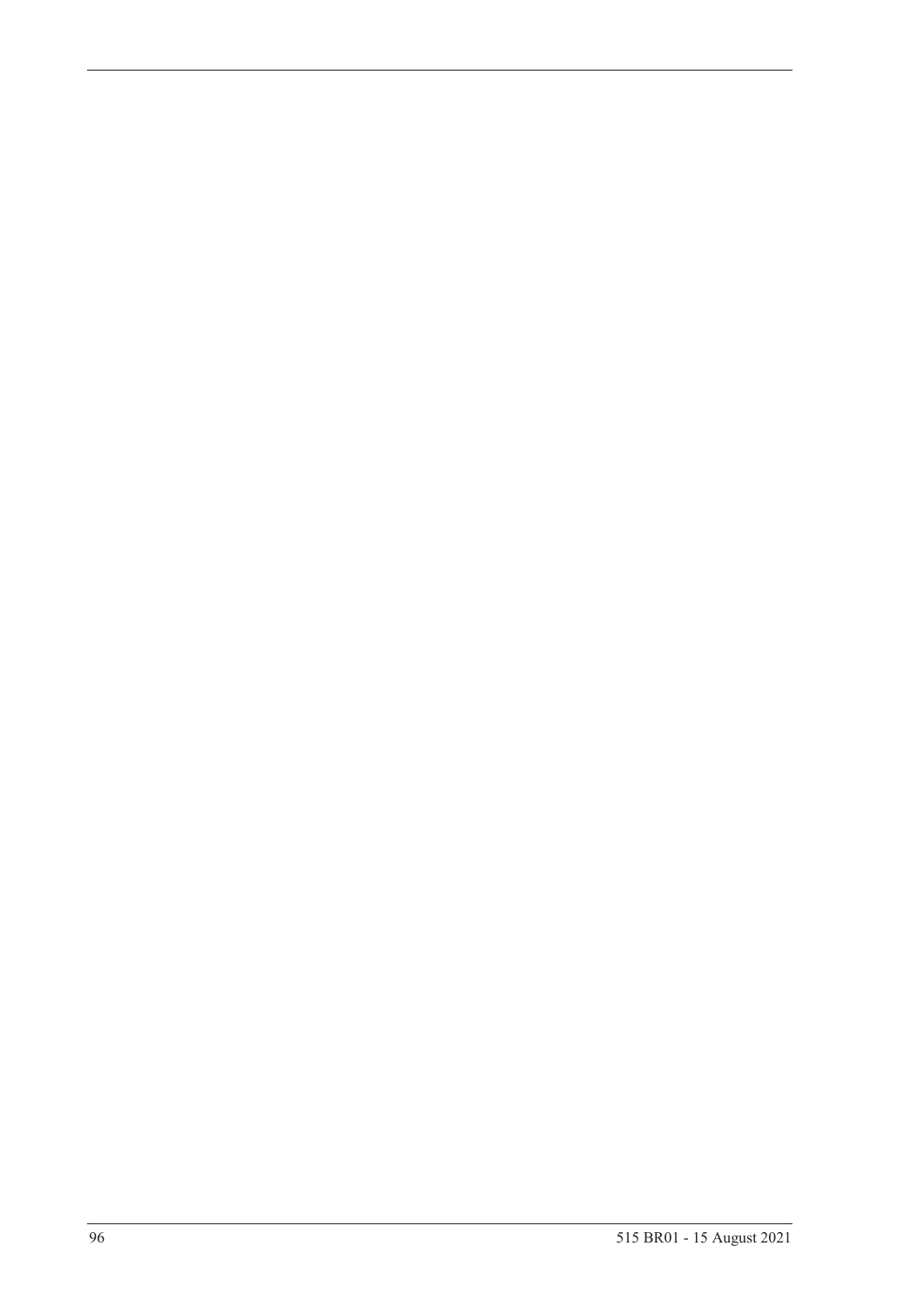# **Index**

**Numerics** 4-20mA output [14](#page-23-0) 500 Series Program Manage[r 4](#page-13-0) 500-PM software [4,](#page-13-0) [89](#page-98-0)

#### **A**

address, instrumen[t 71](#page-80-0) alarm dela[y 58](#page-67-0) equipment failur[e 57](#page-66-0) hysteresi[s 58](#page-67-1) relays [57](#page-66-1) setpoin[t 58](#page-67-2) alarms menu [57](#page-66-2) application cod[e 92](#page-101-0) approvals [5](#page-14-0) FCC Declaration [5](#page-14-1) ASCII protoco[l 71](#page-80-1)

#### **B**

back panel [10](#page-19-0) backup program [43](#page-52-1) Program Manage[r 43](#page-52-2) basic men[u 24](#page-33-0) batch configuration[s 33](#page-42-0) error[s 36](#page-45-0) operation[s 36](#page-45-1) print [35](#page-44-0) reset [35](#page-44-1) start [34](#page-43-0) sto[p 34](#page-43-1) batch contro[l 33](#page-42-1) BATCH ke[y 22](#page-31-0) batch limit [24](#page-33-1) batch mode[s 31](#page-40-0) batch preset common values [24](#page-33-2) batch processe[s 36](#page-45-1)

battery faile[d 66](#page-75-0) life [60](#page-69-1) new [66](#page-75-0) battery replacement [20](#page-29-0) battery type [20](#page-29-1) baud rat[e 59](#page-68-1) **C** CAL switch-protected parameter [39](#page-48-0) calibration backup, reports [43](#page-52-1) menu [44](#page-53-0) set mode [40](#page-49-0) view mode [40](#page-49-1) cleaning [9](#page-18-0) clock batter[y 60](#page-69-1) date format [61](#page-70-0) real-tim[e 60](#page-69-2) codes application information [92](#page-101-0) customer versio[n 92](#page-101-1) exception [81](#page-90-1) product numbe[r 91](#page-100-0) comm port COM-1 RS-232 [69](#page-78-1) COM-2 RS-485 [70](#page-79-1) common preset value[s 24](#page-33-2) communication connection[s 18](#page-27-0) protocols [70](#page-79-2) communication[s 3,](#page-12-1) [69](#page-78-2) menu [59](#page-68-2) connecting permissive [34](#page-43-2)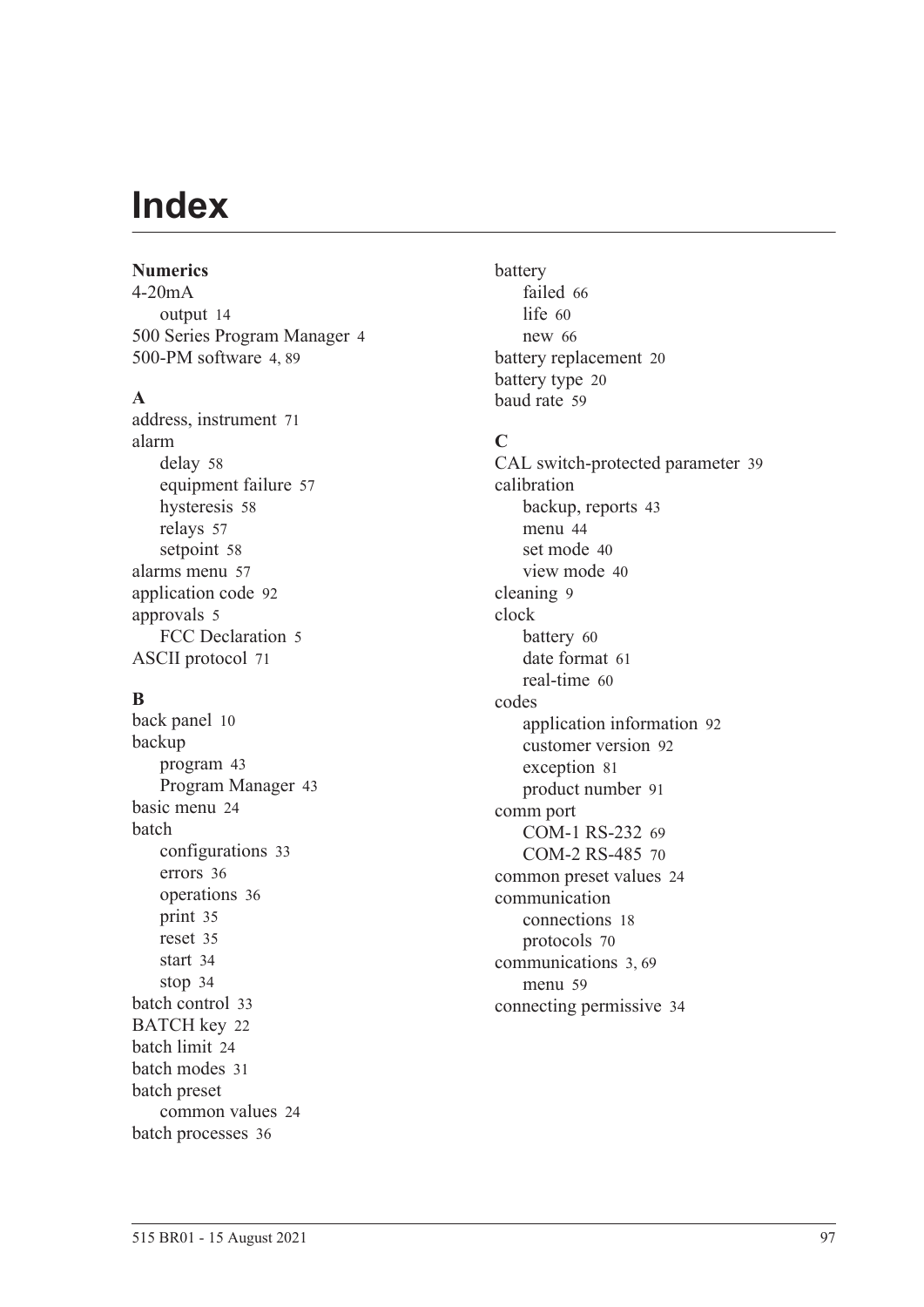connections communicatio[n 69](#page-78-3) communication[s 18](#page-27-0) control relay[s 16](#page-25-0) electrical [10](#page-19-1) inpu[t 13](#page-22-0) main[s 19](#page-28-0) outpu[t 14](#page-23-1) control loop tunin[g 30](#page-39-0) control mode[s 27](#page-36-0) customer version code[s 92](#page-101-1) customizing a printout [84](#page-93-1)

### **D**

data log viewin[g 25](#page-34-0) date format [61](#page-70-0) declaration FCC [5](#page-14-1) decontamination [9](#page-18-0) default variable [22](#page-31-1) delay, alar[m 58](#page-67-0) detail men[u 24](#page-33-0) digital outpu[t 15](#page-24-0) disconnection device [19](#page-28-1) display specifications [7](#page-16-0) timeout mod[e 63](#page-72-0) timeout time [63](#page-72-1) DISPLAY key [22](#page-31-2) display-only parameter [39](#page-48-1)

#### **E**

earthin[g 19](#page-28-2) edit batch prese[t 24](#page-33-3) electrical connections [10](#page-19-1) equipment failure alarm [57](#page-66-0) error message[s 66](#page-75-1) Ethernet COM-2 por[t 19,](#page-28-3) [70](#page-79-3) exception codes [81](#page-90-1) Exception Status [73](#page-82-0)

#### **F**

features [1](#page-10-0) flash driver port assignmen[t 60](#page-69-3) format, date [61](#page-70-0) frequency input connection [13](#page-22-1)

front panel [21](#page-30-0) keys [22](#page-31-3) LEDs [22](#page-31-4)

#### **G**

glossary [89](#page-98-1)

#### **H**

hardware connections [69](#page-78-3) hysteresis, alar[m 58](#page-67-1)

#### **I**

input connections [13](#page-22-0) frequency [13](#page-22-1) inputs menu [51](#page-60-0) installation [9](#page-18-1) instrument address [71](#page-80-0) request forma[t 71](#page-80-2) response[s 72](#page-81-0) setting[s 46](#page-55-0) interconnections, communication [69](#page-78-3) interference suppression [17](#page-26-0) isolated output[s 3](#page-12-2)

#### **K**

key BATC[H 22](#page-31-0) DISPLA[Y 22](#page-31-2) RESE[T 22](#page-31-5) RUN [22](#page-31-6) SET [24](#page-33-4) STOP [22](#page-31-7) TOTAL [22](#page-31-8) keys, front panel [22](#page-31-3)

#### **L**

LEDs, status [22](#page-31-4) logged dat[a 25](#page-34-0) viewin[g 25](#page-34-1) logic input connection [14](#page-23-2) logic input contro[l 35](#page-44-2)

#### **M**

main menu basic and detailed [24](#page-33-0) main menu item[s 23](#page-32-0) mains connections [19](#page-28-0)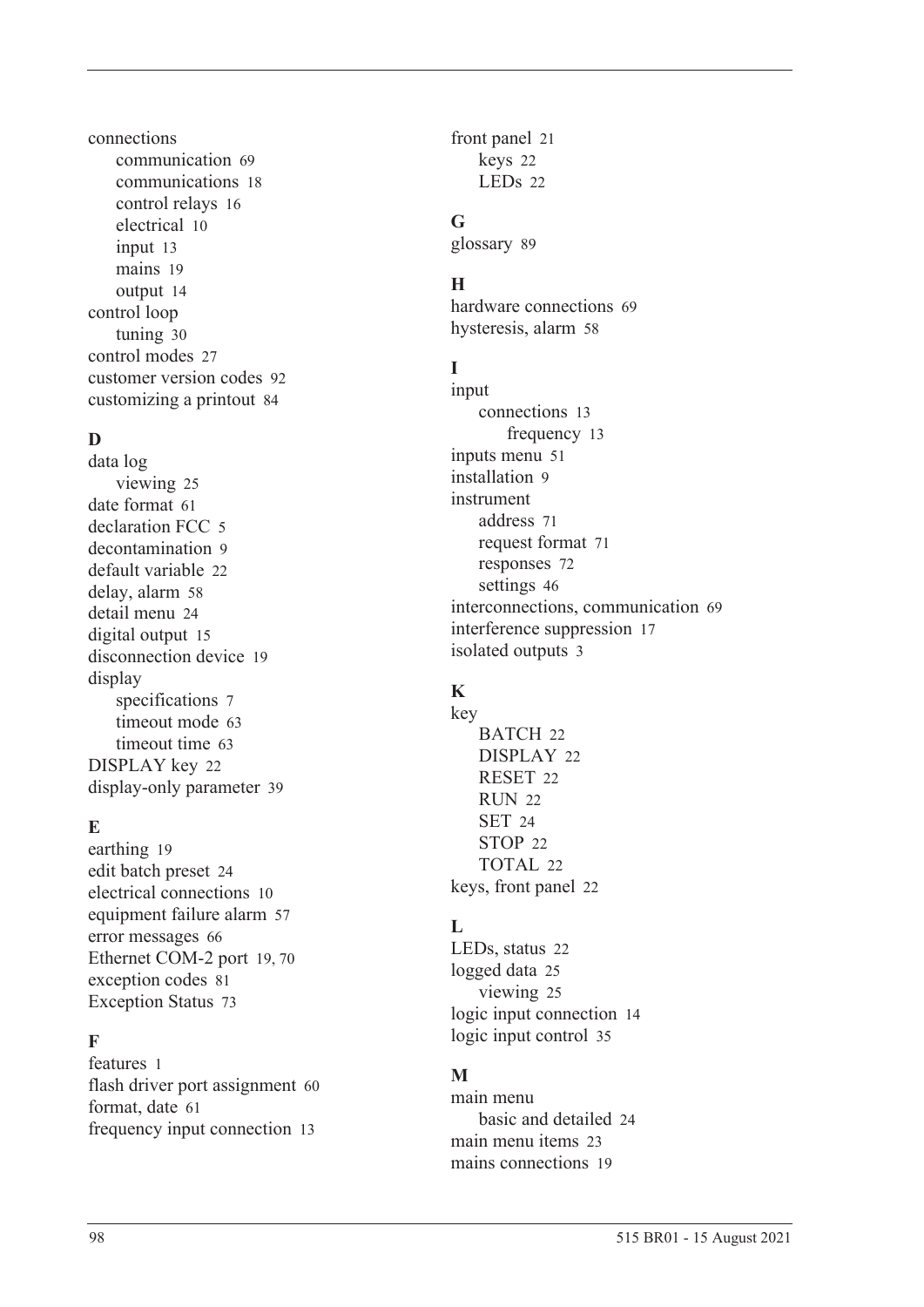maintenance [19](#page-28-0) menu alarm[s 57](#page-66-0) calibratio[n 44](#page-53-0) comms [59](#page-68-0) input[s 51](#page-60-0) output[s 54](#page-63-0) params [47](#page-56-0) setu[p 62](#page-71-0) test [64](#page-73-0) tm/lo[g 60](#page-69-0) unit[s 46](#page-55-0) messages erro[r 66](#page-75-0) prompt[s 67](#page-76-0) syste[m 65](#page-74-0) warnin[g 66](#page-75-1) Modbus accessible parameters [50](#page-59-0) Modbus data forma[t 60](#page-69-1) Modbus RTU protoco[l 77](#page-86-0) mode display timeou[t 63](#page-72-0) process contro[l 27](#page-36-0) set calibration [40](#page-49-0) view calibration [40](#page-49-1) model number[s 91](#page-100-0) modes, batch contro[l 31](#page-40-0) mountin[g 9](#page-18-0)

## **N**

number mode[l 91](#page-100-0) seria[l 26](#page-35-0)

# **O**

on-off mode [32](#page-41-0) operation configurations [33](#page-42-0) operation, batch contro[l 33](#page-42-1) operation, control modes [27](#page-36-0) operation, front panel [21](#page-30-0) output connection[s 14](#page-23-0) 4-20m[A 14](#page-23-1) digital [15](#page-24-0) pulse facto[r 56](#page-65-0) outputs men[u 54](#page-63-0)

## **P**

panel LEDs [22](#page-31-0) mounting [9](#page-18-0) rear [10](#page-19-0) parameter CAL switch-protected [39](#page-48-0) display-only [39](#page-48-1) not visibl[e 39](#page-48-2) password-protected [39](#page-48-3) programmable [39](#page-48-4) parameters men[u 47](#page-56-0) parity bit[s 59](#page-68-1) password-protected parameter [39](#page-48-3) permissive connec[t 34](#page-43-0) permissive input [34](#page-43-1) port assignment, flash driver [60](#page-69-2) COM-1 RS-232 [18,](#page-27-0) [59](#page-68-2) COM-2 Ethernet [19,](#page-28-1) [70](#page-79-0) COM-2 RS-485 [18,](#page-27-1) [59](#page-68-3) COM-[3 59](#page-68-4) flash driver assignment [60](#page-69-2) RS-485 [59](#page-68-5) power supply interruption [60](#page-69-3) preset batch value [24](#page-33-0) preset mod[e 31](#page-40-1) printer data control [88](#page-97-0) error messages [88](#page-97-1) protocol [84](#page-93-0) report types [84](#page-93-1) printer type[s 84](#page-93-2) printing a docke[t 35](#page-44-0) printout configuration repor[t 43](#page-52-0) printouts individual logs [86](#page-95-0) live data [85](#page-94-0) log report [86](#page-95-1) type[s 85](#page-94-1) product number codes [91](#page-100-1) Program Manager [43](#page-52-1) programmable parameter [39](#page-48-4) prompt[s 67](#page-76-0)